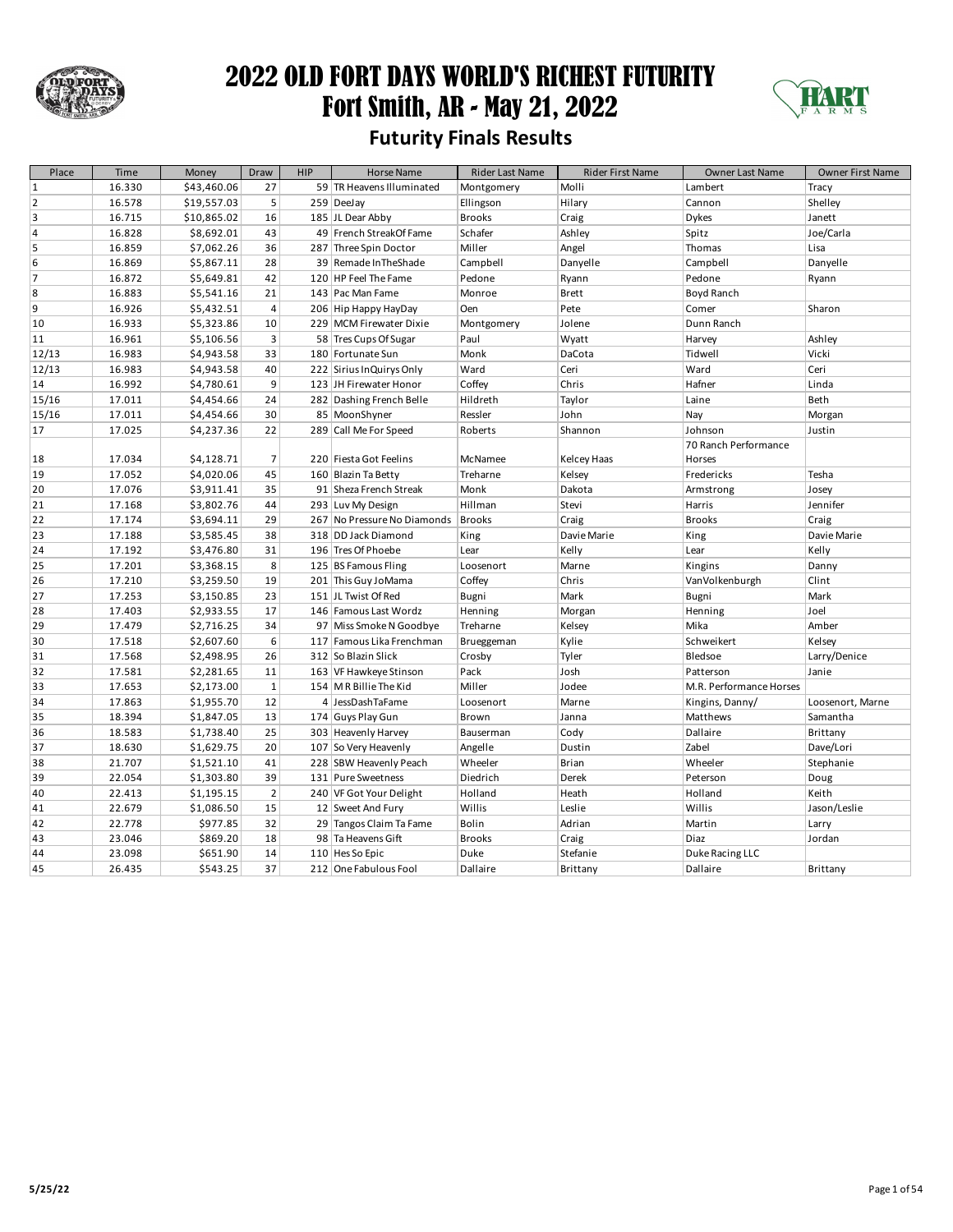

### 2022 OLD FORT DAYS SUPER DERBY Fort Smith, AR - May 21, 2022



### **Derby Final Results**

| Place          | Time   | Money       | Draw           | <b>HIP</b> | <b>Horse Name</b>        | <b>Rider Last Name</b> | <b>Rider First Name</b> | <b>Owner Last Name</b>  | <b>Owner First Name</b> |
|----------------|--------|-------------|----------------|------------|--------------------------|------------------------|-------------------------|-------------------------|-------------------------|
| $\mathbf{1}$   | 16.220 | \$24,944.61 | 25             |            | 97 Smooth Way Ta Heaven  | Hanchey                | Kristin                 | Williams                | Tracey                  |
| $\overline{2}$ | 16.238 | \$9,146.36  | 1              |            | 13 License To Kill       | Montgomery             | Jolene                  | Jackson                 | Mattie L                |
| 3              | 16.369 | \$7,483.38  | 22             |            | 78 SBW Copy Cat          | Bersegeary             | Blaise                  | Bercegeay               | Blaise                  |
| $\overline{4}$ | 16.594 | \$5,820.41  | 19             |            | 121 VQ NonStop Stinson   | Treharne               | Kelsev                  | Varner                  | Jeffrev                 |
| 5              | 16.604 | \$3,325.95  | 17             |            | 19 Mr RePete Pete        | Miller                 | Jodee                   | M.R. Performance Horses |                         |
| 6              | 16.661 | \$2,411.31  | 24             |            | 98 Hello Stella          | Hall                   | Sharin                  | Hall                    | Sharin                  |
| $\overline{7}$ | 16.696 | \$2,328.16  | 20             |            | 123 CoronasLucky TwoNite | Kizer                  | Kortney                 | Kizer                   | Kortnev                 |
| 8              | 16.722 | \$2,245.01  | 14             |            | 108 Miss Rare Perks      | Carver                 | Taylor                  | Carver                  | Taylor                  |
| 9              | 16.766 | \$2,161.87  | $\overline{7}$ |            | 133 M R Vegas Fame       | Miller                 | Jodee                   | M.R. Performance Horses |                         |
| 10             | 16.792 | \$2.078.72  | 5              |            | 101 Blazin Babe OLena    | Tonozzi                | Brittany                | Tonozzi                 | Garrett/Brittany        |
| 11             | 16.794 | \$1,995.57  | 15             |            | 32 SocksNotHavinACorona  | Henning                | Regan                   | Henning                 | Joel                    |
| 12             | 16.867 | \$1,912.42  | 10             |            | 83 Cains Special Judge   | Angelle                | Dustin                  | Cain                    | James David/Renee       |
| 13             | 16.887 | \$1,829.27  | 3              |            | 20 Rock On Guys          | Tonozzi                | Brittany                | Tonozzi                 | Garrett/Brittany        |
| 14             | 16.900 | \$1,746.12  | $\overline{4}$ |            | 81 Famous Cash Can       | Schafer                | Ashley                  | Spitz                   | Joe/Carla               |
| 15             | 16.951 | \$1,662.97  | 9              |            | 67 Frisky Ta Fame        | Small                  | Cayla                   | Collier                 | Danielle                |
| 16             | 17.026 | \$1,579.83  | 23             |            | 137 Born On Derby Day    | Schafer                | Ashley                  | Schafer                 | Ashley/Seth             |
| 17             | 17.045 | \$1,496.68  | 8              |            | 44 Blazin Wind           | Kizer                  | Kortney                 | Kizer                   | Kortney                 |
| 18             | 17.083 | \$1,413.53  | 11             |            | 10 DM High Roller        | Mundorf                | Latricia                | Mundorf                 | Latricia                |
| 19             | 17.153 | \$1,330.38  | 6              |            | 46 Stetson Ray           | Graves                 | Lance                   | Thelan                  | Dee                     |
| 20             | 17.194 | \$1.247.23  | $\overline{2}$ |            | 8 Mister Tres            | Pedone                 | Rvann                   | Pedone                  | Ryann                   |
| 21             | 17.238 | \$1,164.08  | 13             |            | 126 RR Harvey Have Mercy | Pedone                 | Ryann                   | Weaver                  | Robin                   |
| 22             | 17.290 | \$1,080.93  | 12             |            | 84 Double Shot Of Stoli  | Hohenstein             | Kassie                  | Hohenstein              | Kassie                  |
| 23             | 21.856 | \$997.78    | 21             |            | 66 Mary Jane Slick       | Bowser                 | Kelly                   | Bowser                  | Danielle                |
| 24             | 21.857 | \$914.64    | 16             |            | 57 M R Smashed N Vegas   | Miller                 | Jodee                   | M.R. Performance Horses |                         |
| 25             | 38.942 | \$831.49    | 18             |            | 42 Wins Famous Lady      | Seeger                 | Josh                    | Hardisty                | Dan/Barbara             |
|                |        |             |                |            |                          |                        |                         |                         |                         |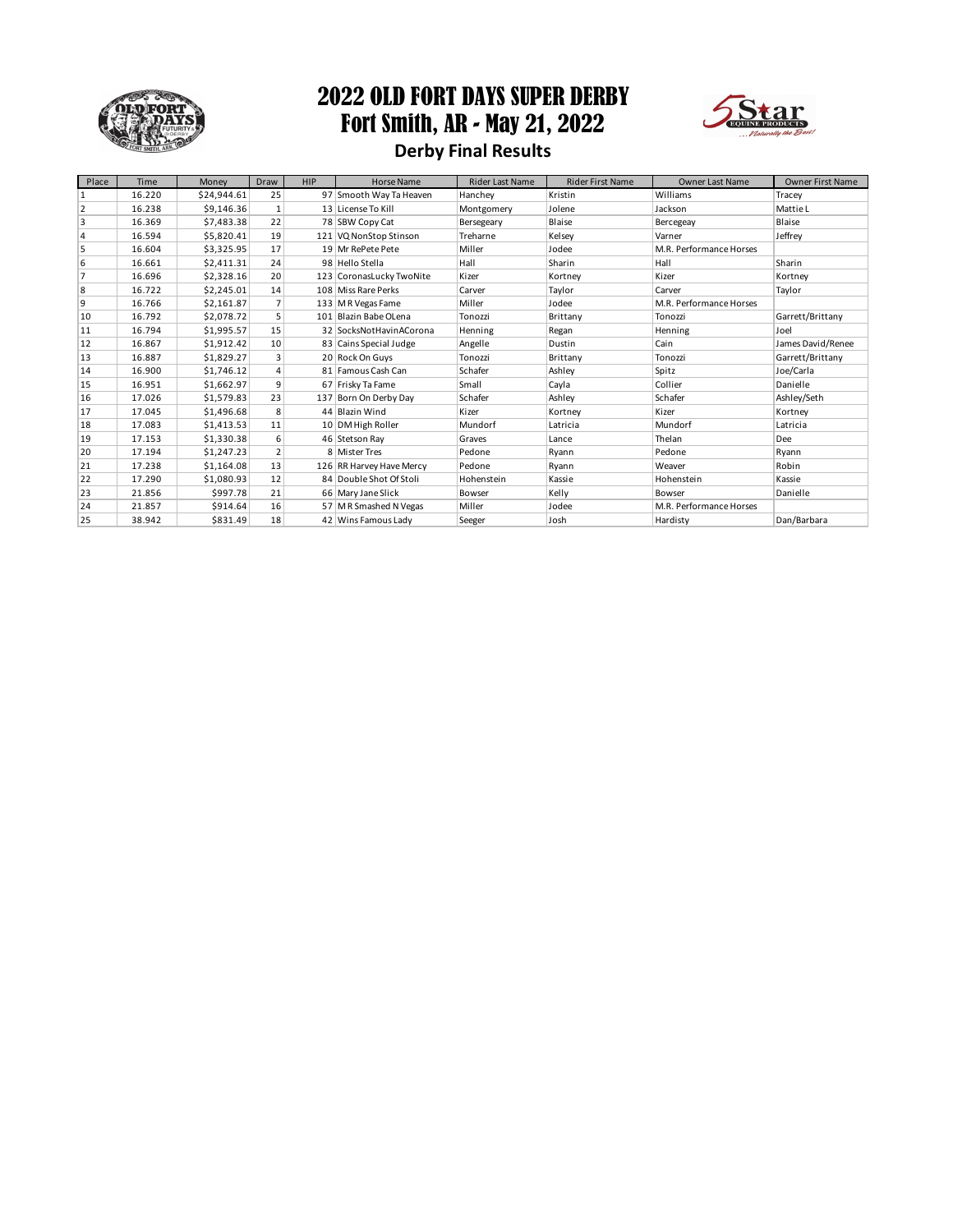

## 2022 OLD FORT DAYS WOR Fort Smith, AR -**Futurity Time Trials Race**

### Place Money Time Draw Horse Name Rider Last Name 1D 1 \$450.00 16.553 160 Blazin Ta Betty Treharne 1D 2  $\vert$  \$377.50 16.713 293 Luv My Design Hillman 1D 3 5372.50 16.717 49 French StreakOf Fame Schafer 1D 4 \$367.50 16.720 120 HP Feel The Fame Pedone 1D 5 5363.50 16.724 228 SBW Heavenly Peach Wheeler 1D 6 \$355.00 16.768 222 Sirius InQuirys Only Ward 1D 7 \$345.00 16.773 131 Pure Sweetness Diedrich 1D 8 \$335.00 16.785 318 DD Jack Diamond King 1D 9 16.797 212 One Fabulous Fool Dallaire 1D 10 16.830 287 Three Spin Doctor Miller 1D 11 16.834 91 Sheza French Streak Monk 1D 12 16.867 97 Miss Smoke N Goodbye Treharne 1D 13 16.878 180 Fortunate Sun Monk 1D 14 | 16.927 | 29 Tangos Claim Ta Fame | Bolin 1D 15 16.934 196 Tres Of Phoebe Lear 1D 16 16.973 85 MoonShyner Ressler 1D 17/18 16.994 267 No Pressure No Diamonds Brooks 1D 17/18 16.994 39 Remade InTheShade Campbell 1D 19 16.995 59 TR Heavens Illuminated Montgomery 1D 20 17.002 312 So Blazin Slick Crosby 1D 21 17.030 303 Heavenly Harvey Bauserman 1D 22 17.035 282 Dashing French Belle Hildreth 1D 23 | 17.044 | 151 JL Twist Of Red Bugni 1D 24 17.063 289 Call Me For Speed Roberts 1D 25 17.071 143 Pac Man Fame Monroe 1D 26 | 17.072 | 107 So Very Heavenly Angelle 1D 27 17.078 201 This Guy JoMama Coffey 1D 28 17.101 98 Ta Heavens Gift Brooks 1D 29 17.113 146 Famous Last Wordz Henning 1D 30/31 17.136 185 JL Dear Abby Brooks  $1D\,30/31$   $17.136$   $12$  Sweet And Fury Willis 1D 32 | 17.151 | 110 | Hes So Epic | Duke 1D 33 17.159 174 Guys Play Gun Brown 1D 34 17.165 4 JessDashTaFame Loosenort 1D 35 | 17.181 | 163 | VF Hawkeye Stinson | Pack 1D 36 17.193 229 MCM Firewater Dixie Montgomery 1D 37 17.200 123 JH Firewater Honor Coffey 1D 38 17.218 125 BS Famous Fling Loosenort 1D 39 17.230 220 Fiesta Got Feelins McNamee 1D 40 17.238 117 Famous Lika Frenchman Brueggeman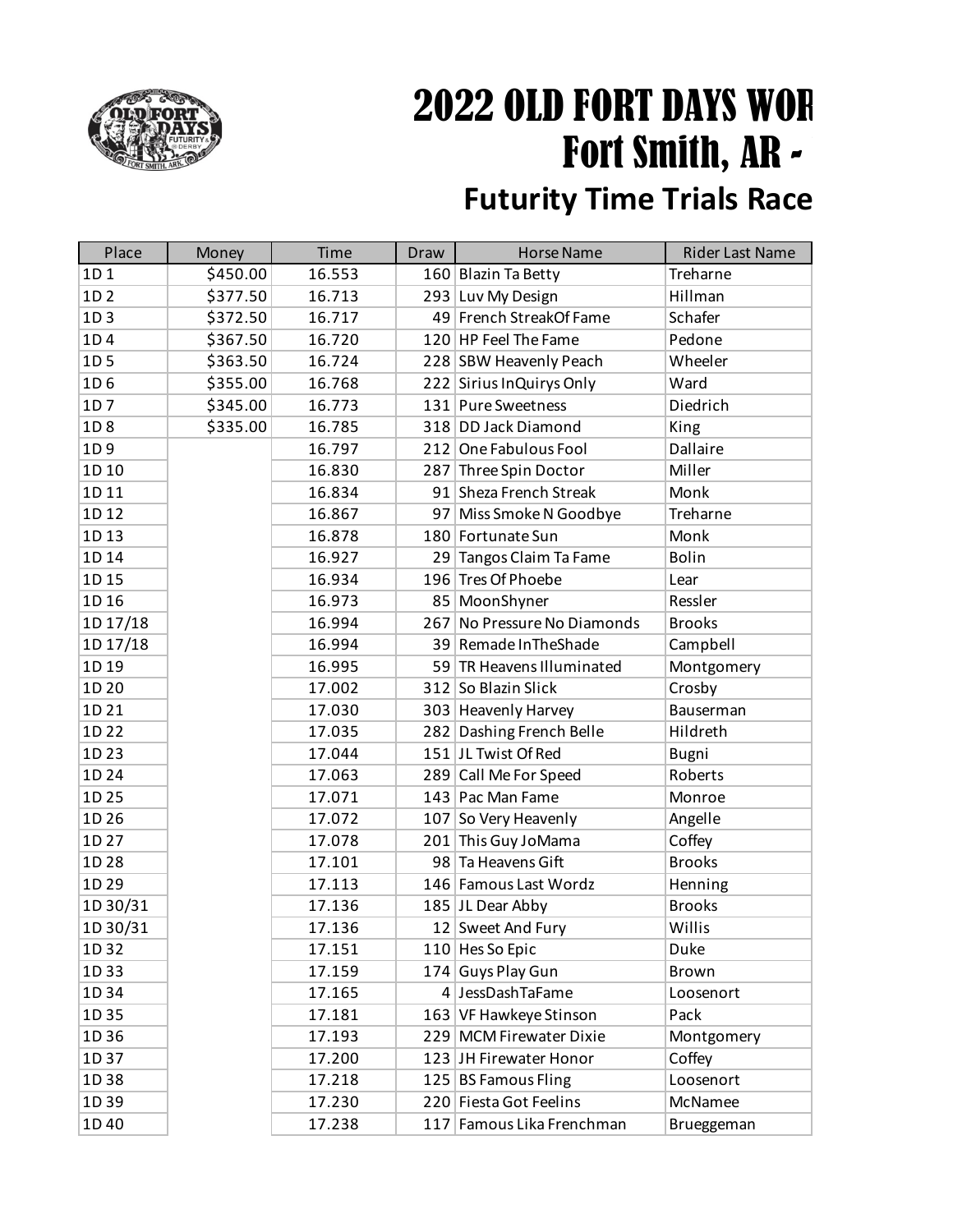| 1D  |          | 17.240 | 269 Fly As Queen          | Kenyon              |
|-----|----------|--------|---------------------------|---------------------|
| 1D  |          | 17.242 | 152 VPH First Down Deb    | Gray                |
| 1D  |          | 17.244 | 61 MJR Pressures Abby     | Monroe              |
| 1D  |          | 17.250 | 247 Shanghai Moon         | Cullins             |
| 1D  |          | 17.259 | 68 Jac Wabbit             | Neisius             |
| 1D  |          | 17.262 | 225 Dash Ta The Lead      | <b>Bowser</b>       |
| 1D  |          | 17.264 | 321 TS Shake Em Tess      | Stake               |
| 1D  |          | 17.268 | 176 Jess Runnin Smooth    | Shelton             |
| 1D  |          | 17.272 | 138 Im Gunnin For Ya      | Willis              |
| 1D  |          | 17.285 | 294 Heza Brick House      | Long                |
| 1D  |          | 17.287 | 300 RDC EyeMaDashUrBugOff | Small               |
| 1D  |          | 17.290 | 302 Kiss My Happy Hips    | Brown               |
| 1D  |          | 17.292 | 188 Eddies Hot Wagon      | Watkins             |
| 1D  |          | 17.308 | 135 Sheza Shady Bug       | Hodges              |
| 1D  |          | 17.310 | 299 This Guys Fryd        | Hixon               |
| 1D  |          | 17.312 | 236 SuperKodaChrome       | Ressler             |
| 1D  |          | 17.315 | 136 Girl Stoppin Traffic  | Staton              |
| 1D  |          | 17.319 | 167 Cant Judge My Socks   | Harmon              |
| 1D  |          | 17.329 | 121 Blazin HayDay         | Harmon              |
| 1D  |          | 17.331 | 51 The Hengster           | Angelle             |
| 1D  |          | 17.341 | 208 PM MissMatchedSocks   | <b>Burr</b>         |
| 1D  |          | 17.343 | 76 Proud Easy N Famous    | Carver              |
| 1D  |          | 17.345 | 264 Fast Dash Ta Win      | Loosenort           |
| 1D  |          | 17.366 | 50 Rock N Roll Extreme    | Rye                 |
| 1D  |          | 17.374 | 204 JK Rozieanna          | Crosby              |
| 1D  |          | 17.382 | 79 BW Zebulous            | Layman              |
| 1D  |          | 17.389 | 67 RDC EyeMaFrenchKing    | Ridley              |
| 1D  |          | 17.389 | 78 DLJ Poignant Cartel    | Harrell             |
| 1D  |          | 17.411 | 154 M R Billie The Kid    | Miller              |
| 1D  |          | 17.431 | 134 VF Shes Got Class     | Ward                |
| 1D  |          | 17.434 | 177 Shawne Bugs Honor 4M  | Duke                |
| 1D  |          | 17.446 | 3 JD Leo                  | Albrecht            |
| 1D  |          | 17.449 | 206 Hip Happy HayDay      | Oen                 |
| 1D  |          | 17.458 | 223 MakeVegas GreatAgain  | Staton              |
| 1D  |          | 17.468 | 9 VF Got Me A Dasher      | Monk                |
| 1D  |          | 17.469 | 124 Party Wagon           | Watkins             |
| 1D  |          | 17.479 | $259$ DeeJay              | Ellingson           |
| 1D  |          | 17.480 | 251 Dashn Red Frenchman   | Mask                |
| 1D  |          | 17.489 | 252 Harlans Lion Fame     | Watkins             |
| 1D  |          | 17.490 | 122 DMG Fabulous Perks    | Campbell            |
| 1D  |          | 17.495 | 55 JJ Blazzin Carrizzo    | <b>Bartlett</b>     |
| 1D  |          | 17.500 | 87 VF Quick Release       | <b>Barnes</b>       |
| 1D  |          | 17.506 | 205 Smooth As Glass 37    | Campbell            |
| 1D  |          | 17.518 | 102 A Cash Streak         | Wargo               |
| 1D  |          | 17.519 | 198 VF Wheely Bad         | Bauserman           |
| 1D  |          | 17.524 | 25 SF FireBall            | Roberts             |
| 1D  |          | 17.529 | 112 Jetto Mooned Me       |                     |
| 2D1 | \$325.00 |        |                           | Montgomery<br>Brown |
|     |          | 17.564 | 11 Streakin Supernova     |                     |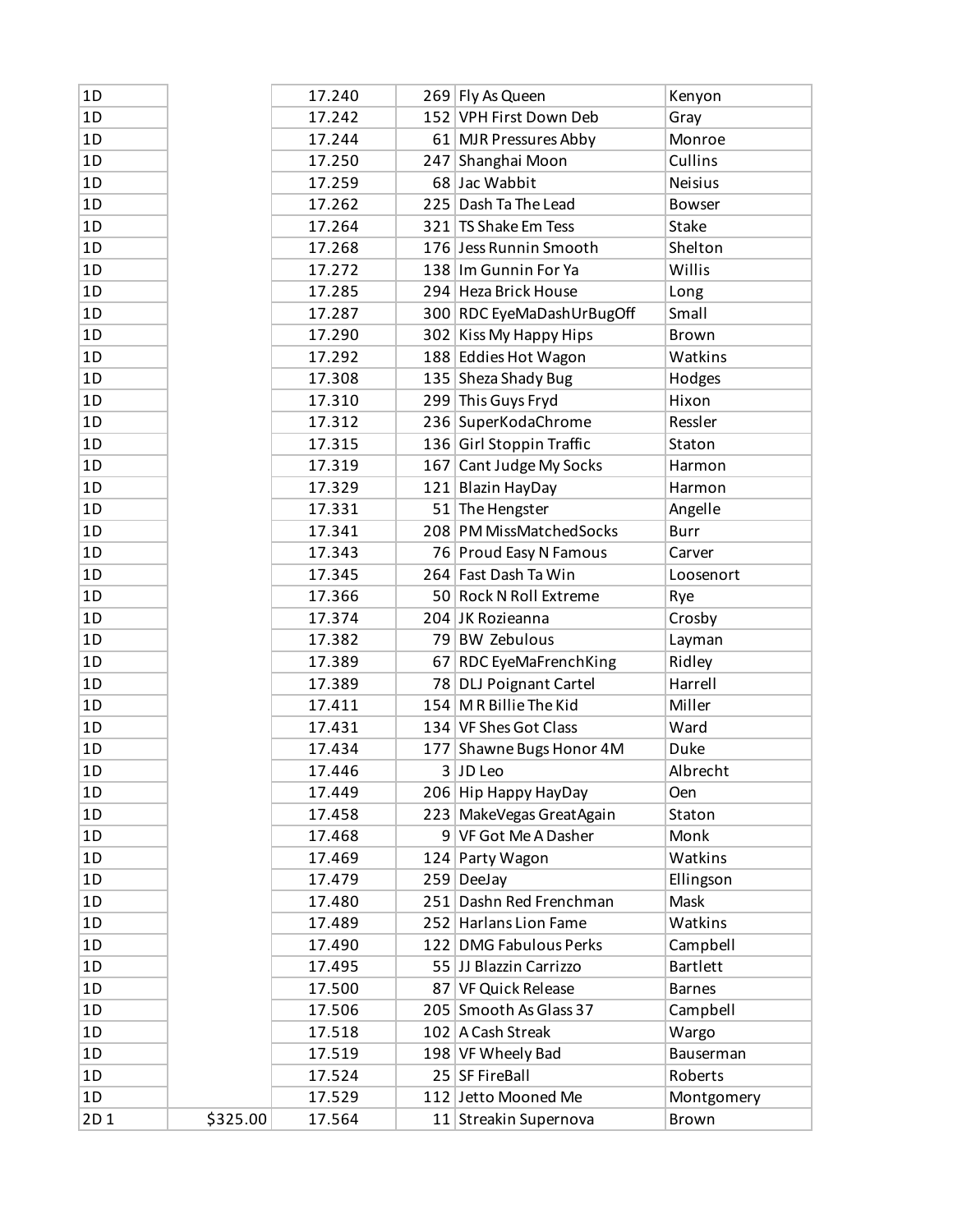| 2D <sub>2</sub> | \$265.00 | 17.576 |     | 265 Konfettie              | Torturo        |
|-----------------|----------|--------|-----|----------------------------|----------------|
| 2D3             | \$250.00 | 17.588 | 137 | RR Dee Dee                 | James          |
| 2D4             | \$245.00 | 17.591 |     | 255 Frenchmans Wowzer      | Durfey         |
| 2D <sub>5</sub> | \$242.00 | 17.598 |     | 63 LM What Dreams RMade Of | Squires        |
| 2D6             | \$240.00 | 17.606 |     | 115 Chicks Dig Rednecks    | Riley          |
| 2D7             | \$237.00 | 17.607 |     | 46 Casars Cash My Drift    | Loosenort      |
| 2D <sub>8</sub> | \$230.00 | 17.610 |     | 23 ChadyShack              | <b>Neisuis</b> |
| 2D              |          | 17.623 |     | 52 Mr Famous               | Staton         |
| 2D              |          | 17.643 |     | 244 Heavenly Firebug       | Brueggeman     |
| 2D              |          | 17.654 |     | 298 BW Zetallic            | Crumrine       |
| 2D              |          | 17.657 | 311 | Dash Of Diana              | Miller         |
| 2D              |          | 17.658 |     | 84 Roc Da Boat             | Harris         |
| 2D              |          | 17.659 |     | 308 Fierce Firey N Famous  | Riley          |
| 2D              |          | 17.682 |     | 280 MCR UnStoppaBullFame   | Harrell        |
| 2D              |          | 17.695 |     | 89 UXJessStreakinFreakn    | Pierce         |
| 2D              |          | 17.709 |     | 130 Sweet Talkin Dan       | Addison        |
| 2D              |          | 17.709 | 270 | Dynamo Guy                 | Angelle        |
| 2D              |          | 17.716 |     | 34 Sheza Smooth Babe       | Pedone         |
| 2D              |          | 17.725 |     | 45 Furry Cat               | Wheeler        |
| 2D              |          | 17.748 |     | 305 Scooting Judge         | Waldrop        |
| 2D              |          | 17.754 |     | 256 DDD Mamas Jet          | Wood           |
| 2D              |          | 17.766 |     | 211 KN Heavenly Scandal    | Montgomery     |
| 2D              |          | 17.767 |     | 64 Moon Light Streaking    | Shelton        |
| 2D              |          | 17.793 |     | 192 BugEmToLetMeInHeaven   | <b>Barnes</b>  |
| 2D              |          | 17.796 |     | 203 Highway Ta Heaven      | Sistare        |
| 2D              |          | 17.805 |     | 33 CID HighWind            | Treharne       |
| 2D              |          | 17.814 |     | 132 LRR Speedin Heart      | Bauserman      |
| 2D              |          | 17.830 |     | 170 Dial A Firen Bully     | Carter         |
| 2D              |          | 17.846 |     | 53 GotCaughtWithALady      | Bauserman      |
| 2D              |          | 17.846 |     | 189 FireWaterInMySocks     | Hixon          |
| 2D              |          | 17.861 |     | 159   I Am Blazin          | Angelle        |
| 2D              |          | 17.864 |     | 284   Im Soxy An I Know It | Holder         |
| 2D              |          | 17.871 |     | 54 VF Brava Stinson        | Davis          |
| 2D              |          | 17.894 |     | 310 Fabulous Cheqita       | Staton         |
| 2D              |          | 17.897 |     | 297 Sweet Carter Blazen    | Lyerly         |
| 2D              |          | 17.901 |     | 111 Im Ready To Jet        | Crider         |
| 2D              |          | 17.914 |     | 156 Fiddling Ta Fame       | Small          |
| 2D              |          | 17.928 |     | 70 RDC A Streak Of Fire    | Miller         |
| 2D              |          | 17.938 |     | 250 Vals Slick Design      | Vick           |
| 2D              |          | 17.938 |     | 216 April Theory           | Lenson         |
| 2D              |          | 17.963 |     | 128 El Jefe Dynasty        | Riley          |
| 2D              |          | 17.963 |     | 240 VF Got Your Delight    | Holland        |
| 2D              |          | 17.964 |     | 295 Stolen                 | Monroe         |
| 2D              |          | 17.985 |     | 2 Famous Mystic Mike       | Crider         |
| 2D              |          | 18.020 |     | 253 Bar B Charmed At Six   | Gray           |
| 2D              |          | 18.048 |     | 324 Famous Caymus          | <b>Brooks</b>  |
| 2D              |          | 18.063 |     | 149 VF Eddies Temptress    | Smith          |
| 2D              |          | 18.086 |     | 235 Dont Bug Sissy         | South          |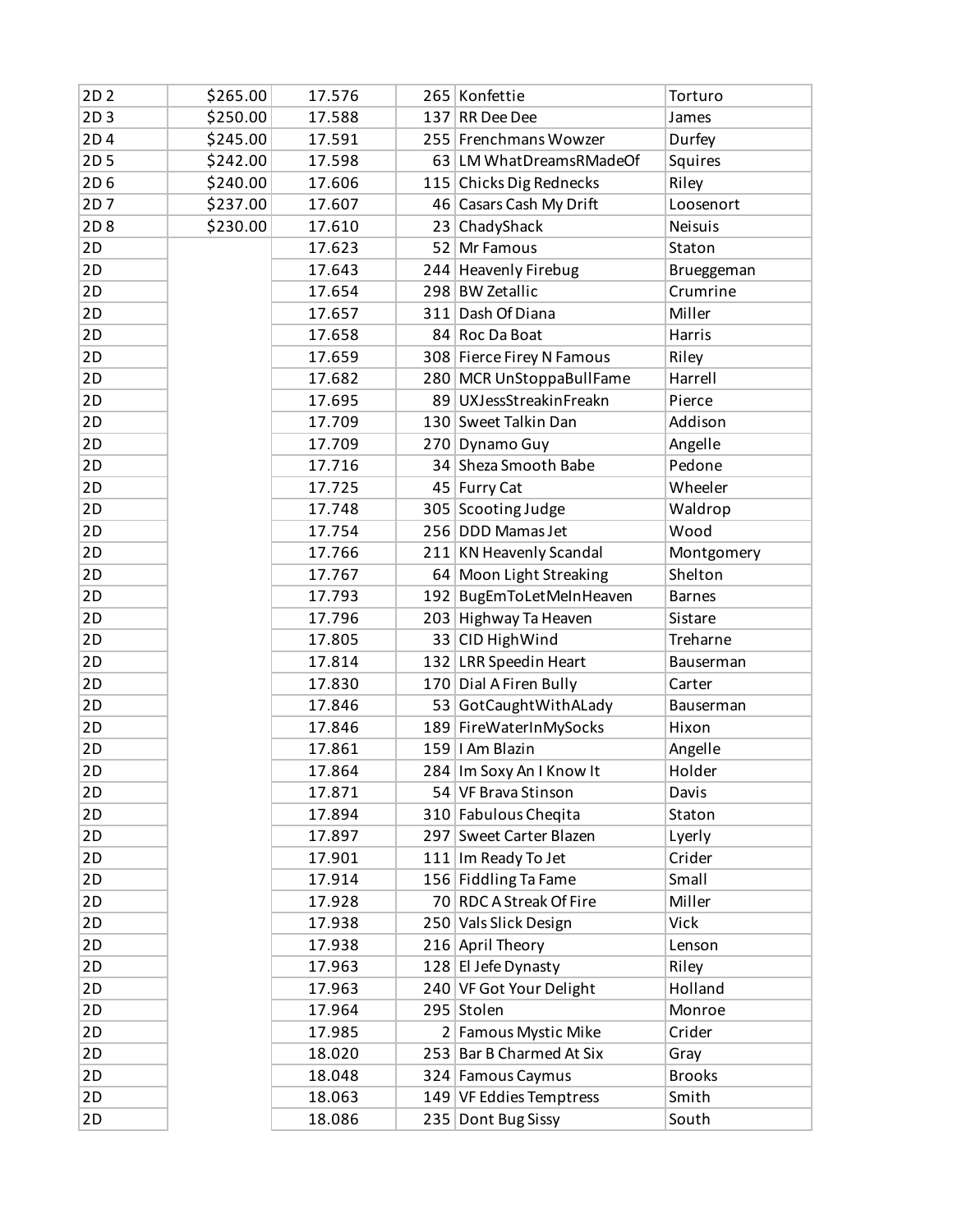| 2D | 18.094 |     | 10 Tres Borrachos         | Bauserman     |
|----|--------|-----|---------------------------|---------------|
| 2D | 18.098 |     | 197 KN HookedOnAFeeling   | Layman        |
| 2D | 18.155 |     | 275 Leaving Your Legacy   | Miller        |
| 2D | 18.230 |     | 162 Why So Famous Guys    | Loosenort     |
| 2D | 18.234 |     | 173 Guys Streakin Lady    | Corder        |
| 2D | 18.245 |     | 193 LipStick N Wiskey     | Tonozzi       |
| 2D | 18.246 |     | 140 SG Holding Me Ransom  | Stone         |
| 2D | 18.264 |     | 314 Thundering Encore     | McCormick     |
| 2D | 18.283 |     | 214 Red HotZ              | Harris        |
| 2D | 18.289 |     | 150 RP Dark Queen         | Primm         |
| 2D | 18.324 |     | 257 Royal Traffic Train   | <b>Brown</b>  |
| 2D | 18.332 |     | 227 Cream A De Crop       | Spears        |
| 2D | 18.336 |     | 15 Blazin A Famous Lane   | Simmons       |
| 2D | 18.362 |     | 129 Coats Dashen Cartel   | Blandford     |
| 2D | 18.410 |     | 242 A Special Kinda Red   | Riley         |
| 2D | 18.443 |     | 301 CCC Sheza Mazi Bug    | Pack          |
| 2D | 18.525 |     | 164 Strate To Vegas       | Efurd         |
| 2D | 18.533 |     | 66 De Epic Cowboy         | Campbell      |
| 2D | 18.563 |     | 41 RH Eye Lost A Sock     | Cullins       |
| 2D | 18.587 |     | 199 FM Famous Laico Bird  | Stansbury     |
| 2D | 18.609 |     | 75 JL No Roc UnTurned     | Napier        |
| 2D | 18.770 |     | 31 Dashin Bye On A Gator  | Adams         |
| 2D | 18.872 |     | 258 Run With Perservrance | Carter        |
| 2D | 18.952 |     | 179 Coats Pozzii Guy      | Schoenthal    |
| 2D | 19.014 |     | 105 Moon Jettin Mama      | Jansen        |
| 2D | 19.047 |     | 6 Euro Express            | Boyce         |
| 2D | 19.053 |     | 291 JettAFame             | Corder        |
| 2D | 19.054 |     | 126 Omnipotent            | Traylor       |
| 2D | 19.056 |     | 277 Jerry Be Jammin       | West          |
| 2D | 19.119 |     | 155 Famous Smokin Legacy  | Fairchild     |
| 2D | 19.199 |     | 7 Coats Dashing Bugs      | Blandford     |
| 2D | 19.245 |     | 249 Famous French Bugs    | Ward          |
| 2D | 19.428 |     | 17 Two Fein               | <b>DeHass</b> |
| 2D | 19.516 | 315 | Ima Sharp Kinda Guy       | Cullins       |
| 2D | 19.605 |     | 285 SV RedValentinos      | Montgomery    |
| 2D | 20.670 |     | 221 Good Timin Gallo      | Blandford     |
| 2D | 21.561 |     | 43 Hemps Corona           | Duet          |
| 2D | 21.826 |     | 169 A Streak Of Gol       | Carver        |
| 2D | 21.946 |     | 281 Fyre On The Moon      | Henderson     |
| 2D | 21.962 |     | 58 Tres Cups Of Sugar     | Paul          |
| 2D | 21.976 |     | 288 NNN Firewater         | Pedone        |
| 2D | 22.103 |     | 286 Buckle Up Im Speedin  | Ellingson     |
| 2D | 22.434 |     | 20 SlickGuysDrinkShiner   | Woodman       |
| 2D | 22.523 |     | 283 Satsuma Wind          | Campbell      |
| 2D | 22.526 |     | 254 Lethal Destiny        | Bauserman     |
| 2D | 22.603 |     | 307 Traffic Hickory Jack  | Plott         |
| 2D | 22.609 |     | 106 Karl Lee              | Crumrine      |
| 2D | 22.613 |     | 158 Heavenly Traffic      | Laurence      |
|    |        |     |                           |               |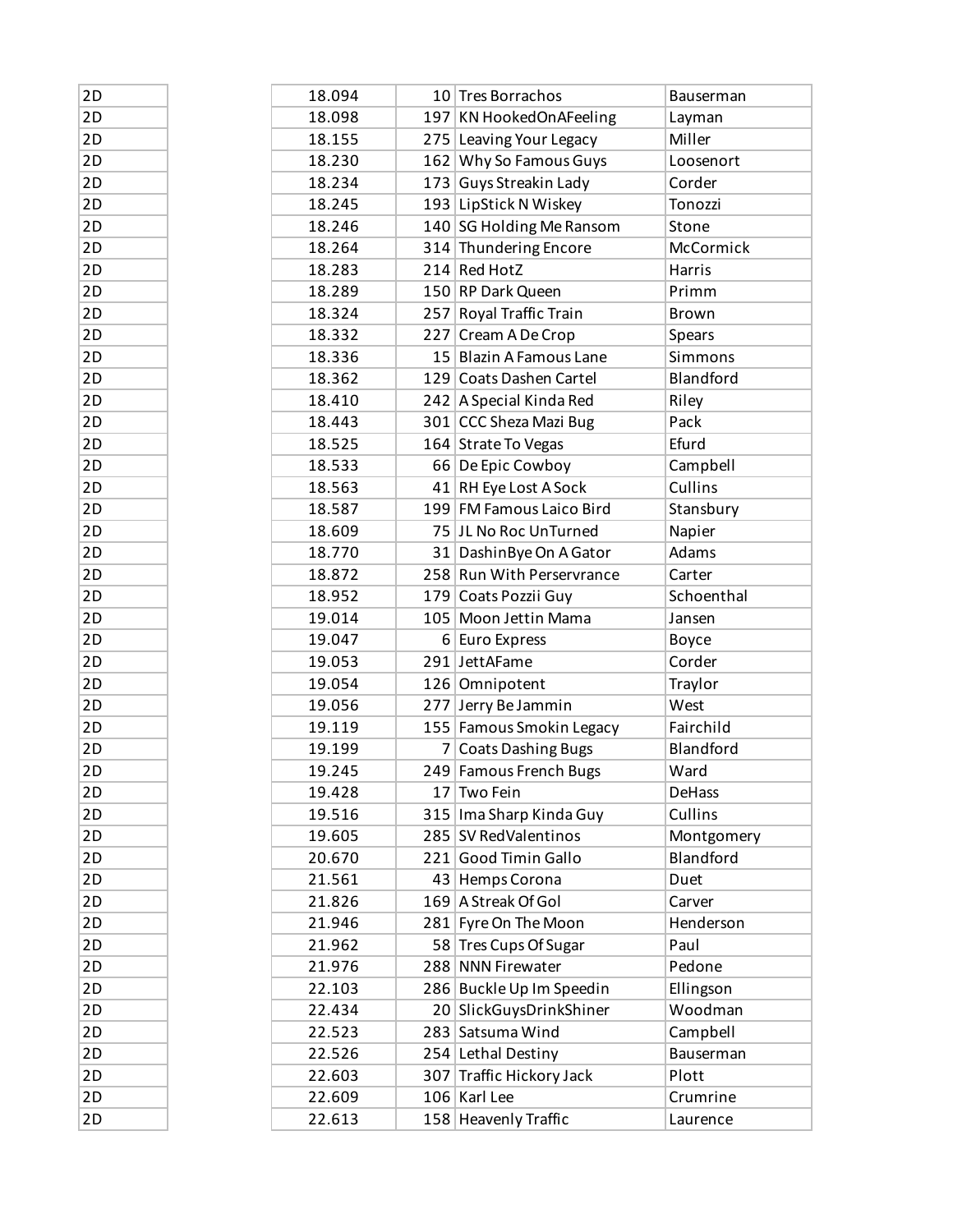| 2D | 22.614 | 38 Chanel And Firewater                  | Kizer          |
|----|--------|------------------------------------------|----------------|
| 2D | 22.692 | 157 Streakers Cartel                     | Ratkowski      |
| 2D | 22.712 | 209 So Epic Sixes                        | Furr           |
| 2D | 22.735 | 190 Steel Famous                         | Hallam         |
| 2D | 22.791 | 183 Streaking To The Sun                 | Cullins        |
| 2D | 23.070 | 65 KN Luv Knote                          | Duke           |
| 2D | 23.076 | 56 Ms Kitty To you                       | Watkins        |
| 2D | 23.150 | 13 PT Credit My Fame                     | Ellingson      |
| 2D | 23.195 | 319 Eddies Disco Dream                   | Treharne       |
| 2D | 23.251 | 245 BlingOLena                           | Monroe         |
| 2D | 24.105 | 103 WorthTheWaitt                        | Lenson         |
| 2D | 24.734 | 323 New Orleans Nites                    | Lane           |
| 2D | 25.330 | 119 RP Recoil N Strike                   | Cullins        |
| 2D | 25.379 | 202 HP Famous Fiesta                     | Pedone         |
| 2D | 26.879 | 316 One Crazy Woman                      | Loosenort      |
| 2D | 26.965 | 81 VF Eddies Coup                        | Ambrose        |
| 2D | 28.434 | 18 SM So Ready Eddy                      | Reynolds       |
| 2D | 35.094 | 77 Streakin Easy Oscar                   | Sharp          |
| 2D | 88.888 | 306 Bran Nu Dae                          | James          |
| 2D | 88.888 | 210 Streakin Ryon By Ya                  | Hanchey        |
| 2D | 88.888 | 200 Bunnys Miss Kitty                    | Squires        |
| 2D | 88.888 | 304 TooTuffForSolitude                   | Davis          |
| 2D | 88.888 | 325 Streakin With A Gun                  | Watkins        |
| 2D | 99.999 | 8 So Famous Streaker                     | <b>Burgess</b> |
| 2D | 99.999 | 22 Shiney Red Rock                       | Pack           |
| 2D | 99.999 |                                          |                |
| 2D |        | 24 KVS Jetting To Fame<br>21 Tres Ta One | Cagle          |
|    | 99.999 | 19 Pritzi Darn Smooth37                  | Weast          |
| 2D | 99.999 | 14 KN Drak View                          |                |
| 2D | 99.999 |                                          | Angelle        |
| 2D | 99.999 | 5 Firewaters Fortune                     | Martin         |
| 2D | 99.999 | 16 Got Caught Redhanded                  | <b>Brooks</b>  |
| 2D | 99.999 | 1 DontYaThinkImKool                      | <b>Bailey</b>  |
| 2D | 99.999 | 100 Sheza Slick Lady                     | <b>Bryant</b>  |
| 2D | 99.999 | 207 Return My Frenchie                   | Loosenort      |
| 2D | 99.999 | 171 This Lily Is Hot                     | Arthur         |
| 2D | 99.999 | 234 VF Fames Lil Sixes                   | Pack           |
| 2D | 99.999 | 233 M R BeHindBarsNVegas                 | Miller         |
| 2D | 99.999 | 232 One Smooth Eagle                     | Hebenstriet    |
| 2D | 99.999 | 231 Fa Tima Fling                        | Marks          |
| 2D | 99.999 | 230 Disco Party Perks                    | Workman        |
| 2D | 99.999 | 226 VF Snake Pit                         | Treharne       |
| 2D | 99.999 | 224 Bessie Coleman                       | Necise         |
| 2D | 99.999 | 219 A Bling N Cherry                     | Hodges         |
| 2D | 99.999 | 218 Sounds Like Fiesta                   | Viellette      |
| 2D | 99.999 | 217 Technical Fall Guy                   |                |
| 2D | 99.999 | 238 Fame An Firewater                    | Roberts        |
| 2D | 99.999 | 213 Wired Two Twenty                     | James          |
| 2D | 99.999 | 239 Hearts Of Hope                       | Coffey         |

| 2D       |
|----------|
| 2D       |
| 2D       |
| 2D       |
| 2D       |
| 2D       |
|          |
| 2D       |
| 2D       |
| 2D       |
| 2D       |
| 2D       |
| 2D       |
| 2D       |
| 2D       |
| 2D       |
| 2D       |
| 2D       |
| 2D       |
| 2D       |
| 2D       |
| 2D       |
| 2D       |
| 2D       |
| 2D       |
| 2D       |
| 2D       |
| 2D       |
| 2D       |
| 2D       |
| 2D       |
| 2D       |
| 2D       |
| 2D       |
| 2D       |
| 2D       |
| 2D       |
| 2D       |
| 2D       |
| 2D       |
| 2D       |
| 2D       |
| 2D       |
| 2D       |
| 2D       |
| 2D       |
| 2D       |
| 2D       |
| ว г<br>١ |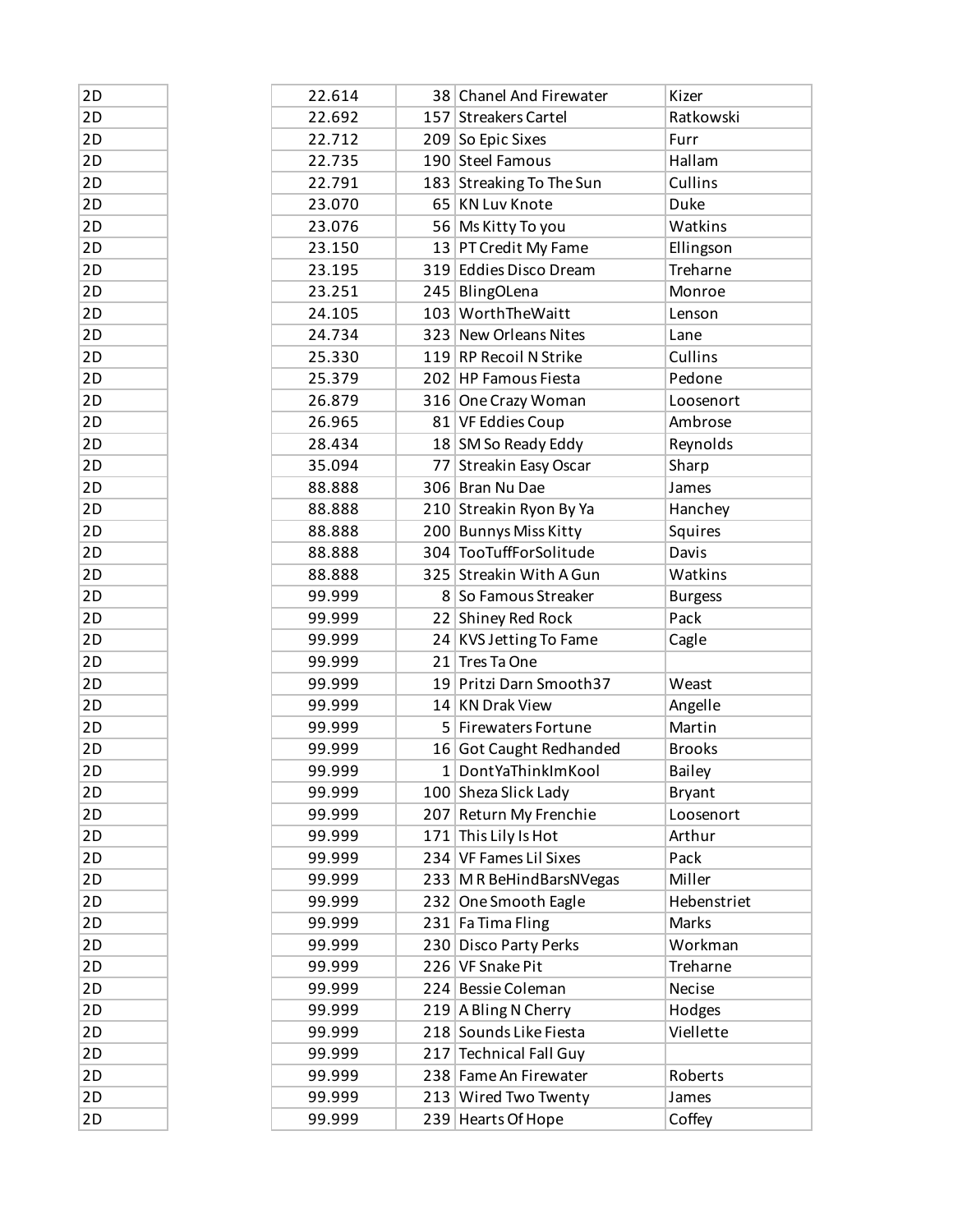| 2D | 99.999 | 195   V French Express                            | Vanhouten     |
|----|--------|---------------------------------------------------|---------------|
| 2D | 99.999 | 194 WildFyre                                      | Cleveland     |
| 2D | 99.999 | 191 Force The Goodbye                             | Mowry         |
| 2D | 99.999 | 187 Namgis Mucho Dinero                           | Weast         |
| 2D | 99.999 | 186 Bring It Lincoln                              | O'Quinn       |
| 2D | 99.999 | 184 Fames Dashing Jet                             | Geary         |
| 2D | 99.999 | 182 ShesaFrenchmans Fling                         | Carver        |
| 2D | 99.999 | 181 GQH HookedOnAFeeling                          | <b>Barnes</b> |
| 2D | 99.999 | 178 VF He Is On Fire                              | Fincher       |
| 2D | 99.999 | 175 Speed Racer                                   | Tallent       |
| 2D | 99.999 | 96 SWF Epic Fling                                 | Dominick      |
| 2D | 99.999 | 215 FirewatersFrenchman                           | Jeffrey       |
| 2D | 99.999 | 272 CanyonCMySpeedo                               | Monk          |
| 2D | 99.999 | 322 Eloise At The Plaza                           | Burttschell   |
| 2D | 99.999 | 320 LegsGoneFamous                                | Marks         |
| 2D | 99.999 | 317 Krystal Dot Com                               | Tallent       |
| 2D | 99.999 | 313 Liquor N Lashes                               | Montgomery    |
| 2D | 99.999 | 309 DP Trashy Star                                | Hodges        |
| 2D | 99.999 | 296 Dash Ta My Fiesta                             | Jeffrey       |
| 2D | 99.999 | 292 KN Dash Ta Fabulous                           | Walkoviak     |
| 2D | 99.999 | 290 Lota Rumors                                   | Clements      |
| 2D | 99.999 | 279 My Epic Rebel                                 | Treharne      |
| 2D | 99.999 | 278 GoodNamesWereTakin                            | Smith         |
| 2D | 99.999 | 276 Countess Ta Famous                            | McKinney      |
| 2D | 99.999 | 237 Shes My Jamaica                               | Crumrine      |
| 2D | 99.999 | 273 Blonde Bar Fly                                | James         |
| 2D | 99.999 | 168 Movin Oso Fast                                | Elliott       |
| 2D | 99.999 | 271 Ralphs Driftin Ta Fame                        | Duke          |
| 2D | 99.999 | 268 Heavenly Red Head                             | Weast         |
| 2D | 99.999 | 266 JC Mystifier                                  | MacDonald     |
| 2D | 99.999 | 263 Dr Gold Digger                                | Cleveland     |
| 2D |        | 262   I B Easy Six Moons                          |               |
|    | 99.999 |                                                   | Shelton       |
| 2D | 99.999 | 261 ShezFameNMoney                                | Snelgrove     |
| 2D | 99.999 | 260 VR Eddies On Fire                             | Godiinez      |
| 2D | 99.999 | 248 Gotta Be A Hellion<br>246 Letta Whistle Do It | Netterville   |
| 2D | 99.999 |                                                   | Costanza      |
| 2D | 99.999 | 243 Firewater Evening                             | Hensley       |
| 2D | 99.999 | 241 Not Jess Playin                               | Prince        |
| 2D | 99.999 | $274$ Sir Epic                                    | Mowry         |
| 2D | 99.999 | 48 Streakiin Silver Wink                          | Ward          |
| 2D | 99.999 | 172 One Slick Fame                                | Montgomery    |
| 2D | 99.999 | 86 CatsABlazin                                    | Elliott       |
| 2D | 99.999 | 83 Kingor                                         | Loosenort     |
| 2D | 99.999 | 82 Royal Fast Gal                                 | Ward          |
| 2D | 99.999 | 80 JJJ Jet Gold                                   | Baldwin       |
| 2D | 99.999 | 74 Im Really Slick                                | Hillman       |
| 2D | 99.999 | 73 This Chick Is Slick                            | Shafer        |
| 2D | 99.999 | 72 Bug N The Girlz                                | Shields       |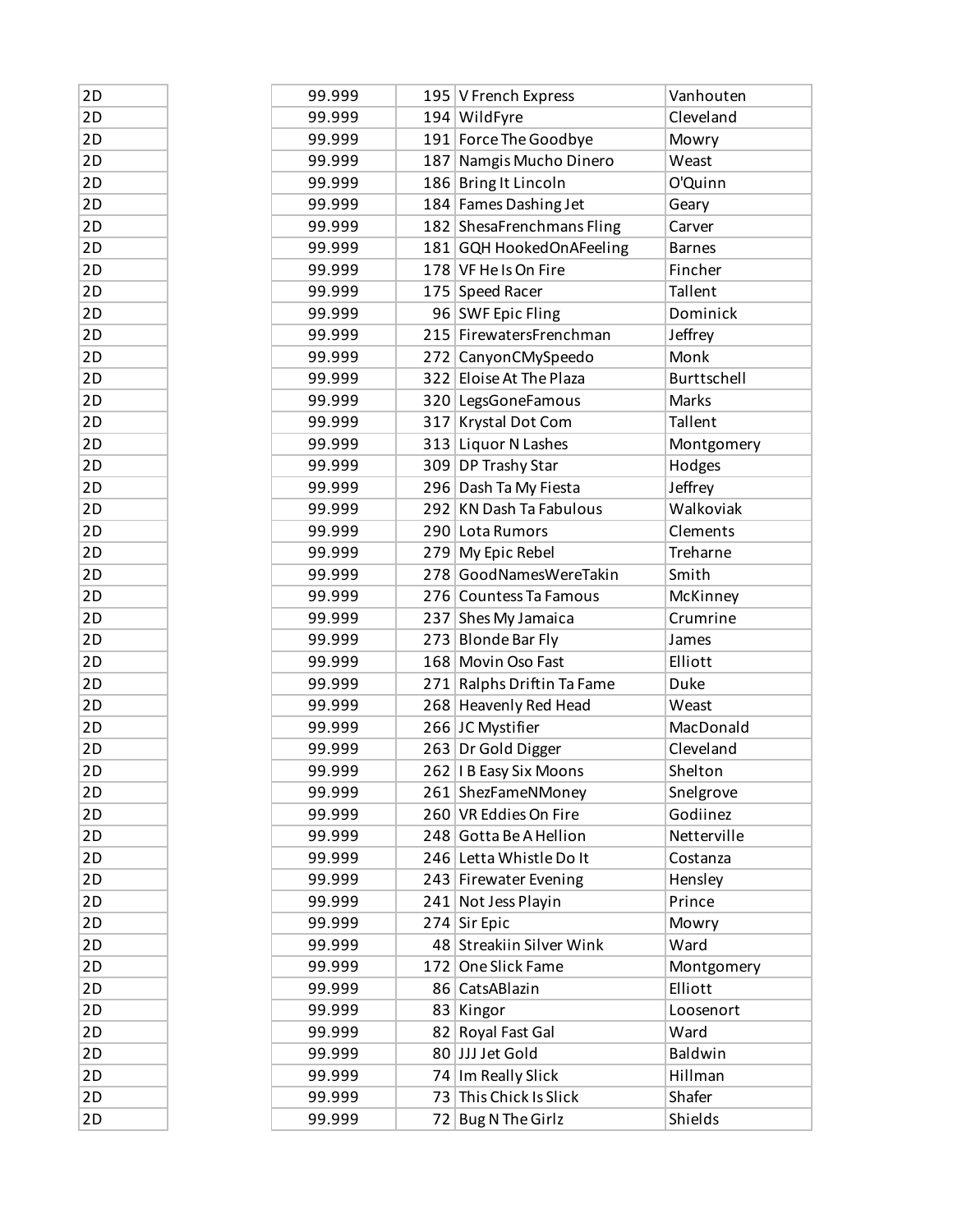| 2D | 99.999 | 71 HeresYourOneChance    | Efurd          |
|----|--------|--------------------------|----------------|
| 2D | 99.999 | 69 Makenna               | Allen          |
| 2D | 99.999 | 62 Nick N The Fast Lane  | Tonozzi        |
| 2D | 99.999 | 90 Bar Girl With Perks   |                |
| 2D | 99.999 | 57 A King Of Fling       | Cleveland      |
| 2D | 99.999 | 92 Shes Fab N Fly        | Howard         |
| 2D | 99.999 | 47 PM OneSockHankyPanky  | Mercer         |
| 2D | 99.999 | 44 Flipping Fabulous     | Jeffrey        |
| 2D | 99.999 | 42 Othrwise              | Monroe         |
| 2D | 99.999 | 40 Me Mohegan            | Cates          |
| 2D | 99.999 | 37 LK DiamondsAndDinero  | Waguespack     |
| 2D | 99.999 | 36 Alabama Socks         | Piel           |
| 2D | 99.999 | 35 LK She Famous         | Mowry          |
| 2D | 99.999 | 32 A JetOLenas Dream     | Flournoy       |
| 2D | 99.999 | 30 JB Firewater WhizKid  | Oen            |
| 2D | 99.999 | 28 Blonde Redneck        | Mills          |
| 2D | 99.999 | 27 Hurricane Halley      | O'Quinn        |
| 2D | 99.999 | 60 KG Fab Expectations   | Crago          |
| 2D | 99.999 | 118 Chrome Plated Fame   | Schafer        |
| 2D | 99.999 | 166 Stairs Dealin Cash   | Harrell        |
| 2D | 99.999 | 165   Ima Special Tease  | Snow           |
| 2D | 99.999 | 161 RDC An Epic Rose     | Hillman        |
| 2D | 99.999 | 153 Special Del Rey      |                |
| 2D | 99.999 | 148 Smooth Win Stoned    | Waguespack     |
| 2D | 99.999 | 147 ShakeUp FrenchBoy    | Marks          |
| 2D | 99.999 | 145 KN Big Bad John      | Flournoy       |
| 2D | 99.999 | 144 Ocean Muffin         | <b>Banks</b>   |
| 2D | 99.999 | 142 Meant To Be Famous   | Piel           |
| 2D | 99.999 | 141 Famous N Fabulous    | Mills          |
| 2D | 99.999 | 139 This Guys No Sissy   | VanVolkenburgh |
| 2D | 99.999 | 88 AM HezStreakinRare    | Vanhouten      |
| 2D | 99.999 | 127 FrenchColoursTaFame  | Jeffrey        |
| 2D | 99.999 | 26 Irish Latte           | Childers       |
| 2D | 99.999 | 116 Stinsons Flyin Hawk  | Christopher    |
| 2D | 99.999 | 114 Dr Famous Legacy     | Oen            |
| 2D | 99.999 | 113 KL Touch Of Heaven   | Mowry          |
| 2D | 99.999 | 109 Fame From Ransom     | O'Quinn        |
| 2D | 99.999 | 108 Gitter Noumenon      | Swepston       |
| 2D | 99.999 | 104 Stoli My FireWater   | Wheeler        |
| 2D | 99.999 | 101 Hell Bent For Heaven | Weast          |
| 2D | 99.999 | 99 Painted Win           | Addington      |
| 2D | 99.999 | 95 Need A Corona Too     | Pack           |
| 2D | 99.999 | 94 Bubbie B Blazin       | Pennington     |
| 2D | 99.999 | 93 SM Doc Sirocco        | <b>Brown</b>   |
| 2D | 99.999 | 133 Drifting Halo        | Fennell        |

| 2D<br>2D<br>2D<br>2D<br>2D<br>2D<br>2D<br>2D<br>2D<br>2D<br>2D<br>2D<br>2D<br>2D<br>2D<br>2D<br>2D<br>2D<br>2D<br>2D<br>2D<br>2D<br>2D<br>2D<br>2D<br>2D<br>2D<br>2D<br>2D<br>2D<br>2D<br>2D<br>2D<br>2D<br>2D<br>2D<br>2D<br>2D<br>2D<br>2D<br>2D<br>2D<br>2D<br>2D |    |
|----------------------------------------------------------------------------------------------------------------------------------------------------------------------------------------------------------------------------------------------------------------------|----|
|                                                                                                                                                                                                                                                                      |    |
|                                                                                                                                                                                                                                                                      |    |
|                                                                                                                                                                                                                                                                      |    |
|                                                                                                                                                                                                                                                                      |    |
|                                                                                                                                                                                                                                                                      |    |
|                                                                                                                                                                                                                                                                      |    |
|                                                                                                                                                                                                                                                                      |    |
|                                                                                                                                                                                                                                                                      |    |
|                                                                                                                                                                                                                                                                      |    |
|                                                                                                                                                                                                                                                                      |    |
|                                                                                                                                                                                                                                                                      |    |
|                                                                                                                                                                                                                                                                      |    |
|                                                                                                                                                                                                                                                                      |    |
|                                                                                                                                                                                                                                                                      |    |
|                                                                                                                                                                                                                                                                      |    |
|                                                                                                                                                                                                                                                                      |    |
|                                                                                                                                                                                                                                                                      |    |
|                                                                                                                                                                                                                                                                      |    |
|                                                                                                                                                                                                                                                                      |    |
|                                                                                                                                                                                                                                                                      |    |
|                                                                                                                                                                                                                                                                      |    |
|                                                                                                                                                                                                                                                                      |    |
|                                                                                                                                                                                                                                                                      |    |
|                                                                                                                                                                                                                                                                      |    |
|                                                                                                                                                                                                                                                                      |    |
|                                                                                                                                                                                                                                                                      |    |
|                                                                                                                                                                                                                                                                      |    |
|                                                                                                                                                                                                                                                                      |    |
|                                                                                                                                                                                                                                                                      |    |
|                                                                                                                                                                                                                                                                      |    |
|                                                                                                                                                                                                                                                                      |    |
|                                                                                                                                                                                                                                                                      |    |
|                                                                                                                                                                                                                                                                      |    |
|                                                                                                                                                                                                                                                                      |    |
|                                                                                                                                                                                                                                                                      |    |
|                                                                                                                                                                                                                                                                      |    |
|                                                                                                                                                                                                                                                                      |    |
|                                                                                                                                                                                                                                                                      |    |
|                                                                                                                                                                                                                                                                      |    |
|                                                                                                                                                                                                                                                                      |    |
|                                                                                                                                                                                                                                                                      |    |
|                                                                                                                                                                                                                                                                      |    |
|                                                                                                                                                                                                                                                                      |    |
|                                                                                                                                                                                                                                                                      |    |
|                                                                                                                                                                                                                                                                      | 2D |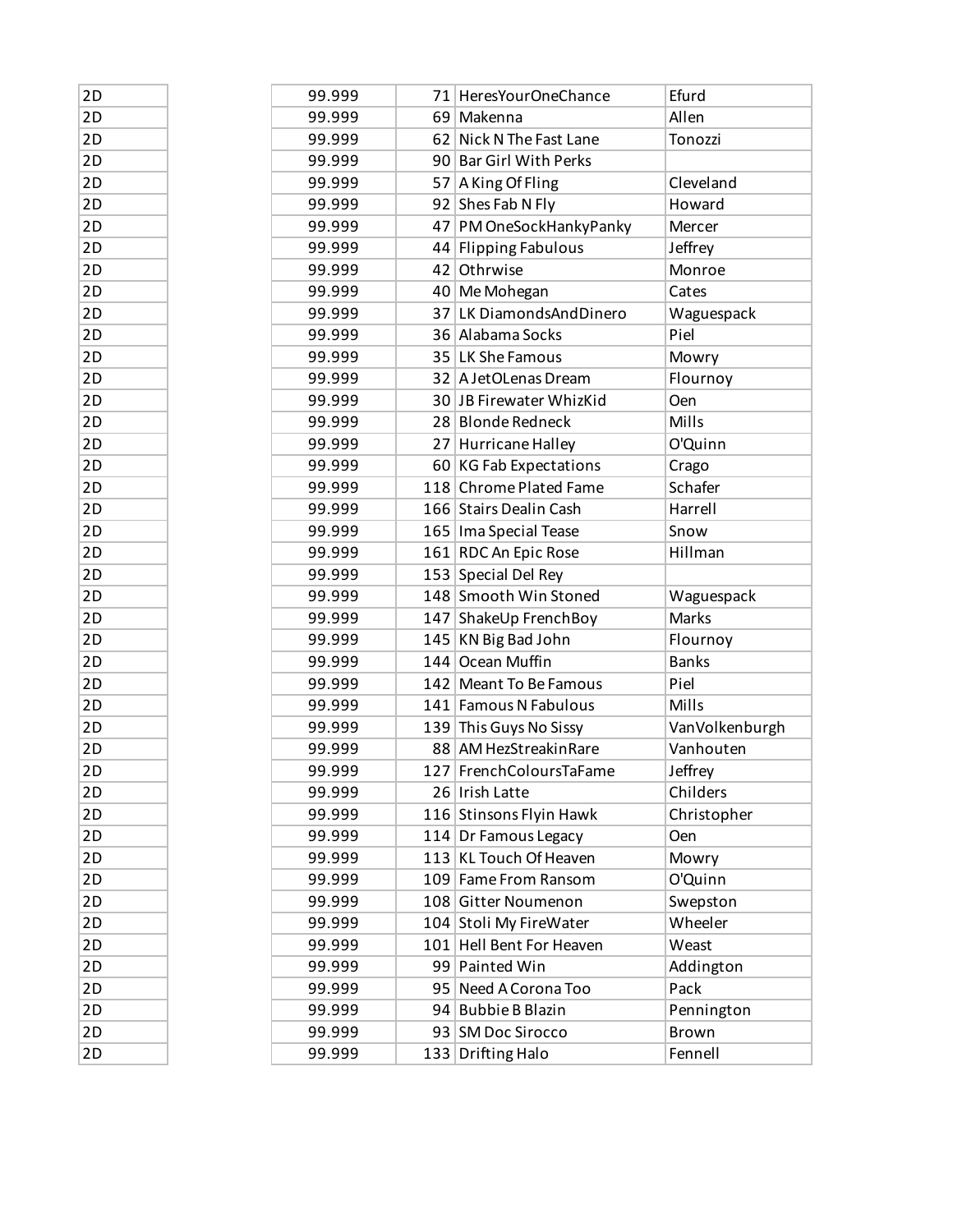## **LD'S RICHEST FUTURITY** May 19, 2022 **Results - BFA Format**



| <b>Rider First Name</b> | <b>Owner Last Name</b> | <b>Owner First Name</b>     | <b>Horse Year</b> |
|-------------------------|------------------------|-----------------------------|-------------------|
| Kelsey                  | Tesha                  | Fredericks                  | 18                |
| Stevi                   | Jennifer               | <b>Harris</b>               | 18                |
| Ashley                  | Joe/Carla              | Spitz                       | 18                |
| Ryann                   | Ryann                  | Pedone                      | 18                |
| <b>Brian</b>            | Stephanie              | Wheeler                     | 18                |
| Ceri                    | Ceri                   | Ward                        | 18                |
| Derek                   | Doug                   | Peterson                    | 18                |
| Davie Marie             | Davie Marie            | King                        | 18                |
| Brittany                | Brittany               | Dallaire                    | 18                |
| Angel                   | Lisa                   | Thomas                      | 18                |
| Dakota                  | Josey                  | Armstrong                   | 18                |
| Kelsey                  | Amber                  | Mika                        | 18                |
| DaCota                  | Vicki                  | Tidwell                     | 18                |
| Adrian                  | Larry                  | Martin                      | 18                |
| Kelly                   | Kelly                  | Lear                        | 18                |
| John                    | Morgan                 | Nay                         | 18                |
| Craig                   | Craig                  | <b>Brooks</b>               | 18                |
| Danyelle                | Danyelle               | Campbell                    | 18                |
| Molli                   | <b>Tracy</b>           | Lambert                     | 18                |
| Tyler                   | Larry/Denice           | Bledsoe                     | 18                |
| Cody                    | <b>Brittany</b>        | Dallaire                    | 18                |
| Taylor                  | Beth                   | Laine                       | 18                |
| Mark                    | Mark                   | Bugni                       | 18                |
| Shannon                 | Justin                 | Johnson                     | 18                |
| <b>Brett</b>            |                        | Boyd Ranch                  | 18                |
| Dustin                  | Dave/Lori              | Zabel                       | 18                |
| Chris                   | Clint                  | VanVolkenburgh              | 18                |
| Craig                   | Jordan                 | Diaz                        | 18                |
| Morgan                  | Joel                   | Henning                     | 18                |
| Craig                   | Janett                 | <b>Dykes</b>                | 18                |
| Leslie                  | Jason/Leslie           | Willis                      | 18                |
| Stefanie                |                        | Duke Racing LLC             | 18                |
| Janna                   | Samantha               | Matthews                    | 18                |
| Marne                   | Loosenort, Marne       | Kingins, Danny/             | 18                |
| Josh                    | Janie                  | Patterson                   | 18                |
| Jolene                  |                        | Dunn Ranch                  | 18                |
| Chris                   | Linda                  | Hafner                      | 18                |
| Marne                   | Danny                  | Kingins                     | 18                |
| Kelcey Haas             |                        | 70 Ranch Performance Horses | 18                |
| Kylie                   | Kelsey                 | Schweikert                  | 18                |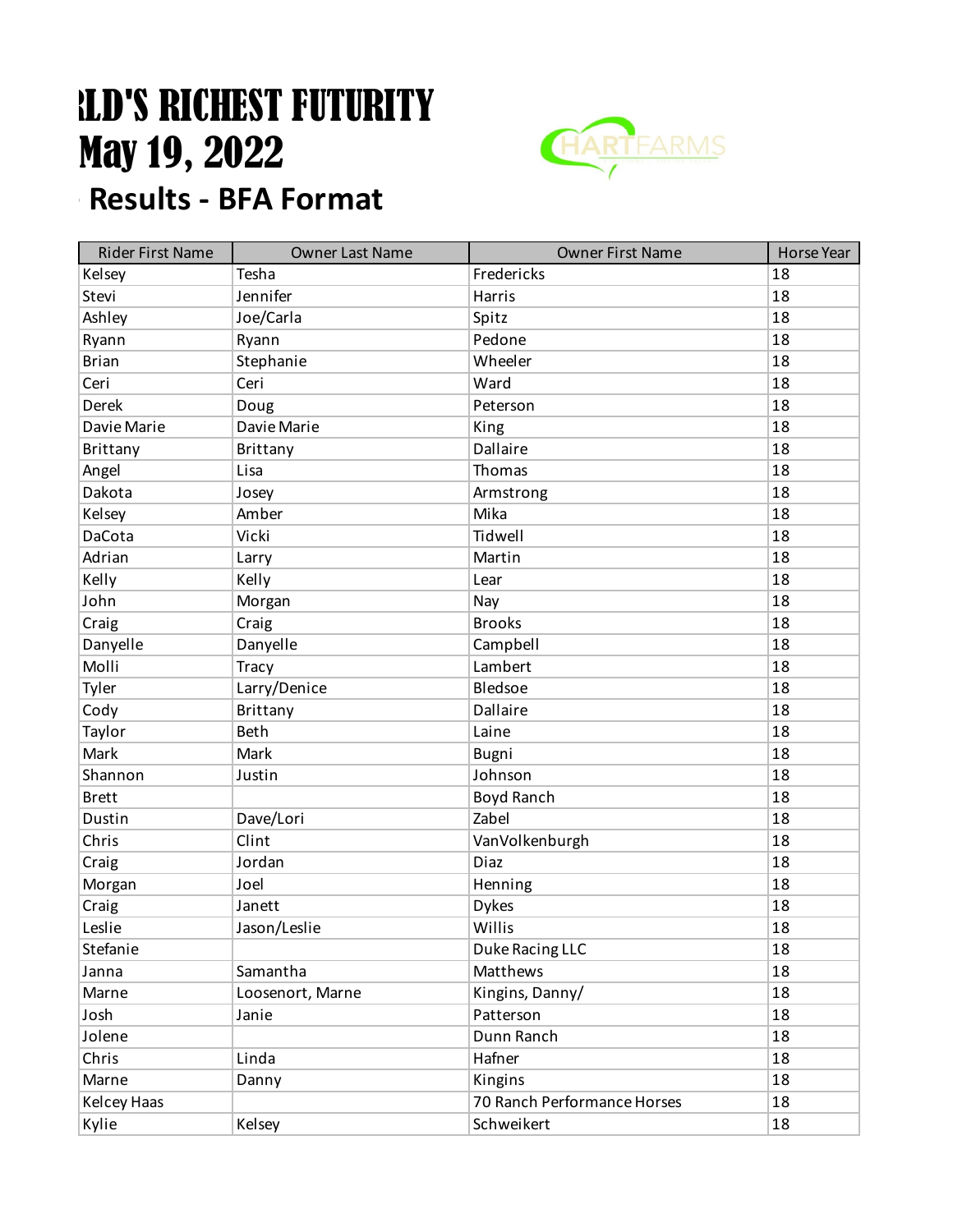| Phillip             | <b>Travis</b>     | Larson                      | 18 |
|---------------------|-------------------|-----------------------------|----|
| Chloe               | Andrew/Blair      | MCClure                     | 18 |
| <b>Brett</b>        | <b>Brett</b>      | Monroe                      | 18 |
| <b>Brandon</b>      |                   | <b>Stock Ranch LLC</b>      | 18 |
| Cale                | Kelly             | Neisius                     | 18 |
| Kelly               | Mandi/Chad        | West                        | 18 |
| Derica              | Derica            | <b>Stake</b>                | 18 |
| Tanner              | <b>Brooke</b>     | Johnson                     | 18 |
| Leslie              | Jason/Leslie      | Willis                      | 18 |
| Dale                | Benette           | Barrington-Little           | 18 |
| Cayla               | Curtis            | Collier                     | 18 |
| David               | Richard D         | Scroggins                   | 18 |
| Cary                | Travis/Sarah      | <b>Burgett</b>              | 18 |
| Austin              |                   | H <sub>3</sub> Farms        | 18 |
| Derek               | Samantha          | Davis                       | 18 |
| John                | Otis/Terri        | Freeman                     | 18 |
| Janet               | Callie            | Albrecht                    | 18 |
| Lacey               | Sturdivant, Alton | Damek, Sammi/               | 18 |
| <b>Hannah Grace</b> | Hannah Grace      | Harmon**                    | 18 |
| Dustin              | Meagan            | Hengster                    | 18 |
| Kaelyn              | Christy           | Terry                       | 18 |
| Taylor              | Darlene           | Barlow                      | 18 |
| Marne               | Jennifer          | Ruzsa                       | 18 |
| Watkins             | Bryan/Teresa      | Thielemier                  | 18 |
| Tyler               | Larry/Denice      | Bledsoe                     | 18 |
| Halee               | Larry/Denice      | Bledsoe                     | 18 |
| Leann               | Leann             | Ridley                      | 18 |
| Jordan              | Jerimie           | Harrell                     | 18 |
| Jodee               |                   | M.R. Performance Horses     | 18 |
| Ceri                | Debbie            | Richardson                  | 18 |
| Mitzi               | Bobby/Nancy       | Mayes                       | 18 |
| Megan               | Megan             | Albrecht                    | 18 |
| Pete                | Sharon            | Comer                       | 18 |
| Janet               | Janet             | Staton                      | 18 |
| DaCota              | Bobby             | Murray                      | 18 |
| Cary                | Travis/Sarah      | <b>Burgett</b>              | 18 |
| Hilary              | Shelley           | Cannon                      | 18 |
| Becki               | Chelse            | Wiford                      | 18 |
| Cary                | Travis/Sarah      | <b>Burgett</b>              | 18 |
| Danyelle            | Debra             | Gotovac                     | 18 |
| Chelsea             |                   | Dorminy Plantation          | 18 |
| James               |                   | Tankersley & Cameron        | 18 |
| Danyelle            | Taylor            | Lewis                       | 18 |
| Joy                 | David             | Harmon                      | 18 |
| Cody                |                   | <b>Victory Farms</b>        | 18 |
| Shannon             | Katie             | McCormack                   | 18 |
| Jolene              |                   | <b>Busby Quarter Horses</b> | 18 |
| Janna               | Jayci Lee         | <b>Byler</b>                | 18 |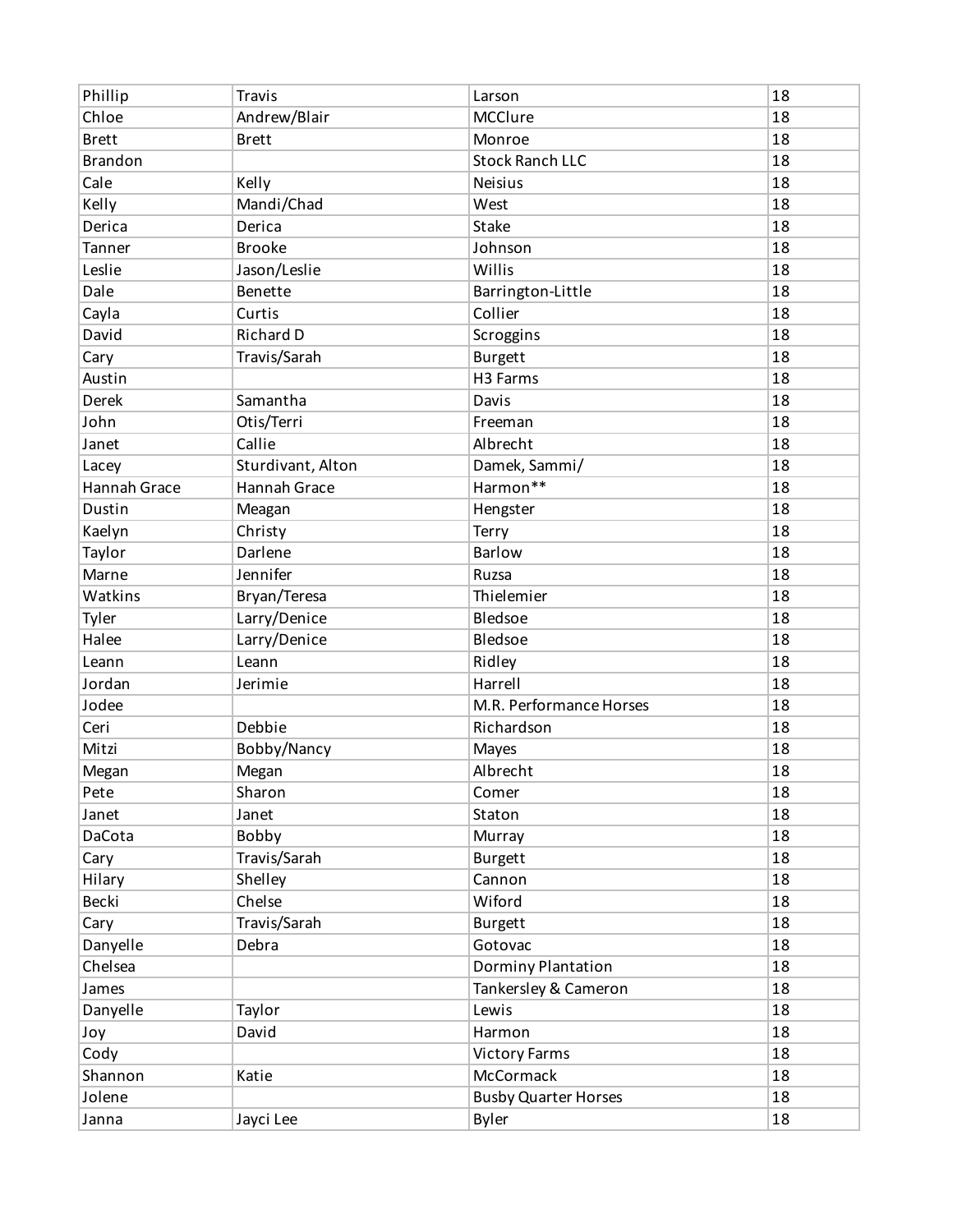| Nicole        | Nicole            | Torturo                | 18 |
|---------------|-------------------|------------------------|----|
| Alona         | Robin             | Weaver                 | 18 |
| Christi       | Russell           | Welch                  | 18 |
| Kenna         | JR/Lauren         | Magdeburg              | 18 |
| Larken        | McKenzie          | Brown                  | 18 |
| Marne         | Amanda            | Zoldak                 | 18 |
| Cale          | Ben               | McDonnell              | 18 |
| Janet         | <b>Bryana</b>     | Lehrmann               | 18 |
| Kylie         | Kylie             | Brueggemam             | 18 |
| Troy          | <b>Bogie</b>      | Webb                   | 18 |
| Jodee         |                   | Silver Rose Ranch      | 18 |
| McKinsy       | McKinsy           | Harris                 | 18 |
| Larken        | Larken            | Riley                  | 18 |
| Jordan        | Ben               | Shelton                | 18 |
| Becky         | <b>Becky</b>      | Pierce                 | 18 |
| <b>Bradee</b> | <b>Bradee</b>     | Addison                | 18 |
| Dustin        | James David/Renee | Cain                   | 18 |
| Ryann         | Karl              | Yurko DVM              | 18 |
| <b>Brian</b>  | Stephanie         | Wheeler                | 18 |
| Sierra        | Waldrop, Sierra   | Stone, Kurt/           | 18 |
| Darryl        | Jodi              | Jansen                 | 18 |
| Jolene        | Kimi/Stephen      | Nichols                | 18 |
| Tanner        | David             | Eastwood               | 18 |
| James         | Otis/Terri        | Freeman                | 18 |
| Joseph        | Joseph            | Sistare                | 18 |
| Kelsey        | Summer, Rick      | Dunn Ranch/            | 18 |
| Cody          | Alicia/Ryan       | Kirkpatrick            | 18 |
| Maggie        | Julia             | Clark                  | 18 |
| Cody          | Sarah             | Zaleski                | 18 |
| Derek         | Teresa            | Comer                  | 18 |
| Dustin        | Michelle          | <b>Beaulieu</b>        | 18 |
| Told          | Cindy             | McWilliams             | 18 |
| Addie         | Addie             | Davis                  | 18 |
| Janet         | Janet             | Staton                 | 18 |
| Megan         | Megan             | Lyerly                 | 18 |
| Chad          | Shirley           | Garber                 | 18 |
| Cayla         | Cayla             | Melby Small            | 18 |
| Jodee         | Debbie            | Cummings               | 18 |
| Shelby        | Shelby            | Vick                   | 18 |
| Rachel        | Rachel            | Lenson                 | 18 |
| Clint         | Clint             | Riley                  | 18 |
| Heath         | Keith             | Holland                | 18 |
| <b>Brett</b>  | Heidi             | Archer                 | 18 |
| Chad          | Kelsey            | Phillips               | 18 |
| Chloe         | Kelly             | Carver                 | 18 |
| Craig         |                   | <b>Stock Ranch LLC</b> | 18 |
| Katelyn       | Katelyn           | Smith                  | 18 |
| Riley         |                   | SC Performance Horses  | 18 |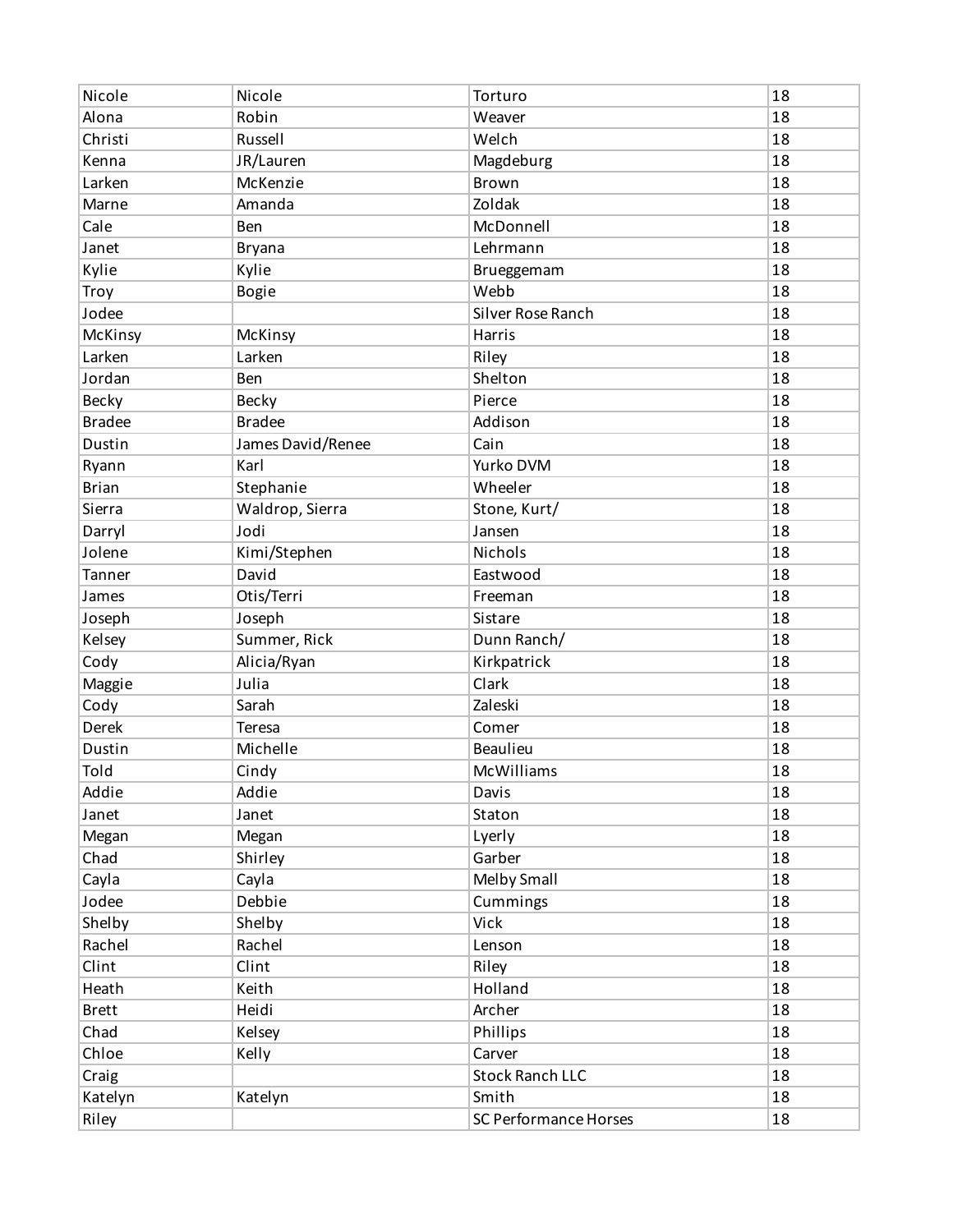| Cody            | Kylan            | Campbell           | 18 |
|-----------------|------------------|--------------------|----|
| Halee           | Larry/Denice     | Bledsoe            | 18 |
| Shana           | Tim D            | Williams           | 18 |
| Marne           | Joyce            | Hanes              | 18 |
| Ben             | Benjamin         | Corder             | 18 |
| <b>Brittany</b> | Garrett/Brittany | Tonozzi            | 18 |
| Sierra          | Kurt             | Stone              | 18 |
| Debbie          | Debbie           | McCormick          | 18 |
| Mary            | Mary             | Harris             | 18 |
| Rachel          | Roger/Rachel     | Primm              | 18 |
| Janna           | Rylie            | Edens              | 18 |
| Kathy           | Kathy            | Spears             | 18 |
| Lacey           | Lacey (Scott)    | Simmons            | 18 |
| Kay             | Larry            | Coats              | 18 |
| Larken          | Larken           | Riley              | 18 |
| Josh            | Tammy            | Smith              | 18 |
| Emily           | Lainey Sue       | Hughes             | 18 |
| Leah            | Kylan            | Campbell           | 18 |
| <b>Brandon</b>  | Ron              | Hesselgesser       | 18 |
| Shelby Lyn      | Shelby Lyn       | Stansbury          | 18 |
| Jenna           | Shannon          | <b>Marks</b>       | 18 |
| Angela          | Angela           | Adams              | 18 |
| Maggie          | Robert/Teresa    | Persons            | 18 |
| Lacy            | Cathy            | Hollabaugh         | 18 |
| Jodi            | Jodi             | Jansen             | 18 |
| Darrin          | <b>Brenda</b>    | <b>Brady</b>       | 18 |
| Ben             | Carl/Becky       | Corder             | 18 |
| Corey           | Corey            | Traylor            | 18 |
| <b>Brandon</b>  | Kerry            | Armstrong          | 18 |
| Shelbi          | Shelbi           | Fairchild          | 18 |
| Kay             | Larry            | Coats              | 18 |
| Cody            | Dyana            | Jantzen            | 18 |
| Shelby Rae      | Shelby           | DeHass             | 18 |
| <b>Brandon</b>  |                  | Dunn Ranch         | 18 |
| Molli           | Dave/Lori        | Zabel              | 18 |
| Kay             | Emma May         | Smith              | 18 |
| Rachel          | Teresa           | Deville            | 18 |
| Taylor          |                  | Dorminy Plantation | 18 |
| Jessica         | Jessica          | Henderson**        | 18 |
| Wyatt           | Ashley           | Harvey             | 18 |
| Ryann           | Jeanette         | Nelson             | 18 |
| Grant           | Hilary (Swanson) | Ellingson          | 18 |
| Kaitlyn         | Kaitlyn          | Woodman            | 18 |
| Danyelle        |                  | FC Ranch           | 18 |
| Cody            | Sharon K         | <b>Bryant</b>      | 18 |
| Lauren          | Lauren (Burns)   | Plott              | 18 |
| Troy            | Hayle            | Gibson             | 18 |
| Nicole          | Kyle/Deda        | Potter             | 18 |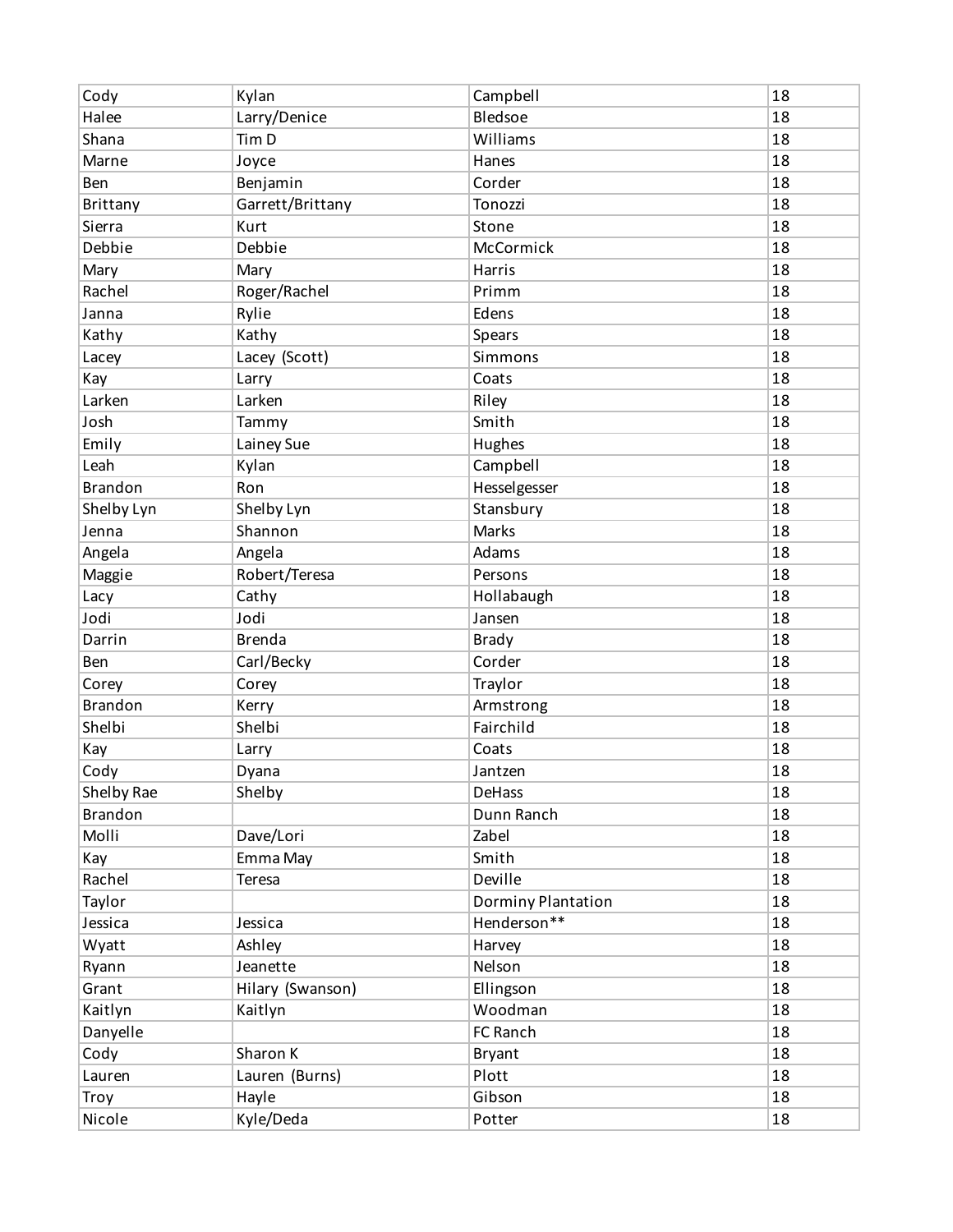| Nicole<br>Fred<br>18<br>Lenertz<br>Suade<br>18<br>Alissa<br>Flores<br>Hallam<br>Steel<br>18<br>Courtney<br><b>Brandon</b><br>Kerr<br>18<br>Wayne<br>Mitzi<br>18<br>Mitzi/J.O.<br>Duke<br>Rayfe<br>Stuart<br>18<br>Cary<br>Hillary<br><b>Nix</b><br>18<br>Beca<br>18<br>Kelsey<br>Flare Up Farms<br><b>Brett</b><br>18<br>Erica<br>Patterson-Blakeney<br>Rachel<br>Rachel<br>18<br>Lenson<br>Stierwalt<br>18<br>Juli<br>Kyra<br><b>Brandon</b><br>Roger/Rachel<br>Primm<br>18<br>Ralls<br>18<br>Ryann<br>Ron<br>18<br>Loosenort, Marne<br>Kingins, Danny/<br>Marne<br>Wilkerson<br>Madison<br>18<br>Cassie<br>Reynolds<br>18<br>Ryan<br>Larry<br>JS Performance Horses LLC<br>18<br>Jaxson<br>Alona<br>Alona<br>18<br>James<br>Kristin<br>18<br>Nancy M<br>Leach<br>18<br>Kim Kerr<br>Stacey<br>Murphy<br>Kenneth/Kernee<br>Kernee<br>Davis<br>18<br>Travis/Sarah<br>18<br>Cary<br><b>Burgett</b><br>Jennifer<br>18<br><b>Beth</b><br>Peterson<br>Josh<br>Cross Creek Ranch Cattle Co LLC<br>18<br>18<br>Jimmy<br>Kurt<br>Stone<br>18<br>Dunn Ranch<br>Kylie<br>Hayley/Kyle<br>Roberts<br>18<br>Angelle, Dustin<br>Espy, Clay/<br>18<br>Dustin<br>Mike<br>Stephens<br>18<br>Chris<br>Rowe Performance Horses LLC<br>Craig<br>18<br>Sherry<br>18<br><b>Bailey</b><br>Sherry<br>18<br>Christina<br>Richard<br>Jimmy<br>Marne<br>Jessica<br>Carter<br>18<br>Karla<br>18<br>Steven<br>Ewing<br>18<br>Josh<br>Timothy<br><b>Butler</b><br>Jodee<br>M.R. Performance Horses<br>18<br>Kevin<br>Hebenstriet<br>18<br>Kevin<br>18<br>Roberts, Hilary<br>Duke, Scott/<br>Ty<br><b>Brielle</b><br>WD Feed Equine Spa<br>Enzenaue, Andrea/<br>18<br>Kelsey<br>Hennen<br>18<br>Amie<br>18<br>Emily<br>Shona<br>Dufurrena<br>Austin<br>Erika<br>Hewatt<br>18<br>Emilie<br>Clint<br>18<br>VanVolkenburgh<br>Wrede<br>18<br>Eric<br>Roberts<br>18<br>Courtney<br>Courtney<br>Sills<br>Alona<br>18<br>James<br>Chris<br>Hall, Amber<br>Honeycutt, Trey/<br>18 | Kortney | Kortney | Kizer | 18 |
|---------------------------------------------------------------------------------------------------------------------------------------------------------------------------------------------------------------------------------------------------------------------------------------------------------------------------------------------------------------------------------------------------------------------------------------------------------------------------------------------------------------------------------------------------------------------------------------------------------------------------------------------------------------------------------------------------------------------------------------------------------------------------------------------------------------------------------------------------------------------------------------------------------------------------------------------------------------------------------------------------------------------------------------------------------------------------------------------------------------------------------------------------------------------------------------------------------------------------------------------------------------------------------------------------------------------------------------------------------------------------------------------------------------------------------------------------------------------------------------------------------------------------------------------------------------------------------------------------------------------------------------------------------------------------------------------------------------------------------------------------------------------------------------------------------------------------------------------------------------------------------------------------------------------------------------------|---------|---------|-------|----|
|                                                                                                                                                                                                                                                                                                                                                                                                                                                                                                                                                                                                                                                                                                                                                                                                                                                                                                                                                                                                                                                                                                                                                                                                                                                                                                                                                                                                                                                                                                                                                                                                                                                                                                                                                                                                                                                                                                                                             |         |         |       |    |
|                                                                                                                                                                                                                                                                                                                                                                                                                                                                                                                                                                                                                                                                                                                                                                                                                                                                                                                                                                                                                                                                                                                                                                                                                                                                                                                                                                                                                                                                                                                                                                                                                                                                                                                                                                                                                                                                                                                                             |         |         |       |    |
|                                                                                                                                                                                                                                                                                                                                                                                                                                                                                                                                                                                                                                                                                                                                                                                                                                                                                                                                                                                                                                                                                                                                                                                                                                                                                                                                                                                                                                                                                                                                                                                                                                                                                                                                                                                                                                                                                                                                             |         |         |       |    |
|                                                                                                                                                                                                                                                                                                                                                                                                                                                                                                                                                                                                                                                                                                                                                                                                                                                                                                                                                                                                                                                                                                                                                                                                                                                                                                                                                                                                                                                                                                                                                                                                                                                                                                                                                                                                                                                                                                                                             |         |         |       |    |
|                                                                                                                                                                                                                                                                                                                                                                                                                                                                                                                                                                                                                                                                                                                                                                                                                                                                                                                                                                                                                                                                                                                                                                                                                                                                                                                                                                                                                                                                                                                                                                                                                                                                                                                                                                                                                                                                                                                                             |         |         |       |    |
|                                                                                                                                                                                                                                                                                                                                                                                                                                                                                                                                                                                                                                                                                                                                                                                                                                                                                                                                                                                                                                                                                                                                                                                                                                                                                                                                                                                                                                                                                                                                                                                                                                                                                                                                                                                                                                                                                                                                             |         |         |       |    |
|                                                                                                                                                                                                                                                                                                                                                                                                                                                                                                                                                                                                                                                                                                                                                                                                                                                                                                                                                                                                                                                                                                                                                                                                                                                                                                                                                                                                                                                                                                                                                                                                                                                                                                                                                                                                                                                                                                                                             |         |         |       |    |
|                                                                                                                                                                                                                                                                                                                                                                                                                                                                                                                                                                                                                                                                                                                                                                                                                                                                                                                                                                                                                                                                                                                                                                                                                                                                                                                                                                                                                                                                                                                                                                                                                                                                                                                                                                                                                                                                                                                                             |         |         |       |    |
|                                                                                                                                                                                                                                                                                                                                                                                                                                                                                                                                                                                                                                                                                                                                                                                                                                                                                                                                                                                                                                                                                                                                                                                                                                                                                                                                                                                                                                                                                                                                                                                                                                                                                                                                                                                                                                                                                                                                             |         |         |       |    |
|                                                                                                                                                                                                                                                                                                                                                                                                                                                                                                                                                                                                                                                                                                                                                                                                                                                                                                                                                                                                                                                                                                                                                                                                                                                                                                                                                                                                                                                                                                                                                                                                                                                                                                                                                                                                                                                                                                                                             |         |         |       |    |
|                                                                                                                                                                                                                                                                                                                                                                                                                                                                                                                                                                                                                                                                                                                                                                                                                                                                                                                                                                                                                                                                                                                                                                                                                                                                                                                                                                                                                                                                                                                                                                                                                                                                                                                                                                                                                                                                                                                                             |         |         |       |    |
|                                                                                                                                                                                                                                                                                                                                                                                                                                                                                                                                                                                                                                                                                                                                                                                                                                                                                                                                                                                                                                                                                                                                                                                                                                                                                                                                                                                                                                                                                                                                                                                                                                                                                                                                                                                                                                                                                                                                             |         |         |       |    |
|                                                                                                                                                                                                                                                                                                                                                                                                                                                                                                                                                                                                                                                                                                                                                                                                                                                                                                                                                                                                                                                                                                                                                                                                                                                                                                                                                                                                                                                                                                                                                                                                                                                                                                                                                                                                                                                                                                                                             |         |         |       |    |
|                                                                                                                                                                                                                                                                                                                                                                                                                                                                                                                                                                                                                                                                                                                                                                                                                                                                                                                                                                                                                                                                                                                                                                                                                                                                                                                                                                                                                                                                                                                                                                                                                                                                                                                                                                                                                                                                                                                                             |         |         |       |    |
|                                                                                                                                                                                                                                                                                                                                                                                                                                                                                                                                                                                                                                                                                                                                                                                                                                                                                                                                                                                                                                                                                                                                                                                                                                                                                                                                                                                                                                                                                                                                                                                                                                                                                                                                                                                                                                                                                                                                             |         |         |       |    |
|                                                                                                                                                                                                                                                                                                                                                                                                                                                                                                                                                                                                                                                                                                                                                                                                                                                                                                                                                                                                                                                                                                                                                                                                                                                                                                                                                                                                                                                                                                                                                                                                                                                                                                                                                                                                                                                                                                                                             |         |         |       |    |
|                                                                                                                                                                                                                                                                                                                                                                                                                                                                                                                                                                                                                                                                                                                                                                                                                                                                                                                                                                                                                                                                                                                                                                                                                                                                                                                                                                                                                                                                                                                                                                                                                                                                                                                                                                                                                                                                                                                                             |         |         |       |    |
|                                                                                                                                                                                                                                                                                                                                                                                                                                                                                                                                                                                                                                                                                                                                                                                                                                                                                                                                                                                                                                                                                                                                                                                                                                                                                                                                                                                                                                                                                                                                                                                                                                                                                                                                                                                                                                                                                                                                             |         |         |       |    |
|                                                                                                                                                                                                                                                                                                                                                                                                                                                                                                                                                                                                                                                                                                                                                                                                                                                                                                                                                                                                                                                                                                                                                                                                                                                                                                                                                                                                                                                                                                                                                                                                                                                                                                                                                                                                                                                                                                                                             |         |         |       |    |
|                                                                                                                                                                                                                                                                                                                                                                                                                                                                                                                                                                                                                                                                                                                                                                                                                                                                                                                                                                                                                                                                                                                                                                                                                                                                                                                                                                                                                                                                                                                                                                                                                                                                                                                                                                                                                                                                                                                                             |         |         |       |    |
|                                                                                                                                                                                                                                                                                                                                                                                                                                                                                                                                                                                                                                                                                                                                                                                                                                                                                                                                                                                                                                                                                                                                                                                                                                                                                                                                                                                                                                                                                                                                                                                                                                                                                                                                                                                                                                                                                                                                             |         |         |       |    |
|                                                                                                                                                                                                                                                                                                                                                                                                                                                                                                                                                                                                                                                                                                                                                                                                                                                                                                                                                                                                                                                                                                                                                                                                                                                                                                                                                                                                                                                                                                                                                                                                                                                                                                                                                                                                                                                                                                                                             |         |         |       |    |
|                                                                                                                                                                                                                                                                                                                                                                                                                                                                                                                                                                                                                                                                                                                                                                                                                                                                                                                                                                                                                                                                                                                                                                                                                                                                                                                                                                                                                                                                                                                                                                                                                                                                                                                                                                                                                                                                                                                                             |         |         |       |    |
|                                                                                                                                                                                                                                                                                                                                                                                                                                                                                                                                                                                                                                                                                                                                                                                                                                                                                                                                                                                                                                                                                                                                                                                                                                                                                                                                                                                                                                                                                                                                                                                                                                                                                                                                                                                                                                                                                                                                             |         |         |       |    |
|                                                                                                                                                                                                                                                                                                                                                                                                                                                                                                                                                                                                                                                                                                                                                                                                                                                                                                                                                                                                                                                                                                                                                                                                                                                                                                                                                                                                                                                                                                                                                                                                                                                                                                                                                                                                                                                                                                                                             |         |         |       |    |
|                                                                                                                                                                                                                                                                                                                                                                                                                                                                                                                                                                                                                                                                                                                                                                                                                                                                                                                                                                                                                                                                                                                                                                                                                                                                                                                                                                                                                                                                                                                                                                                                                                                                                                                                                                                                                                                                                                                                             |         |         |       |    |
|                                                                                                                                                                                                                                                                                                                                                                                                                                                                                                                                                                                                                                                                                                                                                                                                                                                                                                                                                                                                                                                                                                                                                                                                                                                                                                                                                                                                                                                                                                                                                                                                                                                                                                                                                                                                                                                                                                                                             |         |         |       |    |
|                                                                                                                                                                                                                                                                                                                                                                                                                                                                                                                                                                                                                                                                                                                                                                                                                                                                                                                                                                                                                                                                                                                                                                                                                                                                                                                                                                                                                                                                                                                                                                                                                                                                                                                                                                                                                                                                                                                                             |         |         |       |    |
|                                                                                                                                                                                                                                                                                                                                                                                                                                                                                                                                                                                                                                                                                                                                                                                                                                                                                                                                                                                                                                                                                                                                                                                                                                                                                                                                                                                                                                                                                                                                                                                                                                                                                                                                                                                                                                                                                                                                             |         |         |       |    |
|                                                                                                                                                                                                                                                                                                                                                                                                                                                                                                                                                                                                                                                                                                                                                                                                                                                                                                                                                                                                                                                                                                                                                                                                                                                                                                                                                                                                                                                                                                                                                                                                                                                                                                                                                                                                                                                                                                                                             |         |         |       |    |
|                                                                                                                                                                                                                                                                                                                                                                                                                                                                                                                                                                                                                                                                                                                                                                                                                                                                                                                                                                                                                                                                                                                                                                                                                                                                                                                                                                                                                                                                                                                                                                                                                                                                                                                                                                                                                                                                                                                                             |         |         |       |    |
|                                                                                                                                                                                                                                                                                                                                                                                                                                                                                                                                                                                                                                                                                                                                                                                                                                                                                                                                                                                                                                                                                                                                                                                                                                                                                                                                                                                                                                                                                                                                                                                                                                                                                                                                                                                                                                                                                                                                             |         |         |       |    |
|                                                                                                                                                                                                                                                                                                                                                                                                                                                                                                                                                                                                                                                                                                                                                                                                                                                                                                                                                                                                                                                                                                                                                                                                                                                                                                                                                                                                                                                                                                                                                                                                                                                                                                                                                                                                                                                                                                                                             |         |         |       |    |
|                                                                                                                                                                                                                                                                                                                                                                                                                                                                                                                                                                                                                                                                                                                                                                                                                                                                                                                                                                                                                                                                                                                                                                                                                                                                                                                                                                                                                                                                                                                                                                                                                                                                                                                                                                                                                                                                                                                                             |         |         |       |    |
|                                                                                                                                                                                                                                                                                                                                                                                                                                                                                                                                                                                                                                                                                                                                                                                                                                                                                                                                                                                                                                                                                                                                                                                                                                                                                                                                                                                                                                                                                                                                                                                                                                                                                                                                                                                                                                                                                                                                             |         |         |       |    |
|                                                                                                                                                                                                                                                                                                                                                                                                                                                                                                                                                                                                                                                                                                                                                                                                                                                                                                                                                                                                                                                                                                                                                                                                                                                                                                                                                                                                                                                                                                                                                                                                                                                                                                                                                                                                                                                                                                                                             |         |         |       |    |
|                                                                                                                                                                                                                                                                                                                                                                                                                                                                                                                                                                                                                                                                                                                                                                                                                                                                                                                                                                                                                                                                                                                                                                                                                                                                                                                                                                                                                                                                                                                                                                                                                                                                                                                                                                                                                                                                                                                                             |         |         |       |    |
|                                                                                                                                                                                                                                                                                                                                                                                                                                                                                                                                                                                                                                                                                                                                                                                                                                                                                                                                                                                                                                                                                                                                                                                                                                                                                                                                                                                                                                                                                                                                                                                                                                                                                                                                                                                                                                                                                                                                             |         |         |       |    |
|                                                                                                                                                                                                                                                                                                                                                                                                                                                                                                                                                                                                                                                                                                                                                                                                                                                                                                                                                                                                                                                                                                                                                                                                                                                                                                                                                                                                                                                                                                                                                                                                                                                                                                                                                                                                                                                                                                                                             |         |         |       |    |
|                                                                                                                                                                                                                                                                                                                                                                                                                                                                                                                                                                                                                                                                                                                                                                                                                                                                                                                                                                                                                                                                                                                                                                                                                                                                                                                                                                                                                                                                                                                                                                                                                                                                                                                                                                                                                                                                                                                                             |         |         |       |    |
|                                                                                                                                                                                                                                                                                                                                                                                                                                                                                                                                                                                                                                                                                                                                                                                                                                                                                                                                                                                                                                                                                                                                                                                                                                                                                                                                                                                                                                                                                                                                                                                                                                                                                                                                                                                                                                                                                                                                             |         |         |       |    |
|                                                                                                                                                                                                                                                                                                                                                                                                                                                                                                                                                                                                                                                                                                                                                                                                                                                                                                                                                                                                                                                                                                                                                                                                                                                                                                                                                                                                                                                                                                                                                                                                                                                                                                                                                                                                                                                                                                                                             |         |         |       |    |
|                                                                                                                                                                                                                                                                                                                                                                                                                                                                                                                                                                                                                                                                                                                                                                                                                                                                                                                                                                                                                                                                                                                                                                                                                                                                                                                                                                                                                                                                                                                                                                                                                                                                                                                                                                                                                                                                                                                                             |         |         |       |    |
|                                                                                                                                                                                                                                                                                                                                                                                                                                                                                                                                                                                                                                                                                                                                                                                                                                                                                                                                                                                                                                                                                                                                                                                                                                                                                                                                                                                                                                                                                                                                                                                                                                                                                                                                                                                                                                                                                                                                             |         |         |       |    |
|                                                                                                                                                                                                                                                                                                                                                                                                                                                                                                                                                                                                                                                                                                                                                                                                                                                                                                                                                                                                                                                                                                                                                                                                                                                                                                                                                                                                                                                                                                                                                                                                                                                                                                                                                                                                                                                                                                                                             |         |         |       |    |
|                                                                                                                                                                                                                                                                                                                                                                                                                                                                                                                                                                                                                                                                                                                                                                                                                                                                                                                                                                                                                                                                                                                                                                                                                                                                                                                                                                                                                                                                                                                                                                                                                                                                                                                                                                                                                                                                                                                                             |         |         |       |    |
|                                                                                                                                                                                                                                                                                                                                                                                                                                                                                                                                                                                                                                                                                                                                                                                                                                                                                                                                                                                                                                                                                                                                                                                                                                                                                                                                                                                                                                                                                                                                                                                                                                                                                                                                                                                                                                                                                                                                             |         |         |       |    |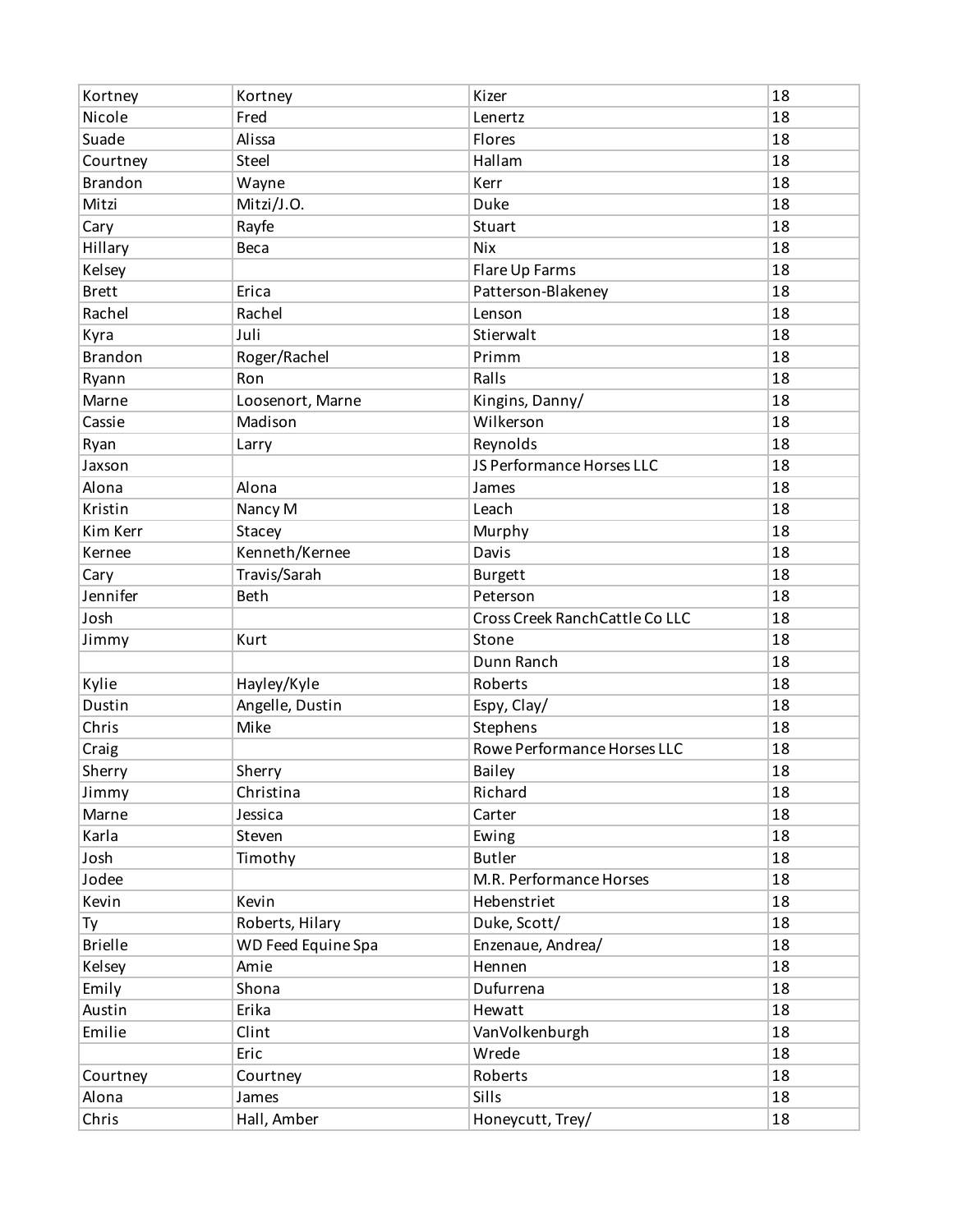| Kalleena  | Geri/Barry       | LaForge                | 18 |
|-----------|------------------|------------------------|----|
| Stephanie | Stephanie        | Cleveland              | 18 |
| Kassie    | Michael          | Boone                  | 18 |
| Kylie     |                  | Namgis Quarter Horses  | 18 |
| Sabra     | Sabra            | O'Quinn                | 18 |
| Cathy     | Cathy            | Geary                  | 18 |
| Taylor    | Darlene          | <b>Barlow</b>          | 18 |
| James     | Kanely           | Cooper                 | 18 |
| Louis     | Louis            | Fincher                | 18 |
| Rieanne   | Taylor           | Lewis                  | 18 |
| Jenna     | Danielle         | Stubstad               | 18 |
| Tyler     | Phillip/Debbie   | Windsor                | 18 |
| Dakota    |                  | Dunn Ranch             | 18 |
| Boo       | Boo              | Burttschell            | 18 |
| Ty        | Roberts, Hilary  | Duke, Scott/           | 18 |
| Rieanne   | Taylor           | Lewis                  | 18 |
| Jolene    |                  | <b>Stock Ranch LLC</b> | 18 |
| Carli     | Sheri            | Jones                  | 18 |
| Tyler     | Debbie           | Windsor                | 18 |
| Sidney    | Sidney           | Walkoviak              | 18 |
| Diron     | Dunlap, Justine  | Clements, Diron/       | 18 |
| Kelsey    | Brandon/Jamie    | Wilson                 | 18 |
| Lynn      | Lynn             | Smith                  | 18 |
| Elaina    | Joleen           | Hales                  | 18 |
| Troy      | Hayle            | Gibson                 | 18 |
| Macee     | Peggy            | Williams               | 18 |
| Rylee     | Jennifer         | <b>McGraw</b>          | 18 |
| Mitzi     | Mitzi/J.O.       | Duke                   | 18 |
| Kylie     |                  | <b>Mission Ranch</b>   | 18 |
| Alyssa    | Alyssa           | MacDonald              | 18 |
| Stephanie | Jody             | Wellman                | 18 |
| Tanner    | David            | Eastwood               | 18 |
| Kylie     | Kylie            | Snelgrove              | 18 |
| Whitney   | Cody/Luann       | Johnson                | 18 |
| Lindsey   | Matthew/Lindsey  | Netterville            | 18 |
| Rosetta   | Rosetta          | Costanza               | 18 |
| Karissa   | Jason            | Hensley                | 18 |
| Debbie    | Pat/Debbie       | Prince                 | 18 |
| Kassie    | Dave/Lori        | Zabel                  | 18 |
| Ceri      | <b>Brent</b>     | Watkins                | 18 |
| Molli     | Skylar           | Stokes Guy             | 18 |
| Rylee     | Jessie           | Elliott                | 18 |
| Marne     | Loosenort, Marne | Kingins, Danny/        | 18 |
| Amy       | Amy              | Ward                   | 18 |
| JJ        | Jeannie          | Baldwin                | 18 |
| Stevi     | Ty/Stevi         | Hillman                | 18 |
| Summer    | Summer           | Shafer                 | 18 |
| Taylor    | Taylor           | Shields                | 18 |
|           |                  |                        |    |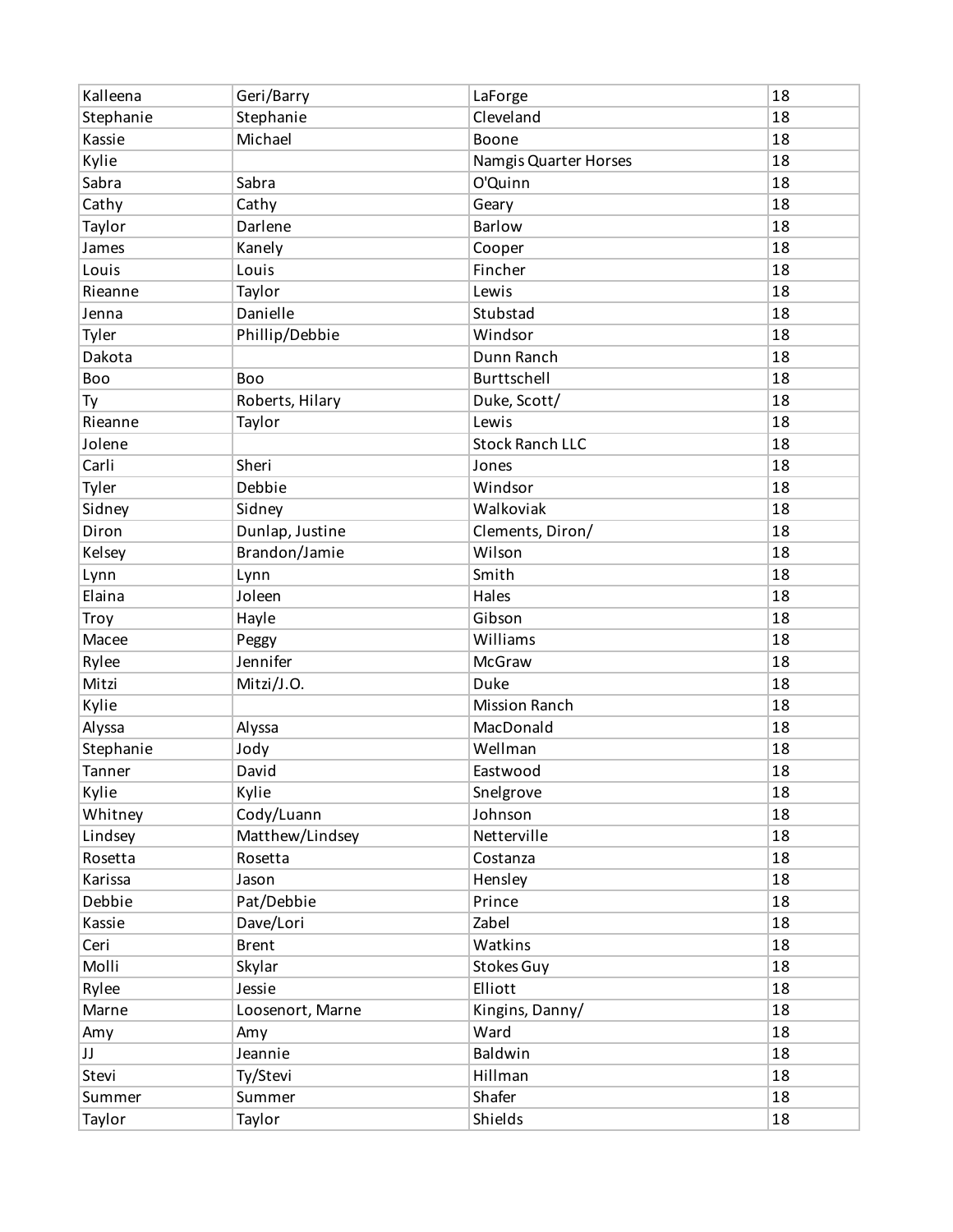| Emily         | Erika                | Ashley                    | 18 |
|---------------|----------------------|---------------------------|----|
| Collin        | Collin               | Allen                     | 18 |
| Brittany      | Garrett/Brittany     | Tonozzi                   | 18 |
|               | Mike/June            | Twisdale                  | 18 |
| Stephanie     | Charlotte/Brett      | Northam                   | 18 |
| Kelsey        | Kelsey               | Howard                    | 18 |
| Paula         | Paula                | Russell-Mercer            | 18 |
| Tyler         | Robby                | Windsor                   | 18 |
| Nicole        | Nicole               | Monroe                    | 18 |
| Gina          | Natalie              | <b>Brown Cates</b>        | 18 |
| Sarah Rose    | Sarah Rose           | Waguespack                | 18 |
| Derek         | <b>Barbara</b>       | Morgan                    | 18 |
| Kassie        | Kassie               | Mowry                     | 18 |
| Boo           | Boo                  | Flournoy                  | 18 |
| Pete          | Holly                | Jackson                   | 18 |
| Jeremy        | Rita                 | Mills                     | 18 |
| Sabra         |                      | <b>Stock Ranch LLC</b>    | 18 |
| Jade          | Ashley               | Harvey                    | 18 |
| Ashley        | Martin, Jason        | Cole, Charlie/            | 18 |
| Jordan        | <b>Brenna</b>        | Hux                       | 18 |
| <b>Bailee</b> | <b>Bailee A</b>      | Snow                      | 18 |
| Stevi         | Jennifer             | Harris                    | 18 |
|               | Rodney               | Shepherd                  | 18 |
| Sarah Rose    | Sarah Rose           | Waguespack                | 18 |
| Ty            | Roberts, Hilary      | Duke, Scott/              | 18 |
| Boo           | Boo                  | Flournoy                  | 18 |
| Lindsey Hayes | Lindsey              | Hayes Banks               | 18 |
| Derek         | Crystal              | Shumate                   | 18 |
| Noah          | Laura                | Mills                     | 18 |
| Clint         | Clint                | VanVolkenburgh            | 18 |
| Kalleena      | Kalleena             | Vanhouten                 | 18 |
| Tyler         | Robby                | Windsor                   | 18 |
| Molly         | Molly                | Childers                  | 18 |
| Erin          | Robert               | Bondurant                 | 18 |
| Pete          | Travis/Johnna        | <b>Dobbs</b>              | 18 |
| Kassie        | Kassie               | Mowry                     | 18 |
| Sabra         |                      | <b>Stock Ranch LLC</b>    | 18 |
| Kinsley       | Kinsley              | Swepston                  | 18 |
| <b>Brian</b>  |                      | <b>Mission Ranch</b>      | 18 |
| Kylie         |                      | Youree-Ward Barrel Horses | 18 |
| Samantha      | Samantha (Addington) | Elam                      | 18 |
| Josh          | Janie                | Patterson                 | 18 |
| Mary          | Mary                 | Pennington                | 18 |
| Janna         | Samantha             | Matthews                  | 18 |
| Bailey        | <b>Bailey</b>        | Fennell                   | 18 |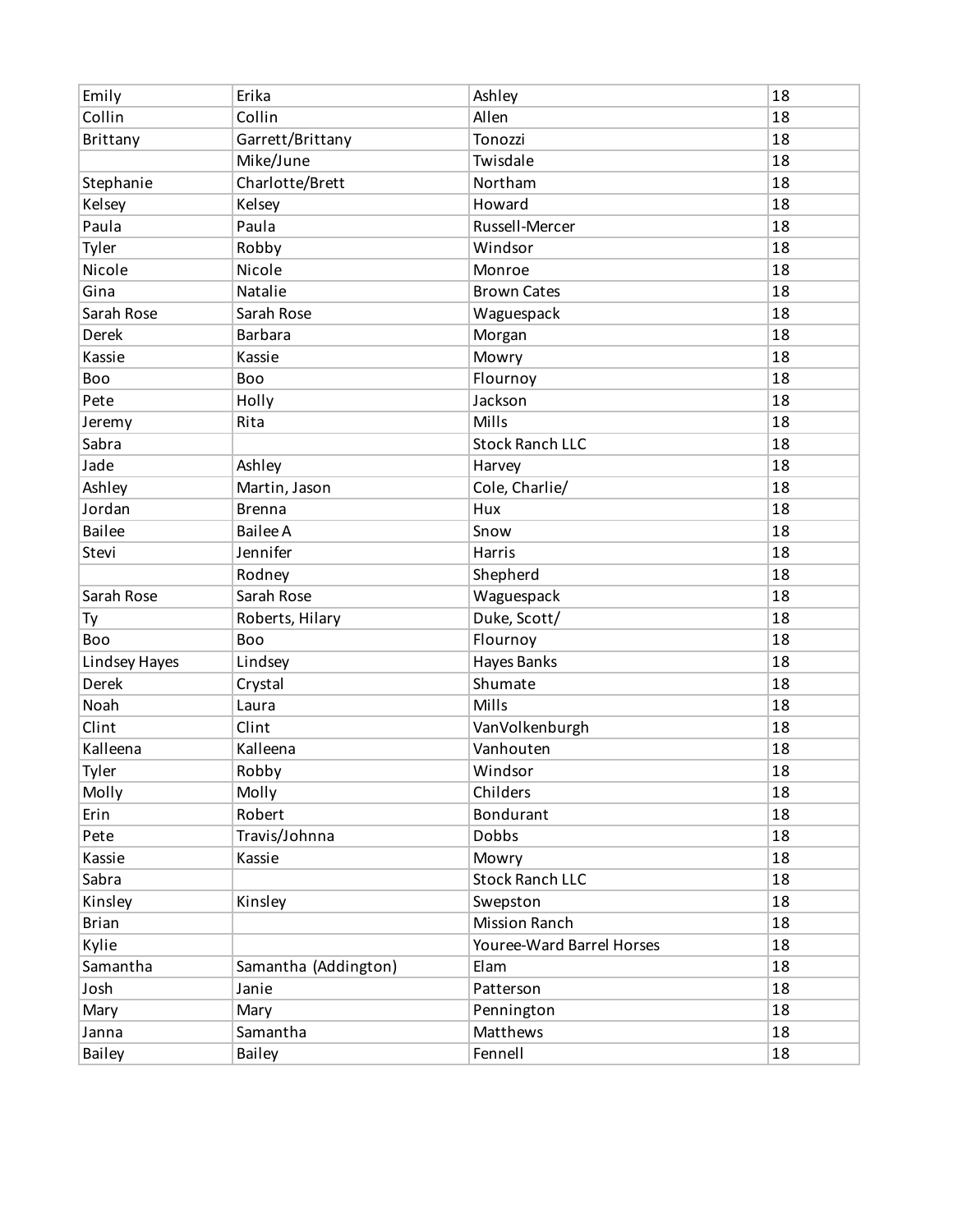| Horse Color     | <b>Horse Sex</b> | <b>Sire Name</b>           | Dam Name                    |
|-----------------|------------------|----------------------------|-----------------------------|
| Sorrel          | Mare             | Dash Ta Fame               | <b>Blazin Black Betty</b>   |
| Brown           | Mare             | Slick By Design            | Luv My Fame                 |
| Bay Roan        | Mare             | <b>Streakin Boon Dox</b>   | <b>Famed French Kiss</b>    |
| Chestnut        | Mare             | Feel The Sting             | Rods Lasat LadyBug          |
| Palomino        | Mare             | Heavenly FireWater         | SX Dr PeachARita            |
| Brown           | Gelding          | Blazin JetOLena            | <b>DTF Puddin Cake</b>      |
| Chestnut        | Gelding          | <b>Traffic Guy</b>         | SR Godiva                   |
| <b>Brown</b>    | Stallion         | Delightful Corona          | Oh Shutup N Kiss Me         |
| Palomino        | Gelding          | Frenchmans Fabulous        | One Special Mazie           |
| Sorrel          | Gelding          | No Pressure On Me          | <b>Streakin SilverCreek</b> |
| Sorrel          | Mare             | FrenchStreakToVegas        | Jazzy Quixote Babe          |
| Dun             | Mare             | The Goodbye Lane           | <b>MBB Perks Sugar Bear</b> |
| Sorrel          | Gelding          | <b>Sun Frosted Rocket</b>  | Peppys Lil Peanut           |
| Sorrel          | Gelding          | Dash Ta Fame               | Tangos Blonde Hope          |
| Sorrel          | Mare             | <b>Tres Seis</b>           | RunAWayHeart                |
| Sorrel          | Gelding          | <b>Eddie Stinson</b>       | Wahini Jet Bug              |
| Sorrel          | Gelding          | No Pressure On Me          | <b>Heavens Sakes</b>        |
| Sorrel          | Mare             | El Shady Zorrero           | Repete Fame                 |
| Sorrel          | Gelding          | JL Dash Ta Heaven          | TR Dashing Badger           |
| Chestnut        | Gelding          | Slick By Design            | <b>Blazin RockStar</b>      |
| <b>Black</b>    | Gelding          | JL Dash Ta Heaven          | Ima Cash Dancer             |
| Sorrel          | Mare             | Dash Ta Fame               | French Bar Belle            |
| Sorrel          | Gelding          | JL Reddy To Charm          | JL Twisted Sister           |
| Sorrel          | Gelding          | Got Caught Speedin         | Dont Call Me Baby           |
| Sorrel          | Gelding          | JL Sirocco                 | Easy Mag                    |
| Gray            | Gelding          | JL Dash Ta Heaven          | So Very Epic                |
| Palomino        | Gelding          | <b>Traffic Guy</b>         | Famous Jo                   |
| Sorrel          | Gelding          | JL Dash Ta Heaven          | CS LimeLight                |
| Bay             | Mare             | One Last Story             | Famous Corona               |
| Sorrel          | Mare             | JL Sirocco                 | Abbey Nick Bar              |
| Brown           | Mare             | FuryOfTheWind              | <b>RC Sweet Racee</b>       |
| Gray            | Stallion         | Epic Leader                | Maddie Ross                 |
| <b>Buckskin</b> | Gelding          | <b>Traffic Guy</b>         | RunAway PlayGun             |
| Sorrel          | Mare             | Dash Ta Fame               | Jess French                 |
| Sorrel          | Gelding          | <b>Eddie Stinson</b>       | <b>Bag The Hawk</b>         |
| Gray            | Mare             | <b>Firewater Flit</b>      | Mulberry Canyon Moon        |
| Palomino        | Gelding          | <b>FireWaterOnTheRocks</b> | Packin Honor Jet            |
| Bay Roan        | Mare             | A Streak Of Fling          | LL HeartBreaker             |
| Sorrel          | Mare             | Fiestas Dynasty            | <b>Frosty Feelins</b>       |
| Brown           | Gelding          | Guys Cashin In             | Famous Lika RockStar        |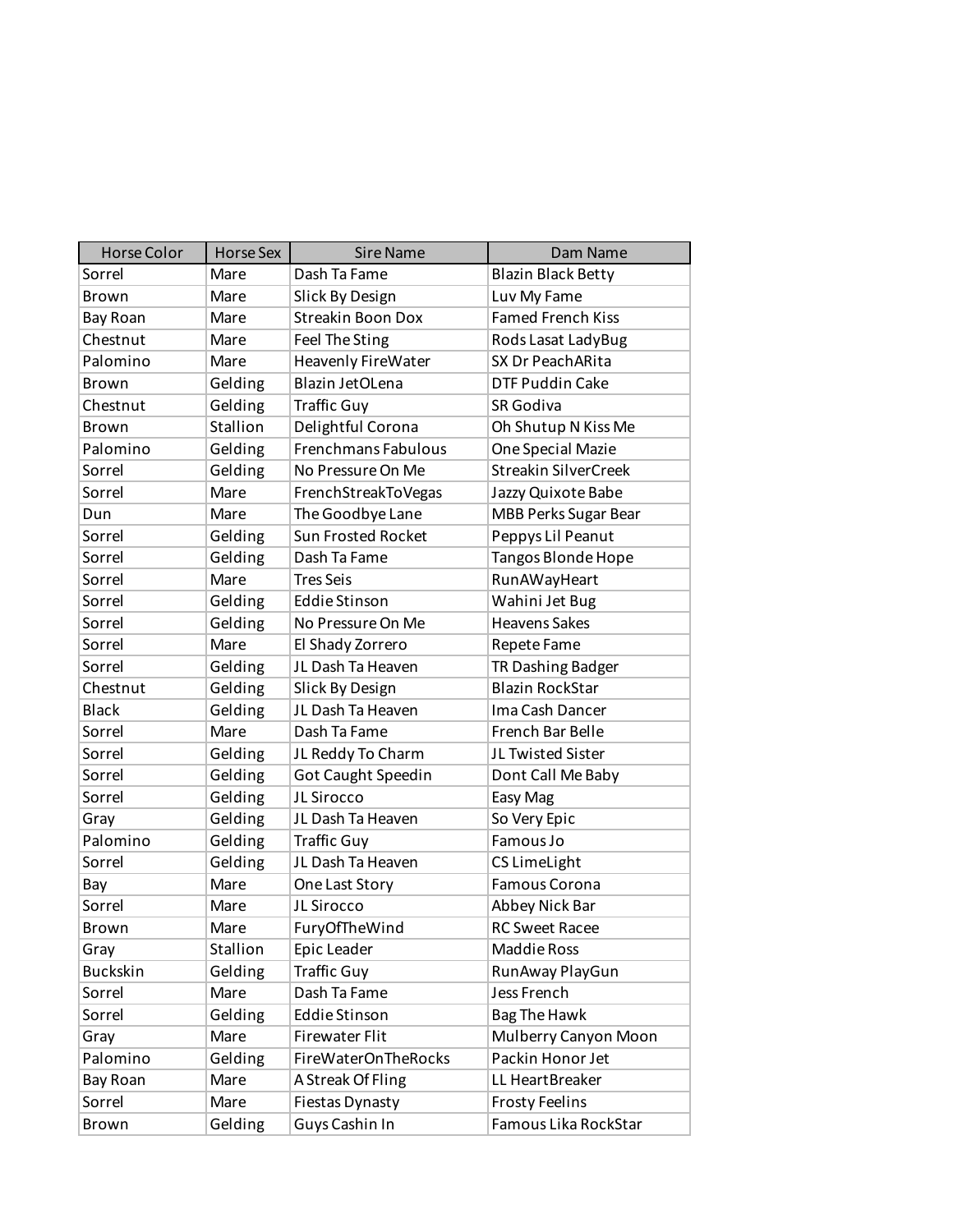| Palomino        | Mare     | Ima Fly White Guy          | Ryons Royalty Queen         |
|-----------------|----------|----------------------------|-----------------------------|
| Brown           | Mare     | El Migueil                 | SNW Doc O Deb               |
| Sorrel          | Mare     | No Pressure On Me          | Jackie Four                 |
| Sorrel          | Gelding  | First Moon Flash           | Dash Ta Strawfly            |
| <b>Buckskin</b> | Gelding  | <b>Famous Bugs</b>         | THR FWenchmns Wabbit        |
| Sorrel          | Gelding  | Epic Leader                | Dash Ta Flames              |
| Sorrel          | Mare     | Frenchmans Shake Em        | Contessa Bullion            |
| <b>Red Roan</b> | Gelding  | <b>Blings Smooth Guy</b>   | Jess Joyous                 |
| Bay             | Gelding  | FuryOfTheWind              | Senorita Seis               |
| Bay             | Gelding  | FDD Dynasty                | Nicky Brick House           |
| Sorrel          | Mare     | Dash Ta Fame               | Eyema Rare Bug              |
| Gray            | Mare     | Kiss My Hocks              | <b>Mystical Eye</b>         |
| Sorrel          | Mare     | <b>Eddie Stinson</b>       | Party Rocker                |
| Sorrel          | Mare     | Triple Vodka               | Be A Smokin Bug             |
| Gray            | Gelding  | <b>Streaking Ta Fame</b>   | A Royal French Fry          |
| Sorrel          | Gelding  | <b>Super Fame</b>          | Frenchmans Burley           |
| <b>Buckskin</b> | Mare     | <b>Traffic Guy</b>         | Cheqita Bandita             |
| Bay             | Mare     | <b>BHR Frenchies Socks</b> | Judge Dixie                 |
| Palomino        | Mare     | PC Frenchmans HayDay       | Dashing Katye               |
| Sorrel          | Stallion | <b>Fire Water Flit</b>     | Daisy Duke Dash             |
| Sorrel          | Mare     | <b>BHR Frenchie Socks</b>  | Cash Center                 |
| Sorrel          | Gelding  | A Streak Of Fling          | Long Shot Ta Fame           |
| <b>Black</b>    | Mare     | Sawyers Game Changer       | FastDashToTheBar            |
| Palomino        | Gelding  | <b>FirewaterOnTheRocks</b> | Go Rare Jane                |
| Gray            | Mare     | Carrizzo                   | JK Reckless Rose            |
| Palomino        | Stallion | Frenchmans Fabulous        | <b>BA Famous Zena</b>       |
| Bay             | Gelding  | Frenchmans Fabulous        | Eyema Rare Bug              |
| Sorrel          | Gelding  | Mr Ease Cartel             | Poignant                    |
| Sorrel          | Mare     | French StreakToVegas       | JL Sweet Fame               |
| Gray            | Mare     | <b>Eddie Stinson</b>       | <b>Glitter Class Corona</b> |
| Palomino        | Gelding  | Shawne Bug Leo             | Firen Flits Honor           |
| Palomino        | Gelding  | Wyatt Leo                  | Sign Of Luck                |
| Palomino        | Mare     | PC Frenchmans HayDay       | <b>Hip Swinging Gypsy</b>   |
| Bay             | Gelding  | French StreakToVegas       | <b>Strawfly Dash</b>        |
| Palomino        | Mare     | <b>Got Your Six</b>        | Fames Lil Dasher            |
| Gray            | Gelding  | <b>BHR Frenchie Socks</b>  | Party Rocker                |
| Sorrel          | Gelding  | <b>Famous Bugs</b>         | Lois Lane DJ                |
| Sorrel          | Gelding  | Aint Seen Nothin Yet       | Dinkys Red Jet              |
| Red Roan        | Mare     | Lions Share Of Fame        | Harlans Roan Rose           |
| <b>Buckskin</b> | Stallion | Frenchmans Fabulous        | <b>Strawfly Perks</b>       |
| Sorrel          | Gelding  | Carrizzo                   | JJ Etched N Stone           |
| Sorrel          | Gelding  | <b>Eddie Stinson</b>       | <b>Wheely Quick</b>         |
| Palomino        | Gelding  | A Smooth Guy               | <b>Blue Grass Bounce</b>    |
| Bay Roan        | Mare     | A Streak Of Fling          | She Returnes For Cash       |
| Gray            | Mare     | Apollitical Blood          | <b>Wheely Quick</b>         |
| Gray            | Gelding  | FireWater Canyon           | SF Lil FRench Hottie        |
| Bay             | Gelding  | First Moon Flash           | Jet O Red                   |
| Bay             | Mare     | Amazin Blazinova           | Gold AStreakin              |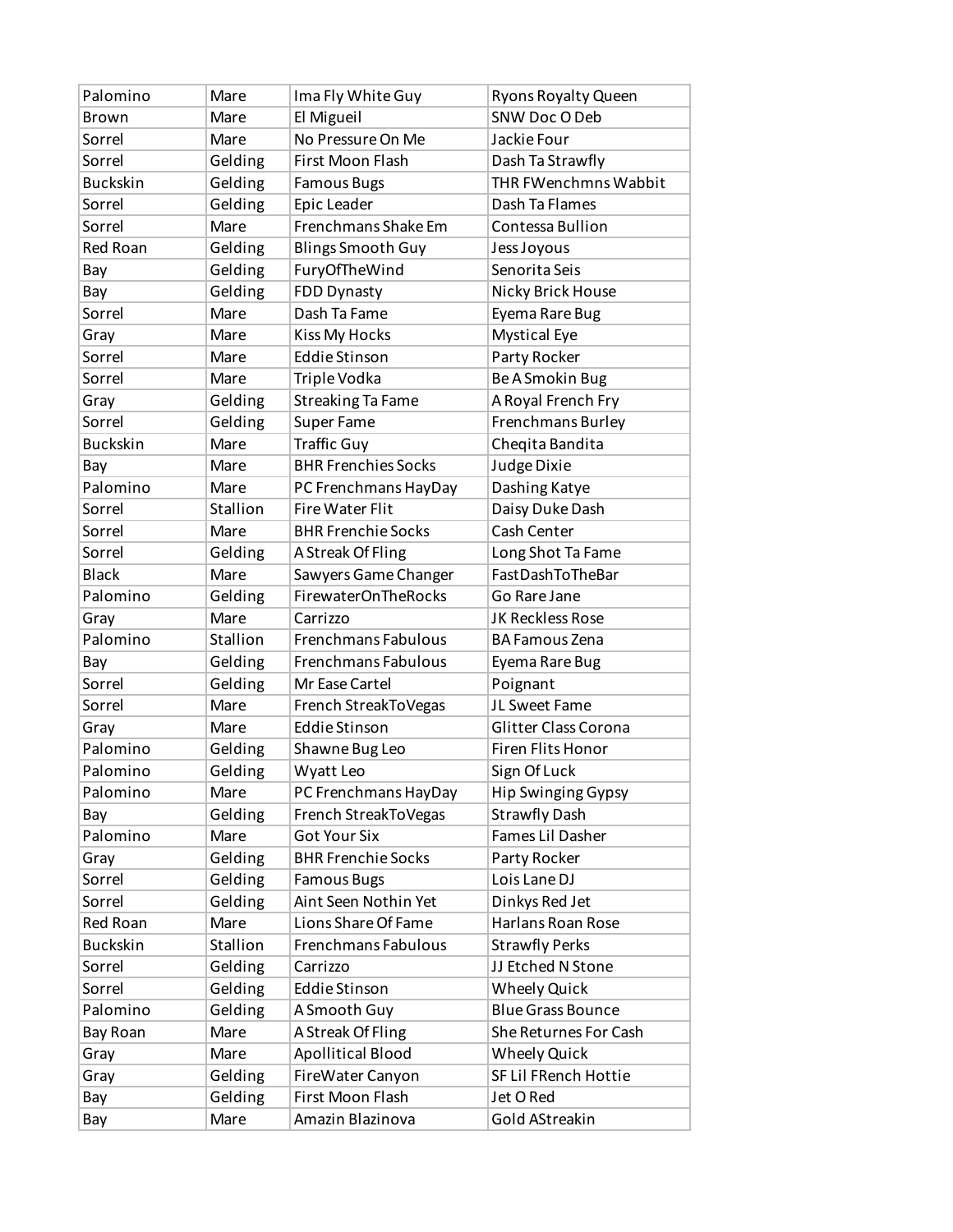| Sorrel          | Gelding  | <b>Famous Bugs</b>          | Nanas Firewater             |
|-----------------|----------|-----------------------------|-----------------------------|
| Sorrel          | Mare     | JL Dash Ta Heaven           | <b>KN Fabs Mist Of Fame</b> |
| Sorrel          | Stallion | <b>BigTime Favorite</b>     | See You In Vegas            |
| Palomino        | Mare     | <b>Fire Water Flit</b>      | CP Konea                    |
| Sorrel          | Gelding  | <b>RedNeck Jet</b>          | <b>BTS Palace Maiden</b>    |
| <b>Black</b>    | Mare     | Cashes Frosty Orphan        | TKM Many Woodchip           |
| Bay             | Gelding  | <b>Famous Bugs</b>          | Pass Em Up Firewater        |
| Brown           | Gelding  | <b>Firewater Ta Fame</b>    | I See Roses                 |
| Bay             | Gelding  | <b>Heavenly Firewater</b>   | Marina Bug                  |
| Sorrel          | Stallion | Metallic Cat                | <b>BA Famous Zena</b>       |
| Bay             | Gelding  | <b>HP Dash Ta Fiesta</b>    | JC Haidas Diana             |
| Chestnut        | Mare     | JL Sirocco                  | JK Oh Maggie                |
| Sorrel          | Mare     | Super Fame                  | <b>Runnin For Firewater</b> |
| Sorrel          | Gelding  | <b>BullsEye Bullion</b>     | Marys Mi Fame               |
| Bay Roan        | Mare     | <b>French Streakin Jess</b> | UX Kimmitted Ta Fame        |
| Sorrel          | Mare     | <b>Bulzeye Dan</b>          | <b>Fols Fast Fannie</b>     |
| Sorrel          | Gelding  | Dashin Dynamo               | Guys IttyBitty Fame         |
| Bay             | Mare     | A Smooth Guy                | <b>Streakin Six Babe</b>    |
| Bay             | Mare     | FuryOfTheWind               | Measure Of Cat              |
| Gray            | Gelding  | Judge Cash                  | <b>Leave Some Memories</b>  |
| Gray            | Mare     | Guys French Jet             | Moon Hankin Mama            |
| Sorrel          | Mare     | JL Dash Ta Heaven           | <b>KN Red Hot Scandle</b>   |
| Sorrel          | Stallion | <b>Streaking Ta Fame</b>    | Moon Light Martha           |
| Sorrel          | Gelding  | JL Dash Ta Heaven           | <b>BugEm Nicky</b>          |
| <b>Brown</b>    | Gelding  | JL Dash Ta Heaven           | This Ladys Famous           |
| Sorrel          | Mare     | Capo De Cash                | Louisiana Trail             |
| Chestnut        | Mare     | Got Caught Speedin          | <b>LRR Marvadales Heart</b> |
| Bay             | Mare     | PG Dry Fire                 | <b>Bullys Dialed In</b>     |
| Sorrel          | Gelding  | Got Caught Speedin          | Easy Six Lady               |
| Sorrel          | Mare     | <b>BHR Frenchies Socks</b>  | <b>UX Firewater Lizzie</b>  |
| Bay             | Stallion | Blazin JetOLena             | I Can See Shawne            |
| Chestnut        | Mare     | Eddie Stinson               | Mint To Promise             |
| Sorrel          | Mare     | <b>Eddie Stinson</b>        | Brava Brava                 |
| <b>Buckskin</b> | Mare     | Frenchmans Fabulous         | Prides Cheqita              |
| Chestnut        | Gelding  | <b>Streaking Ta Fame</b>    | Sheza Sweet Doll            |
| Palomino        | Gelding  | MP Jet To The Sun           | <b>Streakin Hot Memory</b>  |
| Bay             | Mare     | El Miguel                   | RC Flare For Gold           |
| Bay Roan        | Mare     | A Streak Of Fling           | <b>Flits Fire Belle</b>     |
| Sorrel          | Gelding  | Slick By Design             | Here Is Vals Buck           |
| Bay             | Mare     | Van Zant                    | Taint MisBeHavin            |
| Bay             | Gelding  | <b>Fiestas Dynasty</b>      | Heavens Girl                |
| Chestnut        | Gelding  | <b>Got Your Six</b>         | Dashin To Delight           |
| Sorrel          | Gelding  | Stoli                       | Allies Cashin In            |
| Bay Roan        | Gelding  | Eyes For Fame               | <b>Top Mercedes</b>         |
| <b>Buckskin</b> | Mare     | Frenchmans Six Dash         | Iza Starr                   |
| Sorrel          | Stallion | First MoonFlash             | <b>Flying To Fame</b>       |
| Sorrel          | Mare     | <b>Eddie Stinson</b>        | <b>Red Temptress</b>        |
| Sorrel          | Mare     | <b>Famous Bugs</b>          | <b>Sissy Lane Perry</b>     |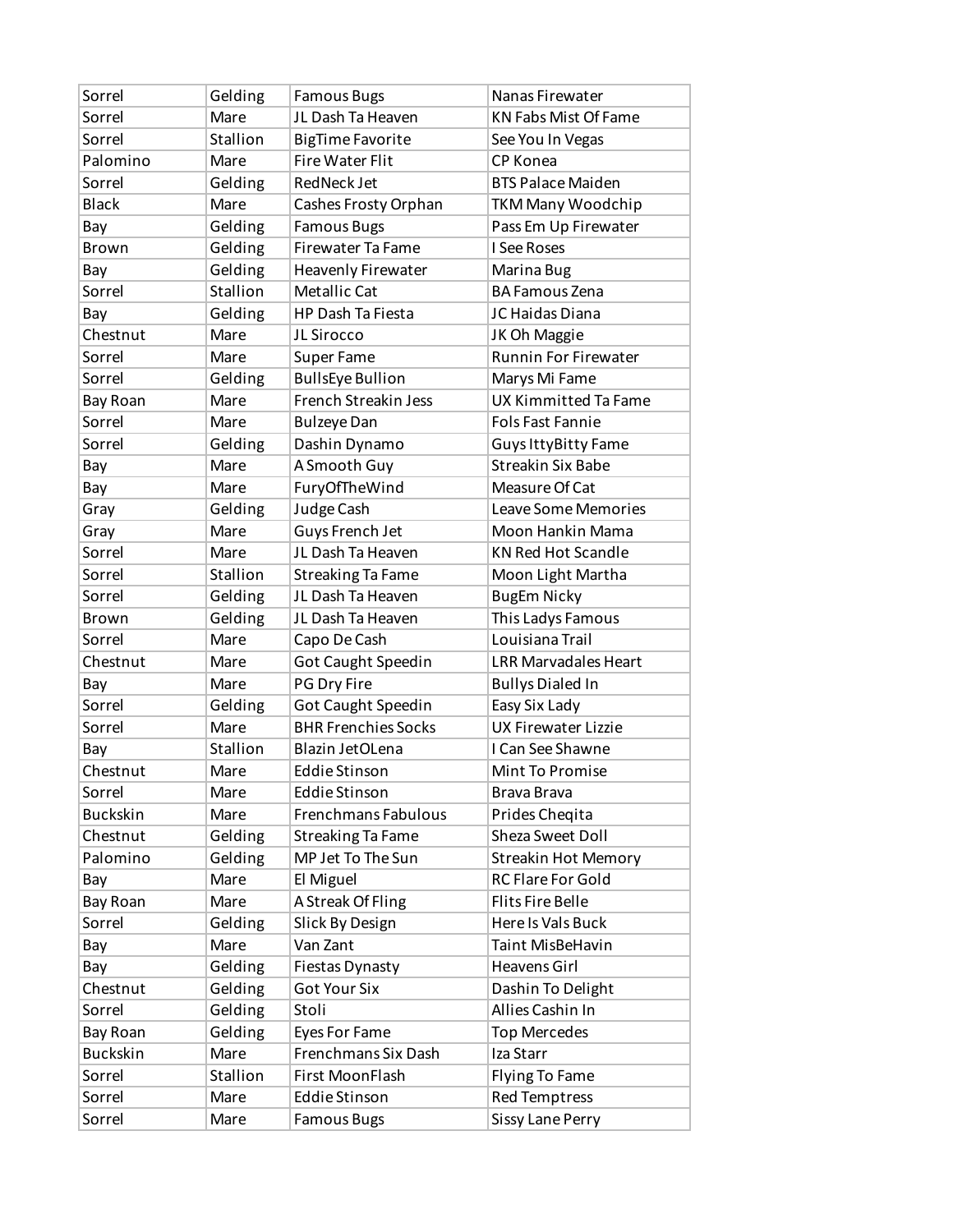| Bay             | Stallion | <b>Tres Seis</b>            | This Perks Can Dance      |
|-----------------|----------|-----------------------------|---------------------------|
| Sorrel          | Gelding  | JL Dash Ta Heaven           | VF Im Jet Fast            |
| Sorrel          | Mare     | Firewater Canyon            | <b>CW Leaves No Doubt</b> |
| Bay             | Mare     | Dash Ta Fame                | Why So Serious Guys       |
| Sorrel          | Mare     | <b>Guys Streakin Volley</b> | Shesa Sticks N Stone      |
| Sorrel          | Mare     | Epic Leader                 | KissKiss BangBang         |
| Bay             | Stallion | <b>Tres Seis</b>            | Gaga On Firewater         |
| Bay             | Mare     | Streakin La Jolla           | DM ThunderingOvation      |
| Sorrel          | Gelding  | Technicolours               | <b>Rascal Chick</b>       |
| <b>Black</b>    | Mare     | Darkelly                    | Dashin Julene             |
| Bay             | Gelding  | <b>Traffic Guy</b>          | Dashing Performance       |
| Cremello        | Stallion | <b>TechniColours</b>        | Dee HoneyComb             |
| Sorrel          | Gelding  | Blazin JetOLena             | Rebs Little Fame          |
| <b>Black</b>    | Gelding  | <b>Five Bar Cartel</b>      | Dashin Firewater Te       |
| Sorrel          | Stallion | <b>VF Red Smash</b>         | Sunnys Winnie             |
| Sorrel          | Mare     | Heza Beach Bug              | Light N Tari              |
| Bay Roan        | Mare     | French StreakToVegas        | <b>Strate Down Dash</b>   |
| Gray            | Gelding  | Epic Leader                 | De Bing                   |
| Sorrel          | Mare     | <b>BHR Frenchies Socks</b>  | Velvet Stuff              |
| Sorrel          | Mare     | Frenchmans Maxximum         | MH Ta Fame                |
| Sorrel          | Gelding  | JL Sirocco                  | <b>Bams Bug</b>           |
| <b>Brown</b>    | Gelding  | On A Gator                  | Red Dress Baby            |
| <b>Buckskin</b> | Stallion | <b>Traffic Guy</b>          | GonaSetheWorldOnFire      |
| Sorrel          | Gelding  | Be A Magnolia Runner        | <b>Guys Fancy LadyBug</b> |
| <b>Buckskin</b> | Mare     | Guys French Jet             | Moon Hankin Mama          |
| Sorrel          | Gelding  | Euroears                    | Shes Western              |
| Chestnut        | Gelding  | Famous Night N Vegas        | Renes Squeaker            |
| Bay             | Mare     | Hez Choice Property         | HeartBreak OverLoad       |
| Bay Roan        | Stallion | Jerrys Disco Moon           | <b>Streak Laico Sugar</b> |
| Sorrel          | Gelding  | Woody B My Valentine        | Fax It Everywhere         |
| Bay             | Mare     | <b>Famous Bugs</b>          | Dashin Firewater Te       |
| Bay             | Gelding  | <b>Famous Bugs</b>          | French Spirit             |
| <b>Buckskin</b> | Mare     | <b>Firewater Ta Fame</b>    | No Two D For Me           |
| Gray            | Stallion | A Sharp Frenchman           | Royalled Out              |
| Sorrel          | Mare     | The Red Dasher              | <b>VF Special Design</b>  |
| Brown           | Gelding  | Roosters Fiesta             | NonStoppin Good Time      |
| Bay             | Gelding  | Reba Reba Corona            | Half Blaze Hemp           |
| Sorrel          | Mare     | A Dash Ta Streak            | Royal Gol                 |
| Sorrel          | Gelding  | <b>Fire Water Flit</b>      | Marthas Money             |
| Bay             | Gelding  | <b>Tres Fortunes</b>        | Zeros MayBelline          |
| Chestnut        | Gelding  | <b>NNN Firewater Alive</b>  | CC Que Cat                |
| Chestnut        | Mare     | Got Caught Speedin          | Ima Trophy Buckle         |
| Palomino        | Gelding  | Slick By Design             | Watch Me Go Guys          |
| Bay             | Gelding  | FuryOfTheWind               | Raspberry Jewel           |
| Bay             | Mare     | <b>Tres Seis</b>            | Miss Lethal               |
| Bay             | Gelding  | Traffic Guy                 | Freckles Little Bell      |
| Brown           | Stallion | FuryOfTheWind               | Gemma                     |
| Palomino        | Mare     | <b>Traffic Guy</b>          | Itty Bitta Heaven         |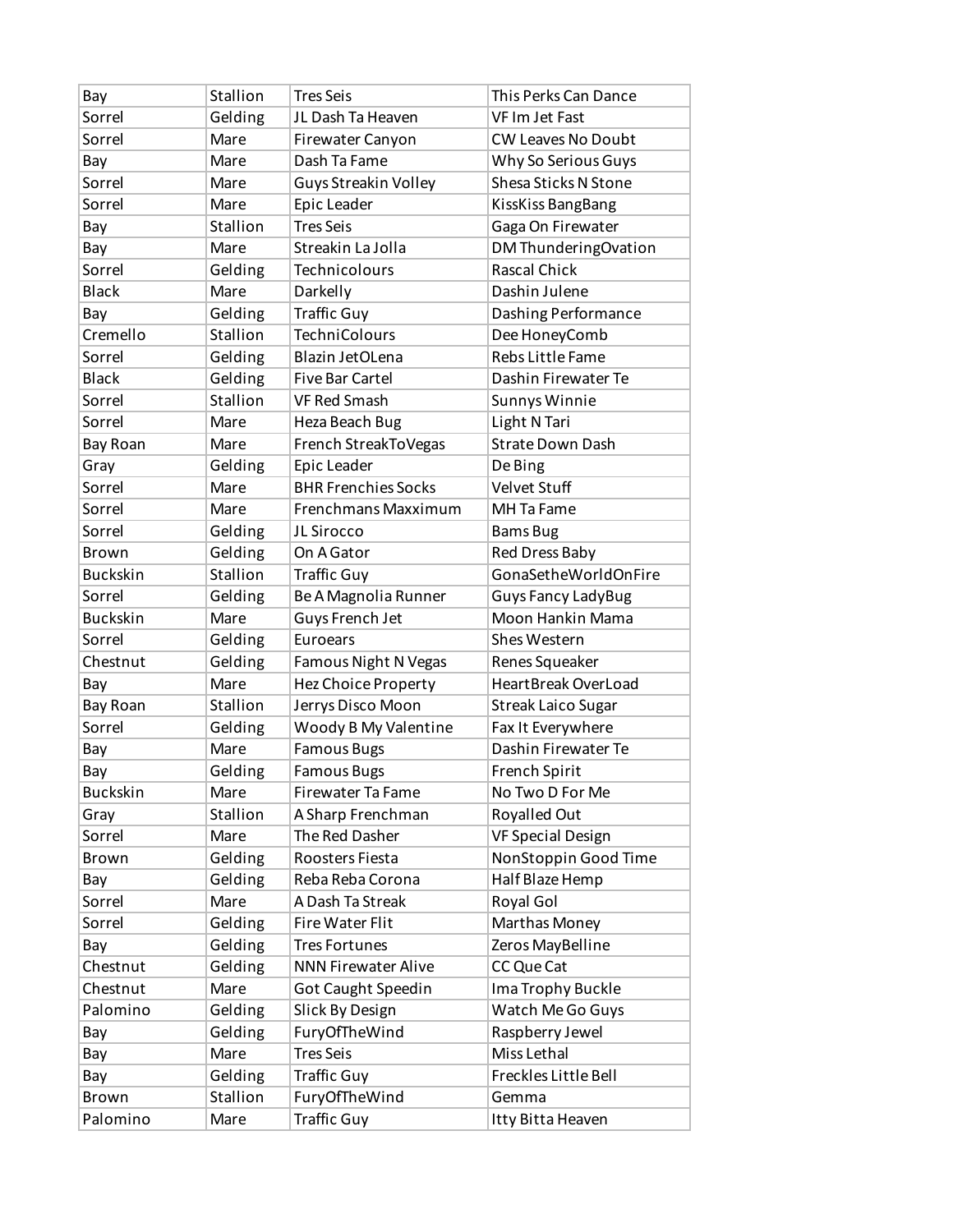| Palomino             | Mare     | Dash Ta Fame                | <b>Firewater Fueled</b>   |
|----------------------|----------|-----------------------------|---------------------------|
| Bay Roan             | Mare     | A Streak Of Fling           | Queen Fa Tima             |
| Chestnut             | Gelding  | Epic Leader                 | Pricess SixARun           |
| <b>Brown</b>         | Gelding  | Carrizzo                    | Steele Magnolias          |
| Sorrel               | Mare     | Streakin La Jolla           | Leaving Mia Frost         |
| Bay                  | Mare     | <b>KN Famous Czar</b>       | VF Im Jet Fast            |
| Sorrel               | Mare     | Red Storm Cat               | Miss Guy To You           |
| Gray                 | Gelding  | <b>DTF Dauntless Chick</b>  | Sweet Flo N Cash          |
| Bay                  | Gelding  | <b>Eddie Stinson</b>        | <b>Toy Dreams</b>         |
| Sorrel               | Gelding  | Blazin JetOLena             | Dash Of Bling             |
| Sorrel               | Mare     | <b>Famous Bugs</b>          | San Tessa                 |
| Sorrel               | Mare     | Shawne Bug Leo              | <b>Undressed For Cash</b> |
| Chestnut             | Stallion | Coil                        | Dashin Julene             |
| Chestnut             | Gelding  | <b>HP Dash Ta Fiesta</b>    | Rods Last LadyBug         |
| Bay                  | Mare     | <b>Tres Seis</b>            | Eye Want Fame             |
| Sorrel               | Gelding  | VF Eddies Stinson           | VF Coup De Ville          |
| Bay                  | Gelding  | <b>Eddie Stinson</b>        | <b>Nikis Cleat</b>        |
| Gray                 | Gelding  | <b>Streakin FrenchPerks</b> | RF Oscars Easy Bid        |
| Bay                  | Mare     | FreightTrain B              | The Dashing Attitude      |
| <b>Black</b>         | Mare     | Perks Alive                 | Corona With Love          |
| Sorrel               | Mare     | Kits Little Garfield        | <b>Bunnys High Pocket</b> |
| Red Roan             | Gelding  | <b>BF</b> Solitude          | <b>ImaTuffRedMaker</b>    |
| Gray                 | Mare     | <b>Hired Gun</b>            | JW Streakin OToole        |
| Bay Roan             | Mare     | A Streak Of Fling           | Leavem Sweet Lucy         |
| Sorrel               | Mare     | <b>FireWaterOnTheRocks</b>  | <b>Bye Bye Memories</b>   |
| Sorrel               | Mare     | Fame Ta Corona              | Punkins Lil Lady Jet      |
| Sorrel               | Stallion | Dash Ta Fame                | Tres Of Linda             |
| <b>Buckskin</b>      | Mare     | A Smooth Guy                | <b>Blue Grass Bounce</b>  |
| <b>Brown</b>         | Gelding  | View Me Flying              | VFI Was Born Great        |
| Chestnut             | Stallion | <b>Tres Fortunes</b>        | Happy To Run Em           |
| Sorrel               | Gelding  | Repete Offender             | Jet O Red                 |
| Brown                | Mare     | Kool Wagon                  | My Louisiana Woman        |
| Bay                  | Mare     | Slick By Design             | Six Moons Lady            |
| Sorrel               | Mare     | <b>BHR Frenchie Soks</b>    | Less Return               |
| Chestnut             | Mare     | This Fame Is on Fire        | SV Sheza Bugs Leo         |
| Gray                 | Stallion | Sixes Liaison               | Fames Lil Dasher          |
| Gray                 | Mare     | French StreakToVegas        | Minnie Nick Bar           |
| Bay                  | Gelding  | One Fabulous Eagel          | CF Smokin Gun             |
| Bay Roan             | Gelding  | A Streak Of Fling           | Queen Fa Tima             |
| Sorrel               | Mare     | Captain Perk                | Eyed Bee Jackie           |
| Sorrel               | Gelding  | <b>Eddie Stinson</b>        | <b>Curiocity Corners</b>  |
| Sorrel               | Mare     | <b>Eddie Stinson</b>        | Adalena Moon Jet          |
| Bay Roan             | Mare     | <b>Blings Smooth Guy</b>    | CherryRed Locomotion      |
| Sorrel               | Mare     | HP Dash Ta Fiesta           | Sounds Like French        |
| Palomino             | Stallion | Technicolours               | <b>Heats Dot Come</b>     |
| Palomino             | Gelding  | Fire Water Flit             | Famistar                  |
| <b>Brown Tobiano</b> | Gelding  | <b>CRM Live Wire</b>        | <b>Bentley James</b>      |
| Sorrel               | Mare     | King Of Heart               | Easy Cash Miss            |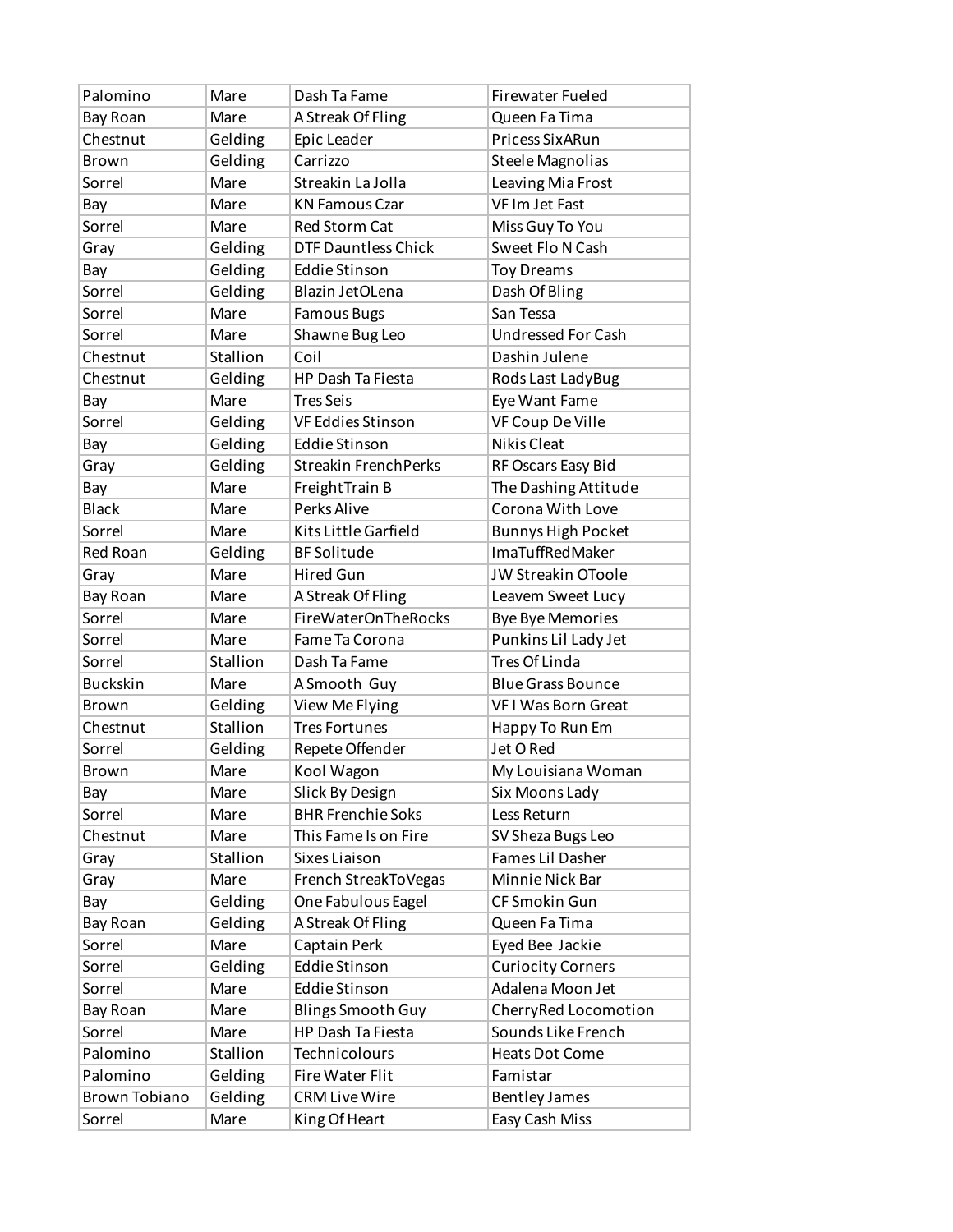| Bay             | Stallion | Ima Special KindaGuy       | Ima Abby Express           |
|-----------------|----------|----------------------------|----------------------------|
| Palomino        | Stallion | Fire Water Flit            | Famous Wildone             |
| <b>Brown</b>    | Gelding  | The Goodbye Lane           | <b>VF Forcit First</b>     |
| Sorrel          | Gelding  | <b>Kiss My Hocks</b>       | Namgis D 70                |
| Sorrel          | Gelding  | The Red Dasher             | <b>Bring It On Guys</b>    |
| Bay             | Mare     | Dash Ta Fame               | <b>Guys Dashing Jet</b>    |
| Bay             | Mare     | Slick By Design            | <b>Give It A Fling</b>     |
| Bay             | Mare     | JL Sirocco                 | <b>Final Exultation</b>    |
| Sorrel          | Gelding  | <b>Eddie Stinson</b>       | <b>VF Shez On Fire</b>     |
| Sorrel          | Gelding  | Dashing Dynamo             | WranglerMeFirst            |
| Gray            | Gelding  | Epic Leader                | <b>Streakin Diablos</b>    |
| Chestnut        | Stallion | Firewaters Bad Boy         | <b>Frecnh Cutee</b>        |
| Gray            | Stallion | Firewater Canyon           | <b>Famous Silk Panties</b> |
| Sorrel          | Mare     | Blazin JetOLena            | <b>Kirkin Colours</b>      |
| Sorrel          | Gelding  | Dash Ta Fame               | LegsGoneWild               |
| Palomino        | Mare     | Guys Eye Paint             | Speedy Dot Com             |
| Bay             | Mare     | JL Dash Ta Heaven          | CoronaForACoverGirl        |
| Bay             | Mare     | <b>Coverts Rising Star</b> | Lil Trashy Gal             |
| Bay             | Gelding  | Fiestas Dynasty            | Dash Ta Matata             |
| Palomino        | Gelding  | Frenchmans Fabulous        | Some Dash Of Class         |
| Chestnut        | Gelding  | Lota PYC                   | Last Rumor                 |
| Sorrel          | Mare     | Epic Leader                | Easy Smooth Cash           |
| Gray            | Gelding  | Fiestas Gotta Gun          | This Girls Takin           |
| Bay             | Mare     | <b>Streaking Ta Fame</b>   | <b>Countess Rare Bar</b>   |
| Bay             | Mare     | A Smooth Guy               | Copy Em Chick              |
| Palomino        | Mare     | Frenchmans Fabulous        | Letta Bugs Do It           |
| Bay             | Mare     | Judge Cash                 | Sheza Blazin Move          |
| Bay             | Gelding  | Fame Ta The Dancer         | Ralphies Driftin           |
| Sorrel          | Mare     | Heavenly Firewater         | Diva In Red                |
| Palomino        | Mare     | Fire On Bug                | Dreams Miss BeeHavin       |
| <b>Black</b>    | Stallion | Ivory James                | Gold Digging Ashley        |
| Sorrel          | Gelding  | Marthas Easy               | <b>VF Home Sweet Home</b>  |
| Sorrel          | Mare     | Carrizzo                   | Reds Pamama Passion        |
| Palomino        | Mare     | <b>Eddie Stinson</b>       | VF Packin A Six Fire       |
| Sorrel          | Gelding  | JL Dash Ta Heaven          | Gotta Be A Red Nick        |
| <b>Buckskin</b> | Mare     | Whistle At The Babes       | Snazzy Shawnee             |
| Brown           | Mare     | Firewater Canyon           | <b>Evening Traffic</b>     |
| Perlino         | Gelding  | Jesses Topaz               | Gold Eyed Dutchess         |
| Gray            | Gelding  | Jl Sirocco                 | So Very Epic               |
| Bay             | Mare     | A Dash Ta Streak           | Give Me A Wink             |
| Sorrel          | Gelding  | Slick By Design            | Diamonds And Fame          |
| Sorrel          | Mare     | <b>Blazin Honor</b>        | CatsAStylin                |
| Sorrel          | Stallion | First MoonFlash            | <b>Final Form</b>          |
| Palomino        | Mare     | A Smooth Guy               | Royal Fast Corona          |
| <b>Black</b>    | Gelding  | Jet Black Patriot          | VF GoldieLocks             |
| Brown           | Gelding  | Slick By Design            | Im Rally Talented          |
| Bay             | Mare     | Slick By Design            | JRS Neon Moon              |
| Buckskin        | Stallion | Raysen Ta The Bar          | Laveauxs Reachandgo        |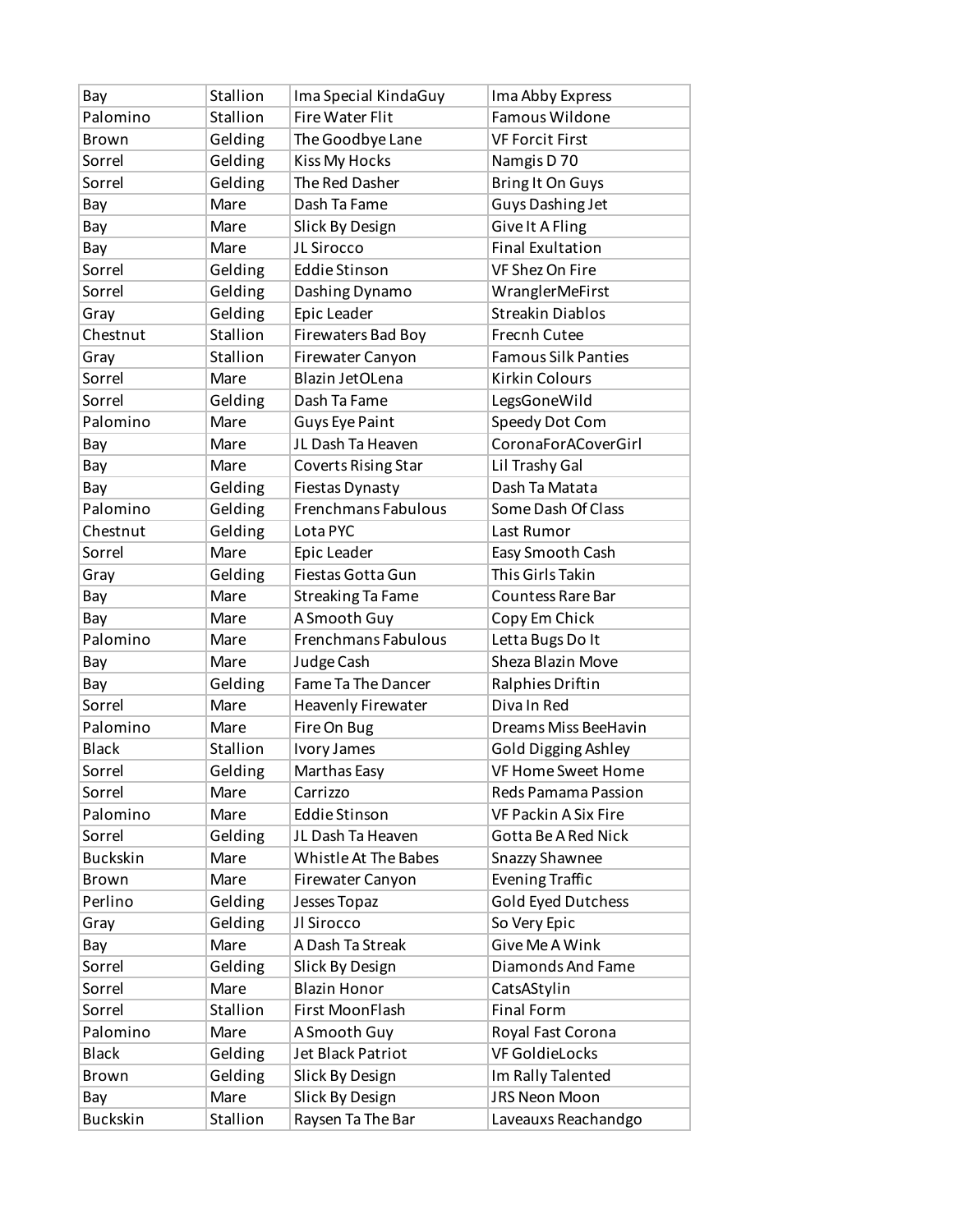| Chestnut             | Mare     | No Pressure On Me           | Streakin Reba               |
|----------------------|----------|-----------------------------|-----------------------------|
| Sorrel               | Mare     | Dash Ta Fame                | Frenchmans Shorty           |
| <b>Brown</b>         | Gelding  | The Goodbye Lane            | Sugar Leo Sage              |
| <b>Buckskin</b>      | Mare     | <b>Frenchmans Got Perks</b> | <b>Credit The Flit Bar</b>  |
| Red Roan             | Stallion | A Streak Of Fling           | <b>AW PerksOfBNADuchess</b> |
| Bay                  | Mare     | View Me Flying              | <b>Fabulous In Diamonds</b> |
| Sorrel               | Stallion | <b>BHR Frenchies Socks</b>  | <b>Bashful Bombshell</b>    |
| Palomino             | Mare     | <b>Frenchmans Fabulous</b>  | In Flate My Ego             |
| Red Roan             | Gelding  | LLP Daniel                  | CountnStarz                 |
| Sorrel               | Gelding  | Speed Away Laughing         | Flits Western Trophy        |
| Bay                  | Mare     | PC Frenchmans HayDay        | The Millennium Star         |
| Sorrel               | Mare     | <b>BHR Frenchies Socks</b>  | <b>BF Premonition</b>       |
| Palomino             | Mare     | Dash Ta Fame                | LK ShezaPeasADinero         |
| Sorrel               | Mare     | Blazin JetOLena             | Fols Dream Of Cash          |
| Gray                 | Mare     | FireWater Canyon            | Beys AA WhizKid             |
| Palomino             | Mare     | <b>VF Red Smash</b>         | RedNeckLightningLady        |
| Bay                  | Gelding  | FuryOfTheWind               | <b>Halley Bae</b>           |
| Bay                  | Gelding  | <b>Frenchmans Fabulous</b>  | KG JusticeWeExpected        |
| Sorrel               | Mare     | Dash Ta Fame                | Rods Last LadyBug           |
| Sorrel               | Mare     | <b>Chicados Cash</b>        | <b>Fire Water Slidin</b>    |
| Chestnut             | Mare     | Ima Special KindaGuy        | Miss Diamond Breeze         |
| Sorrel               | Mare     | Epic Leader                 | Zooming For ARose           |
| Sorrel               | Gelding  | Jess Special                | Sheza Del Rey Too           |
| Bay Roan             | Gelding  | <b>Blings Smooth Guy</b>    | LK Black Diamond            |
| Sorrel               | Gelding  | Slick By Design             | ShakemeUp FrenchGirl        |
| Palomino             | Gelding  | Epic Leader                 | Vanishing FrenchGirl        |
| Sorrel               | Gelding  | French Too Fame             | <b>Brooks Gal Stretchin</b> |
| Chestnut             | Gelding  | <b>BHR Frenchies Socks</b>  | For The Fame                |
| Sorrel               | Gelding  | <b>Proud To Be Famous</b>   | <b>Fabulous Doll</b>        |
| Chestnut             | Gelding  | The Guys No Angel           | Royal Sissy Irish           |
| <b>Black Tobiano</b> | Gelding  | <b>HezaColorThatRuns</b>    | <b>TM Rare Law</b>          |
| Sorrel               | Gelding  | <b>TechniColours</b>        | CowGirl Ben                 |
| Bay                  | Gelding  | Vinila Latte                | Whiskey On Dynamite         |
| Bay                  | Mare     | <b>Eddie Stinson</b>        | <b>Bag The Hawk</b>         |
| Bay                  | Gelding  | <b>Famous Bugs</b>          | <b>Bars Sweet Legacy</b>    |
| Sorrel               | Gelding  | JL Dash Ta Heaven           | Junior Country Girl         |
| Sorrel               | Gelding  | Carrizzo                    | Gracies Little Jewel        |
| <b>Brown</b>         | Mare     | Gitter Dun Turnpike         | Noumenon                    |
| Palomino             | Mare     | <b>Heavenly FireWater</b>   | Stoli My Guy                |
| Sorrel               | Gelding  | JL Dash Ta Heaven           | Designer Ruby               |
| Sorrel               | Gelding  | Painted Dash                | <b>IDWant To Win</b>        |
| Gray                 | Gelding  | Coronado Cartel             | Eye Speed Too               |
| <b>Black</b>         | Gelding  | Blazin JetOLena             | Stop An Check Me Out        |
| Bay                  | Stallion | JL Sirocco                  | Misty Doc Pepperon          |
| Grullo               | Mare     | MP Thriftwood               | TS Halos Hera               |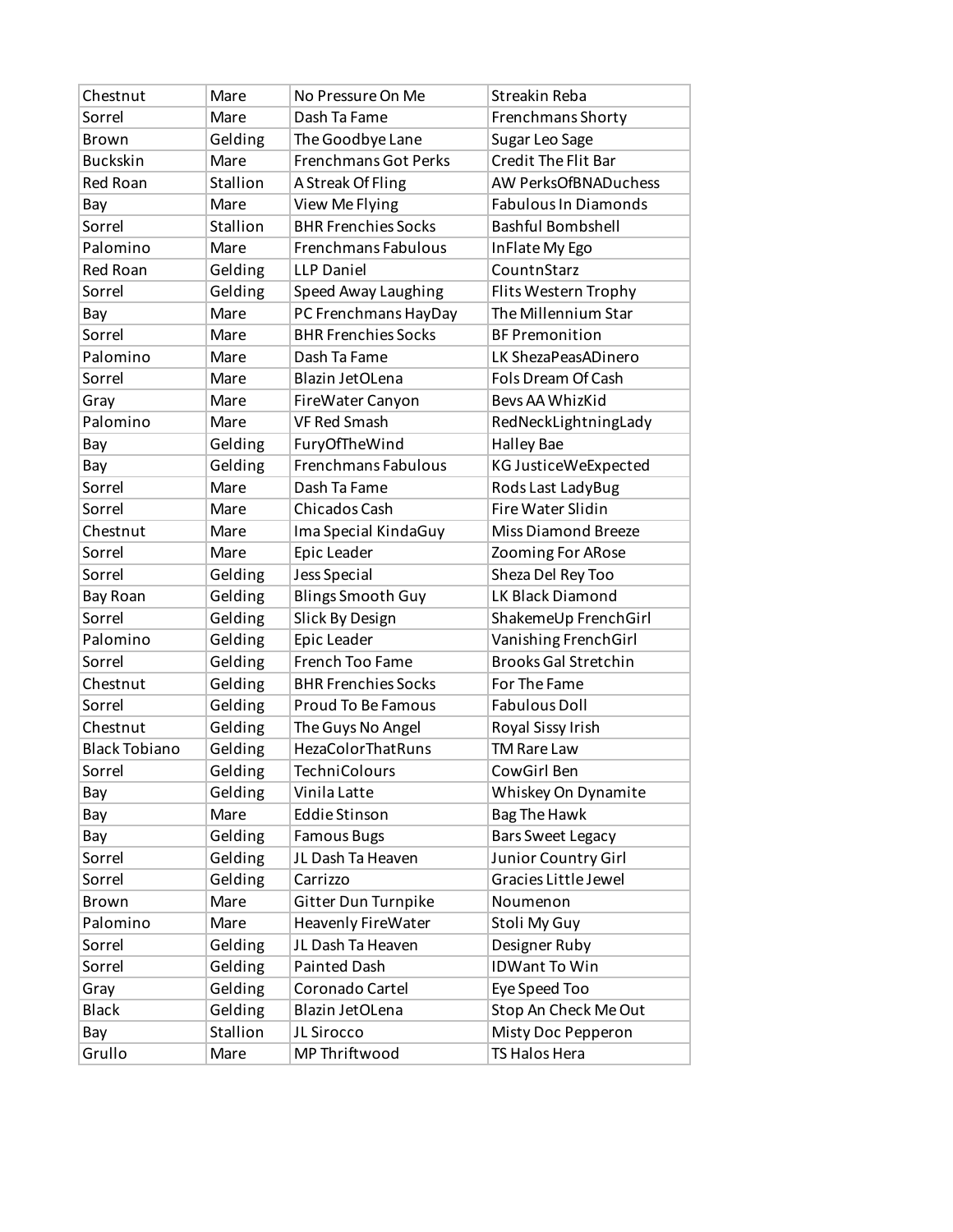| <b>Damsire Name</b>      | <b>Owner City</b> | <b>Owner State</b> |
|--------------------------|-------------------|--------------------|
| Blazin JetOLena          | Weatherford       | <b>TX</b>          |
| Dash Ta Fame             | Sanderson         | FL                 |
| Dash Ta Fame             | Lamar             | CO                 |
| Sharp Rodney             | Sunset            | TX                 |
| Dr Nick Bar              | Hattiesburg       | <b>MS</b>          |
| Dash Ta Fame             | Wayne             | OK                 |
| PYC Paint Your Wagon     | DeWitt            | IA                 |
| First Down Dash          | Decatur           | TX                 |
| Grand Indulgence         | Morriston         | FL.                |
| A Streak Of Fling        | New Smyrna Beach  | FL.                |
| Quixote Mac              | Huntington        | TX                 |
| Smoke N Sparks           | Bloominton        | <b>MN</b>          |
| Lotto Lena               | Edgewood          | TX                 |
| Otoe Tango Cash          | Sherwood          | AR                 |
| First Down Dash          |                   |                    |
| Ninnekah Bug             | Madison           | IN                 |
| JL Dash Ta Heaven        | Eastanollee       | GA                 |
| Dash Ta Fame             | Millsap           | <b>TX</b>          |
| Mr Illuminator           | Westherford       | <b>TX</b>          |
| Blazin JetOLena          | Homer             | <b>NE</b>          |
| Cash Not Credit          | Morriston         | FL.                |
| Frenchmans Guy           | Las Vegas         | <b>NV</b>          |
| JL Sirocco               | Prague            | OK                 |
| Magic Dozen              | Portland          | <b>TN</b>          |
| Magnificence             | Summit            | <b>MS</b>          |
| Epic Leader              | Horace            | <b>ND</b>          |
| Famous JR                | Aurora            | IN                 |
| Corona Cartel            | Danielsville      | GA                 |
| Southern Cartel          | Roseville         | OН                 |
| Dr Nick Bar              | <b>Baxley</b>     | GA                 |
| Sweet First Down         | Chester           | SC                 |
| Dash Ta Fame             | Whiteland         | IN                 |
| Sir RunAway Dash         | Wynne             | <b>AR</b>          |
| Frenchmans Guy           | Hazel             | КY                 |
| <b>Track Rebel</b>       | Chapel Hill       | <b>TN</b>          |
| <b>Marthas Six Moons</b> | Wynnewood         | OK                 |
| <b>Packin Sixes</b>      | Glasgow           | KY                 |
| Dash Ta Fame             | Hazel             | KY                 |
| Sun Frost                | Gainsville        | TX                 |
| Firewater On Ice         | Belton            | MO                 |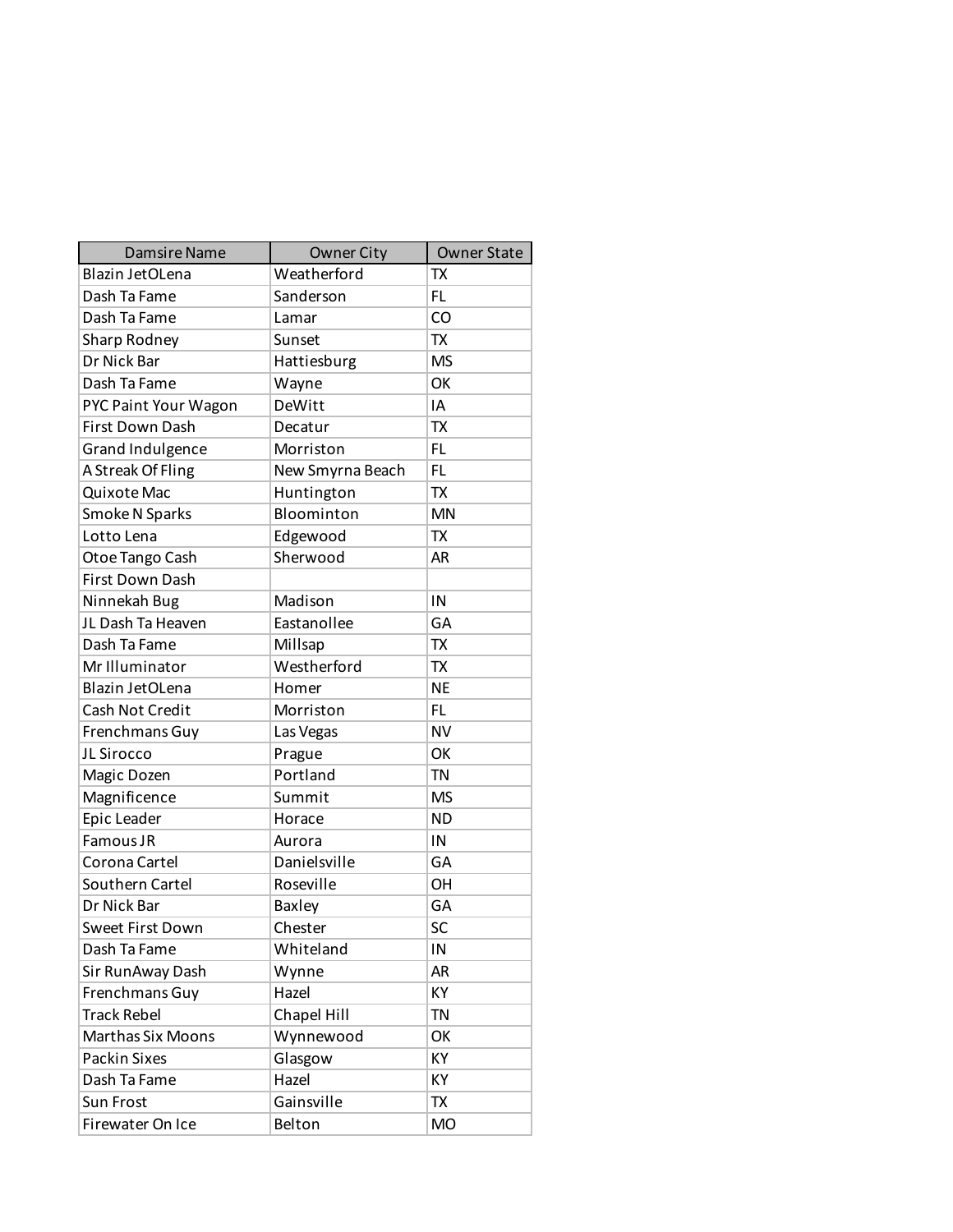| Royalty Case              | Weatherford         | TX        |
|---------------------------|---------------------|-----------|
| Doc O Dynamite            | Whitesburg          | GA        |
| Pepper Jack Fritz         | Gay                 | GA        |
| Dash Ta Fame              | Bozeman             | MT        |
| Frenchmans Guy            | Okmulgee            | OK        |
| <b>Chicados Cash</b>      | Terrell             | <b>TX</b> |
| <b>Bully Bullion</b>      | Greenup             | KY        |
| <b>Gold Metal Jess</b>    | Suffolk             | <b>VA</b> |
| <b>Tres Seis</b>          | Chester             | SC        |
| <b>Brick House Bouncy</b> | Lubbock             | <b>TX</b> |
| One Rare Bug              | Hempstead           | <b>TX</b> |
| Mr Eye Opener             | ОКС                 | OK        |
| PYC Paint Your Wagon      | Van Buren           | <b>AR</b> |
| Smoke N Sparks            | Patterson           | GA        |
| A Sharp Frenchman         | Rossville           | <b>TN</b> |
| Frenchmans Guy            | Irvine              | KY        |
| Pappasito                 | Meyersville         | <b>TX</b> |
| Judge Cash                | Plano               | TX        |
| Dash Ta Fame              |                     |           |
| Dash Ta Fame              | Holland             | MI        |
| Takin On The Cash         | Fort Smtih          | <b>AR</b> |
| JB Ta Be Famous           | <b>Brunswick</b>    | GA        |
| Heza Fast Dash            |                     |           |
| Rare Jet Extremes         | Pocahontas          | <b>AR</b> |
| Docs Gettin Reckless      | Homer               | <b>NE</b> |
| Dash Ta Fame              | Homer               | <b>NE</b> |
| One Rare Bug              | Las Animas          | CO        |
| Invisible Injun           | Hazlehurst          | GA        |
| Dash Ta Fame              | <b>Bellville</b>    | <b>TX</b> |
| <b>World Class Corona</b> | <b>Elmore City</b>  | OK        |
| Alive N Firen             | McDade              | TX        |
| <b>Streakin Six</b>       | Deming              | <b>NM</b> |
| FireWaterOnTheRocks       | Muldrow             | ОК        |
| <b>Strawfly Special</b>   | Bastrop.            | TX        |
| Dash Ta Fame              | Venus               | <b>TX</b> |
| PYC Paint Your Wagon      | Van Buren           | AR        |
| Lanes Leinster            | Olathe              | ΚS        |
| Rene Dan Jet              | Amherst             |           |
| Harlan Tony               | Van Buren           | <b>AR</b> |
| <b>Strawfly Special</b>   | Midland             | TX        |
| <b>Sticks An Stone</b>    | Fitzgerald          | GA        |
| The Harder They Fall      | Floresville         | <b>TX</b> |
| Pritzi Dash               | Carlisle            | PA        |
| Chicados Cash             | Abilene             | TX        |
| The Harder They Fall      | Ada                 | OK        |
| Frenchmans Feature        | <b>Cross Plains</b> | TN        |
| Blazin JetOLena           | Millsap             | ТX        |
| Fols Gold                 |                     |           |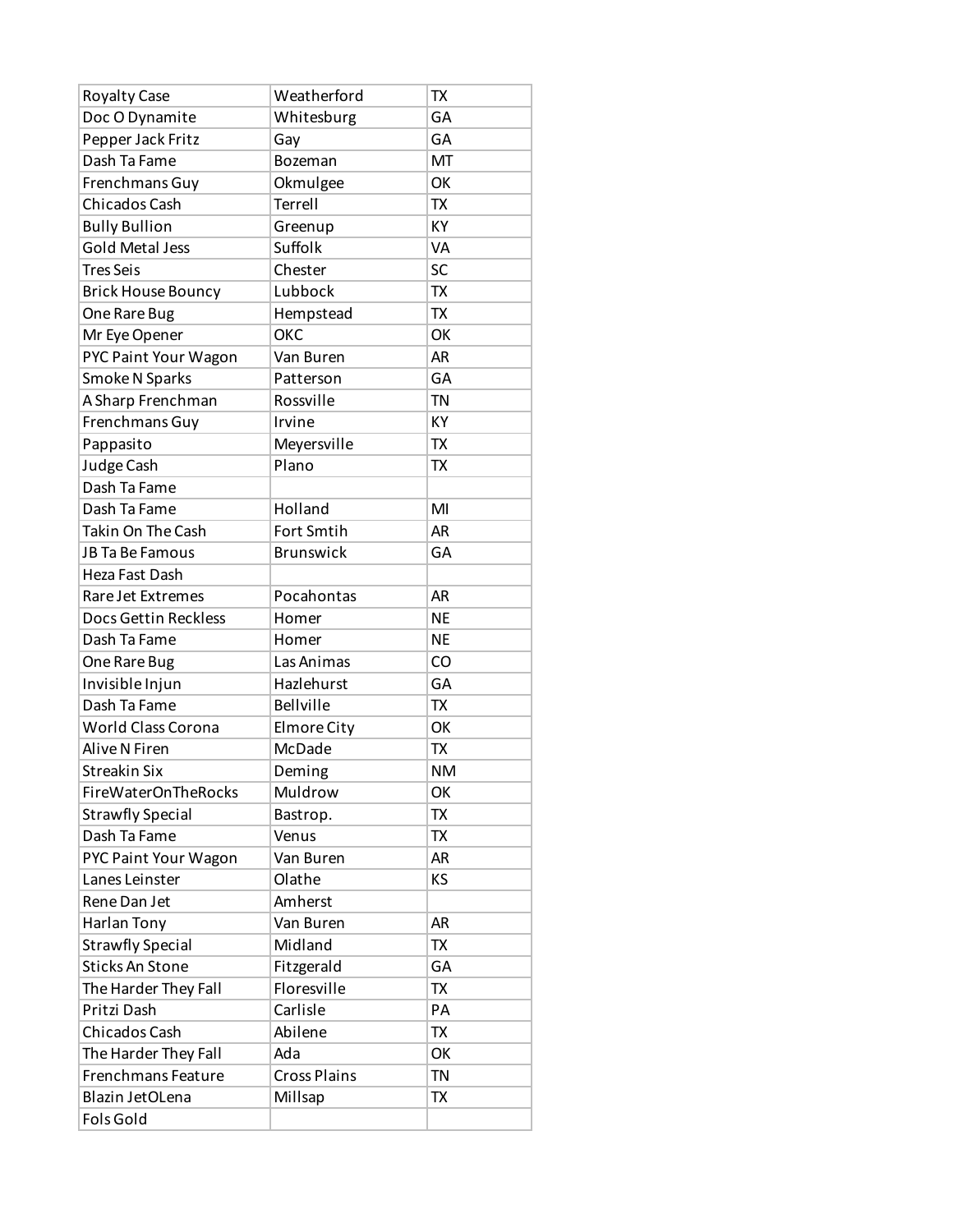| <b>Firewater Flit</b>   | Norman              | OK        |
|-------------------------|---------------------|-----------|
| Frenchmans Fabulous     | Mahaffey            | PA        |
| Frenchmans Guy          | Gladewater          | <b>TX</b> |
| Dash Ta Fame            | Roland              | OK        |
| <b>TNT Bo Dolls BRO</b> | Richmand            | KY        |
| Woodchip Drift          | Lisbon              | OH        |
| <b>Fire Water Flit</b>  | Grandbury           | <b>TX</b> |
| <b>Special Leader</b>   | Lexington           | <b>TX</b> |
| Shawne Bug              | Sikeston            | <b>MO</b> |
| Dash Ta Fame            | Volin               | <b>SD</b> |
| PC Seventh Sun          | Valley Center       | KS        |
| Oh Magnolia             | Carriere            | <b>MS</b> |
| <b>Firewater Finale</b> | Richmond            | KY        |
| Dash Ta Fame            | MacClesfield        | <b>NC</b> |
| Dash Ta Fame            | Lucedale            | <b>MS</b> |
| Sweet Talkin Fol        | Pauls Valley        | OK        |
| Frenchmans Guy          | Dry Creek           | LA        |
| <b>Streakin Six</b>     | Sunset              | <b>TX</b> |
| <b>High Brow Cat</b>    | Hattiesburg         | <b>MS</b> |
| Leaving Memories        | Lebanon             | <b>TN</b> |
| <b>Good Timin Hank</b>  | Loxahatchee         | FL.       |
| Designer Red            | Brownwood           | <b>TX</b> |
| Marthas Six Moons       | <b>Stokes</b>       | <b>NC</b> |
| <b>BugEmForCash</b>     | Irvine              | KY        |
| Pleanty Ta Fame         | Lancaster           | SC        |
| Streakin LaJolla        | Wynnewood           | OK        |
| <b>Treasured Champ</b>  | Blackwell           | OK        |
| <b>Bully Bullion</b>    | <b>Rolling Fork</b> | <b>MS</b> |
| A Streak Of Fling       | Tuttle              | OK        |
| <b>Firewater Frost</b>  | <b>Union City</b>   | IN        |
| <b>AzYouCanSee</b>      | New Smyrna Beach    | FL        |
| A Rare Promise          | Walton              | KY        |
| Corona Cartel           | Canyon              | TX        |
| Royal Shake Em          | Bastrop.            | TX        |
| Sweet First Down        | <b>Stony Point</b>  | <b>NC</b> |
| Corona Caliente         | McEwen              | <b>TN</b> |
| Ninety Nine Goldmine    | Wilson              | OK        |
| <b>Fire Water Flit</b>  | Magnolia            | TX        |
| Dashing Val             | Dublin              | TX        |
| Prime Talent            | Wynnewood           | OK        |
| JL Dash Ta Heaven       | Falmouth            | KΥ        |
| Dash Ta Fame            | Lavonia             | GA        |
| <b>Tres Seis</b>        | Pittsview           | AL.       |
| A Streak Of Fling       | New Albany          | <b>MS</b> |
| Sixes Royal             | Yatesville          | GA        |
| Dash Ta Fame            |                     | MT        |
| Rolls Of Romance        |                     |           |
|                         | Bozeman<br>Osceola  | IN        |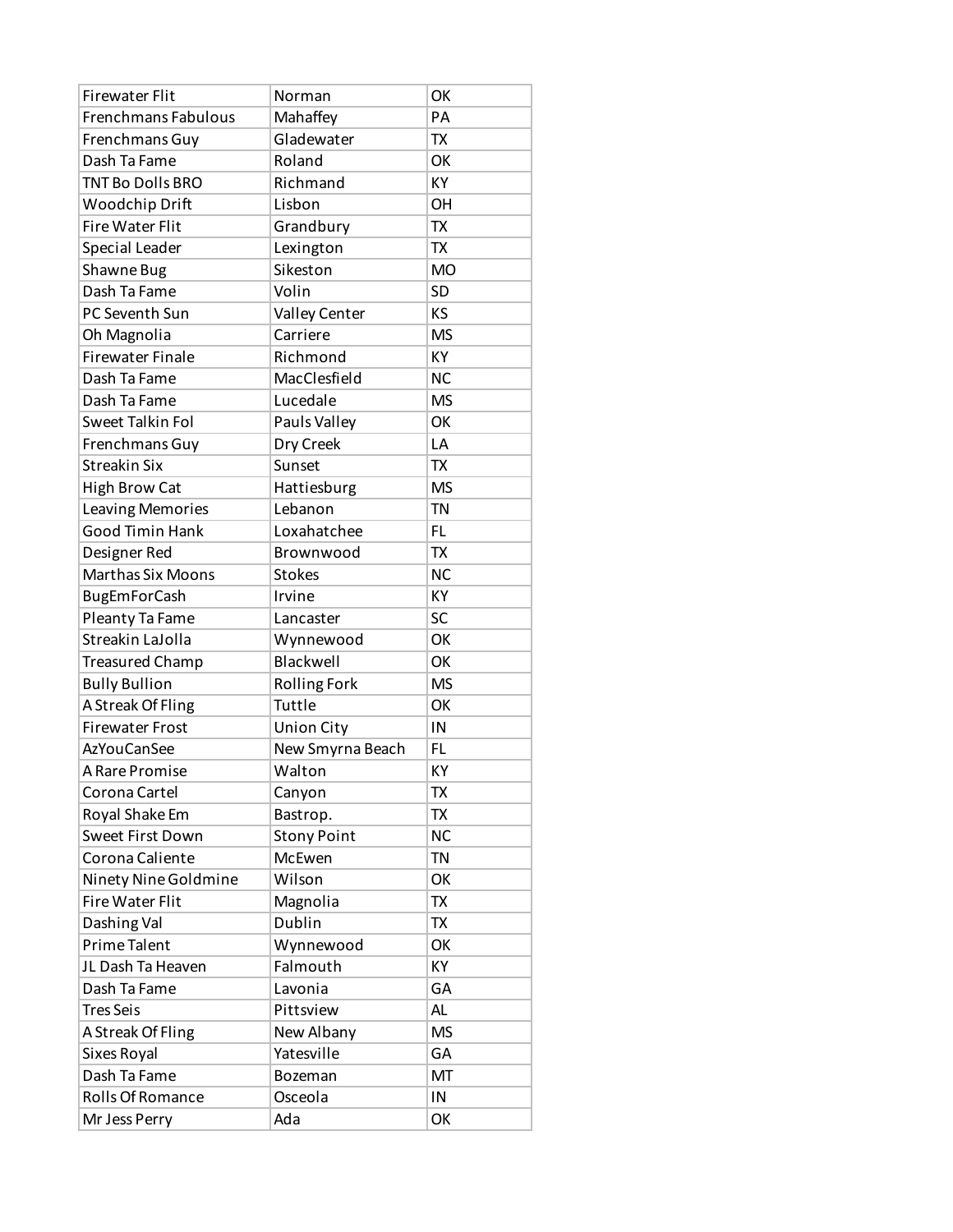| Dash For Perks            | Harrison           | <b>AR</b> |
|---------------------------|--------------------|-----------|
| Designer Red              | Homer              | <b>NE</b> |
| Leaving Memories          | Blaine             | <b>TN</b> |
| Frenchmans Guy            | Lancaster          | <b>OH</b> |
| <b>Kings Honor Bars</b>   | <b>Boston</b>      | KY        |
| Dash Ta Fame              | Lampasas           | <b>TX</b> |
| <b>Fire Water Flit</b>    | Lebanon            | <b>TN</b> |
| <b>Trtes Seis</b>         | Vivian             | LA        |
| Raise A Rascal            | Fayetteville       | <b>AR</b> |
| Dash Ta Fame              | Collinsville       | <b>TX</b> |
| Royal Quick Dash          | Hillsboro          | <b>TX</b> |
| Pure D Dash               | Colcord            | OK        |
| Dash Ta Fame              | Killen             | AL        |
| <b>Fire Water Flit</b>    | San Angelo         | <b>TX</b> |
| Rene Dan Jet              | Richmond           | KY        |
| Late Light                | Madison            | GA        |
| <b>Blaze Thru Traffic</b> | Cabot              | PA        |
| Gol                       | Harrison           | <b>AR</b> |
| Mystic Eye                | <b>New Castle</b>  | PA        |
| Dash Ta Fame              | Tishomingo         | OK        |
| Shawne Bug                | Millsap            | <b>TX</b> |
| Dashin Bye                | Poteau             | OK        |
| <b>Bullys On Fire</b>     | Poplar Bluff       | <b>MO</b> |
| Frenchmans Guy            | Grandbury          | TX        |
| Good Timin Hank           | Loxahatchee        | <b>FL</b> |
| Western Challange 95      | Danville           | <b>AR</b> |
| Rene Dan Jet              | <b>Boston</b>      | KY        |
| <b>Texas Hero</b>         | Tuskahoma          | OK        |
| <b>Streak Laico Bird</b>  | Tuttle             | OK        |
| Fax The Cash              | Canyon             | TX        |
| <b>Fire Water Flit</b>    | San Angelo         | TX        |
| Frenchmans Guy            | Porter             | OK        |
| <b>Bully Bullion</b>      | Troy               | AL.       |
| Lowell D Royal            | Wynnewood          | OK        |
| Designer Red              | Horace             | <b>ND</b> |
| <b>Good Timin Hank</b>    | Pleasanton         | TX        |
| Hemp Meyers               | <b>Baton Rouge</b> | LA        |
| Gol                       | Fitzgerald         | GA        |
| <b>Marthas Six Moons</b>  | Greenbrier         | <b>AR</b> |
| Aint Seen Nothin Yet      | Decatur            | TX        |
| Stormy CC                 | Sunset             | <b>TX</b> |
| <b>Buckle Up Jet</b>      | Kellyville         | OK        |
| Frenchmans Guy            | Weatherford        | TX        |
| Streakin Jewel            | Alex               | OK        |
| Chicks Beduino            | Appomattox         | VA        |
| Freckles Hickory          | Simpsonville       | SC        |
| <b>Teller Cartel</b>      | <b>Red Crest</b>   | CA        |
| JL Dash Ta Heaven         | Moody              | TX        |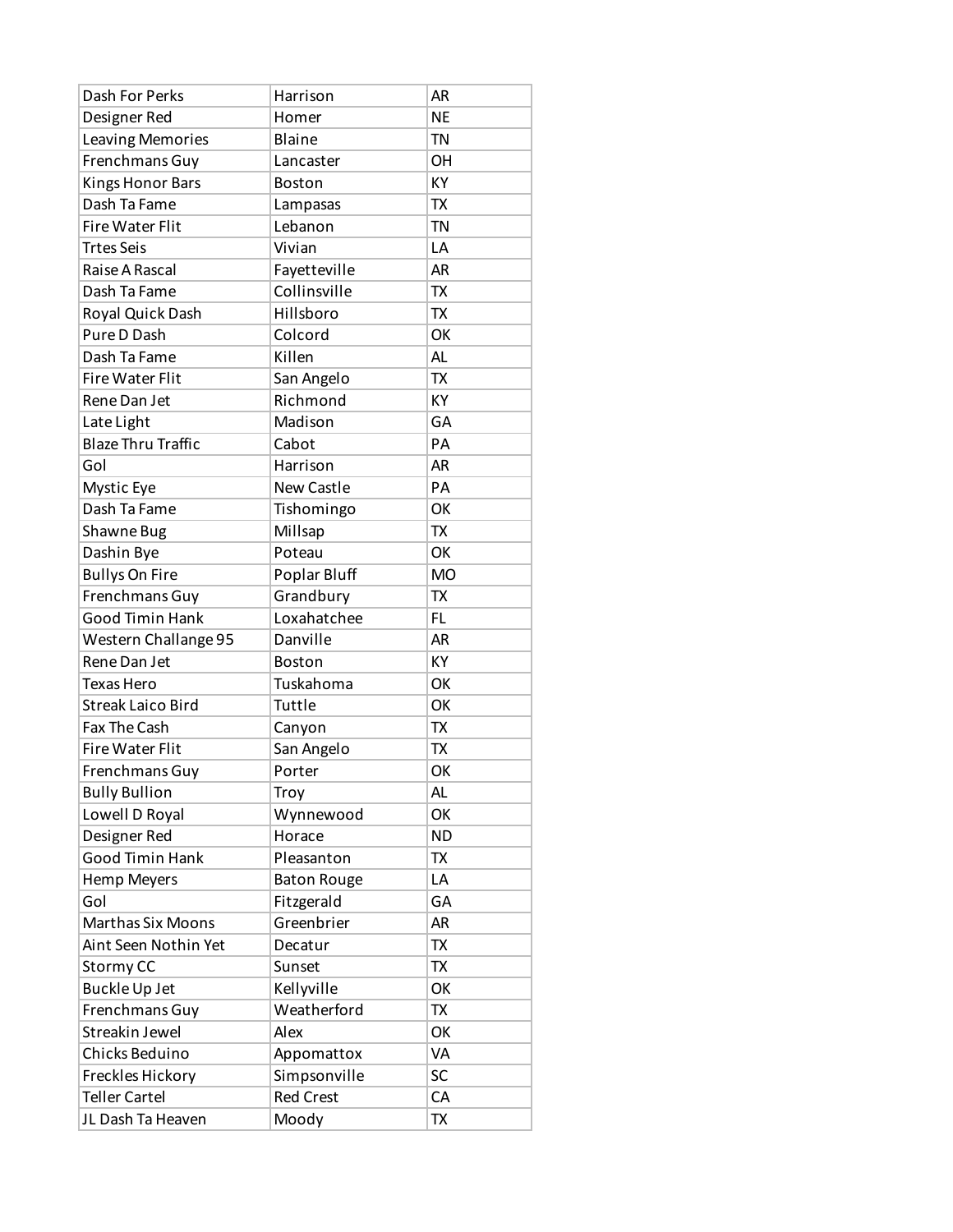| <b>Fire Water Flit</b>     | Pep              | <b>NM</b> |
|----------------------------|------------------|-----------|
| Dash Ta Fame               | St. Paul         | <b>MN</b> |
| SixARun                    | Laredo           | TX        |
| Magnolia Bar Jet           | Lampasas         | <b>TX</b> |
| <b>Sun Frost</b>           | Huntersville     | <b>NC</b> |
| Designer Red               | McDade           | <b>TX</b> |
| Frenchmans Guy             | Lavaca           | <b>AR</b> |
| Cash Not Credit            | Custer           | WI        |
| Dreams For Us              | Lucedale         | <b>MS</b> |
| Dash Ta Fame               | Williamson       | GA        |
| Tejons Mr Doc Olen         | Wynnewood        | OK        |
| Streakin La Jolla          | Leedey           | OK        |
| Dash Ta Fame               | Collinsville     | TX        |
| Sharp Rodney               | Gainsville       | <b>TX</b> |
| Dash Ta Fame               | Hazel            | KY        |
| <b>Burrs First Down</b>    | Springville      | CA        |
| Dashing Cleat              | <b>Byhalia</b>   | <b>MS</b> |
| My Daddys My Hero          | Laurelville      | <b>OH</b> |
| <b>Streak And Dash</b>     | Ada              | OK        |
| <b>Hail Corona</b>         | Cheechobee       | FL        |
| All Night High             |                  |           |
| RedMaker                   | Lebanon          | <b>TN</b> |
| Jody O Toole               | Van Buren        | <b>AR</b> |
| Dash Ta Fame               | Texarkana        | <b>TX</b> |
| Leaving Memories           | Port Orange      | <b>FL</b> |
| Dinkys Pumpkin Maker       | Lebanon          | <b>TN</b> |
| <b>Tres Seis</b>           | Wynnewood        | OK        |
| Pritzi Dash                | Delores          | CO        |
| <b>Born To Be Famous</b>   | Robert           | LA        |
| <b>FireWaterOnTheRocks</b> | Folsom           | LA        |
| Blazin JetOLena            | Canton           | GA        |
| OnTheWingsOfGlory          | Vincent          | <b>AL</b> |
| <b>Marthas Six Moons</b>   | Ann Harbor       | MI        |
| Dashing Investment         | Monroe City      | <b>MO</b> |
| Shawne Bug Leo             | Parkersburg      | <b>WV</b> |
| Dash Ta Fame               | <b>Butler</b>    | GA        |
| Dr Nick Bar                | <b>Bellville</b> | TX        |
| <b>Tres Seis</b>           | Edgerton         | KS        |
| Dash Ta Fame               | VanCleave        | <b>MS</b> |
| Deacons Zanza Bee          | Hempstead        | TX        |
| Silver Lucky Buck          | Sanger           | <b>TX</b> |
| The Reign Master           | Gainesville      | TX        |
| NonStop Locomotion         | Carnesville      | GA        |
| Frenchmans Guy             | Aurora           | IN        |
| Hollywood Heat             | Claremore        | OK        |
| Dash Ta Fame               | Ocala            | FL.       |
| Ivory James                | Ada              | OK        |
| Jazzing Hi                 | Lancaster        | SC        |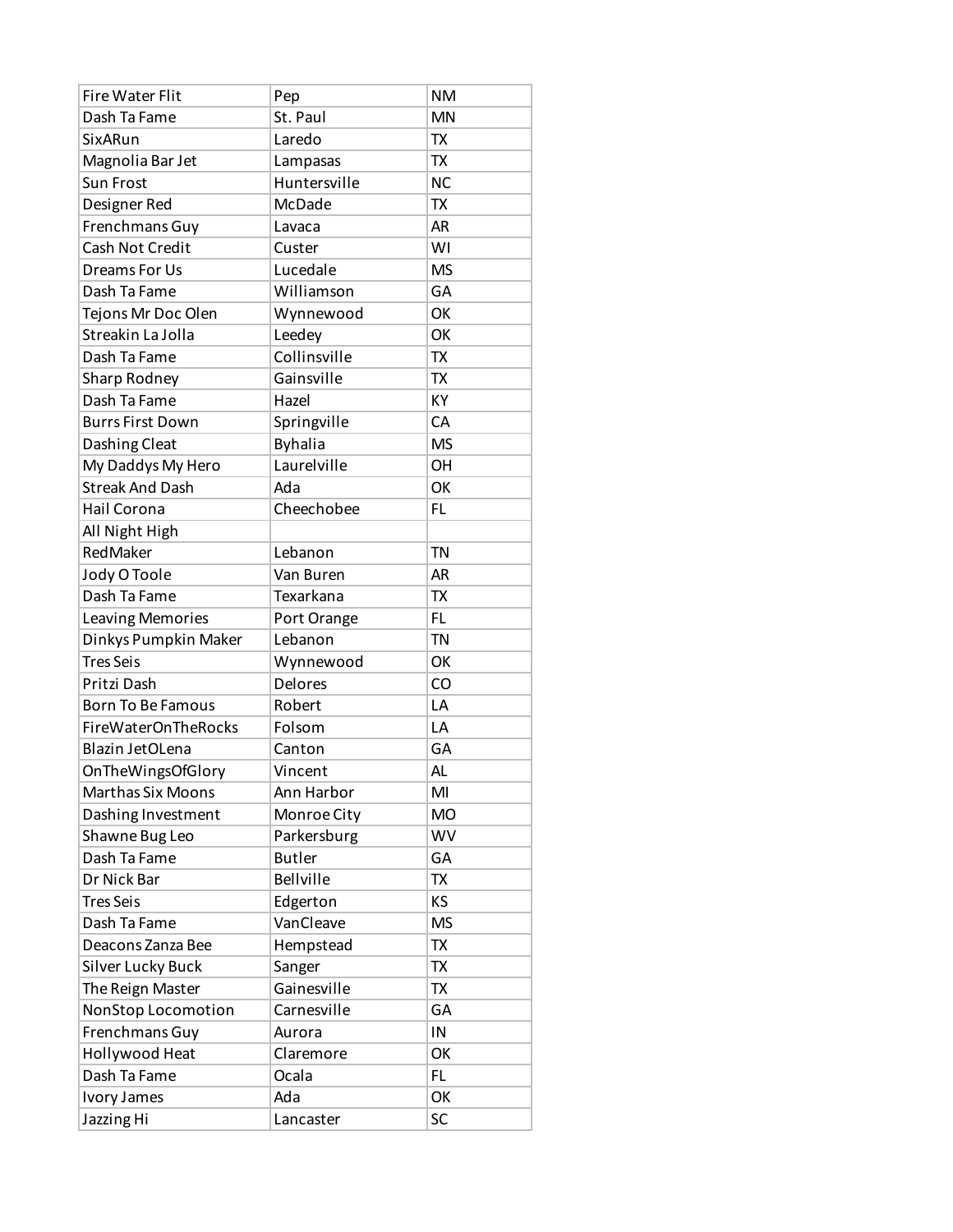| <b>First Down Express</b> | Grayling         | MI        |
|---------------------------|------------------|-----------|
| Dash Ta Fame              | Kellyville       | OK        |
| <b>Burrs First Down</b>   | Tyrone           | PA        |
| <b>Bucks Hancock Dude</b> | Hondo            | <b>TX</b> |
| Frenchmans Guy            | Bozeman          | MT        |
| Frenchmans Guy            | Wadsworth        | <b>OH</b> |
| <b>Tempting Dash</b>      | <b>Brunswick</b> | GA        |
| Jet O Honor               | Hamburg          | <b>AR</b> |
| <b>Bullys On Fire</b>     | Mosheim          | <b>TN</b> |
| First Wrangler            | Carlisle         | PA        |
| <b>Streak Of Fling</b>    | Ocala            | FL.       |
| Cute French Guy           | Albertiville     | <b>AL</b> |
| Dash Ta Fame              | Wynnewood        | OK        |
| <b>Hot Colours</b>        | Sealy            | <b>TX</b> |
| <b>Tres Seis</b>          | VanCleave        | <b>MS</b> |
| PC Redwood Manny          | Carlisle         | PA        |
| No Mas Corona             | Bozeman          | MT        |
| Colonels Blue Chex        | Greenville       | <b>AL</b> |
| JL Dash Ta Heaven         | Albertiville     | <b>AL</b> |
| Dash Ta Fame              | Anderson         | <b>TX</b> |
| Rolls Of Romance          | Danville         | VA        |
| <b>Rebel Dasher</b>       | Weatherford      | <b>TX</b> |
| Takin On The Cash         | Fort White       | FL.       |
| Rare Bar                  | Carbondale       | IL        |
| Chicks A Blazin           | <b>Red Crest</b> | CA        |
| <b>Famous Bugs</b>        | Dodge City       | KS        |
| Blazin JetOLena           | Ocala            | <b>FL</b> |
| Driftin South             | McDade           | <b>TX</b> |
| On The Money Red          | Wynne            | <b>AR</b> |
| Millionaire Playboy       | Florence         | <b>TX</b> |
| InSeperable               | Debary           | OK        |
| Down Home Dash            | <b>Stokes</b>    | <b>NC</b> |
| Designer Red              | Irmo             | SC        |
| <b>Bullys On Fire</b>     | Dublin           | TX        |
| Dr Nick Bar               | Woodville        | <b>MS</b> |
| Letta Hank Do It          | Kennet           | LA        |
| Dash Thru Traffic         | Pleasantview     | <b>TN</b> |
| Mr Gold Bucks             | Pocahontas       | <b>AR</b> |
| Epic Leader               | Horace           | <b>ND</b> |
| Doc O Dynamite            | Moorehead        | IA        |
| Dash Ta Fame              | Atmore           | <b>AL</b> |
| Stylish Rey               | Williston        | FL        |
| Rare Form                 | Hazel            | КY        |
| Stel Corona               | Alexander        | <b>AR</b> |
| <b>Bullys On Fire</b>     | Lufkin           | <b>TX</b> |
| Prime Talent              | Weatherford      | TX        |
| Famous JR                 | Ironton          | OH        |
| Firt Down Laveaux         | Cochrane         | AB        |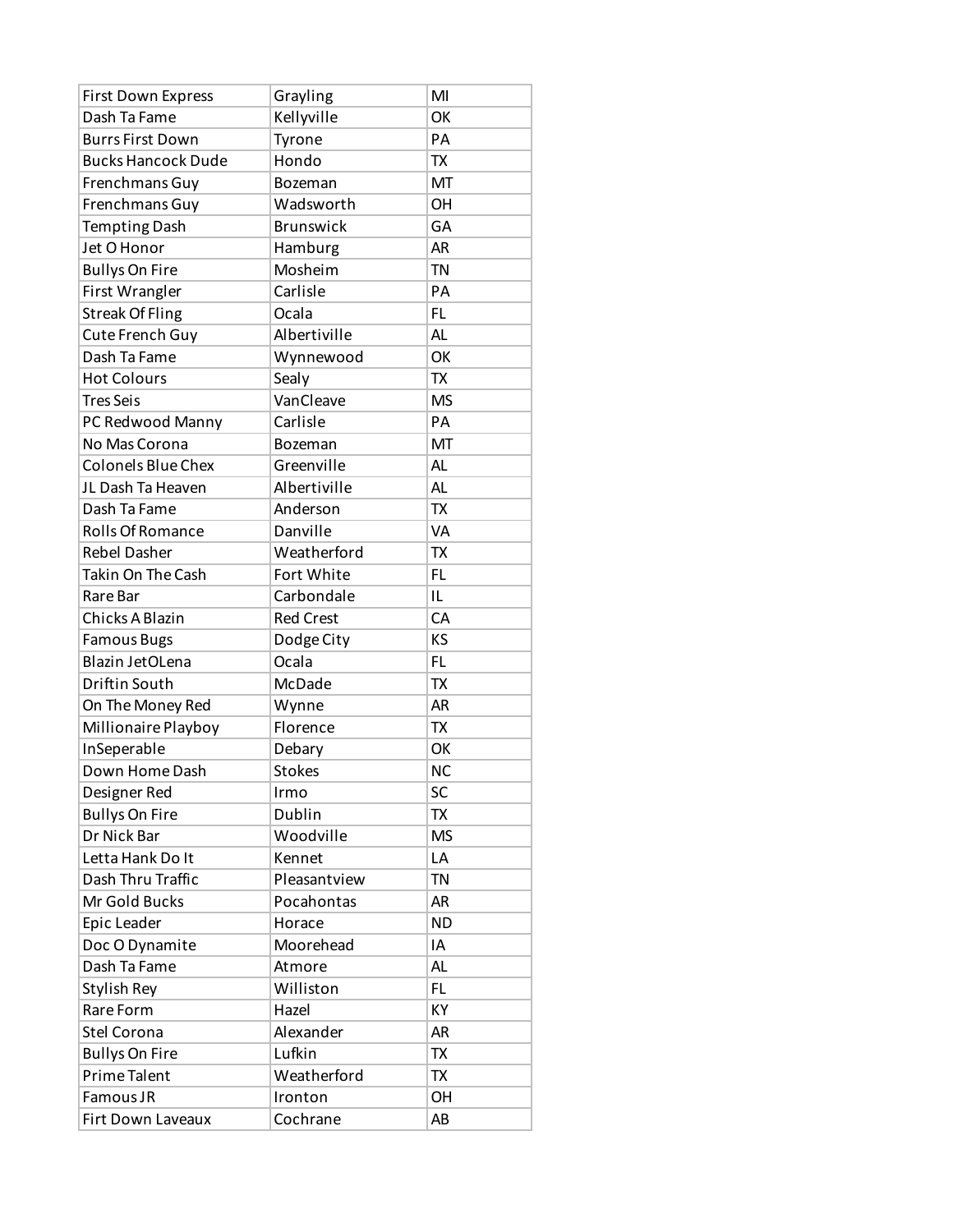| Leaving Memories           | Krum               | TX        |
|----------------------------|--------------------|-----------|
| Frenchmans Guy             | Hartshorne         | OK        |
| Dr Nick Bar                | Lampasas           | <b>TX</b> |
| Cash Not Credit            | McEwen             | TN        |
| Dash For Perks             | Ada                | OK        |
| Smashing N Dashing         | Sallisaw           | OK        |
| Letta Hank Do It           | Howe               | OK        |
| Smarty Jones               | Albertville        | AL        |
| <b>First Place Texas</b>   | Gay                | GA        |
| <b>Reds Western Native</b> | Monticello         | AR        |
| <b>Strawfly Special</b>    | Gonzales           | LA        |
| Dash Ta Fame               | Atmore             | <b>AL</b> |
| PC Frenchmans HayDay       | Dublin             | <b>TX</b> |
| Takin On The Cash          | Ocala              | <b>FL</b> |
| PC Bar Dox Frost           | Everson            | <b>WA</b> |
| RedNeck Jet                | Brandenburg        | KY        |
| Dash Ta Fame               | Bozeman            | MT        |
| Judge Cash                 | Decatur            | TX        |
| Sharp Rodney               | <b>Pilot Point</b> | TX        |
| Otro Fracaso               | Raleigh            | <b>NC</b> |
| Jet Smooth Breeze          | Bentonville        | <b>AR</b> |
| Shazoom                    | Sanderson          | FL        |
| Escondido Beach            | Willow Wood        | OH        |
| <b>BrookStone Bay</b>      | Gonzales           | LA        |
| Frenchmans Guy             | VanCleave          | <b>MS</b> |
| Frenchmans Guy             | Ocala              | <b>FL</b> |
| <b>Brookstone Bay</b>      | Opelika            | <b>AL</b> |
| Dash Ta Fame               | Micanopy           | FL        |
| Frecnhmans Fabulous        | Opelika            | <b>AL</b> |
| Royal Shake Em             | Aurora             | IN        |
| <b>Border Law</b>          | Bellevue           | MI        |
| <b>Bugged Ta Fame</b>      | Albertville        | AL        |
| Paddys Irish Whsikey       | Mead               | OK        |
| <b>Track Rebel</b>         | Fayetteville       | GA        |
| Rare Bar                   | Jonesboro          | AR        |
| Deep Note JR.              | Dublin             | <b>TX</b> |
| Streakin Jewel             | Bozeman            | MT        |
| No Brakes Now              | Vian               | OK        |
| <b>Traffic Guy</b>         | Wynne              | AR        |
| Designer Red               | Addington          | OK        |
| I Want It Now              | Cleveland          | OK        |
| Mr Eye Opener              | Chapel Hill        | <b>TN</b> |
| Good Timin Hank            | Ethel              | LA        |
| HR Pepperoni Dry           | Wynne              | AR        |
| <b>TS Sugared Zeus</b>     | Inola              | OK        |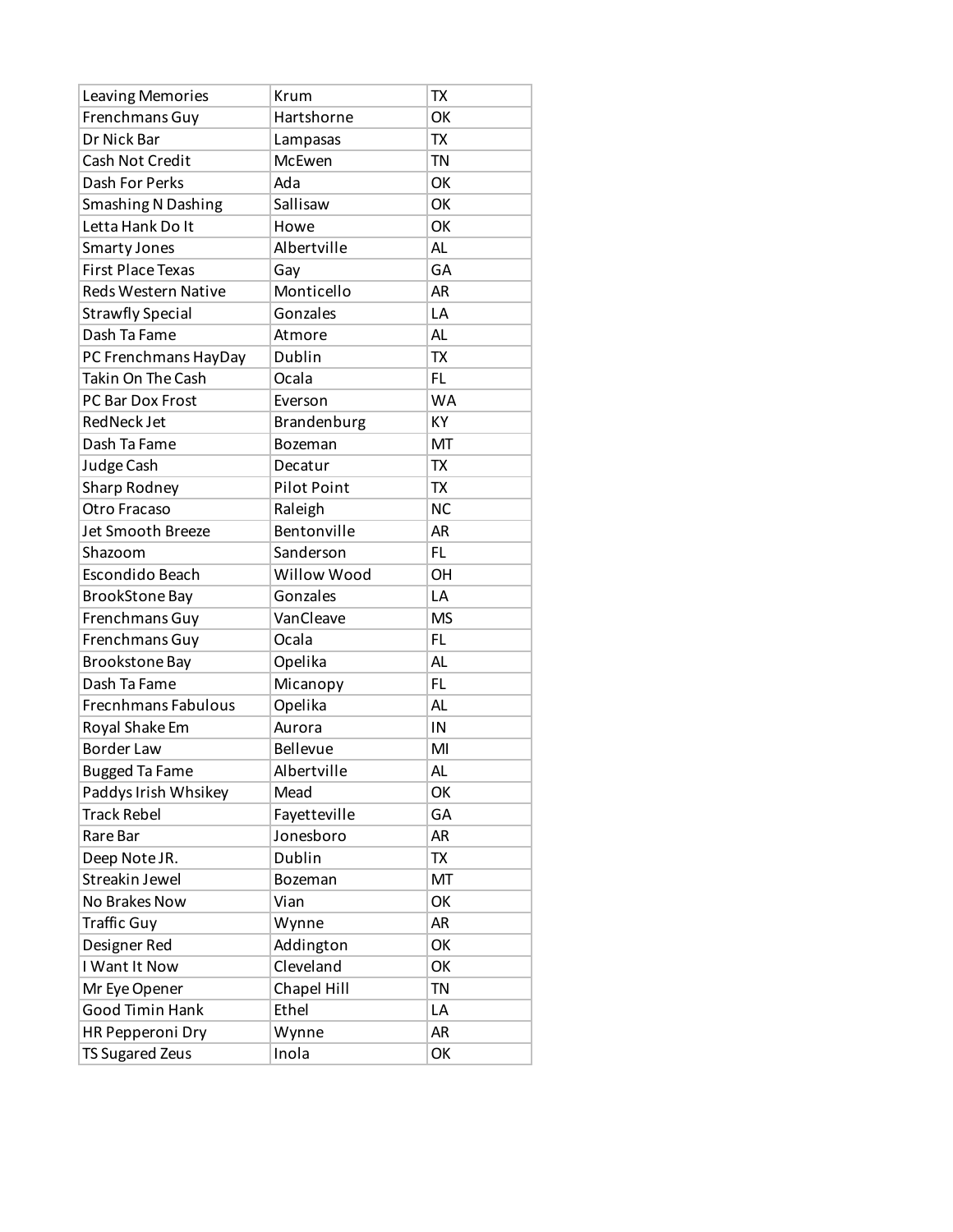

г

#### 2022 OLD FORT DAYS SUPER DERBY Fort Smith, AR - May 20, 2022



**Derby Time Trials Race Results - BFA Format**

| Place                              | Time             | Money                | Draw | <b>Horse Name</b>                                   |                        | Rider Last Name Rider First Name | Owner Last Name               | Owner First Name                       | Horse Year   | Horse Color                | Horse Sex            | Sire Name                                             | Dam Name                                            | <b>Damsire Name</b>                                  | Owner City                       | Owner State                   |
|------------------------------------|------------------|----------------------|------|-----------------------------------------------------|------------------------|----------------------------------|-------------------------------|----------------------------------------|--------------|----------------------------|----------------------|-------------------------------------------------------|-----------------------------------------------------|------------------------------------------------------|----------------------------------|-------------------------------|
| 1D <sub>1</sub><br>1D <sub>2</sub> | 16.148<br>16.477 | \$337.50<br>\$312.50 |      | 97 Smooth Way Ta Heaven<br>98 Hello Stella          | Hanchey<br>Hall        | Kristin<br>Sharin                | Tracey<br>Sharin              | Williams<br>Hall                       | 17<br>17     | Bay Roan<br>Bay            | Mare<br>Mare         | <b>Blings Smooth Guy</b><br>The Goodbye Lane          | Cash Ta Heaven<br>Go Go Fame                        | JL Dash Ta Heaven<br>Dash Ta Fame                    | Okeechobee<br><b>Pilot Point</b> | FL<br>TX                      |
| 1D <sub>3</sub><br>1D4             | 16.505<br>16.559 | \$300.00<br>\$275.00 |      | 137 Born On Derby Day<br>78 SBW Copy Cat            | Schafer<br>Bersegeary  | Ashley<br>Blaise                 | Ashley/Seth<br>Blaise         | Schafer<br>Bercegeay                   | 17<br>16     | Red Roar<br>Sorrel         | Mare<br>Gelding      | Freckles Ta Fame<br>Blazin JetOLena                   | <b>KR Last Fling</b><br>SX DR PeachARita            | A Streak Of Fling<br><b>DR Nick Bar</b>              | Millsap<br>Summit                | Tx<br><b>MS</b>               |
| 1D <sub>5</sub>                    | 16.587           | \$250.00             |      | 66 Mary Jane Slick                                  | Bowser                 | Kelly                            | Danielle                      | Bowser                                 | 16           | Black                      | Mare                 | Slick By Design                                       | Cash N Charm                                        | Cash N Balance                                       | Swanton                          | OH                            |
| 1D <sub>6</sub><br>1D7             | 16.618<br>16.666 |                      |      | 123 CoronasLucky TwoNite<br>121 VQ NonStop Stinson  | Kizer<br>Treharne      | Kortney<br>Kelsey                | Kortney<br>Jeffrey            | Kizer<br>Varner                        | 17<br>17     | Sorrel<br>Sorrel           | Mare<br>Mare         | II Dash Ta Heaven<br>Eddie Stinson                    | Corona Four Fiesta<br>Honor This NonStop            | Corona Castel<br>Mr Honor Bound                      | Pep<br>Sedalia                   | <b>NM</b><br>CO               |
| 1D8<br>1 <sub>D</sub> <sub>9</sub> | 16.778<br>16.787 |                      |      | 42 Wins Famous Lady<br>19 Mr RePete Pete            | Seeger<br>Miller       | Josh<br>Jodee                    | Dan/Barbara                   | Hardisty<br>M.R. Performance Horses    | 17<br>16     | Chestnut<br>Sorrel         | Mare<br>Gelding      | Ur One Famous Rebe                                    | Win Comes Easy<br>RePete Fame                       | <b>Holland Ease</b><br>Dash Ta Fame                  | Stephenvill<br>Bellville         | TX<br>TX                      |
| 1D 10                              | 16.791           |                      |      | 57 MR Smashed N Vegas                               | Miller                 | Jodee                            |                               | M.R. Performance Horses                | 17           | Bay Roan                   | Gelding              | French StreakToVegas<br>French StreakToVegas          | Jamaka Smash                                        | <b>Big Smash</b>                                     | Bellville                        | TX                            |
| 1D 11<br>1D <sub>12</sub>          | 16,806<br>16.827 |                      |      | 32 SocksNotHavinACorona<br>108 Miss Rare Perks      | Henning<br>Carver      | Regan<br>Taylor                  | Joel<br>Taylor                | Henning<br>Carver                      | 17<br>17     | Bay<br>Bay                 | Mare<br>Mare         | <b>BHR Frenchies Socks</b><br>Rare N Famous           | Famous Corona<br>Swingin Perks                      | Southern Cartel<br>Dash For Perks                    | Roseville<br>Broxton             | OH<br>GA                      |
| 1D13                               | 16.846           |                      |      | 126 RR Harvey Have Mercy                            | Pedone                 | Ryann                            | Robin                         | Weaver                                 | 17           | Sorrel                     | Gelding              | The Money Depot                                       | <b>Miss JB 0820</b>                                 | Chasin FireWater                                     | Mahaffey                         | PA                            |
| 1D 14<br>1D15                      | 16.893<br>16.902 |                      |      | 84 Double Shot Of Stoli<br>10 DM High Roller        | Hohenstein<br>Mundorf  | Kassie<br>Latricia               | Kassie<br>Latricia            | Hohenstein<br>Mundorf                  | 17<br>17     | Sorrel<br>Paloming         | Gelding<br>Stallion  | Stoli<br>French StreakToVegas                         | Arosa O Toole<br>Happy To Run Em                    | Jody O Toole<br>FireWaterOnTheRocks                  | Wynnewoor<br>Three Rivers        | OK<br>TX                      |
| 1D 16<br>1D 17                     | 16.934<br>16.939 |                      |      | 83 Cains Special Judge<br>67 Frisky Ta Fame         | Angelle<br>Small       | Dustin<br>Cavla                  | James David/Renee<br>Danielle | Cain<br>Collier                        | 17<br>16     | Brown<br>Palomino          | Gelding<br>Mare      | Judge Cash<br>FireWater Ta Fame                       | Guys IttyBitty Fame<br>Streakin Porsche             | Frenchmans Guy                                       | Dry Creek                        | LA<br>TX                      |
| 1D18                               | 16.981           |                      |      | 44 Blazin Wind                                      | Kizer                  | Kortney                          | Kortney                       | Kizer                                  | 17           | Bay                        | Gelding              | Blazin JetOLena                                       | World Wind                                          | <b>Streakin Again</b><br>Playgun                     | Hempstead<br>Peg                 | <b>NM</b>                     |
| 1D 19<br>1D 20                     | 16.995<br>17.012 |                      |      | 133 MR Vegas Fame<br>46 Stetson Rav                 | Miller<br>Graves       | Jodee<br>Lance                   | Dee                           | M.R. Performance Horses<br>Thelan      | 16<br>17     | Bay<br>Sorrel              | Mare<br>Gelding      | French StreakToVegas<br>Edie Stinson                  | JL Sweet Fame<br>Sixes Plavin Bully                 | Dash Ta Fame<br><b>Bully Bullion</b>                 | Bellville<br>Jackson             | TX<br><b>TN</b>               |
| 1D                                 | 17.026           |                      |      | 134 Flinging Roses                                  | Rivette                | Tyler                            | Rose Mar                      | Harrison                               | 16           | <b>Bay Roar</b>            | Stallion             | A Streak Of Fling                                     | Dancing Rose Lady                                   | Disco Jerry                                          | Maysville                        | OK                            |
| 1D<br>1D                           | 17.051<br>17.057 |                      |      | 72 MamaHadAFling<br>27 Martinis At MidNight         | Brown<br>Loosenort     | Janna<br>Marne                   | Marne                         | Cinder Lakes Ranch<br>Loosenort        | 17<br>17     | <b>Bay Roar</b><br>Brown   | Mare<br>Gelding      | A Streak Of Fling<br>Streak Of Moon                   | SheGotItFromHerMama<br><b>Ritas Gone</b>            | Reds Western Native<br>Dash Ta Fame                  | Valley View<br>Hazel             | TX<br>KY                      |
| 1D                                 | 17.061           |                      |      | 81 Famous Cash Car                                  | Schafer                | Ashley                           | Joe/Carla                     | Spitz                                  | 17           | Bay Roan                   | Mare<br>Mare         | Freckles Ta Fame                                      | <b>KR Last Fling</b><br><b>RR Peaks Snowball</b>    | A Streak Of Fling                                    | Lamar                            | co                            |
| 1D<br>1D                           | 17.091<br>17.093 |                      |      | 113   Got Your Seis<br>94 One Slick Darlin          | Wildeisen<br>Reynolds  | Emma<br>Ryan                     | Kim<br>Larry                  | Wildeisen<br>Reynolds                  | 16<br>16     | Brown<br><b>Black APHA</b> | Mare                 | <b>Tres Seis</b><br>Slick By Design                   | Yes Darlin                                          | Perks Master<br>Okey Dokey Dale                      | Wentzville<br>Byhalia            | MO<br>MS                      |
| 1D<br>1D                           | 17.109<br>17.136 |                      |      | 16 Six Moons Flaming<br>13 License To Kill          | Weast<br>Montgomery    | Kylie<br>Jolene                  | Mattie                        | Youree-Ward Barrel Horses<br>Jackson   | 17<br>16     | Palomino<br>Sorrel         | Gelding<br>Mare      | <b>Flaming Fire Water</b><br>JL Dash Ta Heaven        | Sheza Six Moons Doll<br><b>Buggin To Kill</b>       | Marthas Six Moons<br>Flit To Kill                    | Addington<br>Goldsby             | OK<br>OK                      |
| 2D <sub>1</sub>                    | 17.152           | \$237.50             |      | 8 Mister Tres                                       | Pedone                 | Ryann                            | Ryann                         | Pedone                                 | 17           | Brown                      | Gelding              | <b>Tres Seis</b>                                      | A Trus Stoli                                        | Stoli                                                | Sunset                           | TX                            |
| 2D <sub>2</sub><br>2D <sub>3</sub> | 17.153<br>17.163 | \$225.00<br>\$200.00 |      | 68 VF Rosie Stinsor<br>30 Famous Storm Chase        | Bauserman<br>Schafer   | Cody<br>Ashley                   | Ashley                        | Victory Farms<br>Schafer               | 17<br>17     | Gray<br>Palomino           | Mare<br>Gelding      | <b>Eddie Stinson</b><br>Dash Ta Fame                  | <b>Beduino Chick Jet</b><br>French FireWater Bug    | Rock Em Smooth<br>Chasin FireWater                   | Ada<br>Millsap                   | OK<br>TX                      |
| 2D 4                               | 17.228           | \$187.50             |      | 34 Shez The Woman                                   | Coffey                 | Chris                            | John/Melissa                  | Wilks                                  | 16           | Chestnut                   | Mare                 | <b>Eddie Stinson</b>                                  | <b>BW Hard Headed Woman</b>                         | Dashin Elvis                                         | Boaz                             | AL                            |
| 2D 5<br>2D                         | 17.243<br>17.246 | \$175.00             |      | 36 Mother OfAll Dragons<br>112 DMI Got This         | Miller<br>Mundorf      | Angel<br>Latricia                | Angel/Chris<br>Dillon         | Miller<br>Mundor                       | 17<br>17     | Sorrel<br>Gray             | Mare<br>Gelding      | <b>BP Phoenix Reign</b><br><b>Blue Tracker</b>        | Indigo Ice<br>Hand Off Win                          | Darkelly<br>Hand Off Boy                             | Micanopy<br><b>Three Rivers</b>  | FL<br>TX                      |
| 2D                                 | 17.252           |                      |      | 17 Famous Jessy James                               | Lane                   | Kyra                             | Juli                          | Stierwalt                              | 17<br>17     | Brown                      | Gelding<br>Mare      | French Streakin Jess<br>JL Dash Ta Heaven             | Famous Nadine                                       | Dash Ta Fame                                         | Leedey                           | OK                            |
| 2D<br><b>2D</b>                    | 17.283<br>17.290 |                      |      | 103 Sierra Skye<br>31 ShrimpinOnTheRocks            | <b>Brooks</b><br>Jones | Craig<br>Larken                  | Roberts, Hilary<br>Larken     | Duke, Scott,<br>Jones                  | 17           | Bay<br>Palomino            | Mare                 | FireWaterOnTheRocks                                   | Sierras Cashin In<br>JT Cash                        | Cash Not Credit<br>Such Easy Cash                    | Vancleave<br>Richmond            | MS<br>KY                      |
| 2D<br>2D                           | 17.309<br>17.342 |                      |      | 3 Boons French Angel<br>28 Hell On The Heart        | Magdeburg<br>McKee     | Lauren<br>Kassidy                | JR/Laurer<br>Justin/Jeanne    | Magdeburg<br>McKee                     | 17<br>17     | Brown<br>Chestnut          | Mare<br>Gelding      | Streakin Boon Dox<br>JustAHeartOfAWarrior             | Lil French Angel<br>Six Moons A Pleasure            | PC Frenchhmans HayDay<br><b>Assured Marthas Moon</b> | Roland<br>Hico                   | OK<br>$\mathsf{T} \mathsf{X}$ |
| 2D                                 | 17.354           |                      |      | 6 WildChildsGotCashUnd                              | Wargo                  | Joy                              | David                         | Harmor                                 | 17           | Bay                        | Gelding              | BugEmForCash                                          | XV Wild Child                                       | Whos Salty Dog                                       | Abilene                          | TX                            |
| 2D<br><b>2D</b>                    | 17.365<br>17.409 |                      |      | 20 Rock On Guys<br>11 OuickShotOfFirewater          | Tonozzi<br>Bauserman   | Brittany<br>Cody                 | Garrett/Brittany<br>Whitney   | Tonozzi<br>Wrona                       | 17<br>17     | Sorrel<br>Gray             | Gelding<br>Gelding   | A Guy With Proo<br><b>FireWater Finale</b>            | Vital Rock<br>The Queen Be Quick                    | FireWaterOnTheRocks<br>A Royle High                  | Lampasas<br>Oologah              | TX<br>OK                      |
| 2D                                 | 17.419           |                      |      | 120 PM Splash Ta Fame                               | Bauserman              | Cody                             | Paula                         | Russell-Mercer                         | 17           | Sorrel                     | Mare                 | <b>Famous Bugs</b>                                    | Cash Center                                         | Takin On The Cash                                    | Howe                             | OK                            |
| 2D<br><b>2D</b>                    | 17.433<br>17.433 |                      |      | 54 Decades Of Honor<br>90 Kissing Seattle Slew      | Arnold<br>Workman      | Cindy<br><b>Brielle</b>          | Donna                         | <b>KC Quarter Horses</b><br>Workman    | 16<br>17     | Buckskir<br>Palomino       | Gelding<br>Mare      | PC Frosty Bid<br><b>Rock Solid Kiss</b>               | All Of Buttons Honor<br>After School Lou            | <b>Honors A Bounding</b><br>Louisiana Swamp          | Vian<br>Katy                     | OK<br>TX                      |
| 2D<br>2D                           | 17.453<br>17.466 |                      |      | 2 French Streakin Slew<br>60 A Smooth Starbert      | Workman<br>Williams    | Brielle<br>Marlena               | Donna<br>Greg/Marlena         | Workman<br>Williams                    | 16<br>17     | Sorrel<br>Palomino         | Gelding<br>Mare      | French StreakToVegas<br>A Smooth Guy                  | After Scholl Lou<br><b>Baileys Snow Flake</b>       | Louisiana Swamp<br><b>Starbert Champ Kelly</b>       | Katy<br>Morrilton                | TX<br>AR                      |
| <b>2D</b>                          | 17.485           |                      |      | 29 Streakin Long Shot                               | Carver                 | Taylor                           | Darlene                       | Barlow                                 | 17           | Red Roan                   | Stallion             | A Streak Of Fling                                     | Long Shot Ta Fame                                   | <b>IB Ta Be Famous</b>                               | Brotton                          | GA                            |
| 2D<br>2D                           | 17.496<br>17.500 |                      |      | 58 Hip Swingin Fame<br>104 ReElected                | Oen<br>Campbell        | Pete<br>Danyelle                 | Paris                         | Jean<br>Soft G LLC                     | 17<br>17     | Sorrel<br>Gray             | Gelding<br>Mare      | Dash Ta Fame<br><b>Epic Leader</b>                    | Hip Swingin Gypsy<br>Repete Fame                    | FireWaterOnTheRocks<br>Dash Ta Fame                  | Pearl River<br>Guthrie           | LA<br>OK                      |
| <b>2D</b>                          | 17.536           |                      |      | 124 TS Stoli On A High                              | McCormick              | Debbie                           | Debbie                        | McCormick                              | 17           | Brown                      | Gelding              | <b>Tres Seis</b>                                      | Stoli N Me                                          | Stoli                                                | Vivian                           | LA                            |
| 2D<br>2D                           | 17.583<br>17.600 |                      |      | 40 Designed By Hank<br>95 Six Frosted Freckles      | Burr<br>Miller         | Kaelyn<br>Jodee                  | Kaelyr<br>Debbie              | Burr<br>Cummings                       | 17<br>$17\,$ | Sorrel<br><b>Bay Roar</b>  | Gelding<br>Mare      | Slick By Design<br>French StreakinToVegas             | Dixie Doll House<br><b>Tuff Turnin Freckle</b>      | <b>Brick House Bouncy</b><br>A Freckle Legacy        | Gans<br>Plantersville            | OK<br>$\mathsf{T} \mathsf{X}$ |
| 2D                                 | 17.647           |                      |      | 38 Blazin PayDay                                    | Crosby                 | Tyler                            | Larry/Denice                  | Bledsoe                                | 17           | Sorrel                     | Mare                 | Blazin JetOLena<br>JL Dash Ta Heaver                  | <b>KVS Special PayDay</b>                           | Special Definition                                   | Homer                            | <b>NE</b>                     |
| 2D<br><b>2D</b>                    | 17.651<br>17.661 |                      |      | 70 FrenchmansFamousLady<br>129 KarensPawnStar       | Crosby<br>Simmons      | Tyler<br>Kinzer                  | Larry/Denice<br>Juli          | Bledsoe<br>Stierwalt                   | 17<br>16     | Palomino<br>Dun            | Mare<br>Mare         | <b>Famous Bugs</b>                                    | Frenchmans Lana<br>Frenchmans FancyLady             | Frenchmans Guy<br>Frenchmans Guy                     | Homer<br>Leedev                  | <b>NE</b><br>OK               |
| <b>2D</b><br>2D                    | 17.684<br>17.686 |                      |      | 52 Starrin Baby Rose<br>35 Fames DashToVegas        | Gamboa<br>Brueggeman   | Sheryl<br>Kylie                  | Sheryl<br>Kylie               | Gamboa<br>Brueggeman                   | 17<br>17     | Sorrel<br>Chestnut         | Mare<br>Mare         | JL Dash Ta Heaven<br>French StreakToVegas             | <b>Buggin Me Baby</b><br>Stylus Intent              | BugEmForCash<br>Stylus                               | Waskom<br>Sikeston               | TX<br>MO                      |
| <b>2D</b>                          | 17.708           |                      |      | 69 JLD Goodbye Jack                                 | McKee                  | Jeanne                           | Justin/Jeanne                 | McKee                                  | 16           | Sorrel                     | Gelding              | The Goodbye Lane                                      | <b>TLSR Gill Jack Ga</b>                            | Gill Jack                                            | Hico                             | TX                            |
| 2D<br>2D                           | 17.714<br>17.737 |                      |      | 51 Makin Ya Shake It<br>130 The Woman Loves Fame    | Johnsor<br>Stamper     | Jax<br>Sharee                    | Blake/Tara                    | Johnson<br><b>Stampede Ranches</b>     | 17<br>17     | Sorrel<br>Palomino         | Gelding<br>Mare      | Makin Ya Famous<br><b>Famous Bugs</b>                 | Call Mea Alibi<br>Shez Ikes Woman                   | Call Me Together<br>Heza Lighting Ike                | Jonesboro<br>P.O. Box            | AR                            |
| <b>2D</b>                          | 17.811           |                      |      | 125 KB Angels Hombre                                | Blandford              | Kay                              | Kay                           | Blandford                              | 17           | Sorrel                     | Gelding              | <b>Frenchmans Fabulous</b>                            | <b>Talents Dark Angel</b>                           | <b>Flaming Talent</b>                                | <b>Sutherland Springs</b>        | $\overline{X}$                |
| 2D<br>2D                           | 17.871<br>17.886 |                      |      | 56 Pals French Martini<br>100 Baptize By Fire       | Carver<br>Oen          | Taylor<br>Pete                   | Angela                        | Dorminy Plantation<br>Richardson       | 17<br>17     | Sorrel<br>Sorrel           | Mare<br>Gelding      | French Too Fame<br>Fire Water Flit                    | Miss Royal Title<br><b>Lady Perks</b>               | <b>Title Contende</b><br>Dash For Perks              | Fitzgerald<br>Jackson            | GA<br>LA                      |
| 2D<br>2D                           | 17.977<br>18.155 |                      |      | 1 PT Frenchmans Fame<br>85 Pony Boy Cartel          | Neisiu:<br>Brown       | Cale<br>Sheila                   | Kelly<br>Jeff                 | Neisius<br>Langford                    | 17<br>17     | Paloming<br>Brown          | Gelding<br>Gelding   | Frenchmans Fabulous<br>CF ChickASaw Warrior           | RickAShay Ta Fame<br>Genuine Gene                   | Dash Ta Fame<br>Poco Genuine PlayBoy                 | Okmulgee<br>Fort Smith           | OK<br>AR                      |
| <b>2D</b>                          | 18.442           |                      |      | 118 WannaPieceOfMe                                  | Snow                   | Bailee                           | Hank/Shawnna                  | Snow                                   | 17           | Palomino                   | Gelding              | Guys Piece Of The Pie                                 | Frenchmans Bay Watch                                | <b>Frenchmans Bullet</b>                             | Bentonville                      | AR                            |
| 2D<br>2D                           | 18,481<br>18.634 |                      |      | 88 Whipper Snapper<br>24 JL Heavenly Grace          | Laws<br>McDanie        | Cheryle<br>Melissa               | Cheryle<br>Melissa            | Laws<br>McDanie                        | 17<br>17     | Black<br>Sorrel            | Gelding<br>Mare      | <b>Famous Bugs</b><br>JL Dash Ta Heaver               | Gem Dandy Bullion<br>Gotta Be A Red Nick            | <b>Bully Bullion</b><br>Dr Nick Bar                  | <b>Forrest City</b><br>Lumberton | AR<br>MS                      |
| <b>2D</b>                          | 18.881           |                      |      | 37 Snazzy Chester                                   | Tavlor                 | Becky                            | Becky                         | Taylor                                 | 17           | Bay                        | Gelding              | Dashing Chester                                       | Snazzy In Ivory                                     | Ivory James                                          | Simsboro                         | LA                            |
| 2D<br>2D                           | 19.107<br>19.216 |                      |      | 111 Chesters Crazy Legs<br>91 Deny Me A Famous Kiss | Taylor<br>Abbott       | <b>Becky</b><br>Emma             | Becky<br>Emma                 | Taylor<br>Abbott                       | 17<br>17     | Bay<br>Chestnut            | Gelding<br>Stallion  | Dashing Chester<br>Dash Ta Fame                       | Tres Times A Lad<br>C Me Frenchie                   | <b>Tres Seis</b><br>Frenchmans Guy!                  | Simsboro<br><b>Bluff Dale</b>    | LA<br>TX                      |
| <b>2D</b>                          | 19.441           |                      |      | 65 Quick Trick Leo                                  | Boyce                  | Darren                           | Jenna                         | Earls                                  | 17           | Sorrel                     | Gelding              | Shawne Bug Leo                                        | Vals Trick                                          | Dashing Val                                          | Wynne                            | AR                            |
| 2D<br>2D                           | 20.560<br>21.968 |                      |      | 105 Roger Wabbit<br>86 Designer Rockette            | Neisiu:<br>Gray        | Cale<br>Chloe                    | Cale<br>Robert                | Neisius<br>Bondurant                   | 17<br>17     | Palomino<br>Sorrel         | Gelding<br>Mare      | <b>Famous Bugs</b><br>Designer Red                    | THR Fwenchmns Wabbit<br>Rockette                    | Frencmans Guy<br>High Stylish Oak                    | Okmulgee<br>Fayetteville         | OK<br>GA                      |
| <b>2D</b><br>2D                    | 22.129<br>22.170 |                      |      | 76 PLS Dash Ta Glamour<br>87 FS Golden Ticket       | Shelton<br>Cleary      | Tanner<br>Rachel                 | David<br>Rachel/Zack          | Eastwood<br>Cleary                     | 16<br>16     | Sorrel<br>Palomino         | Mare<br>Stallion     | Dash Ta Fame<br>I Know U Knov                         | Moon Light Martha<br>Fe Fes Easy Effort             | Marthas Six Moons<br>PLS Wrangler O Toole            | Stokes<br>Wingate                | N <sub>C</sub><br>IN          |
| 2D                                 | 22.257           |                      |      | 7 Epic HangOver                                     | Holder                 | Todd                             | Todd                          | Holder                                 | 16           | Chestnut                   | Mare                 | <b>Epic Leader</b>                                    | BloodyMaryInATinCan                                 | Dash Ta Fame                                         | Sparta                           | KY                            |
| 2D<br>2D                           | 22.376<br>22.418 |                      |      | 132 First Ladys Fling<br>39 DTF American Eagle 1    | Kennedy<br>Duke        | Laura<br>Stefanie                | Laura<br>Gray                 | Kennedy<br>Hess                        | 17<br>17     | Sorrel<br>Chestnut         | Mare<br>Gelding      | A Streak Of Fling<br>Dash Ta Fame                     | <b>GL Famous First Lady</b><br>ShesAnAmerican Eagle | Dash Ta Fame<br>One Famous Eagle                     | Quitman                          | AR                            |
| <b>2D</b>                          | 22.424           |                      |      | 50 Designed To Lead                                 | Smith                  | Katelyn                          | Katelyr                       | Smith                                  | 16           | Brown                      | Gelding              | Slick By Design                                       | <b>KT Saucev Leader</b>                             | Confederate Leader                                   | Osceola                          | IN                            |
| <b>2D</b><br>2D                    | 22.483<br>22.491 |                      |      | 5 FireTrain Ta Fame<br>9 Jet O Fame                 | Ford<br>Abbott         | Jessica<br>Emma                  | Jessica<br>Emma               | Ford<br>Abbott                         | 17<br>17     | Bay<br>Sorrel              | Mare<br>Gelding      | Just Fire<br>FireWater Ta Fame                        | Fame Train<br>Promise Me Six                        | Dash Ta Fame<br><b>Streakin Six</b>                  | Chillicothe<br><b>Bluff Dale</b> | OH<br><b>TX</b>               |
| <b>2D</b>                          | 22.590<br>22.640 |                      |      | 59 KVS FireWaterNHeaven                             | Stone                  | Sierra                           | Kurt                          | Stone<br>Wiedemeier                    | 17<br>17     | Sorrel                     | Gelding              | JL Dash Ta Heaven                                     | Jessie FireWater                                    | Fire Water Flit                                      | Lebanon                          | <b>TN</b><br>WI               |
| 2D<br>2D                           | 22.767           |                      |      | 12 Streaking InMyDreams<br>55 VF Backed N A Corner  | Alexande<br>Angelle    | Terri<br>Dustin                  | Denise<br>Dave/Lor            | Zabel                                  | 17           | Chestnut<br>Sorrel         | Gelding<br>Gelding   | <b>Streaking Ta Fame</b><br>Born Ta Be Famous         | Shes Got A Dream<br><b>Curiocity Corners</b>        | Hesa Gay Dreamer<br>Silver Lucky Buck                | Marinette<br>Horace              | <b>ND</b>                     |
| <b>2D</b><br>2D                    | 23.041<br>23.805 |                      |      | 49 Kool RocketMan<br>61 MH Wired Up                 | Peaden<br>James        | Lexi<br>Alona                    | Hainline, Charles             | Ace Of Spades Ranch<br>James, Alona/   | 17<br>16     | Sorrel<br>Brown Tobiano    | Gelding<br>Gelding   | Valliant Hero<br><b>CRM Live Wire</b>                 | One Kool Wagon<br>Personal Ensign                   | <b>PYC Paint Your Wagon</b><br>Country Quick Dash    | Stephenville<br>Ada              | TX<br>OK                      |
| 12D                                | 23.868           |                      |      | 101 Blazin Babe OLena                               | lonozz                 | Brittany                         | Garrett/Brittany              | lonozzi                                | 17           | Sorrel                     | Mare                 | Blazin JetOLena                                       | Streakin Six Babe                                   | Streakiin Six                                        | Lampasas                         |                               |
| 2D<br>2D                           | 23,880<br>24.645 |                      |      | 102 Haulin Hay<br>116 Look What Dyna Did            | Ward<br>Ogle           | Ceri<br>Mary Beth                | Ceri<br>Mary Beth             | Ward<br>Ogle                           | 17<br>17     | Paloming<br>Sorrel         | Gelding<br>Mare      | PC Frenchmans HayDay<br>JL Dash Ta Heaven             | Dixie Hauler<br><b>Hy Talented Chick</b>            | Confederate Leade<br><b>Flaming Talent</b>           | Wayne<br>Kinta                   | OK<br>OK                      |
| <b>2D</b>                          | 25.955           |                      |      | 62 Intitled                                         | Barnes                 | James                            | Dusky Lynn                    | Hall                                   | 17           | Sorrel                     | Mare                 | No Pressure On Me                                     | JezzABell                                           | <b>Famous Bugs</b>                                   | Huntsville                       | TX                            |
| 2D<br>2D                           | 26,446<br>26.643 |                      |      | 115 Shes A Conn Chick<br>18 Dash Ta First Prize     | King<br>Gray           | Davie Marie<br>Chloe             | Davie Marie<br>Robert         | King<br>Bondurant                      | 16<br>17     | Black<br>Bay               | Mare<br>Mare         | Conn Creek<br><b>Eddie Stinson</b>                    | Shes A Fast Chick<br>Bloomingdales                  | Juicys Fast Boy<br>First Down Dash                   | Decatur<br>Fayetteville          | <b>TX</b><br>GA               |
| <b>2D</b><br>2D                    | 26.712<br>27.127 |                      |      | 119 ATomik Blonde<br>89 Pals Martha Moon:           | Davis<br>Alexande      | Kernee<br>Molly                  | Kenneth/Kernee<br>Molly       | Davis<br>Alexander                     | 17<br>17     | Palomino<br>Sorrel         | Mare<br>Mare         | RedNeck Jet<br><b>Hempens Six Moons</b>               | French Kiss This<br><b>Favorite Girl Friend</b>     | Frenchmans Guy<br><b>Favorite Cartel</b>             | Lebanon<br>Barnesville           | <b>TN</b><br>GA               |
| 2D                                 | 27.420           |                      |      | 47 Lil Bit Of Laico                                 | Dehass                 | Shelby                           | Shelby                        | DeHass                                 | 17           | Sorrel                     | Mare                 | Laico Ladiesman                                       | <b>Bouncys China Doll</b>                           | Bouncy Mac 3                                         | Troy                             | AL                            |
| <b>2D</b><br>2D                    | 27.516<br>28.065 |                      |      | 22 Frosted Rikini<br>128 TY Blazin To Win           | Reynolds<br>Williams   | Rvan<br>Kendal                   | Larry<br>Tim D                | Revnolds<br>Williams                   | 17<br>16     | Palomino<br>Sorrel         | Mare<br>Mare         | Bug In My Frosty<br>Blazin JetOLena                   | <b>Bugs In My Bikini</b><br>Sallyes Dash To Win     | <b>Famous Bugs</b><br>Dash For Perks                 | Collinsville<br>Blaine           | TX<br>TN                      |
| 2D                                 | 99.999           |                      |      | 99 MCM Mulberrys Fling                              | Montgomery             | Jolene                           |                               | Dunn Ranch                             | 17           | Bay Roan                   | Gelding              | A Streak Of Fling                                     | Mulberry Canyon Moon                                | Marthas Six Moons                                    | Wynnewood                        | OK                            |
| 2D<br>2D                           | 99.999<br>99.999 |                      |      | 106 Cashn In For Fame<br>96 Design In Perfection    | Loosenort<br>Andersor  | Marne<br>Lilly                   | Loosenort, Marne<br>Rita      | Kingins, Danny/<br>Masterson           | 17<br>17     | Bay<br>Sorrel              | Mare<br>Gelding      | Guys Cashin In<br>Slick By Design                     | Fame Fatale<br>Perfection In Brown                  | Dash Ta Fame<br><b>Dashing Cleat</b>                 | Hazel<br>Enola                   | KY<br>AR                      |
| 2D                                 | 99.999           |                      |      | 93 Ima Bully Lioness                                | <b>Buckner</b>         | Kysan                            | Kysan                         | Buckner                                | 16           | Sorrel                     | Mare<br>Mare         | Lions Share Of Fame                                   | <b>Bully For Bess</b>                               | <b>Bully Bullion</b>                                 | Brenham                          | Tx<br><b>TX</b>               |
| <b>2D</b><br>2D                    | 99.999<br>99.999 |                      |      | 92 Pressured By Destiny<br>107 Cimarron Raw Red     | Pedone<br>South        | Ryann<br>Shannor                 | Ryann                         | Pedone<br>SC Performance Horses        | 16<br>17     | Brown<br>Sorrel            | Gelding              | No Pressure On Me<br><b>Famous Bugs</b>               | Destinys Child<br>Sissy Lane Perry                  | Dash For Destiny<br>Mr Jess Perry                    | Sunset<br>Ada                    | OK                            |
| <b>2D</b><br><b>2D</b>             | 99.999<br>99.999 |                      |      | 109 Streakin Iron King<br>114 A Streak Of Wild      | <b>Stites</b><br>Owens | Melvin<br>Josey                  | Melvin<br>Darren              | Stites<br>Scholl                       | 17<br>17     | Cremello<br>Bay Roan       | Gelding<br>Mare      | CC Iron Indie<br>Streak Of Moon                       | <b>Streakin Queen</b><br>BareFoot N BuckWild        | <b>Hileah Streak</b><br>PC RedWood Manny             | Vian<br>Gosher                   | OK<br>AL.                     |
| 2D                                 | 99.999           |                      |      | 73 Sixes Delta Dawn                                 | Randle                 | Anita                            | Anita/Dwayne                  | Randle                                 | 17           | Sorrel                     | Mare                 | <b>Sixes Pick</b>                                     | My Sweet Talkin Baby                                | Triage                                               | Temple                           | GA                            |
| 2D<br>2D                           | 99.999<br>99.999 |                      |      | 117 Blazin Matilda<br>127 Honkytonk Ta Fame         | Bledsoe<br>Oen         | Lawcyn<br>Pete                   | Larry/Denice<br>Tristian      | Bledsoe<br>Parrish                     | 16<br>17     | Sorrel<br>Bay              | Mare<br>Stallion     | Blazin letOl ena<br>Dash Ta Fame                      | Cartel Cowgirl<br>Corona Koolaid                    | Dash Ta Fame<br>Corona Cartel                        | Homer<br>Yakina                  | <b>NE</b><br>WA               |
| 2D                                 | 99.999           |                      |      | 122 Fueled To B Famous                              | Bynum-Gernentz         | Terra                            | Joseph/Terra                  | Gernentz                               | 17           | Sorrel                     | Mare                 | Streaking Ta Fame                                     | By N Fuel                                           | Oklahoma Fuel                                        | Hermleigh                        | TX                            |
| 2D<br>2D                           | 99.999<br>99.999 |                      |      | 131 Streakin SunFrost<br>135 Knockout Attraction    | Banks<br>Randle        | Lindsey Hayes<br>Anita           | Darren<br>Anita/Dwayne        | Scholl<br>Randle                       | 17<br>17     | Buckskin<br>Chestnut       | Mare<br>Mare         | Streak Of Moon BRZ<br>Playin Attraction               | BareFoot N BuckWild<br>Sixes Knockout               | PC RedWood Manny<br>Seven From Heaven                | Goshen<br>Temple                 | AL.<br>GA                     |
| 2D                                 | 99.999           |                      |      | 136 In Tha Beginning                                | Montgomery             | Jolene                           |                               | Stock Ranch LLC                        | 17           | Sorrel                     | Mare                 | II Dash Ta Heaven                                     | Chicados Bully                                      | Chicados Cash                                        | Bozeman                          | MT                            |
| 2D<br>2D                           | 99.999<br>99.999 |                      |      | 110 Heaven Help Me Fly<br>14 Sand In My Socks       | Netterville<br>Mowry   | Lindsay<br>Kassie                | Matthew/Lindsey               | Netterville<br>Isabella Quarter Horses | 16<br>17     | Bay<br>Sorrel              | Gelding<br>Mare      | JL Dash Ta Heaven<br><b>BHR Frenchies Socks</b>       | Gin N FireWater<br>JC Pick Six                      | Fire Water Flit<br><b>Tres Seis</b>                  | Woodville<br>Victoria            | MS<br>TX                      |
| <b>2D</b><br>2D                    | 99.999<br>99.999 |                      |      | 43 Famous Beretta<br>45 KN Born A Lil French        | Carver<br>Blandford    | Maddre Gail                      | Kelly<br>Kimi/Stepher         | Carver<br>Nichols                      | 16<br>16     | Bay<br>Sorrel              | Mare<br>Mare         | Magnum<br>French StreakToVegas                        | Dash Ta Ozna<br>KN Born This Way                    | Dash Ta Fame<br>Born Ta Be Famous                    | Catoula                          | GA<br>$\mathsf{L}$            |
| 2D                                 | 99.999           |                      |      | 33 VF Last Shot Of Red                              | Ward                   | Kay<br>Ceri                      | Shawn/Rickki                  | Moyer                                  | 17           | Sorrel                     | Mare                 | <b>Eddie Stinson</b>                                  | VF A Shot Of Red                                    | Designer Red                                         | Brownwood<br>Wayne               | OK                            |
| <b>2D</b><br>2D                    | 99.999<br>99.999 |                      |      | 48 Namgis D 129<br>138 Famous Rock Starr            | Haken<br>McKinne       | Jada Brooke<br>Elaina            | Jada<br>Rick                  | Haken<br>McKinney                      | 16<br>17     | Bay<br>Bay                 | Gelding<br>Gelding   | <b>Bucks Hancock Dude</b><br><b>Streaking Ta Fame</b> | <b>Charming Cartel</b><br>Night Beat Melody         | Corona Cartel<br>Rare Bar                            | Pawnee<br>Carbondale             | OK<br>IL                      |
| 2D                                 | 99.999           |                      |      | 26 VQ Dark Indeed                                   | Varner                 | Jeff                             | Jeffrey                       | Varner                                 | 17           | Sorrel                     | Gelding              | DarKelly                                              | Crickets Fame                                       | Dash Ta Fame                                         | Sedalia                          | co                            |
| <b>2D</b><br>2D                    | 99.999<br>99.999 |                      |      | 25 Return Of The Mac<br>53 VF Pecan Pie             | Campbell<br>Banks      | Danvelle<br>Lindsey Hayes        | Lindsey                       | FC Ranch<br><b>Hayes Banks</b>         | 17<br>17     | Gray<br>Brown              | Gelding<br>Gelding   | A Smooth Guy<br><b>Famous Pie</b>                     | Mackilts<br>Fames Lil Dasher                        | Dash Ta Fame<br>Dash Ta Fame                         | Alex<br>Opelika                  | <b>OK</b><br>AL               |
| 2D                                 | 99.999           |                      |      | 23 Justa Dash Of Eddie                              | Lear-Mancinelli        | Kelly                            | Kelly                         | Lear                                   | 17           | Gray                       | Mare                 | Eddie Stinson                                         | First To Perk                                       | Dash For Perks                                       | Cleburne                         | TX                            |
| <b>2D</b><br>2D                    | 99.999<br>99.999 |                      |      | 75 LS Famous GinNJuice<br>15 Good Bogie Friday      | Campbell<br>Taylor     | Lacy<br>Carly                    | Lacey<br>Ben                  | Campbell<br>Taylor                     | 17<br>17     | Sorrel<br>Bay              | Gelding<br>Stallion  | KickStart Ta Fame<br>Frenchmans Bogie                 | Gin Cash<br>Easy Jet Pan                            | <b>Tanquery Gin</b><br>Creamie Bars Par              | Lakeland<br>Andersonville        | FL<br>TN                      |
| 2D<br><b>2D</b>                    | 99.999<br>99.999 |                      |      | 82 Rock Roll N Dash<br>63 Famous Wahini             | Flournoy<br>Peirce     | Boo<br>Lanita                    |                               | <b>Headwater Farms IIc</b><br>Watkins  | 17<br>16     | Chestnut<br>Chestnut       | Mare                 | The Red Dasher<br>Dash Ta Fame                        | Letta Girl Roll<br>Take The Cash Bug                | Letta Hank Do It<br>Takin On The Cash                | Zellwood<br>Comanche             | FL<br>OK                      |
| 2D                                 | 99.999           |                      |      | 64 Gold Dusted Rasca                                | Spears                 | Kathy                            | Mary/Vaughan<br>Kathy         | Spears                                 | 17           | Palomino                   | Gelding<br>Gelding   | Technicolours                                         | <b>Rascal Chick</b>                                 | Raise Rascal                                         | Colcord                          | OK                            |
| <b>2D</b><br><b>2D</b>             | 99.999<br>99.999 |                      |      | 4 Commander In Chief<br>71 Kaiwa                    | Oen<br>Andersor        | Pete<br>Morgan                   | Angela<br>Roy Gene            | Richardson<br>Evans                    | 17<br>16     | Sorrel<br>Sorrel           | Stallion<br>Stallion | Blazin JetOLena<br><b>Metallic Cat</b>                | <b>TR Double Cash</b><br>Seven Wives                | <b>Texas High Dashe</b><br>Playin Stylish            | Jackson<br>Reydon                | LA<br>OK                      |
| 2D                                 | 99.999           |                      |      | 41 VC GoGo Fling                                    | Oen                    | Pete                             | Pete                          | Oen                                    | 16           | Chestnut                   | Mare                 | A Streak Of Fling                                     | Go Go Fame                                          | Dash Ta Fame                                         | Maysville                        | OK                            |
|                                    |                  |                      |      |                                                     |                        |                                  |                               |                                        |              |                            |                      |                                                       |                                                     |                                                      |                                  |                               |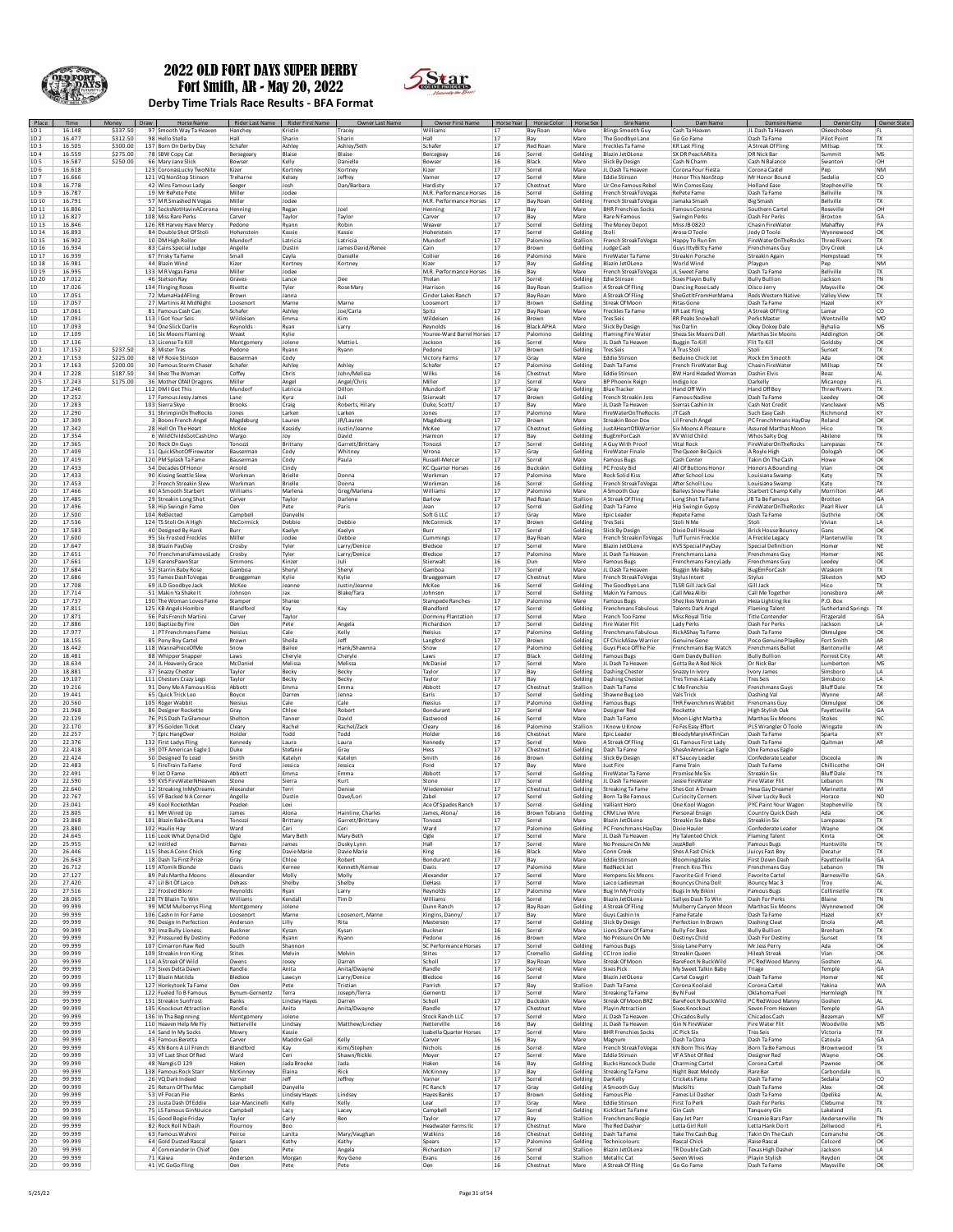| Place |        | Mone | Draw | <b>Horse Name</b>     | <b>Rider Last Name</b> | <b>Rider First Name</b> | <b>Owner Last Name</b> | <b>Owner First Name</b> | <b>Horse</b> Ye | <b>Horse Color</b> | Horse Sex | <b>Sire Name</b>  | Dam Name                    | Damsire Name        | <b>Owner City</b> | Owner State |
|-------|--------|------|------|-----------------------|------------------------|-------------------------|------------------------|-------------------------|-----------------|--------------------|-----------|-------------------|-----------------------------|---------------------|-------------------|-------------|
| 2U    | 99.999 |      |      | 4 BW Oaks On Fire     | Kelleher               | Ali Kate                | Barr                   | Whitley                 |                 | Chestnut           | Mare      | Firewater Special | <b>Oaks Missy</b>           | Golden Oak Holiday  | Butler            | GA          |
| 2U    | 99.999 |      |      | 7 RR Lead Me On       | Mowry                  | Kassie                  | Robin                  | Weaver                  |                 | Gray               | Mare      | Epic Leader       | <b>KN Fabs Mist Of Fame</b> | Frenchmans Fabulous | Mahaffey          | PA          |
| zυ    | 99.999 |      |      | 79 TSH Pendleton      | Hillman                | Stevi                   | Ty/Stevi               | Hillman                 |                 | Chestn             | Stallion  | Dash Ta Fame      | Morning Traffic             | Frenchmans Guy      | Weatherford       | <b>ITX</b>  |
| zυ    | 99.999 |      |      | 0 Ethan Edwards       |                        | Carolyn                 | Carolyn                |                         |                 | Sorrel             | Gelding   | Rockin W          | Seven Wives                 | Playin Stylish      | Holden            | <b>MO</b>   |
| zυ    | 99.999 |      |      | 21 SR Easin To Heaven | O'Quinn                | Sabra                   |                        | Stock Ranch LLC         |                 | Sorrel             | Mare      | JL Dash Ta Heaven | Easy Guys                   | <b>Holland Ease</b> | Bozeman           | MT          |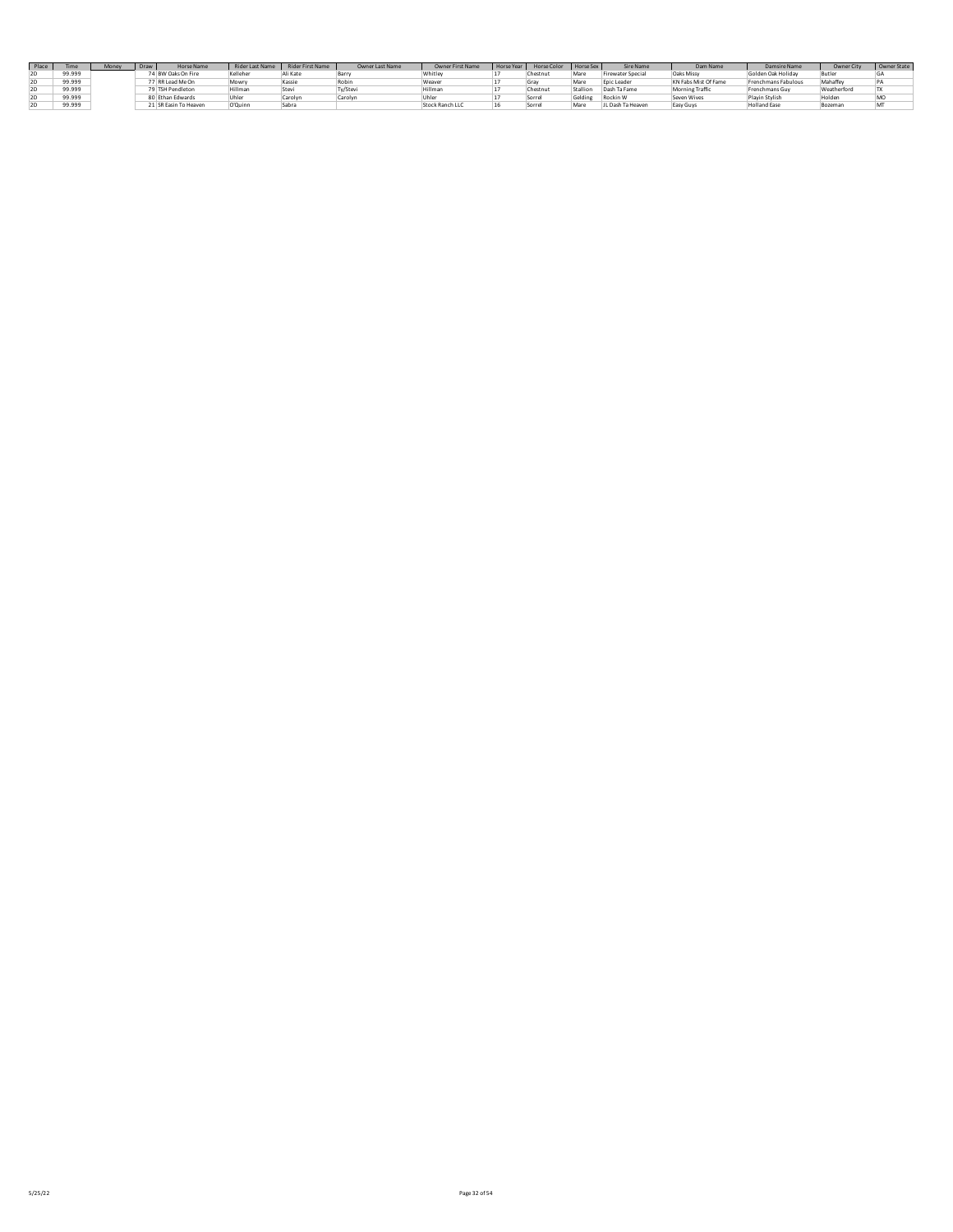

### 2022 OLD FORT DAYS CONSOLIDATION 4-D Fort Smith, AR - May 20, 2022 **4-D Race Results**



| Place           | Time   | Money      | Draw           | Hip | <b>Horse Name</b>          | Rider Last Name | Rider First Name | Owner Last Name             | Owner First Name |
|-----------------|--------|------------|----------------|-----|----------------------------|-----------------|------------------|-----------------------------|------------------|
| 1D1             | 16.585 | \$1,962.00 | 28             |     | 101 Blazin Babe OLena      | Tonozzi         | Brittany         | Tonozzi                     | Garrett/Brittany |
| 1D <sub>2</sub> | 16.729 | \$1,624.00 | 27             |     | 81 Famous Cash Can         | Schafer         | Ashley           | Spitz                       | Joe/Carla        |
| 1D3             | 16.773 | \$1,285.00 | 81             |     | 20 Rock On Guys            | Tonozzi         | Brittany         | Tonozzi                     | Garrett/Brittany |
| 1D4             | 16.790 | \$947.00   | 132            |     | 8 Mister Tres              | Pedone          | Ryann            | Pedone                      | Ryann            |
| 1D <sub>5</sub> | 16.802 | \$609.00   | 113            |     | 13 License To Kill         | Montgomery      | Jolene           | Jackson                     | Mattie L         |
| 1D <sub>6</sub> | 16.833 | \$338.00   | 36             |     | 259 DeeJay                 | Ellingson       | Hilary           | Cannon                      | Shelley          |
| 1D              | 16.847 |            | 19             |     | 206 Hip Happy HayDay       | Oen             | Pete             | Comer                       | Sharon           |
| 1D              | 16.850 |            | 116            |     | 58 Tres Cups Of Sugar      | Paul            | Wyatt            | Harvey                      | Ashley           |
| 1D              | 16.858 |            | 114            |     | 87 FS Golden Ticket        | Cleary          | Rachel           | Cleary                      | Rachel/Zack      |
| 1D              | 16.921 |            | 76             |     | 29 Streakin Long Shot      | Carver          | Taylor           | Barlow                      | Darlene          |
| 1D              | 16.927 |            | 100            |     | 36 Mother OfAll Dragons    | Miller          | Angel            | Miller                      | Angel/Chris      |
| 1D              | 16.938 |            | 49             |     | 240 VF Got Your Delight    | Holland         | Heath            | Holland                     | Keith            |
| 1D              | 16.964 |            | 54             |     | 34 Shez The Woman          | Coffey          | Chris            | Wilks                       | John/Melissa     |
| 1D              | 16.971 |            | 130            |     | 154 M R Billie The Kid     | Miller          | Jodee            | M.R. Performance Horses     |                  |
| 1D              | 16.994 |            | 37             |     | 283 Satsuma Wind           | Campbell        | Danyelle         | FC Ranch                    |                  |
| 1D              | 17.000 |            | 56             |     | 112 Jetto Mooned Me        | Montgomery      | Jolene           | <b>Busby Quarter Horses</b> |                  |
| 1D              | 17.002 |            | 58             |     | 202 HP Famous Fiesta       | Pedone          | Ryann            | Ralls                       | Ron              |
| 1D              | 17.045 |            | 77             |     | 2 French Streakin Slew     | Workman         | <b>Brielle</b>   | Workman                     | Donna            |
| 1D              | 17.048 |            | 105            |     | 33 CID HighWind            | Treharne        | Kelsey           | Dunn Ranch/                 | Summer, Rick     |
| 1D              | 17.075 |            | 14             |     | 6 WildChildsGotCashUno     | Wargo           | Joy              | Harmon                      | David            |
| 1D              | 17.082 |            | 80             |     | 116 Look What Dyna Did     | Ogle            | Mary Beth        | Ogle                        | Mary Beth        |
| 2D1             | 17.085 | \$1,682.00 | 24             |     | 130 Sweet Talkin Dan       | Addison         | <b>Bradee</b>    | Addison                     | <b>Bradee</b>    |
| 2D <sub>2</sub> | 17.105 | \$1,392.00 | 25             |     | 9 Jet O Fame               | Abbott          | Emma             | Abbott                      | Emma             |
| 2D3             | 17.119 | \$1,102.00 | 23             |     | 152 VPH First Down Deb     | Gray            | Chloe            | MCClure                     | Andrew/Blair     |
| 2D4             | 17.120 | \$812.00   | 115            |     | 254 Lethal Destiny         | Bauserman       | Cody             | Bryant                      | Sharon K         |
| 2D <sub>5</sub> | 17.122 | \$522.00   | 38             |     | 121 Blazin HayDay          | Harmon          | Hannah Grace     | Harmon**                    | Hannah Grace     |
| 2D6             | 17.131 | \$290.00   | 74             |     | 177 Shawne Bugs Honor 4M   | Duke            | Mitzi            | Mayes                       | Bobby/Nancy      |
| 2D              | 17.142 |            | 120            |     | 157 Streakers Cartel       | Ratkowski       | Nicole           | Lenertz                     | Fred             |
| 2D              | 17.145 |            | 104            |     | 286 Buckle Up Im Speedin   | Ellingson       | Grant            | Ellingson                   | Hilary (Swanson) |
| 2D              | 17.162 |            | 92             |     | 138 Im Gunnin For Ya       | Willis          | Leslie           | Willis                      | Jason/Leslie     |
| 2D              | 17.196 |            | 107            |     | 79 BW Zebulous             | Layman          | Halee            | Bledsoe                     | Larry/Denice     |
| 2D              | 17.200 |            | 53             |     | 245 BlingOLena             | Monroe          | <b>Brett</b>     | Patterson-Blakeney          | Erica            |
| 2D              | 17.207 |            | 55             |     | 113   Got Your Seis        | Wildeisen       | Emma             | Wildeisen                   | Kim              |
| 2D              | 17.218 |            | 134            |     | 56 Pals French Martini     | Carver          | Taylor           | Dorminy Plantation          |                  |
| 2D              | 17.250 |            | 85             |     | 31 ShrimpinOnTheRocks      | Jones           | Larken           | Jones                       | Larken           |
| 2D              | 17.258 |            | 47             |     | 54 Decades Of Honor        | Arnold          | Cindy            | <b>KC Quarter Horses</b>    |                  |
| 2D              | 17.273 |            | 126            |     | 51 Makin Ya Shake It       | Johnson         | Jax              | Johnson                     | Blake/Tara       |
| 2D              | 17.277 |            | 124            |     | 203 Highway Ta Heaven      | Sistare         | Joseph           | Sistare                     | Joseph           |
| 2D              | 17.281 |            | 40             |     | 300 RDC EyeMaDashUrBugOff  | Small           | Cayla            | Collier                     | Curtis           |
| 2D              | 17.285 |            | 63             |     | 70 RDC A Streak Of Fire    | Miller          | Jodee            | Cummings                    | Debbie           |
| 2D              | 17.291 |            | 20             |     | 284   Im Soxy An I Know It | Holder          | Todd             | <b>McWilliams</b>           | Cindy            |
| 2D              | 17.303 |            | 48             |     | 305 Scooting Judge         | Waldrop         | Sierra           | Stone, Kurt/                | Waldrop, Sierra  |
| 2D              | 17.332 |            | 91             |     | 106 Karl Lee               | Crumrine        | Troy             | Gibson                      | Hayle            |
| 2D              | 17.353 |            | 96             |     | 288 NNN Firewater          | Pedone          | Ryann            | Nelson                      | Jeanette         |
| 2D              | 17.361 |            | 13             |     | 50 Designed To Lead        | Smith           | Katelyn          | Smith                       | Katelyn          |
| 2D              | 17.370 |            | 45             |     | 52 Starrin Baby Rose       | Gamboa          | Sheryl           | Gamboa                      | Sheryl           |
| 2D              | 17.397 |            | 109            |     | 210 Streakin Ryon By Ya    | Hanchey         | Kristin          | Leach                       | Nancy M          |
| 2D              | 17.411 |            | 119            |     | 55 JJ Blazzin Carrizzo     | <b>Bartlett</b> | Chelsea          | Dorminy Plantation          |                  |
| 2D              | 17.439 |            | 61             |     | 55 VF Backed N A Corner    | Angelle         | Dustin           | Zabel                       | Dave/Lori        |
| 2D              | 17.447 |            | 98             |     | 5 FireTrain Ta Fame        | Ford            | Jessica          | Ford                        | Jessica          |
| 2D              | 17.451 |            | 5              |     | 34 Sheza Smooth Babe       | Pedone          | Ryann            | Yurko DVM                   | Karl             |
| 2D              | 17.452 |            | 51             |     | 307 Traffic Hickory Jack   | Plott           | Lauren           | Plott                       | Lauren (Burns)   |
| 2D              | 17.459 |            | 3              |     | 159   I Am Blazin          | Angelle         | Dustin           | Beaulieu                    | Michelle         |
| 2D              | 17.499 |            | 127            |     | 51 The Hengster            | Angelle         | Dustin           | Hengster                    | Meagan           |
| 2D              | 17.500 |            | 16             |     | 72 MamaHadAFling           | Brown           | Janna            | Cinder Lakes Ranch          |                  |
| 2D              | 17.514 |            | 118            |     | 115 Shes A Conn Chick      | King            | Davie Marie      | King                        | Davie Marie      |
| 2D              | 17.514 |            | 79             |     | 20 SlickGuysDrinkShiner    | Woodman         | Kaitlyn          | Woodman                     | Kaitlyn          |
| 2D              | 17.526 |            | 6              |     | 68 Jac Wabbit              | Neisius         | Cale             | Neisius                     | Kelly            |
| 2D              | 17.537 |            | 8              |     | 76 Proud Easy N Famous     | Carver          | Taylor           | Barlow                      | Darlene          |
| 2D              | 17.547 |            | 99             |     | 294 Heza Brick House       | Long            | Dale             | Barrington-Little           | Benette          |
| 2D              | 17.552 |            | 75             |     | 255 Frenchmans Wowzer      | Durfey          | Christi          | Welch                       | Russell          |
| 3D1             | 17.590 | \$1,121.00 | 46             |     | 214 Red HotZ               | Harris          | Mary             | Harris                      | Mary             |
| 3D <sub>2</sub> | 17.595 | \$928.00   | $\overline{7}$ |     | 311 Dash Of Diana          | Miller          | Jodee            | Silver Rose Ranch           |                  |
| 3D3             | 17.599 | \$735.00   | 59             |     | 38 Blazin PayDay           | Crosby          | Tyler            | Bledsoe                     | Larry/Denice     |
| 3D4             | 17.623 | \$541.00   | 65             |     | 40 Designed By Hank        | Burr            | Kaelyn           | Burr                        | Kaelyn           |
| 3D <sub>5</sub> | 17.635 | \$348.00   | 103            |     | 54 VF Brava Stinson        | Davis           | Addie            | Davis                       | Addie            |
| 3D <sub>6</sub> | 17.651 | \$193.00   | 87             |     | 225 Dash Ta The Lead       | Bowser          | Kelly            | West                        | Mandi/Chad       |
| 3D              | 17.660 |            | 111            |     | 67 RDC EyeMaFrenchKing     | Ridley          | Leann            | Ridley                      | Leann            |
| 3D              | 17.668 |            | 30             |     | 297 Sweet Carter Blazen    | Lyerly          | Megan            | Lyerly                      | Megan            |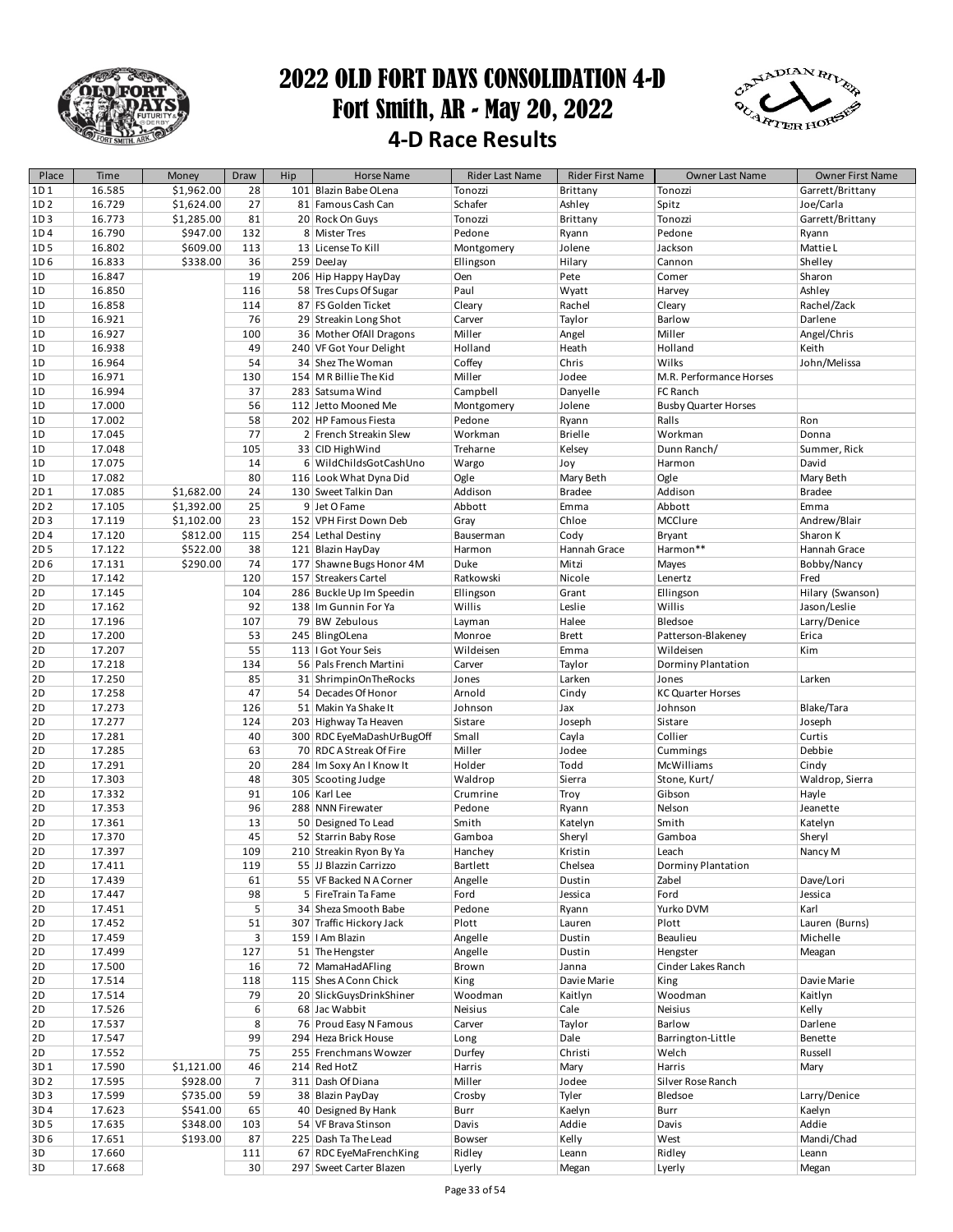| Place           | Time   | Money    | Draw           | Hip | <b>Horse Name</b>         | Rider Last Name | Rider First Name | Owner Last Name           | Owner First Name   |
|-----------------|--------|----------|----------------|-----|---------------------------|-----------------|------------------|---------------------------|--------------------|
| 3D              | 17.681 |          | 11             |     | 47 Lil Bit Of Laico       | Dehass          | Shelby           | DeHass                    | Shelby             |
| 3D              | 17.687 |          | 123            |     | 49 Kool RocketMan         | Peaden          | Lexi             | Ace Of Spades Ranch       |                    |
| 3D              | 17.688 |          | 10             |     | 298 BW Zetallic           | Crumrine        | Troy             | Webb                      | Bogie              |
| 3D              | 17.720 |          | 129            |     | 308 Fierce Firey N Famous | Riley           | Larken           | Riley                     | Larken             |
| 3D              | 17.733 |          | $\sqrt{4}$     |     | 89 UXJessStreakinFreakn   | Pierce          | Becky            | Pierce                    | Becky              |
| 3D              | 17.768 |          | 57             |     | 209 So Epic Sixes         | Furr            | Suade            | Flores                    | Alissa             |
| 3D              | 17.787 |          | 43             |     | 324 Famous Caymus         | <b>Brooks</b>   | Craig            | <b>Stock Ranch LLC</b>    |                    |
| 3D              | 17.789 |          | 60             |     | 39 DTF American Eagle 1   | Duke            | Stefanie         | Hess                      | Gray               |
| 3D              | 17.812 |          | 70             |     | 85 Pony Boy Cartel        | Brown           | Sheila           | Langford                  | Jeff               |
| 3D              | 17.863 |          | 88             |     | 199 FM Famous Laico Bird  | Stansbury       | Shelby Lyn       | Stansbury                 | Shelby Lyn         |
| 3D              | 17.927 |          | 12             |     | 115 Chicks Dig Rednecks   | Riley           | Larken           | Brown                     | McKenzie           |
| 3D              | 17.937 |          | 41             |     | 94 One Slick Darlin       | Reynolds        | Ryan             | Reynolds                  | Larry              |
| 3D              | 17.939 |          | 108            |     | 25 SF FireBall            | Roberts         | Shannon          | McCormack                 | Katie              |
| 3D              | 17.968 |          | 67             |     | 56 Ms Kitty To you        | Watkins         | Cary             | Stuart                    | Rayfe              |
| 3D              | 17.997 |          | 95             |     | 18 SM So Ready Eddy       | Reynolds        | Ryan             | Reynolds                  | Larry              |
| 4D1             | 18.363 | \$841.00 | 29             |     | 256 DDD Mamas Jet         | Wood            | Darryl           | Jansen                    | Jodi               |
| 4D <sub>2</sub> | 18.408 | \$696.00 | 34             |     | 77 Streakin Easy Oscar    | Sharp           | Jaxson           | JS Performance Horses LLC |                    |
| 4D3             | 18.421 | \$551.00 | 131            |     | 155 Famous Smokin Legacy  | Fairchild       | Shelbi           | Fairchild                 | Shelbi             |
|                 |        |          |                |     |                           |                 |                  |                           |                    |
| 4D4             | 18.520 | \$406.00 | 89             |     | 66 De Epic Cowboy         | Campbell        | Leah             | Campbell                  | Kylan              |
| 4D <sub>5</sub> | 18.537 | \$261.00 | 68             |     | 242 A Special Kinda Red   | Riley           | Larken           | Riley                     | Larken             |
| 4D <sub>6</sub> | 18.723 | \$150.00 | 35             |     | 111 Im Ready To Jet       | Crider          | Chad             | Garber                    | Shirley            |
| 4D              | 18.762 |          | 90             |     | 128 El Jefe Dynasty       | Riley           | Clint            | Riley                     | Clint              |
| 4D              | 19.006 |          | 94             |     | 291 JettAFame             | Corder          | Ben              | Corder                    | Carl/Becky         |
| 4D              | 19.168 |          | 22             |     | 89 Pals Martha Moons      | Alexander       | Molly            | Alexander                 | Molly              |
| 4D              | 19.249 |          | 102            |     | 269 Fly As Queen          | Kenyon          | Phillip          | Larson                    | Travis             |
| 4D              | 19.304 |          | 122            |     | 87 VF Quick Release       | <b>Barnes</b>   | James            | Tankersley & Cameron      |                    |
| 4D              | 19.488 |          | 71             |     | 149 VF Eddies Temptress   | Smith           | Katelyn          | Smith                     | Katelyn            |
| 4D              | 19.623 |          | 73             |     | 17 Two Fein               | <b>DeHass</b>   | Shelby Rae       | DeHass                    | Shelby             |
| 4D              | 19.669 |          | $\overline{2}$ |     | 204 JK Rozieanna          | Crosby          | Tyler            | Bledsoe                   | Larry/Denice       |
| 4D              | 21.799 |          | 72             |     | 86 Designer Rockette      | Gray            | Chloe            | Bondurant                 | Robert             |
| 4D              | 21.848 |          | 86             |     | 167 Cant Judge My Socks   | Harmon          | Lacey            | Damek, Sammi/             | Sturdivant, Alton  |
| 4D              | 21.955 |          | 26             |     | 59 KVS FireWaterNHeaven   | Stone           | Sierra           | Stone                     | Kurt               |
| 4D              | 21.974 |          | 106            |     | 135 Sheza Shady Bug       | Hodges          | Austin           | H3 Farms                  |                    |
| 4D              | 21.979 |          | 66             |     | 223 MakeVegas GreatAgain  | Staton          | Janet            | Staton                    | Janet              |
| 4D              | 22.085 |          | 83             |     | 140 SG Holding Me Ransom  | Stone           | Sierra           | Stone                     | Kurt               |
| 4D              | 22.088 |          | 52             |     | 27 Martinis At MidNight   | Loosenort       | Marne            | Loosenort                 | Marne              |
| 4D              | 22.093 |          | 18             |     | 90 Kissing Seattle Slew   | Workman         | <b>Brielle</b>   | Workman                   | Donna              |
| 4D              | 22.149 |          | 62             |     | 76 PLS Dash Ta Glamour    | Shelton         | Tanner           | Eastwood                  | David              |
| 4D              | 22.274 |          | 78             |     | 190 Steel Famous          | Hallam          | Courtney         | Hallam                    | Steel              |
| 4D              | 22.274 |          | 93             |     | 9 VF Got Me A Dasher      | Monk            | DaCota           | Murray                    | Bobby              |
| 4D              | 22.286 |          | 39             |     | 132 First Ladys Fling     | Kennedy         | Laura            | Kennedy                   | Laura              |
| 4D              | 22.366 |          | 44             |     | 129 KarensPawnStar        | Simmons         | Kinzer           | Stierwalt                 | Juli               |
| 4D              | 22.456 |          | 97             |     | 17 Famous Jessy James     | Lane            | Kyra             | Stierwalt                 | Juli               |
| 4D              | 22.477 |          | 15             |     | 136 Girl Stoppin Traffic  | Staton          | Janet            | Albrecht                  | Callie             |
| 4D              | 22.526 |          | 128            |     | 64 Moon Light Streaking   | Shelton         | Tanner           | Eastwood                  | David              |
| 4D              | 22.553 |          | 84             |     | 281 Fyre On The Moon      | Henderson       | Jessica          | Henderson**               | Jessica            |
| 4D              | 22.605 |          | 101            |     | 244 Heavenly Firebug      | Brueggeman      | Kylie            | Brueggemam                | Kylie              |
| 4D              | 22.667 |          | 9 <sup>1</sup> |     | 176 Jess Runnin Smooth    | Shelton         | Tanner           | Johnson                   | Brooke             |
| 4D              | 22.747 |          | 17             |     | 65 KN Luv Knote           | Duke            | Mitzi            | Duke                      | Mitzi/J.O.         |
| 4D              | 22.769 |          | 121            |     | 70 FrenchmansFamousLady   | Crosby          | Tyler            | Bledsoe                   | Larry/Denice       |
| 4D              | 22.788 |          | 64             |     | 1 PT Frenchmans Fame      | Neisius         | Cale             | Neisius                   | Kelly              |
| 4D              | 22.918 |          | 1              |     | 188 Eddies Hot Wagon      | Watkins         | Cary             | Burgett                   | Travis/Sarah       |
| 4D              | 23.770 |          | 117            |     | 61 MJR Pressures Abby     | Monroe          | <b>Brett</b>     | Monroe                    | Brett              |
| 4D              | 24.235 |          | 32             |     | 173 Guys Streakin Lady    | Corder          | Ben              | Corder                    | Benjamin           |
|                 |        |          | 69             |     |                           |                 |                  | Wiedemeier                |                    |
| 4D              | 25.018 |          |                |     | 12 Streaking InMyDreams   | Alexander       | Terri            |                           | Denise             |
| 4D              | 25.129 |          | 112<br>21      |     | 3 JD Leo                  | Albrecht        | Megan            | Albrecht                  | Megan<br>Kyle/Deda |
| 4D              | 25.359 |          |                |     | 158 Heavenly Traffic      | Laurence        | Nicole           | Potter                    |                    |
| 4D              | 25.396 |          | 31             |     | 43 Hemps Corona           | Duet            | Rachel           | Deville                   | Teresa             |
| 4D              | 26.993 |          | 82             |     | 7 Epic HangOver           | Holder          | Todd             | Holder                    | Todd               |
| 4D              | 27.181 |          | 110            |     | 128 TY Blazin To Win      | Williams        | Kendall          | Williams                  | Tim D              |
| 4D              | 27.720 |          | 50             |     | 31 Dashin Bye On A Gator  | Adams           | Angela           | Adams                     | Angela             |
| 4D              | 29.114 |          | 133            |     | 23 ChadyShack             | Neisuis         | Cale             | McDonnell                 | Ben                |
| 4D              | 34.807 |          | 33             |     | 323 New Orleans Nites     | Lane            | Kyra             | Stierwalt                 | Juli               |
| 4D              | 88.888 |          | 42             |     | 304 TooTuffForSolitude    | Davis           | Kernee           | Davis                     | Kenneth/Kernee     |
| 4D              | 88.888 |          | 125            |     | 321 TS Shake Em Tess      | Stake           | Derica           | Stake                     | Derica             |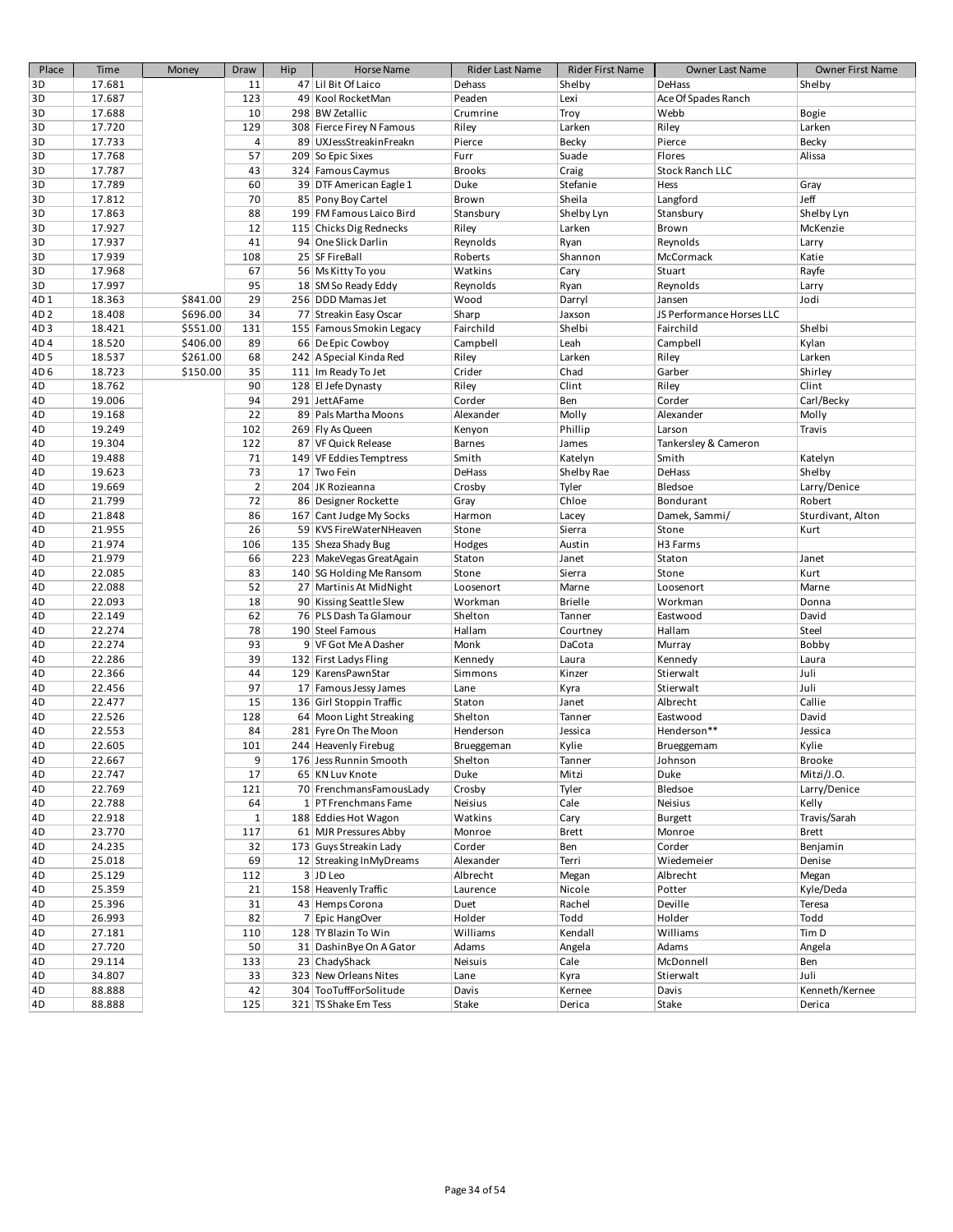

# 2022 OLD FORT DAYS WORL Fort Smith, AR  $\sim$  M

## **Future Fortunes Futurity Ti**

| Place | Time   | Money | Draw | <b>Horse Name</b>           | <b>Rider Last Name</b> |
|-------|--------|-------|------|-----------------------------|------------------------|
|       | 16.713 |       |      | 293 Luv My Design           | Hillman                |
|       | 16.717 |       |      | 49 French StreakOf Fame     | Schafer                |
|       | 16.720 |       |      | 120 HP Feel The Fame        | Pedone                 |
|       | 16.724 |       |      | 228 SBW Heavenly Peach      | Wheeler                |
|       | 16.768 |       |      | 222 Sirius InQuirys Only    | Ward                   |
|       | 16.773 |       |      | 131 Pure Sweetness          | Diedrich               |
|       | 16.797 |       |      | 212 One Fabulous Fool       | Dallaire               |
|       | 16.830 |       |      | 287 Three Spin Doctor       | Miller                 |
|       | 16.934 |       |      | 196 Tres Of Phoebe          | Lear                   |
|       | 16.973 |       |      | 85 MoonShyner               | Ressler                |
|       | 16.994 |       |      | 267 No Pressure No Diamonds | <b>Brooks</b>          |
|       | 16.995 |       |      | 59 TR Heavens Illuminated   | Montgomery             |
|       | 17.002 |       |      | 312 So Blazin Slick         | Crosby                 |
|       | 17.030 |       |      | 303 Heavenly Harvey         | Bauserman              |
|       | 17.044 |       |      | 151 JL Twist Of Red         | Bugni                  |
|       | 17.063 |       |      | 289 Call Me For Speed       | Roberts                |
|       | 17.071 |       |      | 143 Pac Man Fame            | Monroe                 |
|       | 17.072 |       |      | 107 So Very Heavenly        | Angelle                |
|       | 17.078 |       |      | 201 This Guy JoMama         | Coffey                 |
|       | 17.101 |       |      | 98 Ta Heavens Gift          | <b>Brooks</b>          |
|       | 17.113 |       |      | 146 Famous Last Wordz       | Henning                |
|       | 17.136 |       |      | 12 Sweet And Fury           | Willis                 |
|       | 17.136 |       |      | 185 JL Dear Abby            | <b>Brooks</b>          |
|       | 17.151 |       |      | 110 Hes So Epic             | Duke                   |
|       | 17.159 |       |      | 174 Guys Play Gun           | <b>Brown</b>           |
|       | 17.181 |       |      | 163 VF Hawkeye Stinson      | Pack                   |
|       | 17.193 |       |      | 229 MCM Firewater Dixie     | Montgomery             |
|       | 17.200 |       |      | 123 JH Firewater Honor      | Coffey                 |
|       | 17.218 |       |      | 125 BS Famous Fling         | Loosenort              |
|       | 17.230 |       |      | 220 Fiesta Got Feelins      | McNamee                |
|       | 17.238 |       |      | 117 Famous Lika Frenchman   | Brueggeman             |
|       | 17.250 |       |      | 247 Shanghai Moon           | Cullins                |
|       | 17.262 |       |      | 225 Dash Ta The Lead        | <b>Bowser</b>          |
|       | 17.264 |       |      | 321 TS Shake Em Tess        | Stake                  |
|       | 17.268 |       |      | 176 Jess Runnin Smooth      | Shelton                |
|       | 17.272 |       |      | 138 Im Gunnin For Ya        | Willis                 |
|       | 17.290 |       | 302  | Kiss My Happy Hips          | <b>Brown</b>           |
|       | 17.308 |       |      | 135 Sheza Shady Bug         | Hodges                 |
|       | 17.310 |       |      | 299 This Guys Fryd          | Hixon                  |
|       | 17.312 |       |      | 236 SuperKodaChrome         | Ressler                |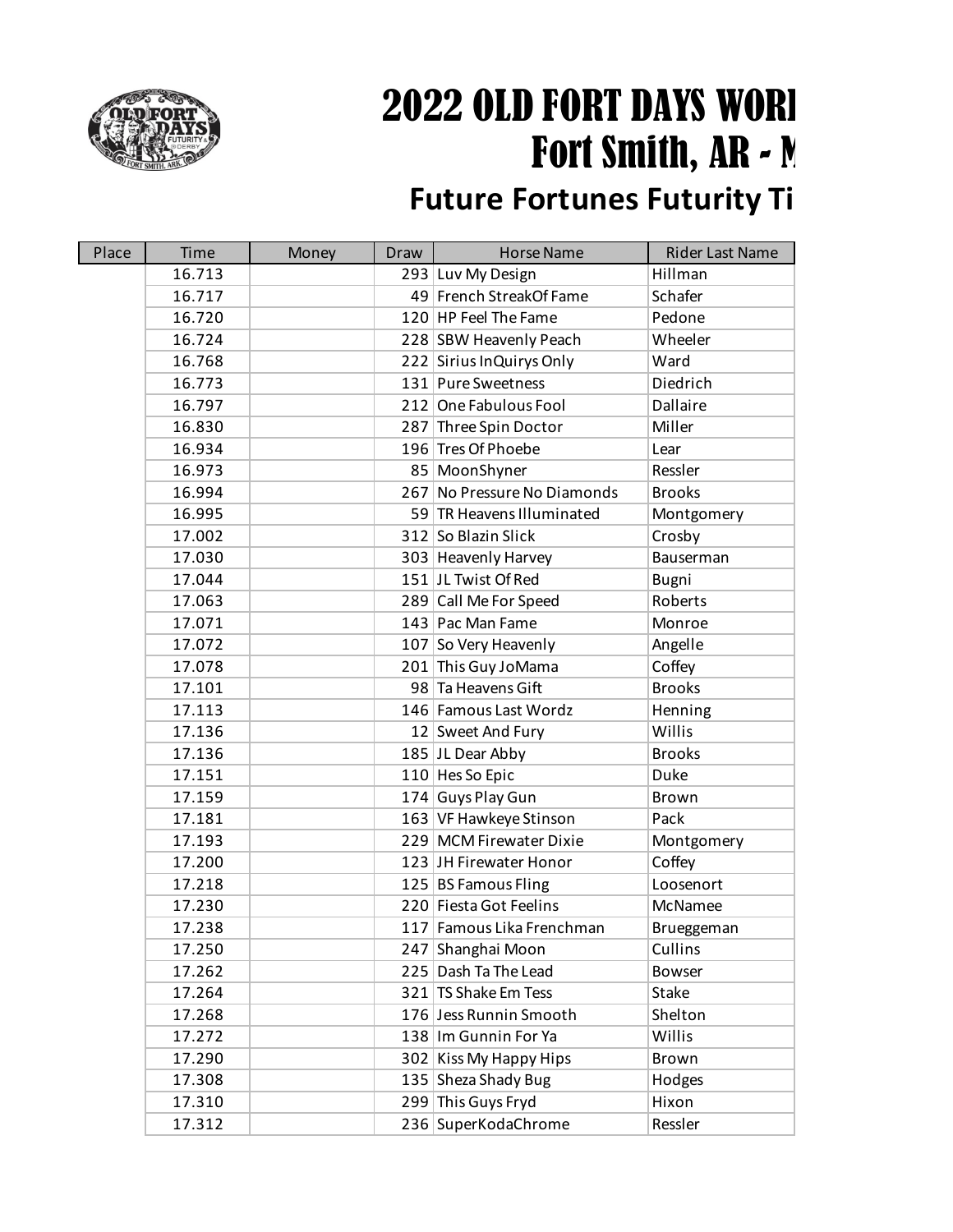| 17.315 | 136 Girl Stoppin Traffic   | Staton          |
|--------|----------------------------|-----------------|
| 17.319 | 167 Cant Judge My Socks    | Harmon          |
| 17.329 | 121 Blazin HayDay          | Harmon          |
| 17.341 | 208 PM MissMatchedSocks    | <b>Burr</b>     |
| 17.345 | 264 Fast Dash Ta Win       | Loosenort       |
| 17.366 | 50 Rock N Roll Extreme     | Rye             |
| 17.374 | 204 JK Rozieanna           | Crosby          |
| 17.382 | 79 BW Zebulous             | Layman          |
| 17.389 | 67 RDC EyeMaFrenchKing     | Ridley          |
| 17.431 | 134 VF Shes Got Class      | Ward            |
| 17.434 | 177 Shawne Bugs Honor 4M   | Duke            |
| 17.449 | 206 Hip Happy HayDay       | Oen             |
| 17.458 | 223 MakeVegas GreatAgain   | Staton          |
| 17.479 | 259 DeeJay                 | Ellingson       |
| 17.480 | 251 Dashn Red Frenchman    | Mask            |
| 17.495 | 55 JJ Blazzin Carrizzo     | <b>Bartlett</b> |
| 17.500 | 87 VF Quick Release        | <b>Barnes</b>   |
| 17.518 | 102 A Cash Streak          | Wargo           |
| 17.524 | 25 SF FireBall             | Roberts         |
| 17.529 | 112 Jetto Mooned Me        | Montgomery      |
| 17.576 | 265 Konfettie              | Torturo         |
| 17.588 | 137 RR Dee Dee             | James           |
|        | 255 Frenchmans Wowzer      |                 |
| 17.591 |                            | Durfey          |
| 17.598 | 63 LM What Dreams RMade Of | Squires         |
| 17.610 | 23 ChadyShack              | <b>Neisuis</b>  |
| 17.623 | 52 Mr Famous               | Staton          |
| 17.643 | 244 Heavenly Firebug       | Brueggeman      |
| 17.658 | 84 Roc Da Boat             | Harris          |
| 17.682 | 280 MCR UnStoppaBullFame   | Harrell         |
| 17.695 | 89 UXJessStreakinFreakn    | Pierce          |
| 17.709 | 270 Dynamo Guy             | Angelle         |
| 17.709 | 130 Sweet Talkin Dan       | Addison         |
| 17.716 | 34 Sheza Smooth Babe       | Pedone          |
| 17.725 | 45 Furry Cat               | Wheeler         |
| 17.748 | 305 Scooting Judge         | Waldrop         |
| 17.754 | 256 DDD Mamas Jet          | Wood            |
| 17.766 | 211 KN Heavenly Scandal    | Montgomery      |
| 17.767 | 64 Moon Light Streaking    | Shelton         |
| 17.793 | 192 BugEmToLetMeInHeaven   | <b>Barnes</b>   |
| 17.796 | 203 Highway Ta Heaven      | Sistare         |
| 17.814 | 132 LRR Speedin Heart      | Bauserman       |
| 17.830 | 170 Dial A Firen Bully     | Carter          |
| 17.846 | 53 GotCaughtWithALady      | Bauserman       |
| 17.846 | 189 FireWaterInMySocks     | Hixon           |
| 17.864 | 284 Im Soxy An I Know It   | Holder          |
| 17.894 | 310 Fabulous Cheqita       | Staton          |
| 17.897 | 297 Sweet Carter Blazen    | Lyerly          |
| 17.901 | 111 Im Ready To Jet        | Crider          |
|        |                            |                 |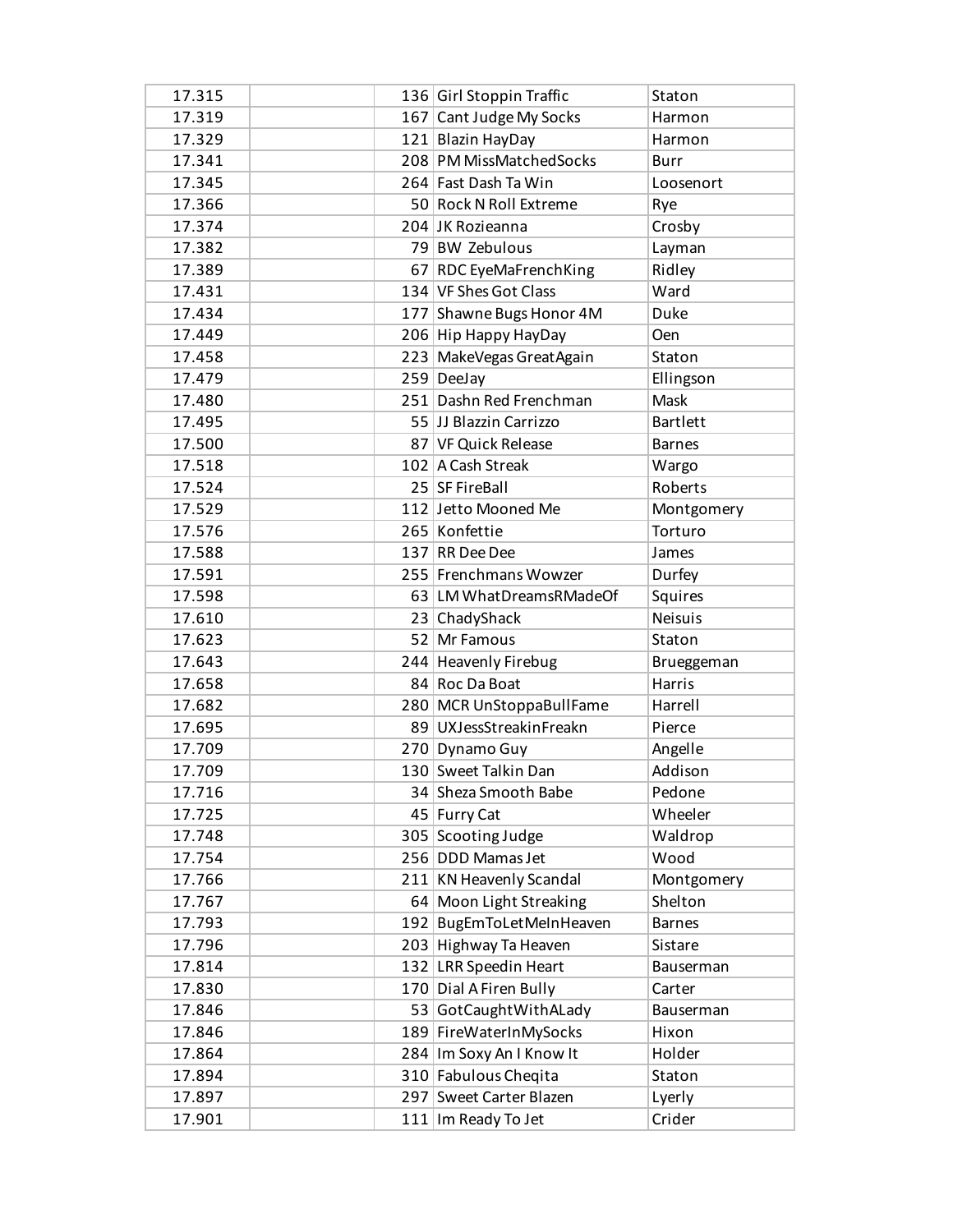| 17.928 | 70 RDC A Streak Of Fire  | Miller        |
|--------|--------------------------|---------------|
| 17.938 | 250 Vals Slick Design    | <b>Vick</b>   |
| 17.963 | 128 El Jefe Dynasty      | Riley         |
| 17.964 | 295 Stolen               | Monroe        |
| 18.048 | 324 Famous Caymus        | <b>Brooks</b> |
| 18.094 | 10 Tres Borrachos        | Bauserman     |
| 18.098 | 197 KN HookedOnAFeeling  | Layman        |
| 18.230 | 162 Why So Famous Guys   | Loosenort     |
| 18.245 | 193 LipStick N Wiskey    | Tonozzi       |
| 18.246 | 140 SG Holding Me Ransom | Stone         |
| 18.283 | 214 Red HotZ             | Harris        |
| 18.289 | 150 RP Dark Queen        | Primm         |
| 18.332 | 227 Cream A De Crop      | <b>Spears</b> |
| 18.336 | 15 Blazin A Famous Lane  | Simmons       |
| 18.410 | 242 A Special Kinda Red  | Riley         |
| 18.525 | 164 Strate To Vegas      | Efurd         |
| 18.533 | 66 De Epic Cowboy        | Campbell      |
| 18.563 | 41 RH Eye Lost A Sock    | Cullins       |
| 18.587 | 199 FM Famous Laico Bird | Stansbury     |
| 18.609 | 75 JL No Roc UnTurned    | Napier        |
| 18.770 | 31 Dashin Bye On A Gator | Adams         |
| 18.952 | 179 Coats Pozzii Guy     | Schoenthal    |
| 19.014 | 105 Moon Jettin Mama     | Jansen        |
| 19.056 | 277 Jerry Be Jammin      | West          |
| 19.199 | 7 Coats Dashing Bugs     | Blandford     |
| 19.245 | 249 Famous French Bugs   | Ward          |
| 19.428 | 17 Two Fein              | DeHass        |
| 19.605 | 285 SV RedValentinos     | Montgomery    |
| 21.826 | 169 A Streak Of Gol      | Carver        |
| 21.946 | 281 Fyre On The Moon     | Henderson     |
| 21.962 | 58 Tres Cups Of Sugar    | Paul          |
| 21.976 | 288 NNN Firewater        | Pedone        |
| 22.103 | 286 Buckle Up Im Speedin | Ellingson     |
| 22.434 | 20 SlickGuysDrinkShiner  | Woodman       |
| 22.523 | 283 Satsuma Wind         | Campbell      |
| 22.526 | 254 Lethal Destiny       | Bauserman     |
| 22.609 | 106 Karl Lee             | Crumrine      |
| 22.614 | 38 Chanel And Firewater  | Kizer         |
| 22.692 | 157 Streakers Cartel     | Ratkowski     |
| 22.712 | 209 So Epic Sixes        | Furr          |
| 22.735 | 190 Steel Famous         | Hallam        |
| 23.251 | 245 BlingOLena           | Monroe        |
| 24.105 | 103 WorthTheWaitt        | Lenson        |
| 24.734 | 323 New Orleans Nites    | Lane          |
| 25.379 | 202 HP Famous Fiesta     | Pedone        |
| 26.879 | 316 One Crazy Woman      | Loosenort     |
| 28.434 | 18 SM So Ready Eddy      | Reynolds      |
| 88.888 | 210 Streakin Ryon By Ya  | Hanchey       |
|        |                          |               |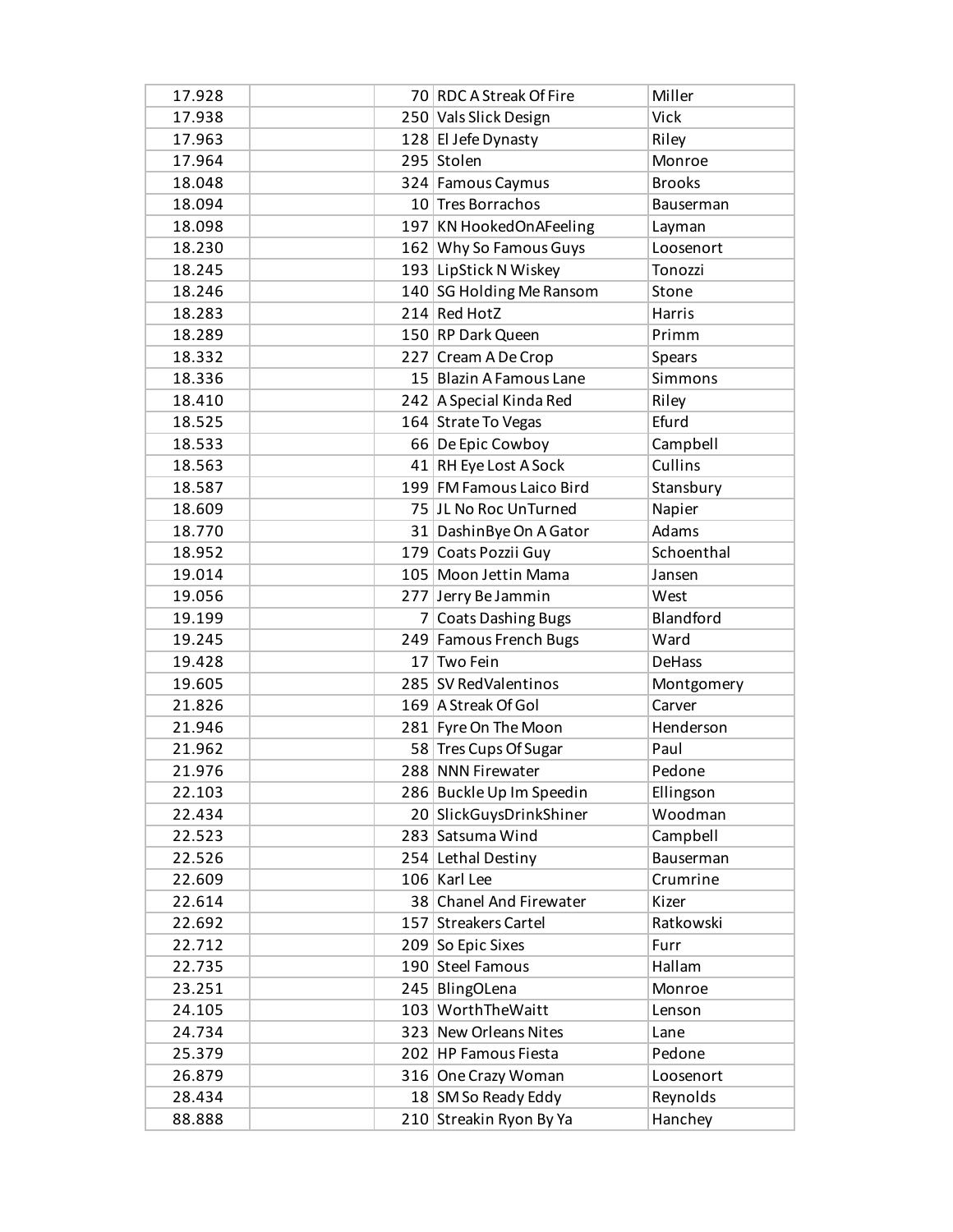| 88.888 | 304 TooTuffForSolitude   | Davis          |
|--------|--------------------------|----------------|
| 88.888 | 306 Bran Nu Dae          | James          |
| 99.999 | 8 So Famous Streaker     | <b>Burgess</b> |
| 99.999 | 5 Firewaters Fortune     | Martin         |
| 99.999 | 14 KN Drak View          | Angelle        |
| 99.999 | 99 Painted Win           | Addington      |
| 99.999 | 16 Got Caught Redhanded  | <b>Brooks</b>  |
| 99.999 | 191 Force The Goodbye    | Mowry          |
| 99.999 | 233 M R BeHindBarsNVegas | Miller         |
| 99.999 | 230 Disco Party Perks    | Workman        |
| 99.999 | 219 A Bling N Cherry     | Hodges         |
| 99.999 | 217 Technical Fall Guy   |                |
| 99.999 | 213 Wired Two Twenty     | James          |
| 99.999 | 207 Return My Frenchie   | Loosenort      |
| 99.999 | 171 This Lily Is Hot     | Arthur         |
| 99.999 | 194 WildFyre             | Cleveland      |
| 99.999 | 241 Not Jess Playin      | Prince         |
| 99.999 | 187 Namgis Mucho Dinero  | Weast          |
| 99.999 | 186 Bring It Lincoln     | O'Quinn        |
| 99.999 | 181 GQH HookedOnAFeeling | <b>Barnes</b>  |
| 99.999 | 178 VF He Is On Fire     | Fincher        |
| 99.999 | 175 Speed Racer          | Tallent        |
| 99.999 | 94 Bubbie B Blazin       | Pennington     |
| 99.999 | 195   V French Express   | Vanhouten      |
| 99.999 | 268 Heavenly Red Head    | Weast          |
| 99.999 | 322 Eloise At The Plaza  | Burttschell    |
| 99.999 | 313 Liquor N Lashes      | Montgomery     |
| 99.999 | 292 KN Dash Ta Fabulous  | Walkoviak      |
| 99.999 | 290 Lota Rumors          | Clements       |
| 99.999 | 279 My Epic Rebel        | Treharne       |
| 99.999 | 276 Countess Ta Famous   | McKinney       |
| 99.999 | 237 Shes My Jamaica      | Crumrine       |
| 99.999 | 272 CanyonCMySpeedo      | Monk           |
| 99.999 | 238 Fame An Firewater    | Roberts        |
| 99.999 | 266 JC Mystifier         | MacDonald      |
| 99.999 | 263 Dr Gold Digger       | Cleveland      |
| 99.999 | 260 VR Eddies On Fire    | Godiinez       |
| 99.999 | 248 Gotta Be A Hellion   | Netterville    |
| 99.999 | 246 Letta Whistle Do It  | Costanza       |
| 99.999 | 243 Firewater Evening    | Hensley        |
| 99.999 | 168 Movin Oso Fast       | Elliott        |
| 99.999 | 273 Blonde Bar Fly       | James          |
| 99.999 | 57 A King Of Fling       | Cleveland      |
| 99.999 | 86 CatsABlazin           | Elliott        |
| 99.999 | 82 Royal Fast Gal        | Ward           |
| 99.999 | 80 JJJ Jet Gold          | Baldwin        |
| 99.999 | 74 Im Really Slick       | Hillman        |
| 99.999 | 73 This Chick Is Slick   | Shafer         |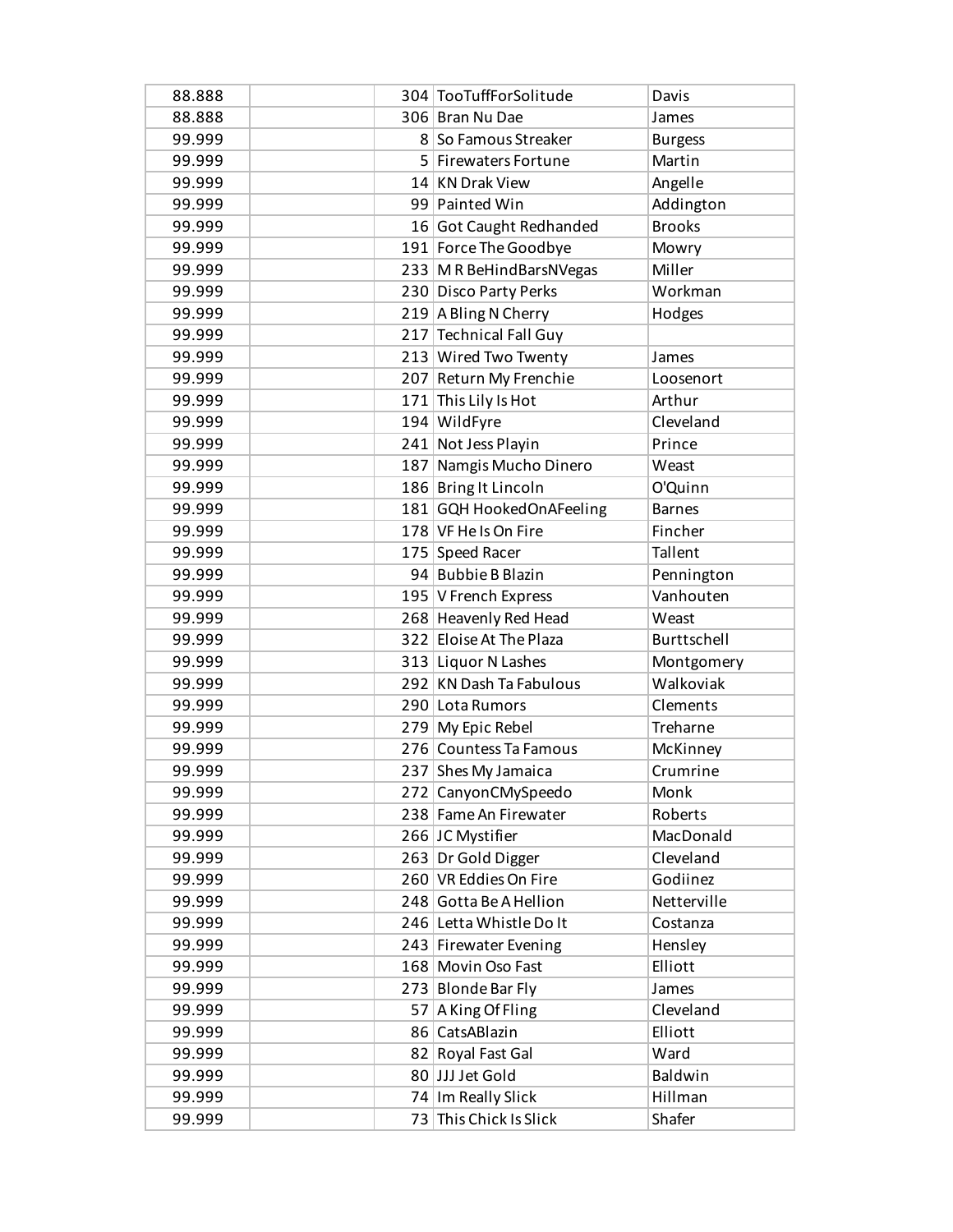| 99.999 | 71 HeresYourOneChance    | Efurd         |
|--------|--------------------------|---------------|
| 99.999 | 172 One Slick Fame       | Montgomery    |
| 99.999 | 62 Nick N The Fast Lane  | Tonozzi       |
| 99.999 | 93 SM Doc Sirocco        | Brown         |
| 99.999 | 47 PM OneSockHankyPanky  | Mercer        |
| 99.999 | 36 Alabama Socks         | Piel          |
| 99.999 | 32 A JetOLenas Dream     | Flournoy      |
| 99.999 | 30 JB Firewater WhizKid  | <b>Oen</b>    |
| 99.999 | 28 Blonde Redneck        | Mills         |
| 99.999 | 27 Hurricane Halley      | O'Quinn       |
| 99.999 | 69 Makenna               | Allen         |
| 99.999 | 114 Dr Famous Legacy     | Oen           |
| 99.999 | 166 Stairs Dealin Cash   | Harrell       |
| 99.999 | 161 RDC An Epic Rose     | Hillman       |
| 99.999 | 145 KN Big Bad John      | Flournoy      |
| 99.999 | 144 Ocean Muffin         | <b>Banks</b>  |
| 99.999 | 142 Meant To Be Famous   | Piel          |
| 99.999 | 141 Famous N Fabulous    | Mills         |
| 99.999 | 90 Bar Girl With Perks   |               |
| 99.999 | 116 Stinsons Flyin Hawk  | Christopher   |
| 99.999 | 92 Shes Fab N Fly        | Howard        |
| 99.999 | 113 KL Touch Of Heaven   | Mowry         |
| 99.999 | 108 Gitter Noumenon      | Swepston      |
| 99.999 | 104 Stoli My FireWater   | Wheeler       |
| 99.999 | 101 Hell Bent For Heaven | Weast         |
| 99.999 | 100 Sheza Slick Lady     | <b>Bryant</b> |
| 99.999 | 96 SWF Epic Fling        | Dominick      |
| 99.999 | 24 KVS Jetting To Fame   | Cagle         |
| 99.999 | 127 FrenchColoursTaFame  | Jeffrey       |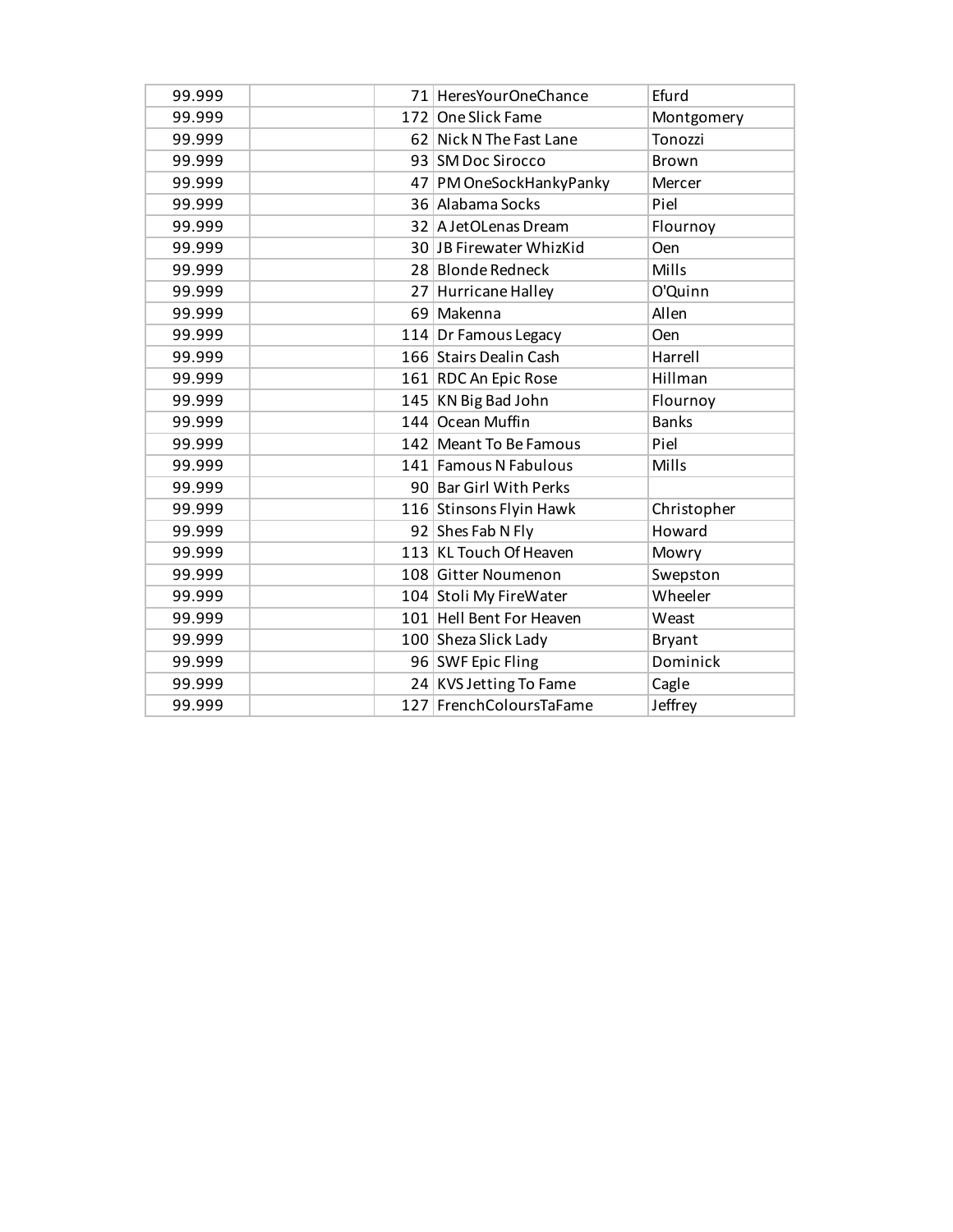## **LD'S RICHEST FUTURITY Fort Smith, 2022 Future Trials Race Results**



### Rider First Name Name Owner Last Name Name Owner First Name Horse Year Stevi Jennifer Research Harris 18 Ashley Joe/Carla Spitz 18 Ryann Ryann Ryann Pedone 18 Brian Stephanie Wheeler 18 Ceri Ceri Ceri Ward Ward 18 Derek Doug Doug Peterson Peterson 28 Brittany Brittany Brittany Dallaire 18 Angel 28 | Lisa | Lisa | Thomas | 18 Kelly Kelly **Kelly** Kelly **Lear Lear Communist Lear** John Norgan Nay Nay 18 Craig Craig Craig Craig Research Craig Research Craig Research Craig Research In the Latin Craig Craig Research Molli Tracy Lambert 18 Tyler and Larry/Denice and Bledsoe 18 Cody Brittany Dallaire 18 Mark Mark Mark Bugni Research Mark 18 Shannon Justin Justin Johnson 18 Brett and the state of the Boyd Ranch 18 and 18 and 18 and 18 and 18 and 18 and 18 and 18 and 18 and 18 and 18 Dustin Dave/Lori 2abel 2008 2011 23 Chris Clint Christian Christian Christian Christian Christian Muslim Christian Christian Christian Christian Mu Craig Craig Diaz 2014 | Diaz 2014 | Diaz 2014 | 2016 | 2016 | 2017 | 2018 | 2018 Morgan and Joel and Henning and Henning 18 Leslie Jason/Leslie Willis 18 Craig Janett Dykes 18 Stefanie 18 august 18 august 2016 - Duke Racing LLC 18 august 2018 Janna Samantha Matthews 18 Josh Janie **Janie Republic Patterson** Patterson 18 Jolene Dunn Ranch 18 Chris 2012 Linda 2012 Linda 2014 Hafner 18 (18 Metal 18 Metal 18 Metal 18 Metal 18 Metal 18 Metal 18 Metal 18 Metal 18 Metal 18 Metal 18 Metal 18 Metal 18 Metal 18 Metal 18 Metal 18 Metal 18 Metal 18 Metal 18 Metal 18 Meta Marne **Danny** Danny Ringins 18 Kelcey Haas 2008 18 Release 18 Release 18 Release 18 Release 18 Release 18 Release 18 Release 18 Release 18 Release 18 Release 18 Release 18 Release 18 Release 18 Release 18 Release 18 Release 18 Release 18 Release 18 Rele Kylie Kelsey Schweikert (18 Brandon Stock Ranch LLC 18 Kelly Mandi/Chad West 18 Derica Perica and Derica and Stake in the state of the state of  $\vert$  18 Tanner Brooke Johnson 18 Leslie Jason/Leslie Willis 18 David Richard D Scroggins 18 Austin H3 Farms 18 Derek Samantha Davis Davis 18

John **Otis/Terri** Philosophe Communism of the Communism of the Executive Communism of the Communism of the Communism of the Communism of the Communism of the Communism of the Communism of the Communism of the Communism of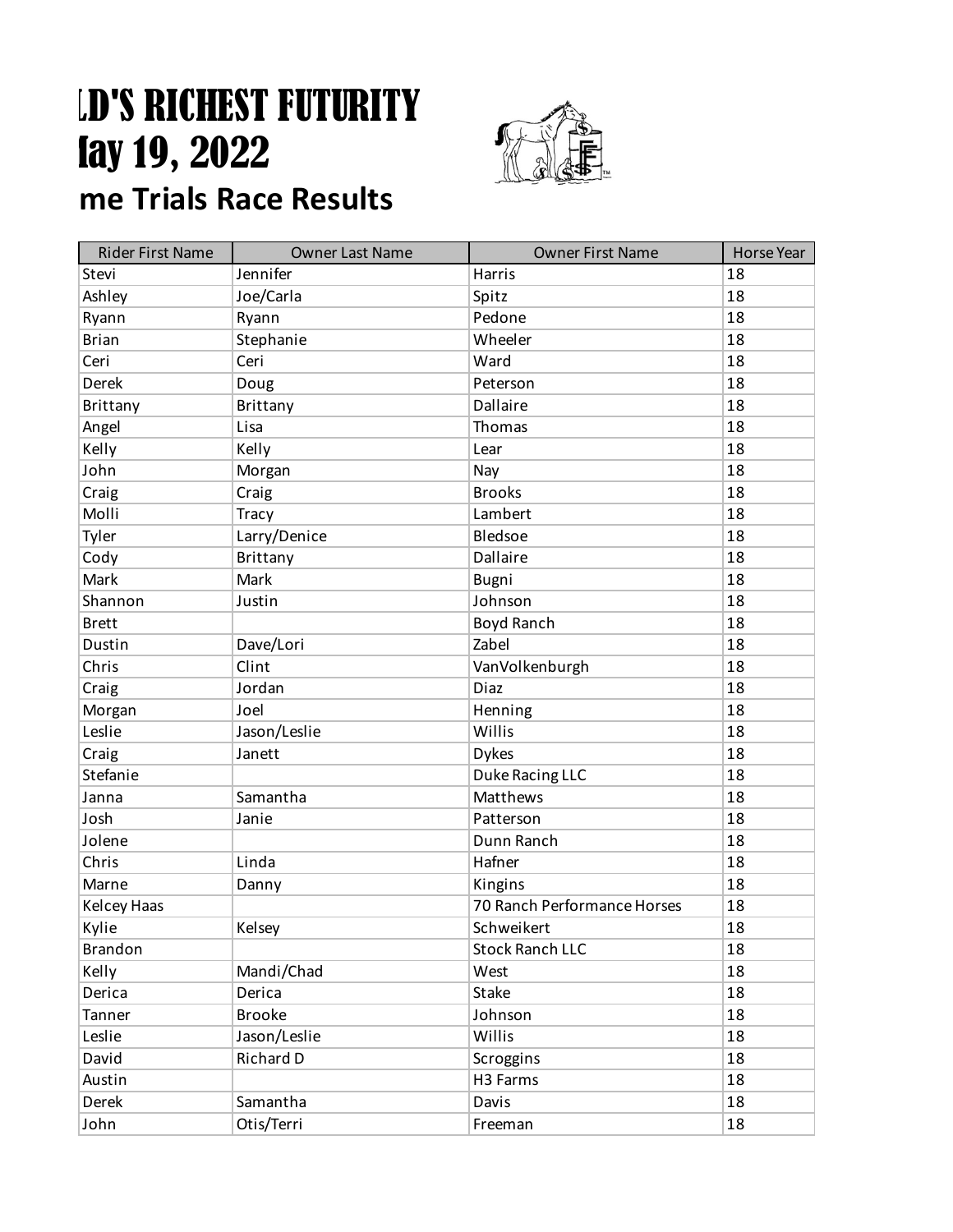| Callie<br>Albrecht<br>Janet                     | 18 |
|-------------------------------------------------|----|
| Damek, Sammi/<br>Sturdivant, Alton<br>Lacey     | 18 |
| Harmon**<br>Hannah Grace<br><b>Hannah Grace</b> | 18 |
| Kaelyn<br>Christy<br><b>Terry</b>               | 18 |
| Jennifer<br>Marne<br>Ruzsa                      | 18 |
| Bryan/Teresa<br>Watkins<br>Thielemier           | 18 |
| Larry/Denice<br>Tyler<br>Bledsoe                | 18 |
| Larry/Denice<br>Halee<br>Bledsoe                | 18 |
| Leann<br>Ridley<br>Leann                        | 18 |
| Debbie<br>Richardson<br>Ceri                    | 18 |
| Mitzi<br>Bobby/Nancy<br>Mayes                   | 18 |
| Sharon<br>Comer<br>Pete                         | 18 |
| Janet<br>Janet<br>Staton                        | 18 |
| Hilary<br>Shelley<br>Cannon                     | 18 |
| Wiford<br>Becki<br>Chelse                       | 18 |
| Chelsea<br>Dorminy Plantation                   | 18 |
| Tankersley & Cameron<br>James                   | 18 |
| David<br>Harmon<br>Joy                          | 18 |
| Shannon<br>Katie<br>McCormack                   | 18 |
| Jolene<br><b>Busby Quarter Horses</b>           | 18 |
| Nicole<br>Nicole<br>Torturo                     | 18 |
| Alona<br>Robin<br>Weaver                        | 18 |
| Russell<br>Welch<br>Christi                     | 18 |
| JR/Lauren<br>Magdeburg<br>Kenna                 | 18 |
| McDonnell<br>Cale<br>Ben                        | 18 |
| Lehrmann<br>Janet<br><b>Bryana</b>              | 18 |
| Kylie<br>Kylie<br>Brueggemam                    | 18 |
| Harris<br>McKinsy<br>McKinsy                    | 18 |
| Jordan<br>Shelton<br>Ben                        | 18 |
| Pierce<br>Becky<br><b>Becky</b>                 | 18 |
| Dustin<br>James David/Renee<br>Cain             | 18 |
| <b>Bradee</b><br><b>Bradee</b><br>Addison       | 18 |
| Karl<br>Ryann<br>Yurko DVM                      | 18 |
| <b>Brian</b><br>Wheeler<br>Stephanie            | 18 |
| Stone, Kurt/<br>Sierra<br>Waldrop, Sierra       | 18 |
| Jodi<br>Jansen<br>Darryl                        | 18 |
| Kimi/Stephen<br>Jolene<br>Nichols               | 18 |
| David<br>Eastwood<br>Tanner                     | 18 |
| Otis/Terri<br>James<br>Freeman                  | 18 |
| Joseph<br>Sistare<br>Joseph                     | 18 |
| Alicia/Ryan<br>Kirkpatrick<br>Cody              | 18 |
| Clark<br>Maggie<br>Julia                        | 18 |
| Zaleski<br>Cody<br>Sarah                        | 18 |
| Derek<br>Teresa<br>Comer                        | 18 |
| Told<br><b>McWilliams</b><br>Cindy              | 18 |
| Janet<br>Janet<br>Staton                        | 18 |
| Megan<br>Lyerly<br>Megan                        | 18 |
| Shirley<br>Garber<br>Chad                       | 18 |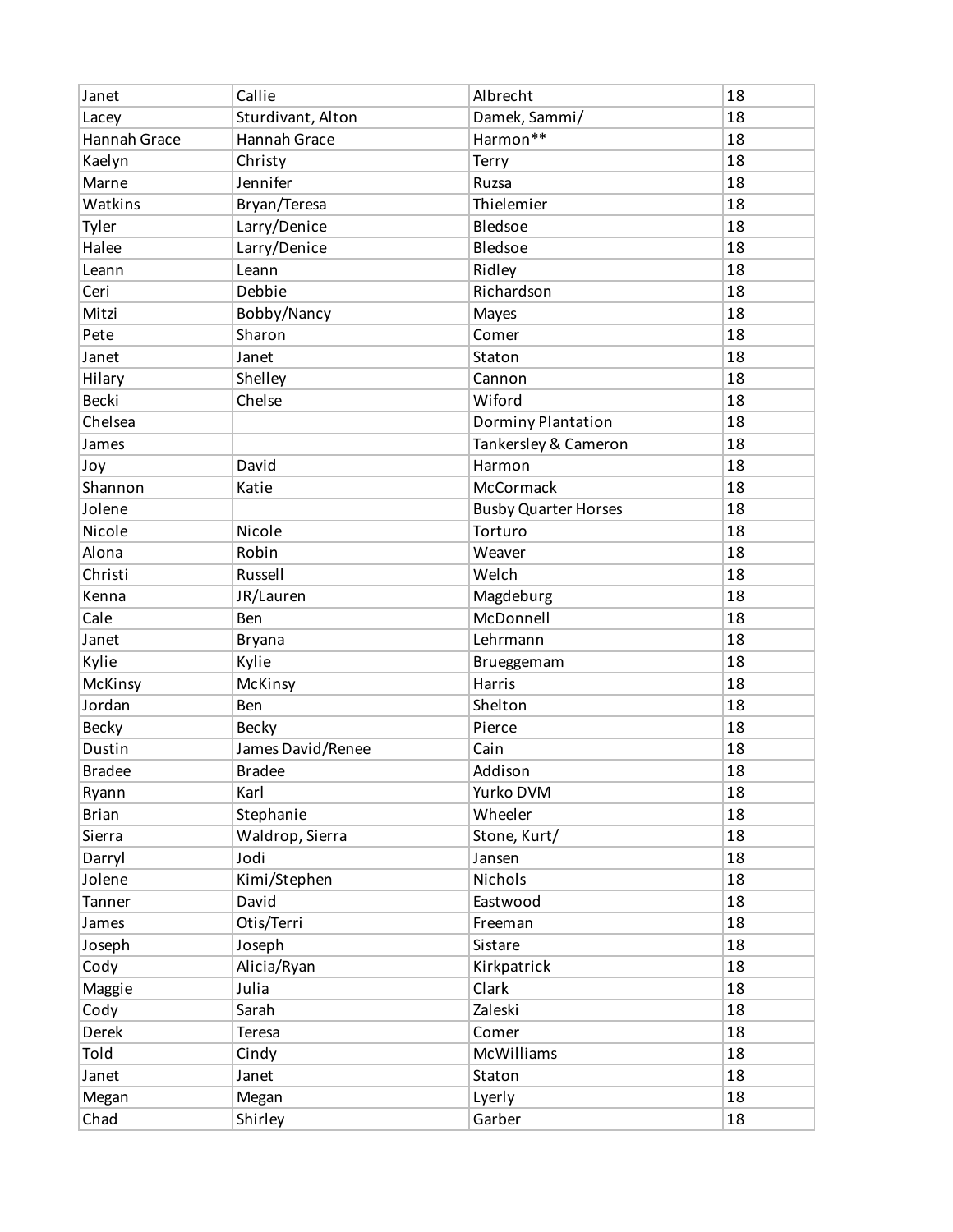| Jodee          | Debbie           | Cummings               | 18 |
|----------------|------------------|------------------------|----|
| Shelby         | Shelby           | Vick                   | 18 |
| Clint          | Clint            | Riley                  | 18 |
| <b>Brett</b>   | Heidi            | Archer                 | 18 |
| Craig          |                  | <b>Stock Ranch LLC</b> | 18 |
| Cody           | Kylan            | Campbell               | 18 |
| Halee          | Larry/Denice     | Bledsoe                | 18 |
| Marne          | Joyce            | Hanes                  | 18 |
| Brittany       | Garrett/Brittany | Tonozzi                | 18 |
| Sierra         | Kurt             | Stone                  | 18 |
| Mary           | Mary             | Harris                 | 18 |
| Rachel         | Roger/Rachel     | Primm                  | 18 |
| Kathy          | Kathy            | Spears                 | 18 |
| Lacey          | Lacey (Scott)    | Simmons                | 18 |
| Larken         | Larken           | Riley                  | 18 |
| Emily          | Lainey Sue       | Hughes                 | 18 |
| Leah           | Kylan            | Campbell               | 18 |
| <b>Brandon</b> | Ron              | Hesselgesser           | 18 |
| Shelby Lyn     | Shelby Lyn       | Stansbury              | 18 |
| Jenna          | Shannon          | Marks                  | 18 |
| Angela         | Angela           | Adams                  | 18 |
| Lacy           | Cathy            | Hollabaugh             | 18 |
| Jodi           | Jodi             | Jansen                 | 18 |
| <b>Brandon</b> | Kerry            | Armstrong              | 18 |
| Kay            | Larry            | Coats                  | 18 |
| Cody           | Dyana            | Jantzen                | 18 |
| Shelby Rae     | Shelby           | <b>DeHass</b>          | 18 |
| Molli          | Dave/Lori        | Zabel                  | 18 |
| Taylor         |                  | Dorminy Plantation     | 18 |
| Jessica        | Jessica          | Henderson**            | 18 |
| Wyatt          | Ashley           | Harvey                 | 18 |
| Ryann          | Jeanette         | Nelson                 | 18 |
| Grant          | Hilary (Swanson) | Ellingson              | 18 |
| Kaitlyn        | Kaitlyn          | Woodman                | 18 |
| Danyelle       |                  | FC Ranch               | 18 |
| Cody           | Sharon K         | <b>Bryant</b>          | 18 |
| Troy           | Hayle            | Gibson                 | 18 |
| Kortney        | Kortney          | Kizer                  | 18 |
| Nicole         | Fred             | Lenertz                | 18 |
| Suade          | Alissa           | Flores                 | 18 |
| Courtney       | Steel            | Hallam                 | 18 |
| <b>Brett</b>   | Erica            | Patterson-Blakeney     | 18 |
| Rachel         | Rachel           | Lenson                 | 18 |
| Kyra           | Juli             | Stierwalt              | 18 |
| Ryann          | Ron              | Ralls                  | 18 |
| Marne          | Loosenort, Marne | Kingins, Danny/        | 18 |
| Ryan           | Larry            | Reynolds               | 18 |
| Kristin        | Nancy M          | Leach                  | 18 |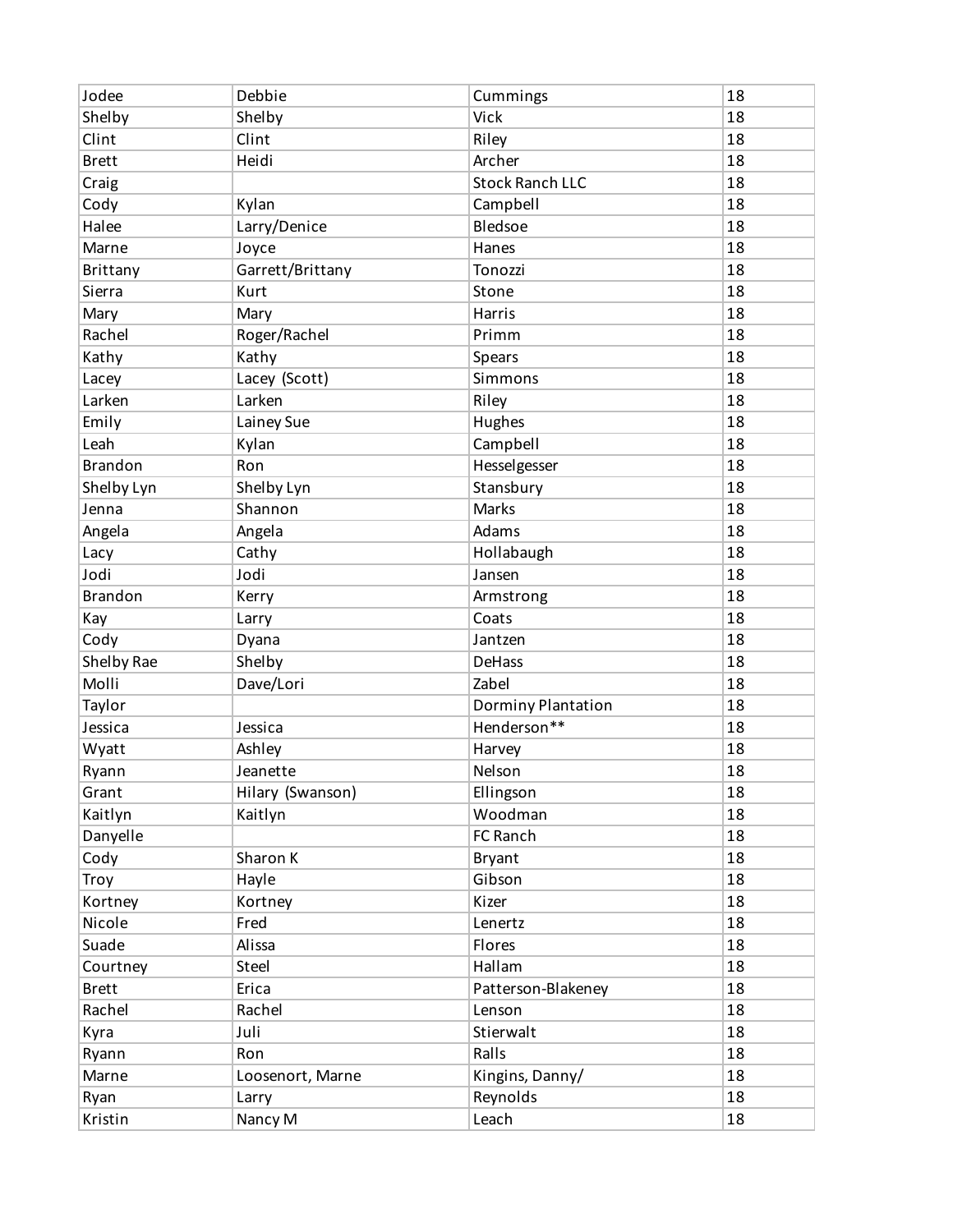| Kernee         | Kenneth/Kernee       | Davis                       | 18 |
|----------------|----------------------|-----------------------------|----|
| Alona          | Alona                | James                       | 18 |
| Jennifer       | <b>Beth</b>          | Peterson                    | 18 |
| Chris          | Mike                 | Stephens                    | 18 |
| Dustin         | Angelle, Dustin      | Espy, Clay/                 | 18 |
| Samantha       | Samantha (Addington) | Elam                        | 18 |
| Craig          |                      | Rowe Performance Horses LLC | 18 |
| Kassie         | Michael              | Boone                       | 18 |
| Jodee          |                      | M.R. Performance Horses     | 18 |
| <b>Brielle</b> | WD Feed Equine Spa   | Enzenaue, Andrea/           | 18 |
| Austin         | Erika                | Hewatt                      | 18 |
|                | Eric                 | Wrede                       | 18 |
| Alona          | James                | Sills                       | 18 |
| Marne          | Jessica              | Carter                      | 18 |
| Karla          | Steven               | Ewing                       | 18 |
| Stephanie      | Stephanie            | Cleveland                   | 18 |
| Debbie         | Pat/Debbie           | Prince                      | 18 |
| Kylie          |                      | Namgis Quarter Horses       | 18 |
| Sabra          | Sabra                | O'Quinn                     | 18 |
| James          | Kanely               | Cooper                      | 18 |
| Louis          | Louis                | Fincher                     | 18 |
| Rieanne        | Taylor               | Lewis                       | 18 |
| Mary           | Mary                 | Pennington                  | 18 |
| Kalleena       | Geri/Barry           | LaForge                     | 18 |
| Kylie          |                      | <b>Mission Ranch</b>        | 18 |
| Boo            | Boo                  | Burttschell                 | 18 |
| Jolene         |                      | <b>Stock Ranch LLC</b>      | 18 |
| Sidney         | Sidney               | Walkoviak                   | 18 |
| Diron          | Dunlap, Justine      | Clements, Diron/            | 18 |
| Kelsey         | Brandon/Jamie        | Wilson                      | 18 |
| Elaina         | Joleen               | Hales                       | 18 |
| Troy           | Hayle                | Gibson                      | 18 |
| Dakota         |                      | Dunn Ranch                  | 18 |
| Courtney       | Courtney             | Roberts                     | 18 |
| Alyssa         | Alyssa               | MacDonald                   | 18 |
| Stephanie      | Jody                 | Wellman                     | 18 |
| Whitney        | Cody/Luann           | Johnson                     | 18 |
| Lindsey        | Matthew/Lindsey      | Netterville                 | 18 |
| Rosetta        | Rosetta              | Costanza                    | 18 |
| Karissa        | Jason                | Hensley                     | 18 |
| Rylee          | Jennifer             | McGraw                      | 18 |
| Macee          | Peggy                | Williams                    | 18 |
| Stephanie      | Charlotte/Brett      | Northam                     | 18 |
| Rylee          | Jessie               | Elliott                     | 18 |
| Amy            | Amy                  | Ward                        | 18 |
| JJ             | Jeannie              | Baldwin                     | 18 |
| Stevi          | Ty/Stevi             | Hillman                     | 18 |
| Summer         | Summer               | Shafer                      | 18 |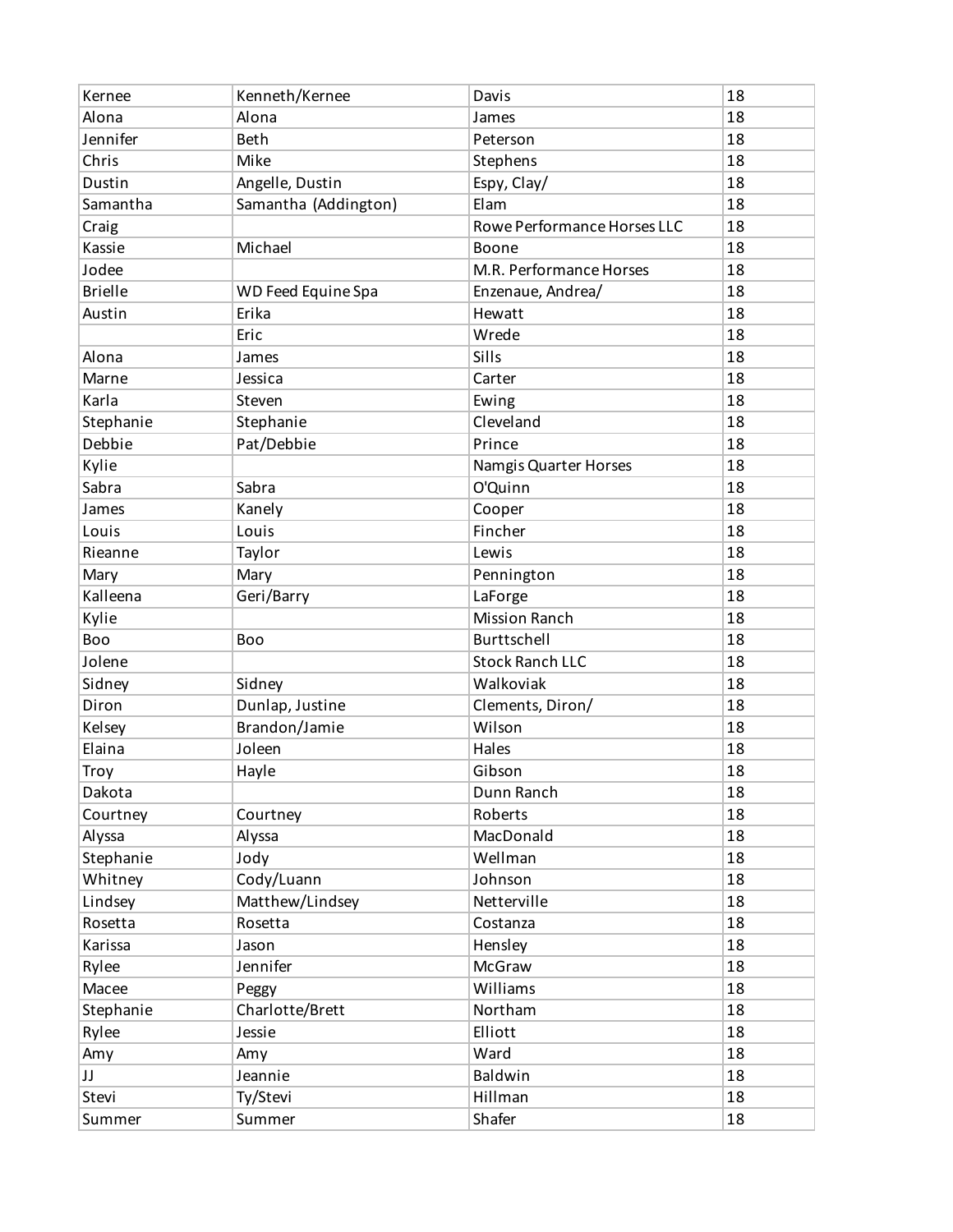| Emily         | Erika            | Ashley                    | 18 |
|---------------|------------------|---------------------------|----|
| Molli         | Skylar           | Stokes Guy                | 18 |
| Brittany      | Garrett/Brittany | Tonozzi                   | 18 |
| Janna         | Samantha         | Matthews                  | 18 |
| Paula         | Paula            | Russell-Mercer            | 18 |
| <b>Derek</b>  | <b>Barbara</b>   | Morgan                    | 18 |
| Boo           | Boo              | Flournoy                  | 18 |
| Pete          | Holly            | Jackson                   | 18 |
| Jeremy        | Rita             | Mills                     | 18 |
| Sabra         |                  | <b>Stock Ranch LLC</b>    | 18 |
| Collin        | Collin           | Allen                     | 18 |
| Pete          | Travis/Johnna    | <b>Dobbs</b>              | 18 |
| Jordan        | <b>Brenna</b>    | Hux                       | 18 |
| Stevi         | Jennifer         | Harris                    | 18 |
| Boo           | Boo              | Flournoy                  | 18 |
| Lindsey Hayes | Lindsey          | Hayes Banks               | 18 |
| Derek         | Crystal          | Shumate                   | 18 |
| Noah          | Laura            | Mills                     | 18 |
|               | Mike/June        | Twisdale                  | 18 |
| Erin          | Robert           | <b>Bondurant</b>          | 18 |
| Kelsey        | Kelsey           | Howard                    | 18 |
| Kassie        | Kassie           | Mowry                     | 18 |
| Kinsley       | Kinsley          | Swepston                  | 18 |
| <b>Brian</b>  |                  | <b>Mission Ranch</b>      | 18 |
| Kylie         |                  | Youree-Ward Barrel Horses | 18 |
| Jimmy         | Christina        | Richard                   | 18 |
| Jenna         | Danielle         | Stubstad                  | 18 |
| Jimmy         | Kurt             | Stone                     | 18 |
| Tyler         | Robby            | Windsor                   | 18 |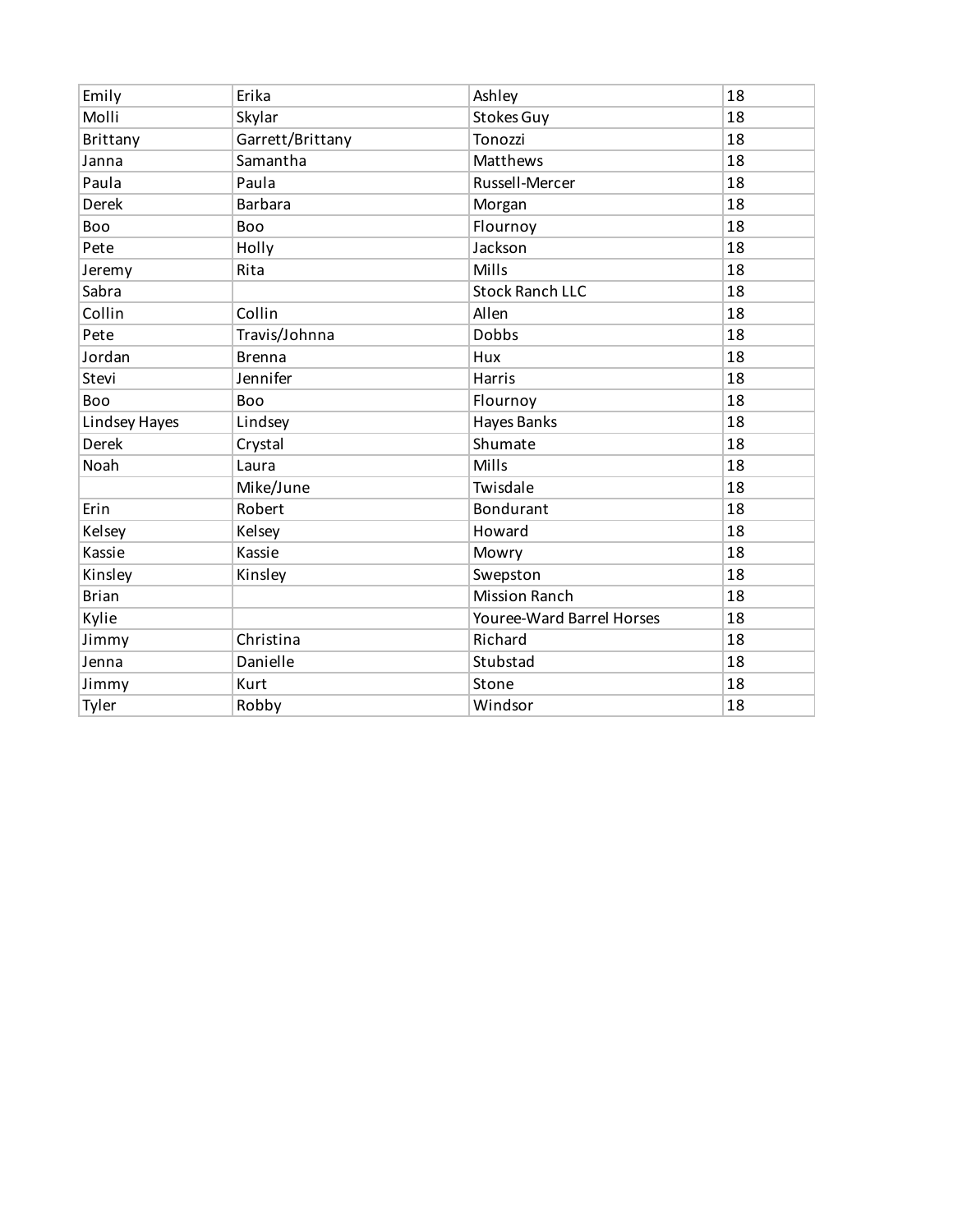| <b>Horse Color</b> | <b>Horse Sex</b> | <b>Sire Name</b>           | Dam Name                    |
|--------------------|------------------|----------------------------|-----------------------------|
| Brown              | Mare             | Slick By Design            | Luv My Fame                 |
| Bay Roan           | Mare             | <b>Streakin Boon Dox</b>   | <b>Famed French Kiss</b>    |
| Chestnut           | Mare             | Feel The Sting             | Rods Lasat LadyBug          |
| Palomino           | Mare             | Heavenly FireWater         | SX Dr PeachARita            |
| Brown              | Gelding          | Blazin JetOLena            | DTF Puddin Cake             |
| Chestnut           | Gelding          | <b>Traffic Guy</b>         | SR Godiva                   |
| Palomino           | Gelding          | <b>Frenchmans Fabulous</b> | One Special Mazie           |
| Sorrel             | Gelding          | No Pressure On Me          | <b>Streakin SilverCreek</b> |
| Sorrel             | Mare             | <b>Tres Seis</b>           | RunAWayHeart                |
| Sorrel             | Gelding          | <b>Eddie Stinson</b>       | Wahini Jet Bug              |
| Sorrel             | Gelding          | No Pressure On Me          | <b>Heavens Sakes</b>        |
| Sorrel             | Gelding          | JL Dash Ta Heaven          | TR Dashing Badger           |
| Chestnut           | Gelding          | Slick By Design            | <b>Blazin RockStar</b>      |
| <b>Black</b>       | Gelding          | JL Dash Ta Heaven          | Ima Cash Dancer             |
| Sorrel             | Gelding          | JL Reddy To Charm          | JL Twisted Sister           |
| Sorrel             | Gelding          | Got Caught Speedin         | Dont Call Me Baby           |
| Sorrel             | Gelding          | JL Sirocco                 | Easy Mag                    |
| Gray               | Gelding          | JL Dash Ta Heaven          | So Very Epic                |
| Palomino           | Gelding          | <b>Traffic Guy</b>         | Famous Jo                   |
| Sorrel             | Gelding          | JL Dash Ta Heaven          | CS LimeLight                |
| Bay                | Mare             | One Last Story             | Famous Corona               |
| Brown              | Mare             | FuryOfTheWind              | <b>RC Sweet Racee</b>       |
| Sorrel             | Mare             | JL Sirocco                 | Abbey Nick Bar              |
| Gray               | Stallion         | Epic Leader                | <b>Maddie Ross</b>          |
| <b>Buckskin</b>    | Gelding          | <b>Traffic Guy</b>         | RunAway PlayGun             |
| Sorrel             | Gelding          | <b>Eddie Stinson</b>       | <b>Bag The Hawk</b>         |
| Gray               | Mare             | <b>Firewater Flit</b>      | Mulberry Canyon Moon        |
| Palomino           | Gelding          | FireWaterOnTheRocks        | Packin Honor Jet            |
| Bay Roan           | Mare             | A Streak Of Fling          | LL HeartBreaker             |
| Sorrel             | Mare             | Fiestas Dynasty            | <b>Frosty Feelins</b>       |
| Brown              | Gelding          | Guys Cashin In             | Famous Lika RockStar        |
| Sorrel             | Gelding          | First Moon Flash           | Dash Ta Strawfly            |
| Sorrel             | Gelding          | Epic Leader                | Dash Ta Flames              |
| Sorrel             | Mare             | Frenchmans Shake Em        | Contessa Bullion            |
| Red Roan           | Gelding          | <b>Blings Smooth Guy</b>   | Jess Joyous                 |
| Bay                | Gelding          | FuryOfTheWind              | Senorita Seis               |
| Gray               | Mare             | Kiss My Hocks              | <b>Mystical Eye</b>         |
| Sorrel             | Mare             | Triple Vodka               | Be A Smokin Bug             |
| Gray               | Gelding          | <b>Streaking Ta Fame</b>   | A Royal French Fry          |
| Sorrel             | Gelding          | Super Fame                 | Frenchmans Burley           |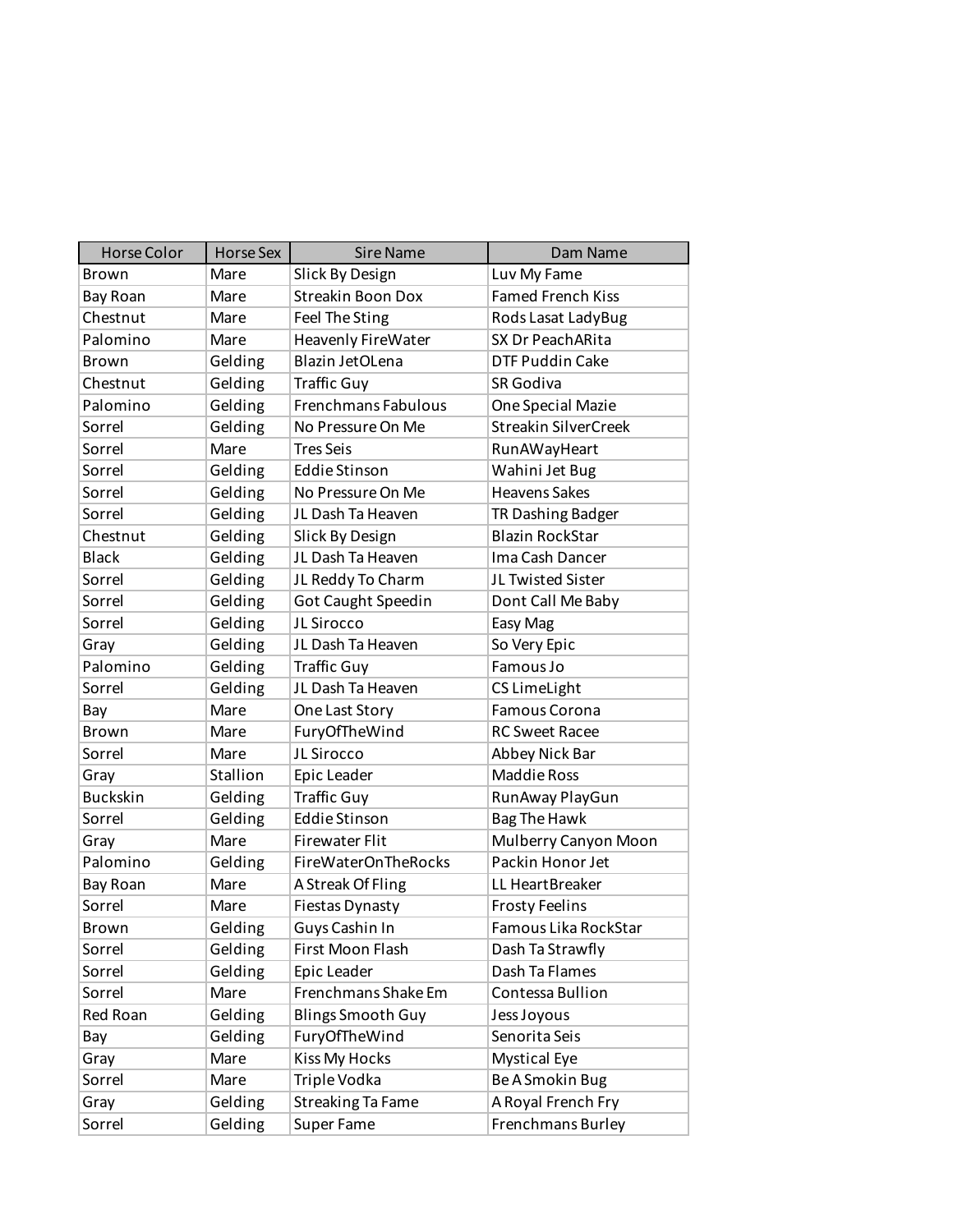| <b>Buckskin</b> | Mare     | <b>Traffic Guy</b>         | Chegita Bandita             |
|-----------------|----------|----------------------------|-----------------------------|
| Bay             | Mare     | <b>BHR Frenchies Socks</b> | Judge Dixie                 |
| Palomino        | Mare     | PC Frenchmans HayDay       | Dashing Katye               |
| Sorrel          | Mare     | <b>BHR Frenchie Socks</b>  | Cash Center                 |
| <b>Black</b>    | Mare     | Sawyers Game Changer       | FastDashToTheBar            |
| Palomino        | Gelding  | <b>FirewaterOnTheRocks</b> | Go Rare Jane                |
| Gray            | Mare     | Carrizzo                   | JK Reckless Rose            |
| Palomino        | Stallion | Frenchmans Fabulous        | <b>BA Famous Zena</b>       |
| Bay             | Gelding  | <b>Frenchmans Fabulous</b> | Eyema Rare Bug              |
| Gray            | Mare     | <b>Eddie Stinson</b>       | Glitter Class Corona        |
| Palomino        | Gelding  | Shawne Bug Leo             | <b>Firen Flits Honor</b>    |
| Palomino        | Mare     | PC Frenchmans HayDay       | <b>Hip Swinging Gypsy</b>   |
| Bay             | Gelding  | French StreakToVegas       | <b>Strawfly Dash</b>        |
| Sorrel          | Gelding  | <b>Famous Bugs</b>         | Lois Lane DJ                |
| Sorrel          | Gelding  | Aint Seen Nothin Yet       | Dinkys Red Jet              |
| Sorrel          | Gelding  | Carrizzo                   | JJ Etched N Stone           |
| Sorrel          | Gelding  | <b>Eddie Stinson</b>       | <b>Wheely Quick</b>         |
| Bay Roan        | Mare     | A Streak Of Fling          | She Returnes For Cash       |
| Gray            | Gelding  | FireWater Canyon           | SF Lil FRench Hottie        |
| Bay             | Gelding  | <b>First Moon Flash</b>    | Jet O Red                   |
| Sorrel          | Gelding  | <b>Famous Bugs</b>         | Nanas Firewater             |
| Sorrel          | Mare     | JL Dash Ta Heaven          | <b>KN Fabs Mist Of Fame</b> |
| Sorrel          | Stallion | <b>BigTime Favorite</b>    | See You In Vegas            |
| Palomino        | Mare     | Fire Water Flit            | CP Konea                    |
| Bay             | Gelding  | <b>Famous Bugs</b>         | Pass Em Up Firewater        |
| <b>Brown</b>    | Gelding  | <b>Firewater Ta Fame</b>   | I See Roses                 |
| Bay             | Gelding  | Heavenly Firewater         | Marina Bug                  |
| Chestnut        | Mare     | JL Sirocco                 | JK Oh Maggie                |
| Sorrel          | Gelding  | <b>BullsEye Bullion</b>    | Marys Mi Fame               |
| Bay Roan        | Mare     | French Streakin Jess       | <b>UX Kimmitted Ta Fame</b> |
| Sorrel          | Gelding  | Dashin Dynamo              | Guys IttyBitty Fame         |
| Sorrel          | Mare     | <b>Bulzeye Dan</b>         | <b>Fols Fast Fannie</b>     |
| Bay             | Mare     | A Smooth Guy               | <b>Streakin Six Babe</b>    |
| Bay             | Mare     | FuryOfTheWind              | Measure Of Cat              |
| Gray            | Gelding  | Judge Cash                 | Leave Some Memories         |
| Gray            | Mare     | Guys French Jet            | Moon Hankin Mama            |
| Sorrel          | Mare     | JL Dash Ta Heaven          | <b>KN Red Hot Scandle</b>   |
| Sorrel          | Stallion | <b>Streaking Ta Fame</b>   | Moon Light Martha           |
| Sorrel          | Gelding  | JL Dash Ta Heaven          | <b>BugEm Nicky</b>          |
| Brown           | Gelding  | JL Dash Ta Heaven          | This Ladys Famous           |
| Chestnut        | Mare     | Got Caught Speedin         | <b>LRR Marvadales Heart</b> |
| Bay             | Mare     | PG Dry Fire                | <b>Bullys Dialed In</b>     |
| Sorrel          | Gelding  | Got Caught Speedin         | Easy Six Lady               |
| Sorrel          | Mare     | <b>BHR Frenchies Socks</b> | <b>UX Firewater Lizzie</b>  |
| Chestnut        | Mare     | <b>Eddie Stinson</b>       | Mint To Promise             |
| <b>Buckskin</b> | Mare     | Frenchmans Fabulous        | Prides Cheqita              |
| Chestnut        | Gelding  | <b>Streaking Ta Fame</b>   | Sheza Sweet Doll            |
| Palomino        | Gelding  | MP Jet To The Sun          | <b>Streakin Hot Memory</b>  |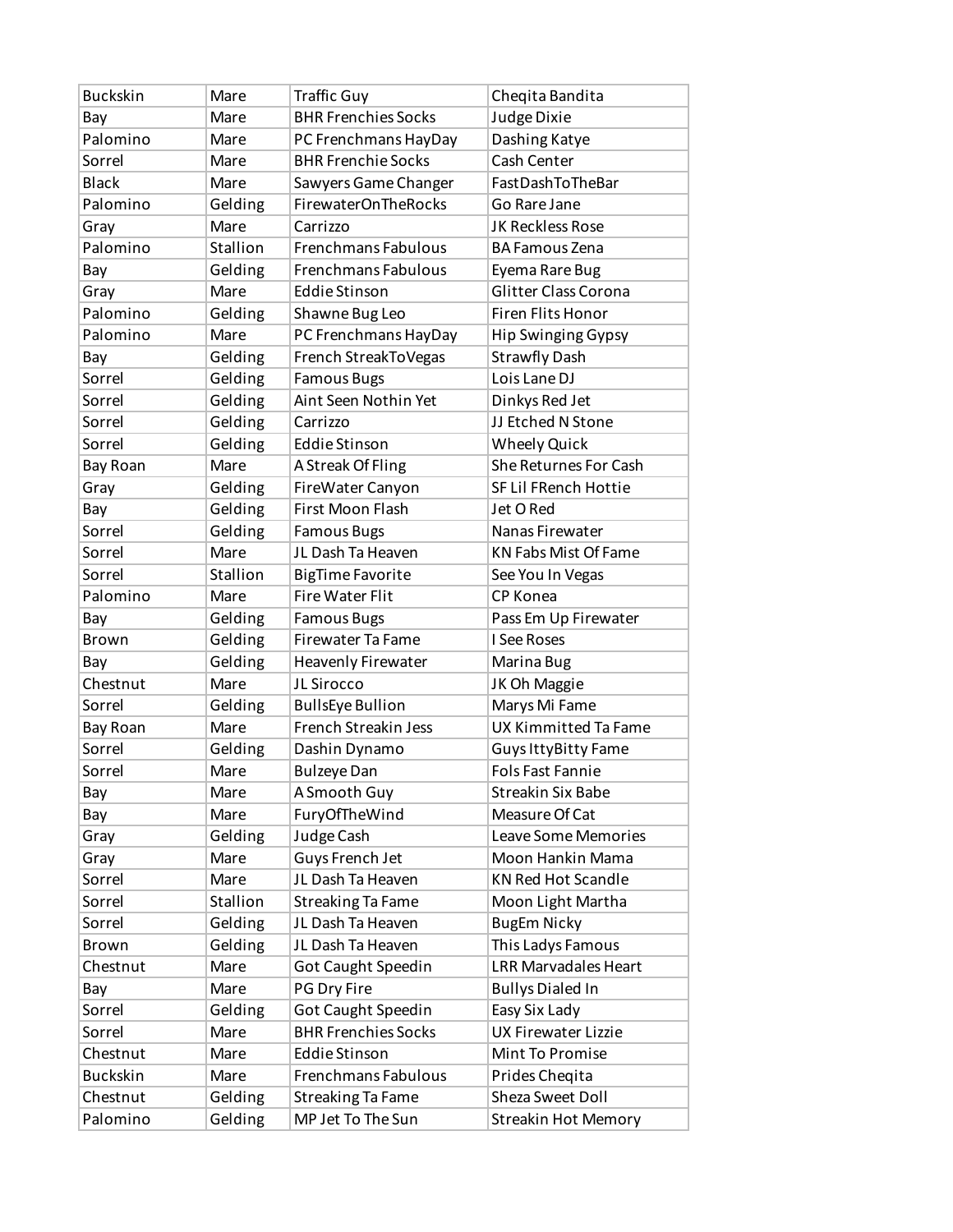| Bay Roan        | Mare     | A Streak Of Fling          | <b>Flits Fire Belle</b>   |
|-----------------|----------|----------------------------|---------------------------|
| Sorrel          | Gelding  | Slick By Design            | Here Is Vals Buck         |
| Bay             | Gelding  | <b>Fiestas Dynasty</b>     | <b>Heavens Girl</b>       |
| Sorrel          | Gelding  | Stoli                      | Allies Cashin In          |
| Sorrel          | Stallion | First MoonFlash            | <b>Flying To Fame</b>     |
| Bay             | Stallion | <b>Tres Seis</b>           | This Perks Can Dance      |
| Sorrel          | Gelding  | JL Dash Ta Heaven          | VF Im Jet Fast            |
| Bay             | Mare     | Dash Ta Fame               | Why So Serious Guys       |
| Sorrel          | Mare     | Epic Leader                | KissKiss BangBang         |
| Bay             | Stallion | <b>Tres Seis</b>           | Gaga On Firewater         |
| Sorrel          | Gelding  | Technicolours              | <b>Rascal Chick</b>       |
| <b>Black</b>    | Mare     | Darkelly                   | Dashin Julene             |
| Cremello        | Stallion | <b>TechniColours</b>       | Dee HoneyComb             |
| Sorrel          | Gelding  | Blazin JetOLena            | Rebs Little Fame          |
| Sorrel          | Stallion | <b>VF Red Smash</b>        | Sunnys Winnie             |
| Bay Roan        | Mare     | French StreakToVegas       | <b>Strate Down Dash</b>   |
| Gray            | Gelding  | Epic Leader                | De Bing                   |
| Sorrel          | Mare     | <b>BHR Frenchies Socks</b> | <b>Velvet Stuff</b>       |
| Sorrel          | Mare     | Frenchmans Maxximum        | MH Ta Fame                |
| Sorrel          | Gelding  | JL Sirocco                 | <b>Bams Bug</b>           |
| Brown           | Gelding  | On A Gator                 | Red Dress Baby            |
| Sorrel          | Gelding  | Be A Magnolia Runner       | <b>Guys Fancy LadyBug</b> |
| <b>Buckskin</b> | Mare     | Guys French Jet            | Moon Hankin Mama          |
| Bay Roan        | Stallion | Jerrys Disco Moon          | <b>Streak Laico Sugar</b> |
| Bay             | Mare     | <b>Famous Bugs</b>         | Dashin Firewater Te       |
| Bay             | Gelding  | <b>Famous Bugs</b>         | French Spirit             |
| <b>Buckskin</b> | Mare     | <b>Firewater Ta Fame</b>   | No Two D For Me           |
| Sorrel          | Mare     | The Red Dasher             | <b>VF Special Design</b>  |
| Sorrel          | Mare     | A Dash Ta Streak           | Royal Gol                 |
| Sorrel          | Gelding  | <b>Fire Water Flit</b>     | Marthas Money             |
| Bay             | Gelding  | <b>Tres Fortunes</b>       | Zeros MayBelline          |
| Chestnut        | Gelding  | <b>NNN Firewater Alive</b> | CC Que Cat                |
| Chestnut        | Mare     | Got Caught Speedin         | Ima Trophy Buckle         |
| Palomino        | Gelding  | Slick By Design            | Watch Me Go Guys          |
| Bay             | Gelding  | FuryOfTheWind              | Raspberry Jewel           |
| Bay             | Mare     | <b>Tres Seis</b>           | Miss Lethal               |
| Brown           | Stallion | FuryOfTheWind              | Gemma                     |
| Palomino        | Mare     | Dash Ta Fame               | <b>Firewater Fueled</b>   |
| Bay Roan        | Mare     | A Streak Of Fling          | Queen Fa Tima             |
| Chestnut        | Gelding  | Epic Leader                | Pricess SixARun           |
| Brown           | Gelding  | Carrizzo                   | <b>Steele Magnolias</b>   |
| Sorrel          | Gelding  | Blazin JetOLena            | Dash Of Bling             |
| Sorrel          | Mare     | <b>Famous Bugs</b>         | San Tessa                 |
| Sorrel          | Mare     | Shawne Bug Leo             | Undressed For Cash        |
| Chestnut        | Gelding  | HP Dash Ta Fiesta          | Rods Last LadyBug         |
| Bay             | Mare     | <b>Tres Seis</b>           | Eye Want Fame             |
| Bay             | Gelding  | <b>Eddie Stinson</b>       | Nikis Cleat               |
| <b>Black</b>    | Mare     | Perks Alive                | Corona With Love          |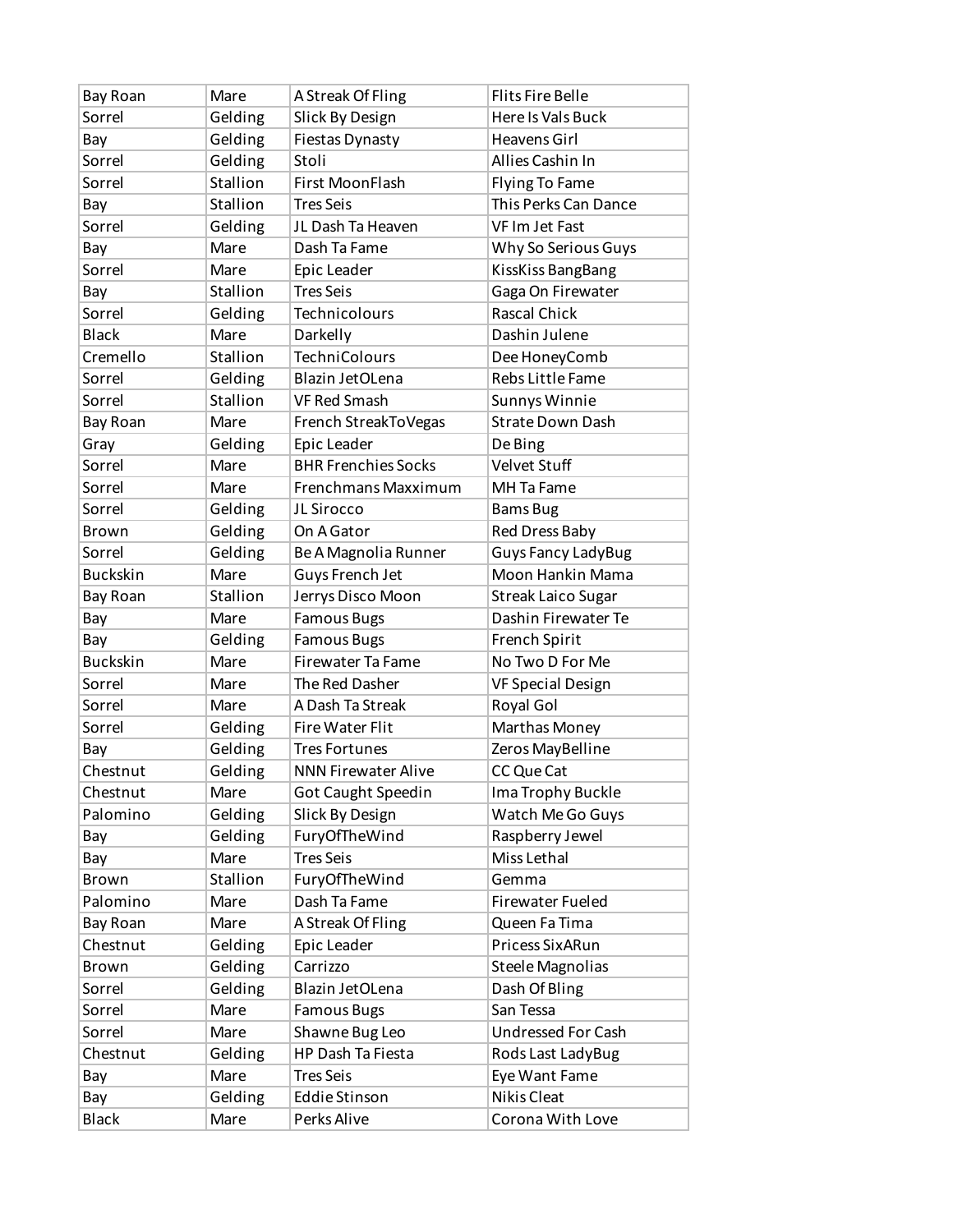| Mare<br>FreightTrain B<br>The Dashing Attitude<br>Bay<br>Bay Roan<br>Mare<br>A Streak Of Fling<br>Leavem Sweet Lucy<br>Stallion<br>Chestnut<br><b>Tres Fortunes</b><br>Happy To Run Em<br><b>VFI Was Born Great</b><br>Gelding<br>View Me Flying<br>Brown<br>Gelding<br><b>Painted Dash</b><br>Sorrel<br><b>IDWant To Win</b><br>Sorrel<br>Gelding<br>Repete Offender<br>Jet O Red<br>The Goodbye Lane<br>Gelding<br>Brown<br><b>VF Forcit First</b><br>French StreakToVegas<br>Mare<br>Minnie Nick Bar<br>Gray<br>Sorrel<br>Captain Perk<br>Eyed Bee Jackie<br>Mare<br><b>Blings Smooth Guy</b><br>CherryRed Locomotion<br>Mare<br>Bay Roan<br>Palomino<br>Technicolours<br>Stallion<br><b>Heats Dot Come</b><br><b>Brown Tobiano</b><br>Gelding<br><b>CRM Live Wire</b><br><b>Bentley James</b><br><b>BHR Frenchie Soks</b><br>Sorrel<br>Mare<br>Less Return<br>Chestnut<br>Mare<br>This Fame Is on Fire<br>SV Sheza Bugs Leo<br>Palomino<br>Stallion<br>Famous Wildone<br><b>Fire Water Flit</b><br>Perlino<br>Gelding<br>Gold Eyed Dutchess<br>Jesses Topaz<br><b>Kiss My Hocks</b><br>Gelding<br>Namgis D 70<br>Sorrel<br>The Red Dasher<br>Sorrel<br>Gelding<br><b>Bring It On Guys</b><br><b>Final Exultation</b><br>Mare<br>JL Sirocco<br>Bay<br>VF Shez On Fire<br>Sorrel<br>Gelding<br><b>Eddie Stinson</b><br>Gelding<br>Sorrel<br>Dashing Dynamo<br>WranglerMeFirst<br>Blazin JetOLena<br>Stop An Check Me Out<br><b>Black</b><br>Gelding<br>Stallion<br>Ima Abby Express<br>Ima Special KindaGuy<br>Bay<br>Diva In Red<br>Sorrel<br><b>Heavenly Firewater</b><br>Mare<br>Sorrel<br>Blazin JetOLena<br><b>Kirkin Colours</b><br>Mare<br>JL Dash Ta Heaven<br>CoronaForACoverGirl<br>Bay<br>Mare<br>Palomino<br>Frenchmans Fabulous<br>Gelding<br>Some Dash Of Class<br>Gelding<br>Chestnut<br>Lota PYC<br>Last Rumor<br>Sorrel<br>Mare<br>Epic Leader<br>Easy Smooth Cash<br><b>Streaking Ta Fame</b><br><b>Countess Rare Bar</b><br>Bay<br>Mare<br>A Smooth Guy<br>Mare<br>Copy Em Chick<br>Bay<br>Stallion<br><b>Famous Silk Panties</b><br>Gray<br>Firewater Canyon<br>Palomino<br>Gelding<br><b>Fire Water Flit</b><br>Famistar<br>Palomino<br>Dreams Miss BeeHavin<br>Mare<br>Fire On Bug<br><b>Black</b><br>Stallion<br>Ivory James<br><b>Gold Digging Ashley</b><br><b>Eddie Stinson</b><br>Palomino<br>VF Packin A Six Fire<br>Mare<br>Sorrel<br>JL Dash Ta Heaven<br>Gotta Be A Red Nick<br>Gelding<br><b>Buckskin</b><br>Mare<br>Whistle At The Babes<br>Snazzy Shawnee<br><b>Evening Traffic</b><br>Brown<br>Mare<br>Firewater Canyon<br>Sheza Blazin Move<br>Mare<br>Judge Cash<br>Bay<br>Palomino<br>Frenchmans Fabulous<br>Letta Bugs Do It<br>Mare<br>Stallion<br>Red Roan<br>A Streak Of Fling<br>AW PerksOfBNADuchess<br>Sorrel<br><b>Blazin Honor</b><br>CatsAStylin<br>Mare<br>Palomino<br>Mare<br>A Smooth Guy<br>Royal Fast Corona<br><b>VF GoldieLocks</b><br><b>Black</b><br>Gelding<br>Jet Black Patriot<br>Gelding<br>Im Rally Talented<br>Slick By Design<br>Brown<br>JRS Neon Moon<br>Mare<br>Slick By Design<br>Bay | Red Roan | Gelding | <b>BF Solitude</b> | <b>ImaTuffRedMaker</b> |
|-------------------------------------------------------------------------------------------------------------------------------------------------------------------------------------------------------------------------------------------------------------------------------------------------------------------------------------------------------------------------------------------------------------------------------------------------------------------------------------------------------------------------------------------------------------------------------------------------------------------------------------------------------------------------------------------------------------------------------------------------------------------------------------------------------------------------------------------------------------------------------------------------------------------------------------------------------------------------------------------------------------------------------------------------------------------------------------------------------------------------------------------------------------------------------------------------------------------------------------------------------------------------------------------------------------------------------------------------------------------------------------------------------------------------------------------------------------------------------------------------------------------------------------------------------------------------------------------------------------------------------------------------------------------------------------------------------------------------------------------------------------------------------------------------------------------------------------------------------------------------------------------------------------------------------------------------------------------------------------------------------------------------------------------------------------------------------------------------------------------------------------------------------------------------------------------------------------------------------------------------------------------------------------------------------------------------------------------------------------------------------------------------------------------------------------------------------------------------------------------------------------------------------------------------------------------------------------------------------------------------------------------------------------------------------------------------------------------------------------------------------------------------------------------------------------------------------------------------------------------------------------------------------------------------------------------------------------------------------------------------------------------------------------------------------------|----------|---------|--------------------|------------------------|
|                                                                                                                                                                                                                                                                                                                                                                                                                                                                                                                                                                                                                                                                                                                                                                                                                                                                                                                                                                                                                                                                                                                                                                                                                                                                                                                                                                                                                                                                                                                                                                                                                                                                                                                                                                                                                                                                                                                                                                                                                                                                                                                                                                                                                                                                                                                                                                                                                                                                                                                                                                                                                                                                                                                                                                                                                                                                                                                                                                                                                                                             |          |         |                    |                        |
|                                                                                                                                                                                                                                                                                                                                                                                                                                                                                                                                                                                                                                                                                                                                                                                                                                                                                                                                                                                                                                                                                                                                                                                                                                                                                                                                                                                                                                                                                                                                                                                                                                                                                                                                                                                                                                                                                                                                                                                                                                                                                                                                                                                                                                                                                                                                                                                                                                                                                                                                                                                                                                                                                                                                                                                                                                                                                                                                                                                                                                                             |          |         |                    |                        |
|                                                                                                                                                                                                                                                                                                                                                                                                                                                                                                                                                                                                                                                                                                                                                                                                                                                                                                                                                                                                                                                                                                                                                                                                                                                                                                                                                                                                                                                                                                                                                                                                                                                                                                                                                                                                                                                                                                                                                                                                                                                                                                                                                                                                                                                                                                                                                                                                                                                                                                                                                                                                                                                                                                                                                                                                                                                                                                                                                                                                                                                             |          |         |                    |                        |
|                                                                                                                                                                                                                                                                                                                                                                                                                                                                                                                                                                                                                                                                                                                                                                                                                                                                                                                                                                                                                                                                                                                                                                                                                                                                                                                                                                                                                                                                                                                                                                                                                                                                                                                                                                                                                                                                                                                                                                                                                                                                                                                                                                                                                                                                                                                                                                                                                                                                                                                                                                                                                                                                                                                                                                                                                                                                                                                                                                                                                                                             |          |         |                    |                        |
|                                                                                                                                                                                                                                                                                                                                                                                                                                                                                                                                                                                                                                                                                                                                                                                                                                                                                                                                                                                                                                                                                                                                                                                                                                                                                                                                                                                                                                                                                                                                                                                                                                                                                                                                                                                                                                                                                                                                                                                                                                                                                                                                                                                                                                                                                                                                                                                                                                                                                                                                                                                                                                                                                                                                                                                                                                                                                                                                                                                                                                                             |          |         |                    |                        |
|                                                                                                                                                                                                                                                                                                                                                                                                                                                                                                                                                                                                                                                                                                                                                                                                                                                                                                                                                                                                                                                                                                                                                                                                                                                                                                                                                                                                                                                                                                                                                                                                                                                                                                                                                                                                                                                                                                                                                                                                                                                                                                                                                                                                                                                                                                                                                                                                                                                                                                                                                                                                                                                                                                                                                                                                                                                                                                                                                                                                                                                             |          |         |                    |                        |
|                                                                                                                                                                                                                                                                                                                                                                                                                                                                                                                                                                                                                                                                                                                                                                                                                                                                                                                                                                                                                                                                                                                                                                                                                                                                                                                                                                                                                                                                                                                                                                                                                                                                                                                                                                                                                                                                                                                                                                                                                                                                                                                                                                                                                                                                                                                                                                                                                                                                                                                                                                                                                                                                                                                                                                                                                                                                                                                                                                                                                                                             |          |         |                    |                        |
|                                                                                                                                                                                                                                                                                                                                                                                                                                                                                                                                                                                                                                                                                                                                                                                                                                                                                                                                                                                                                                                                                                                                                                                                                                                                                                                                                                                                                                                                                                                                                                                                                                                                                                                                                                                                                                                                                                                                                                                                                                                                                                                                                                                                                                                                                                                                                                                                                                                                                                                                                                                                                                                                                                                                                                                                                                                                                                                                                                                                                                                             |          |         |                    |                        |
|                                                                                                                                                                                                                                                                                                                                                                                                                                                                                                                                                                                                                                                                                                                                                                                                                                                                                                                                                                                                                                                                                                                                                                                                                                                                                                                                                                                                                                                                                                                                                                                                                                                                                                                                                                                                                                                                                                                                                                                                                                                                                                                                                                                                                                                                                                                                                                                                                                                                                                                                                                                                                                                                                                                                                                                                                                                                                                                                                                                                                                                             |          |         |                    |                        |
|                                                                                                                                                                                                                                                                                                                                                                                                                                                                                                                                                                                                                                                                                                                                                                                                                                                                                                                                                                                                                                                                                                                                                                                                                                                                                                                                                                                                                                                                                                                                                                                                                                                                                                                                                                                                                                                                                                                                                                                                                                                                                                                                                                                                                                                                                                                                                                                                                                                                                                                                                                                                                                                                                                                                                                                                                                                                                                                                                                                                                                                             |          |         |                    |                        |
|                                                                                                                                                                                                                                                                                                                                                                                                                                                                                                                                                                                                                                                                                                                                                                                                                                                                                                                                                                                                                                                                                                                                                                                                                                                                                                                                                                                                                                                                                                                                                                                                                                                                                                                                                                                                                                                                                                                                                                                                                                                                                                                                                                                                                                                                                                                                                                                                                                                                                                                                                                                                                                                                                                                                                                                                                                                                                                                                                                                                                                                             |          |         |                    |                        |
|                                                                                                                                                                                                                                                                                                                                                                                                                                                                                                                                                                                                                                                                                                                                                                                                                                                                                                                                                                                                                                                                                                                                                                                                                                                                                                                                                                                                                                                                                                                                                                                                                                                                                                                                                                                                                                                                                                                                                                                                                                                                                                                                                                                                                                                                                                                                                                                                                                                                                                                                                                                                                                                                                                                                                                                                                                                                                                                                                                                                                                                             |          |         |                    |                        |
|                                                                                                                                                                                                                                                                                                                                                                                                                                                                                                                                                                                                                                                                                                                                                                                                                                                                                                                                                                                                                                                                                                                                                                                                                                                                                                                                                                                                                                                                                                                                                                                                                                                                                                                                                                                                                                                                                                                                                                                                                                                                                                                                                                                                                                                                                                                                                                                                                                                                                                                                                                                                                                                                                                                                                                                                                                                                                                                                                                                                                                                             |          |         |                    |                        |
|                                                                                                                                                                                                                                                                                                                                                                                                                                                                                                                                                                                                                                                                                                                                                                                                                                                                                                                                                                                                                                                                                                                                                                                                                                                                                                                                                                                                                                                                                                                                                                                                                                                                                                                                                                                                                                                                                                                                                                                                                                                                                                                                                                                                                                                                                                                                                                                                                                                                                                                                                                                                                                                                                                                                                                                                                                                                                                                                                                                                                                                             |          |         |                    |                        |
|                                                                                                                                                                                                                                                                                                                                                                                                                                                                                                                                                                                                                                                                                                                                                                                                                                                                                                                                                                                                                                                                                                                                                                                                                                                                                                                                                                                                                                                                                                                                                                                                                                                                                                                                                                                                                                                                                                                                                                                                                                                                                                                                                                                                                                                                                                                                                                                                                                                                                                                                                                                                                                                                                                                                                                                                                                                                                                                                                                                                                                                             |          |         |                    |                        |
|                                                                                                                                                                                                                                                                                                                                                                                                                                                                                                                                                                                                                                                                                                                                                                                                                                                                                                                                                                                                                                                                                                                                                                                                                                                                                                                                                                                                                                                                                                                                                                                                                                                                                                                                                                                                                                                                                                                                                                                                                                                                                                                                                                                                                                                                                                                                                                                                                                                                                                                                                                                                                                                                                                                                                                                                                                                                                                                                                                                                                                                             |          |         |                    |                        |
|                                                                                                                                                                                                                                                                                                                                                                                                                                                                                                                                                                                                                                                                                                                                                                                                                                                                                                                                                                                                                                                                                                                                                                                                                                                                                                                                                                                                                                                                                                                                                                                                                                                                                                                                                                                                                                                                                                                                                                                                                                                                                                                                                                                                                                                                                                                                                                                                                                                                                                                                                                                                                                                                                                                                                                                                                                                                                                                                                                                                                                                             |          |         |                    |                        |
|                                                                                                                                                                                                                                                                                                                                                                                                                                                                                                                                                                                                                                                                                                                                                                                                                                                                                                                                                                                                                                                                                                                                                                                                                                                                                                                                                                                                                                                                                                                                                                                                                                                                                                                                                                                                                                                                                                                                                                                                                                                                                                                                                                                                                                                                                                                                                                                                                                                                                                                                                                                                                                                                                                                                                                                                                                                                                                                                                                                                                                                             |          |         |                    |                        |
|                                                                                                                                                                                                                                                                                                                                                                                                                                                                                                                                                                                                                                                                                                                                                                                                                                                                                                                                                                                                                                                                                                                                                                                                                                                                                                                                                                                                                                                                                                                                                                                                                                                                                                                                                                                                                                                                                                                                                                                                                                                                                                                                                                                                                                                                                                                                                                                                                                                                                                                                                                                                                                                                                                                                                                                                                                                                                                                                                                                                                                                             |          |         |                    |                        |
|                                                                                                                                                                                                                                                                                                                                                                                                                                                                                                                                                                                                                                                                                                                                                                                                                                                                                                                                                                                                                                                                                                                                                                                                                                                                                                                                                                                                                                                                                                                                                                                                                                                                                                                                                                                                                                                                                                                                                                                                                                                                                                                                                                                                                                                                                                                                                                                                                                                                                                                                                                                                                                                                                                                                                                                                                                                                                                                                                                                                                                                             |          |         |                    |                        |
|                                                                                                                                                                                                                                                                                                                                                                                                                                                                                                                                                                                                                                                                                                                                                                                                                                                                                                                                                                                                                                                                                                                                                                                                                                                                                                                                                                                                                                                                                                                                                                                                                                                                                                                                                                                                                                                                                                                                                                                                                                                                                                                                                                                                                                                                                                                                                                                                                                                                                                                                                                                                                                                                                                                                                                                                                                                                                                                                                                                                                                                             |          |         |                    |                        |
|                                                                                                                                                                                                                                                                                                                                                                                                                                                                                                                                                                                                                                                                                                                                                                                                                                                                                                                                                                                                                                                                                                                                                                                                                                                                                                                                                                                                                                                                                                                                                                                                                                                                                                                                                                                                                                                                                                                                                                                                                                                                                                                                                                                                                                                                                                                                                                                                                                                                                                                                                                                                                                                                                                                                                                                                                                                                                                                                                                                                                                                             |          |         |                    |                        |
|                                                                                                                                                                                                                                                                                                                                                                                                                                                                                                                                                                                                                                                                                                                                                                                                                                                                                                                                                                                                                                                                                                                                                                                                                                                                                                                                                                                                                                                                                                                                                                                                                                                                                                                                                                                                                                                                                                                                                                                                                                                                                                                                                                                                                                                                                                                                                                                                                                                                                                                                                                                                                                                                                                                                                                                                                                                                                                                                                                                                                                                             |          |         |                    |                        |
|                                                                                                                                                                                                                                                                                                                                                                                                                                                                                                                                                                                                                                                                                                                                                                                                                                                                                                                                                                                                                                                                                                                                                                                                                                                                                                                                                                                                                                                                                                                                                                                                                                                                                                                                                                                                                                                                                                                                                                                                                                                                                                                                                                                                                                                                                                                                                                                                                                                                                                                                                                                                                                                                                                                                                                                                                                                                                                                                                                                                                                                             |          |         |                    |                        |
|                                                                                                                                                                                                                                                                                                                                                                                                                                                                                                                                                                                                                                                                                                                                                                                                                                                                                                                                                                                                                                                                                                                                                                                                                                                                                                                                                                                                                                                                                                                                                                                                                                                                                                                                                                                                                                                                                                                                                                                                                                                                                                                                                                                                                                                                                                                                                                                                                                                                                                                                                                                                                                                                                                                                                                                                                                                                                                                                                                                                                                                             |          |         |                    |                        |
|                                                                                                                                                                                                                                                                                                                                                                                                                                                                                                                                                                                                                                                                                                                                                                                                                                                                                                                                                                                                                                                                                                                                                                                                                                                                                                                                                                                                                                                                                                                                                                                                                                                                                                                                                                                                                                                                                                                                                                                                                                                                                                                                                                                                                                                                                                                                                                                                                                                                                                                                                                                                                                                                                                                                                                                                                                                                                                                                                                                                                                                             |          |         |                    |                        |
|                                                                                                                                                                                                                                                                                                                                                                                                                                                                                                                                                                                                                                                                                                                                                                                                                                                                                                                                                                                                                                                                                                                                                                                                                                                                                                                                                                                                                                                                                                                                                                                                                                                                                                                                                                                                                                                                                                                                                                                                                                                                                                                                                                                                                                                                                                                                                                                                                                                                                                                                                                                                                                                                                                                                                                                                                                                                                                                                                                                                                                                             |          |         |                    |                        |
|                                                                                                                                                                                                                                                                                                                                                                                                                                                                                                                                                                                                                                                                                                                                                                                                                                                                                                                                                                                                                                                                                                                                                                                                                                                                                                                                                                                                                                                                                                                                                                                                                                                                                                                                                                                                                                                                                                                                                                                                                                                                                                                                                                                                                                                                                                                                                                                                                                                                                                                                                                                                                                                                                                                                                                                                                                                                                                                                                                                                                                                             |          |         |                    |                        |
|                                                                                                                                                                                                                                                                                                                                                                                                                                                                                                                                                                                                                                                                                                                                                                                                                                                                                                                                                                                                                                                                                                                                                                                                                                                                                                                                                                                                                                                                                                                                                                                                                                                                                                                                                                                                                                                                                                                                                                                                                                                                                                                                                                                                                                                                                                                                                                                                                                                                                                                                                                                                                                                                                                                                                                                                                                                                                                                                                                                                                                                             |          |         |                    |                        |
|                                                                                                                                                                                                                                                                                                                                                                                                                                                                                                                                                                                                                                                                                                                                                                                                                                                                                                                                                                                                                                                                                                                                                                                                                                                                                                                                                                                                                                                                                                                                                                                                                                                                                                                                                                                                                                                                                                                                                                                                                                                                                                                                                                                                                                                                                                                                                                                                                                                                                                                                                                                                                                                                                                                                                                                                                                                                                                                                                                                                                                                             |          |         |                    |                        |
|                                                                                                                                                                                                                                                                                                                                                                                                                                                                                                                                                                                                                                                                                                                                                                                                                                                                                                                                                                                                                                                                                                                                                                                                                                                                                                                                                                                                                                                                                                                                                                                                                                                                                                                                                                                                                                                                                                                                                                                                                                                                                                                                                                                                                                                                                                                                                                                                                                                                                                                                                                                                                                                                                                                                                                                                                                                                                                                                                                                                                                                             |          |         |                    |                        |
|                                                                                                                                                                                                                                                                                                                                                                                                                                                                                                                                                                                                                                                                                                                                                                                                                                                                                                                                                                                                                                                                                                                                                                                                                                                                                                                                                                                                                                                                                                                                                                                                                                                                                                                                                                                                                                                                                                                                                                                                                                                                                                                                                                                                                                                                                                                                                                                                                                                                                                                                                                                                                                                                                                                                                                                                                                                                                                                                                                                                                                                             |          |         |                    |                        |
|                                                                                                                                                                                                                                                                                                                                                                                                                                                                                                                                                                                                                                                                                                                                                                                                                                                                                                                                                                                                                                                                                                                                                                                                                                                                                                                                                                                                                                                                                                                                                                                                                                                                                                                                                                                                                                                                                                                                                                                                                                                                                                                                                                                                                                                                                                                                                                                                                                                                                                                                                                                                                                                                                                                                                                                                                                                                                                                                                                                                                                                             |          |         |                    |                        |
|                                                                                                                                                                                                                                                                                                                                                                                                                                                                                                                                                                                                                                                                                                                                                                                                                                                                                                                                                                                                                                                                                                                                                                                                                                                                                                                                                                                                                                                                                                                                                                                                                                                                                                                                                                                                                                                                                                                                                                                                                                                                                                                                                                                                                                                                                                                                                                                                                                                                                                                                                                                                                                                                                                                                                                                                                                                                                                                                                                                                                                                             |          |         |                    |                        |
|                                                                                                                                                                                                                                                                                                                                                                                                                                                                                                                                                                                                                                                                                                                                                                                                                                                                                                                                                                                                                                                                                                                                                                                                                                                                                                                                                                                                                                                                                                                                                                                                                                                                                                                                                                                                                                                                                                                                                                                                                                                                                                                                                                                                                                                                                                                                                                                                                                                                                                                                                                                                                                                                                                                                                                                                                                                                                                                                                                                                                                                             |          |         |                    |                        |
|                                                                                                                                                                                                                                                                                                                                                                                                                                                                                                                                                                                                                                                                                                                                                                                                                                                                                                                                                                                                                                                                                                                                                                                                                                                                                                                                                                                                                                                                                                                                                                                                                                                                                                                                                                                                                                                                                                                                                                                                                                                                                                                                                                                                                                                                                                                                                                                                                                                                                                                                                                                                                                                                                                                                                                                                                                                                                                                                                                                                                                                             |          |         |                    |                        |
|                                                                                                                                                                                                                                                                                                                                                                                                                                                                                                                                                                                                                                                                                                                                                                                                                                                                                                                                                                                                                                                                                                                                                                                                                                                                                                                                                                                                                                                                                                                                                                                                                                                                                                                                                                                                                                                                                                                                                                                                                                                                                                                                                                                                                                                                                                                                                                                                                                                                                                                                                                                                                                                                                                                                                                                                                                                                                                                                                                                                                                                             |          |         |                    |                        |
|                                                                                                                                                                                                                                                                                                                                                                                                                                                                                                                                                                                                                                                                                                                                                                                                                                                                                                                                                                                                                                                                                                                                                                                                                                                                                                                                                                                                                                                                                                                                                                                                                                                                                                                                                                                                                                                                                                                                                                                                                                                                                                                                                                                                                                                                                                                                                                                                                                                                                                                                                                                                                                                                                                                                                                                                                                                                                                                                                                                                                                                             |          |         |                    |                        |
|                                                                                                                                                                                                                                                                                                                                                                                                                                                                                                                                                                                                                                                                                                                                                                                                                                                                                                                                                                                                                                                                                                                                                                                                                                                                                                                                                                                                                                                                                                                                                                                                                                                                                                                                                                                                                                                                                                                                                                                                                                                                                                                                                                                                                                                                                                                                                                                                                                                                                                                                                                                                                                                                                                                                                                                                                                                                                                                                                                                                                                                             |          |         |                    |                        |
|                                                                                                                                                                                                                                                                                                                                                                                                                                                                                                                                                                                                                                                                                                                                                                                                                                                                                                                                                                                                                                                                                                                                                                                                                                                                                                                                                                                                                                                                                                                                                                                                                                                                                                                                                                                                                                                                                                                                                                                                                                                                                                                                                                                                                                                                                                                                                                                                                                                                                                                                                                                                                                                                                                                                                                                                                                                                                                                                                                                                                                                             |          |         |                    |                        |
|                                                                                                                                                                                                                                                                                                                                                                                                                                                                                                                                                                                                                                                                                                                                                                                                                                                                                                                                                                                                                                                                                                                                                                                                                                                                                                                                                                                                                                                                                                                                                                                                                                                                                                                                                                                                                                                                                                                                                                                                                                                                                                                                                                                                                                                                                                                                                                                                                                                                                                                                                                                                                                                                                                                                                                                                                                                                                                                                                                                                                                                             |          |         |                    |                        |
|                                                                                                                                                                                                                                                                                                                                                                                                                                                                                                                                                                                                                                                                                                                                                                                                                                                                                                                                                                                                                                                                                                                                                                                                                                                                                                                                                                                                                                                                                                                                                                                                                                                                                                                                                                                                                                                                                                                                                                                                                                                                                                                                                                                                                                                                                                                                                                                                                                                                                                                                                                                                                                                                                                                                                                                                                                                                                                                                                                                                                                                             |          |         |                    |                        |
|                                                                                                                                                                                                                                                                                                                                                                                                                                                                                                                                                                                                                                                                                                                                                                                                                                                                                                                                                                                                                                                                                                                                                                                                                                                                                                                                                                                                                                                                                                                                                                                                                                                                                                                                                                                                                                                                                                                                                                                                                                                                                                                                                                                                                                                                                                                                                                                                                                                                                                                                                                                                                                                                                                                                                                                                                                                                                                                                                                                                                                                             |          |         |                    |                        |
|                                                                                                                                                                                                                                                                                                                                                                                                                                                                                                                                                                                                                                                                                                                                                                                                                                                                                                                                                                                                                                                                                                                                                                                                                                                                                                                                                                                                                                                                                                                                                                                                                                                                                                                                                                                                                                                                                                                                                                                                                                                                                                                                                                                                                                                                                                                                                                                                                                                                                                                                                                                                                                                                                                                                                                                                                                                                                                                                                                                                                                                             |          |         |                    |                        |
|                                                                                                                                                                                                                                                                                                                                                                                                                                                                                                                                                                                                                                                                                                                                                                                                                                                                                                                                                                                                                                                                                                                                                                                                                                                                                                                                                                                                                                                                                                                                                                                                                                                                                                                                                                                                                                                                                                                                                                                                                                                                                                                                                                                                                                                                                                                                                                                                                                                                                                                                                                                                                                                                                                                                                                                                                                                                                                                                                                                                                                                             |          |         |                    |                        |
|                                                                                                                                                                                                                                                                                                                                                                                                                                                                                                                                                                                                                                                                                                                                                                                                                                                                                                                                                                                                                                                                                                                                                                                                                                                                                                                                                                                                                                                                                                                                                                                                                                                                                                                                                                                                                                                                                                                                                                                                                                                                                                                                                                                                                                                                                                                                                                                                                                                                                                                                                                                                                                                                                                                                                                                                                                                                                                                                                                                                                                                             |          |         |                    |                        |
|                                                                                                                                                                                                                                                                                                                                                                                                                                                                                                                                                                                                                                                                                                                                                                                                                                                                                                                                                                                                                                                                                                                                                                                                                                                                                                                                                                                                                                                                                                                                                                                                                                                                                                                                                                                                                                                                                                                                                                                                                                                                                                                                                                                                                                                                                                                                                                                                                                                                                                                                                                                                                                                                                                                                                                                                                                                                                                                                                                                                                                                             |          |         |                    |                        |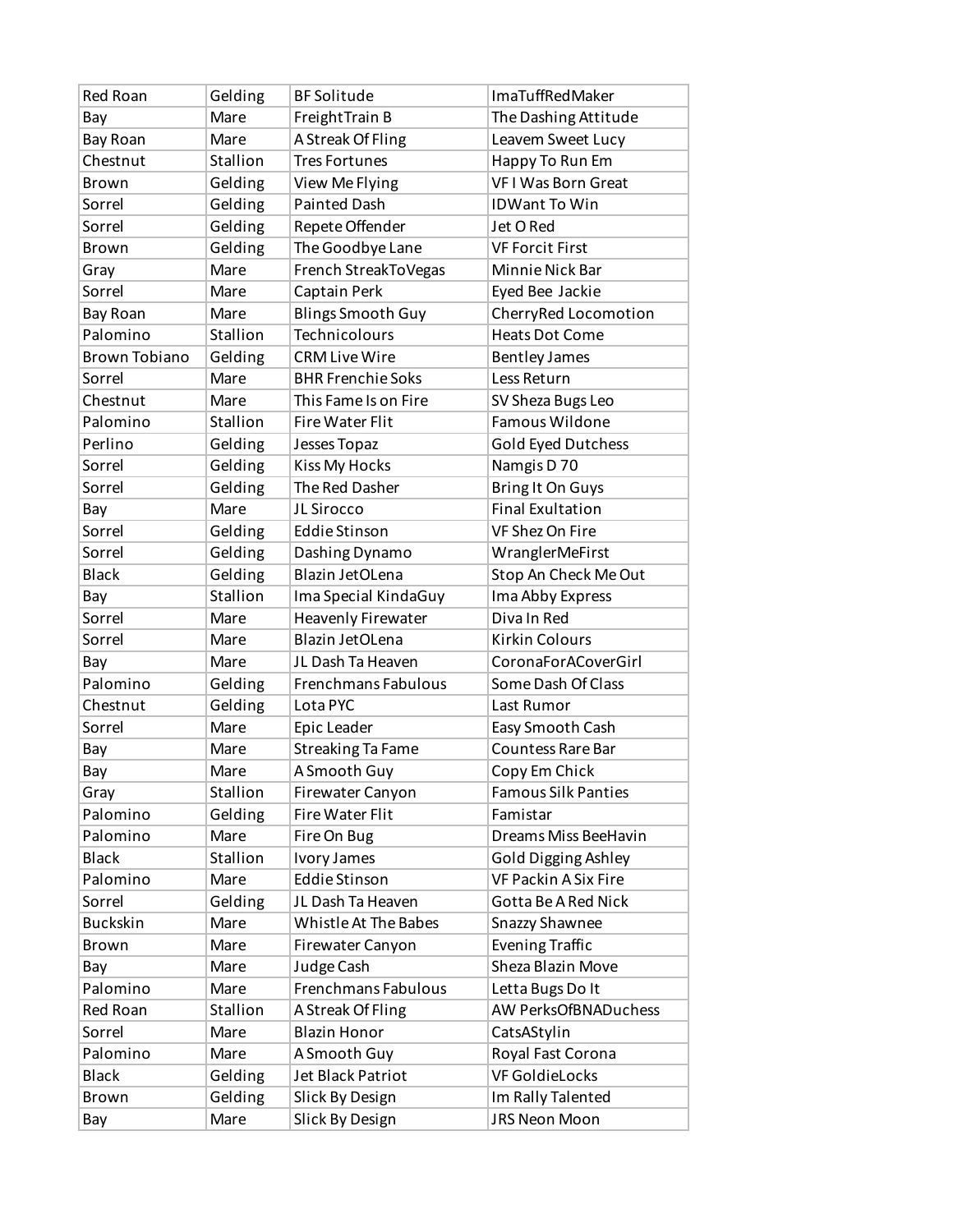| Chestnut        | Mare     | No Pressure On Me           | Streakin Reba               |
|-----------------|----------|-----------------------------|-----------------------------|
| Sorrel          | Gelding  | Slick By Design             | Diamonds And Fame           |
| <b>Brown</b>    | Gelding  | The Goodbye Lane            | Sugar Leo Sage              |
| Bay             | Stallion | JL Sirocco                  | Misty Doc Pepperon          |
| Sorrel          | Stallion | <b>BHR Frenchies Socks</b>  | <b>Bashful Bombshell</b>    |
| Sorrel          | Mare     | <b>BHR Frenchies Socks</b>  | <b>BF Premonition</b>       |
| Sorrel          | Mare     | Blazin JetOLena             | Fols Dream Of Cash          |
| Gray            | Mare     | FireWater Canyon            | Bevs AA WhizKid             |
| Palomino        | Mare     | <b>VF Red Smash</b>         | RedNeckLightningLady        |
| Bay             | Gelding  | FuryOfTheWind               | <b>Halley Bae</b>           |
| Sorrel          | Mare     | Dash Ta Fame                | Frenchmans Shorty           |
| Bay             | Gelding  | <b>Famous Bugs</b>          | <b>Bars Sweet Legacy</b>    |
| Sorrel          | Mare     | Chicados Cash               | <b>Fire Water Slidin</b>    |
| Sorrel          | Mare     | Epic Leader                 | Zooming For ARose           |
| Palomino        | Gelding  | Epic Leader                 | Vanishing FrenchGirl        |
| Sorrel          | Gelding  | French Too Fame             | <b>Brooks Gal Stretchin</b> |
| Chestnut        | Gelding  | <b>BHR Frenchies Socks</b>  | For The Fame                |
| Sorrel          | Gelding  | <b>Proud To Be Famous</b>   | <b>Fabulous Doll</b>        |
| <b>Buckskin</b> | Mare     | <b>Frenchmans Got Perks</b> | <b>Credit The Flit Bar</b>  |
| Bay             | Mare     | <b>Eddie Stinson</b>        | <b>Bag The Hawk</b>         |
| Bay             | Mare     | View Me Flying              | <b>Fabulous In Diamonds</b> |
| Sorrel          | Gelding  | JL Dash Ta Heaven           | Junior Country Girl         |
| Brown           | Mare     | Gitter Dun Turnpike         | Noumenon                    |
| Palomino        | Mare     | <b>Heavenly FireWater</b>   | Stoli My Guy                |
| Sorrel          | Gelding  | JL Dash Ta Heaven           | Designer Ruby               |
| Bay             | Mare     | Slick By Design             | Six Moons Lady              |
| Gray            | Gelding  | Epic Leader                 | <b>Streakin Diablos</b>     |
| Sorrel          | Mare     | Fame Ta Corona              | Punkins Lil Lady Jet        |
| Sorrel          | Gelding  | <b>TechniColours</b>        | CowGirl Ben                 |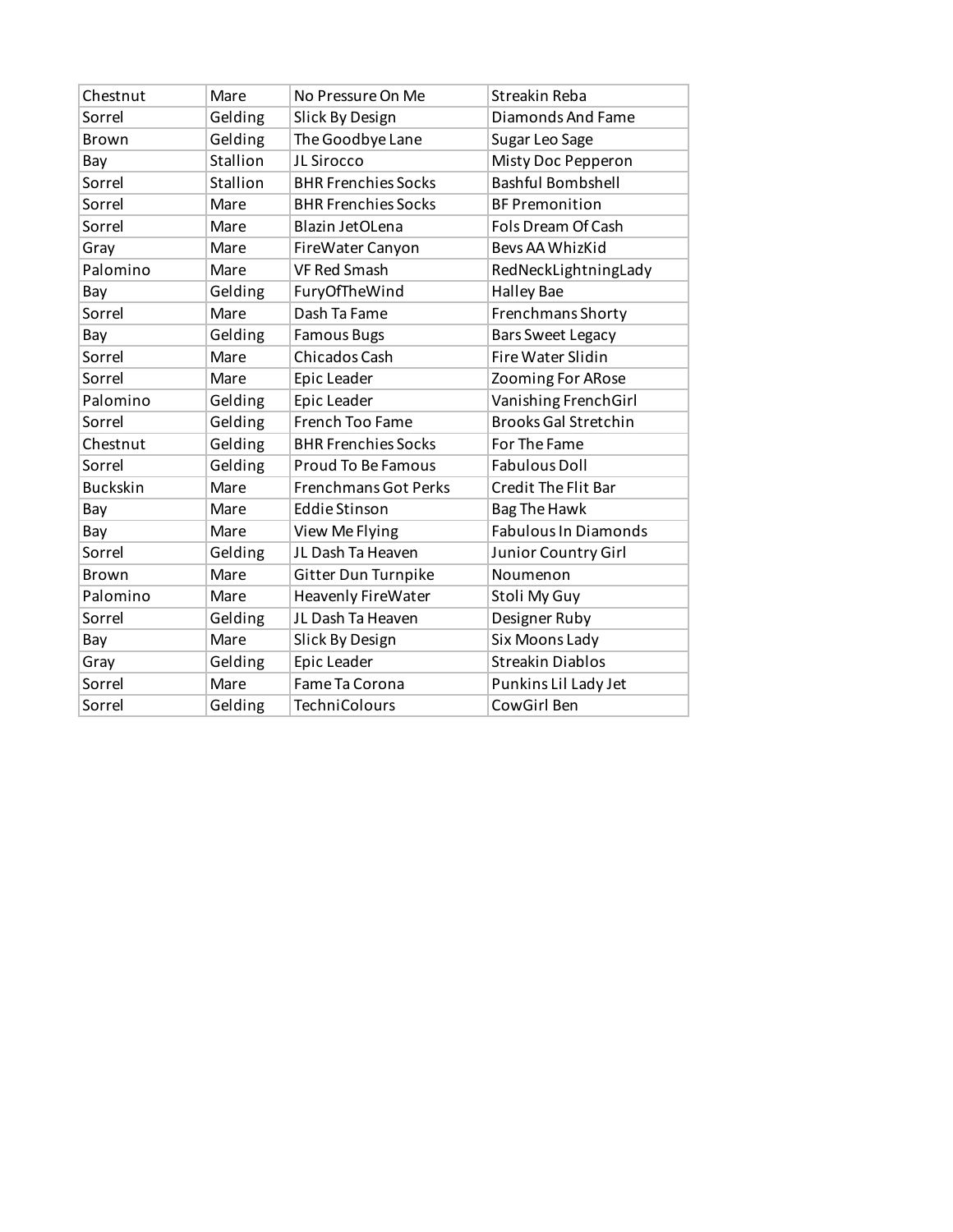| <b>Damsire Name</b>      | Owner City       | <b>Owner State</b> |
|--------------------------|------------------|--------------------|
| Dash Ta Fame             | Sanderson        | FL.                |
| Dash Ta Fame             | Lamar            | CO                 |
| Sharp Rodney             | Sunset           | <b>TX</b>          |
| Dr Nick Bar              | Hattiesburg      | <b>MS</b>          |
| Dash Ta Fame             | Wayne            | ОК                 |
| PYC Paint Your Wagon     | DeWitt           | ΙA                 |
| Grand Indulgence         | Morriston        | FL.                |
| A Streak Of Fling        | New Smyrna Beach | FL                 |
| <b>First Down Dash</b>   |                  |                    |
| Ninnekah Bug             | Madison          | IN                 |
| JL Dash Ta Heaven        | Eastanollee      | GA                 |
| Mr Illuminator           | Westherford      | <b>TX</b>          |
| Blazin JetOLena          | Homer            | <b>NE</b>          |
| Cash Not Credit          | Morriston        | FL                 |
| JL Sirocco               | Prague           | OK                 |
| Magic Dozen              | Portland         | <b>TN</b>          |
| Magnificence             | Summit           | <b>MS</b>          |
| Epic Leader              | Horace           | <b>ND</b>          |
| Famous JR                | Aurora           | IN                 |
| Corona Cartel            | Danielsville     | GA                 |
| Southern Cartel          | Roseville        | OH                 |
| Sweet First Down         | Chester          | SC                 |
| Dr Nick Bar              | Baxley           | GA                 |
| Dash Ta Fame             | Whiteland        | IN                 |
| Sir RunAway Dash         | Wynne            | <b>AR</b>          |
| <b>Track Rebel</b>       | Chapel Hill      | <b>TN</b>          |
| <b>Marthas Six Moons</b> | Wynnewood        | OK                 |
| <b>Packin Sixes</b>      | Glasgow          | KY                 |
| Dash Ta Fame             | Hazel            | KY                 |
| Sun Frost                | Gainsville       | <b>TX</b>          |
| Firewater On Ice         | Belton           | <b>MO</b>          |
| Dash Ta Fame             | Bozeman          | MT                 |
| Chicados Cash            | Terrell          | TX                 |
| <b>Bully Bullion</b>     | Greenup          | ΚY                 |
| <b>Gold Metal Jess</b>   | Suffolk          | VA                 |
| <b>Tres Seis</b>         | Chester          | SC                 |
| Mr Eye Opener            | ОКС              | OK                 |
| Smoke N Sparks           | Patterson        | GA                 |
| A Sharp Frenchman        | Rossville        | <b>TN</b>          |
| Frenchmans Guy           | Irvine           | KΥ                 |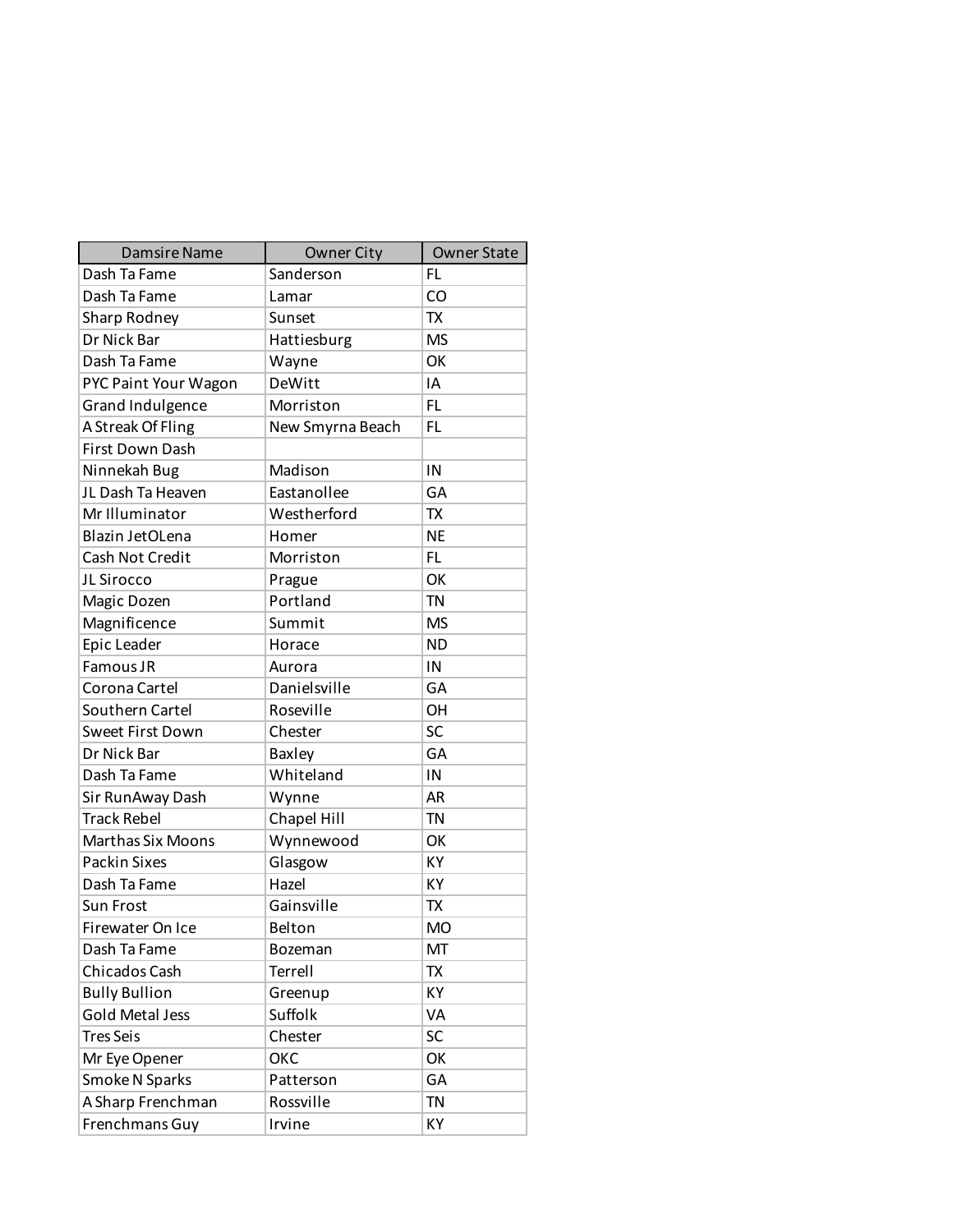| Pappasito                  | Meyersville         | <b>TX</b> |
|----------------------------|---------------------|-----------|
| Judge Cash                 | Plano               | <b>TX</b> |
| Dash Ta Fame               |                     |           |
| Takin On The Cash          | Fort Smtih          | <b>AR</b> |
| Heza Fast Dash             |                     |           |
| Rare Jet Extremes          | Pocahontas          | <b>AR</b> |
| Docs Gettin Reckless       | Homer               | <b>NE</b> |
| Dash Ta Fame               | Homer               | <b>NE</b> |
| One Rare Bug               | Las Animas          | CO        |
| <b>World Class Corona</b>  | Elmore City         | OK        |
| Alive N Firen              | McDade              | <b>TX</b> |
| <b>FireWaterOnTheRocks</b> | Muldrow             | OK        |
| <b>Strawfly Special</b>    | Bastrop.            | TX        |
| Lanes Leinster             | Olathe              | KS        |
| Rene Dan Jet               | Amherst             |           |
| <b>Sticks An Stone</b>     | Fitzgerald          | GA        |
| The Harder They Fall       | Floresville         | <b>TX</b> |
| Chicados Cash              | Abilene             | TX        |
| Frenchmans Feature         | <b>Cross Plains</b> | <b>TN</b> |
| Blazin JetOLena            | Millsap             | <b>TX</b> |
| <b>Firewater Flit</b>      | Norman              | OK        |
| Frenchmans Fabulous        | Mahaffey            | PA        |
| Frenchmans Guy             | Gladewater          | <b>TX</b> |
| Dash Ta Fame               | Roland              | OK        |
| <b>Fire Water Flit</b>     | Grandbury           | TX        |
| Special Leader             | Lexington           | <b>TX</b> |
| Shawne Bug                 | Sikeston            | <b>MO</b> |
| Oh Magnolia                | Carriere            | <b>MS</b> |
| Dash Ta Fame               | MacClesfield        | <b>NC</b> |
| Dash Ta Fame               | Lucedale            | <b>MS</b> |
| Frenchmans Guy             | Dry Creek           | LA        |
| Sweet Talkin Fol           | Pauls Valley        | OK        |
| <b>Streakin Six</b>        | Sunset              | TX        |
| <b>High Brow Cat</b>       | Hattiesburg         | <b>MS</b> |
| Leaving Memories           | Lebanon             | <b>TN</b> |
| Good Timin Hank            | Loxahatchee         | FL.       |
| Designer Red               | Brownwood           | <b>TX</b> |
| Marthas Six Moons          | <b>Stokes</b>       | <b>NC</b> |
| <b>BugEmForCash</b>        | Irvine              | KY        |
| Pleanty Ta Fame            | Lancaster           | SC        |
| <b>Treasured Champ</b>     | Blackwell           | OK        |
| <b>Bully Bullion</b>       | <b>Rolling Fork</b> | <b>MS</b> |
| A Streak Of Fling          | Tuttle              | OK        |
| <b>Firewater Frost</b>     | <b>Union City</b>   | IN        |
| A Rare Promise             | Walton              | KY        |
| Royal Shake Em             | Bastrop.            | TX        |
| Sweet First Down           | <b>Stony Point</b>  | <b>NC</b> |
| Corona Caliente            | McEwen              | <b>TN</b> |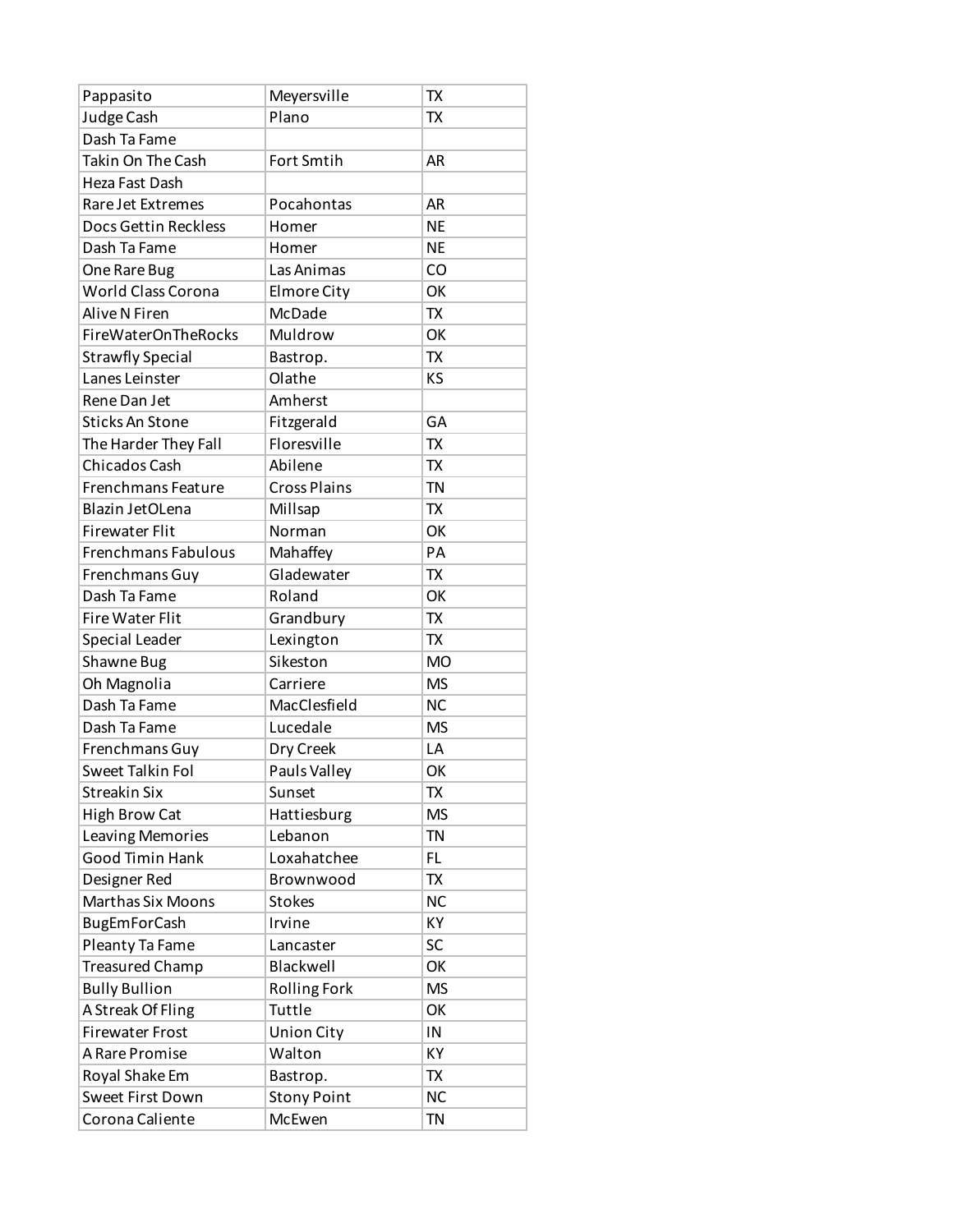| <b>Fire Water Flit</b>    | Magnolia         | TX        |
|---------------------------|------------------|-----------|
| Dashing Val               | Dublin           | <b>TX</b> |
| JL Dash Ta Heaven         | Falmouth         | KY        |
| <b>Tres Seis</b>          | Pittsview        | AL        |
| Dash Ta Fame              | Bozeman          | MT        |
| Dash For Perks            | Harrison         | <b>AR</b> |
| Designer Red              | Homer            | <b>NE</b> |
| Frenchmans Guy            | Lancaster        | OH        |
| Dash Ta Fame              | Lampasas         | <b>TX</b> |
| <b>Fire Water Flit</b>    | Lebanon          | TN        |
| Raise A Rascal            | Fayetteville     | <b>AR</b> |
| Dash Ta Fame              | Collinsville     | <b>TX</b> |
| Pure D Dash               | Colcord          | OK        |
| Dash Ta Fame              | Killen           | <b>AL</b> |
| Rene Dan Jet              | Richmond         | KY        |
| <b>Blaze Thru Traffic</b> | Cabot            | PA        |
| Gol                       | Harrison         | <b>AR</b> |
| Mystic Eye                | New Castle       | PA        |
| Dash Ta Fame              | Tishomingo       | OK        |
| Shawne Bug                | Millsap          | <b>TX</b> |
| Dashin Bye                | Poteau           | OK        |
| Frenchmans Guy            | Grandbury        | TX        |
| Good Timin Hank           | Loxahatchee      | FL        |
| <b>Streak Laico Bird</b>  | Tuttle           | OK        |
| <b>Fire Water Flit</b>    | San Angelo       | TX        |
| Frenchmans Guy            | Porter           | OK        |
| <b>Bully Bullion</b>      | Troy             | AL        |
| Designer Red              | Horace           | <b>ND</b> |
| Gol                       | Fitzgerald       | GA        |
| <b>Marthas Six Moons</b>  | Greenbrier       | <b>AR</b> |
| Aint Seen Nothin Yet      | Decatur          | TX        |
| Stormy CC                 | Sunset           | <b>TX</b> |
| <b>Buckle Up Jet</b>      | Kellyville       | ОК        |
| Frenchmans Guy            | Weatherford      | TX        |
| Streakin Jewel            | Alex             | OK        |
| Chicks Beduino            | Appomattox       | VA        |
| <b>Teller Cartel</b>      | <b>Red Crest</b> | CA        |
| <b>Fire Water Flit</b>    | Pep              | <b>NM</b> |
| Dash Ta Fame              | St. Paul         | <b>MN</b> |
| SixARun                   | Laredo           | TX        |
| Magnolia Bar Jet          | Lampasas         | TX        |
| Dash Ta Fame              | Williamson       | GA        |
| Tejons Mr Doc Olen        | Wynnewood        | OK        |
| Streakin La Jolla         | Leedey           | OK        |
| Sharp Rodney              | Gainsville       | TX        |
| Dash Ta Fame              | Hazel            | KY        |
| Dashing Cleat             | <b>Byhalia</b>   | <b>MS</b> |
| Hail Corona               | Cheechobee       | FL.       |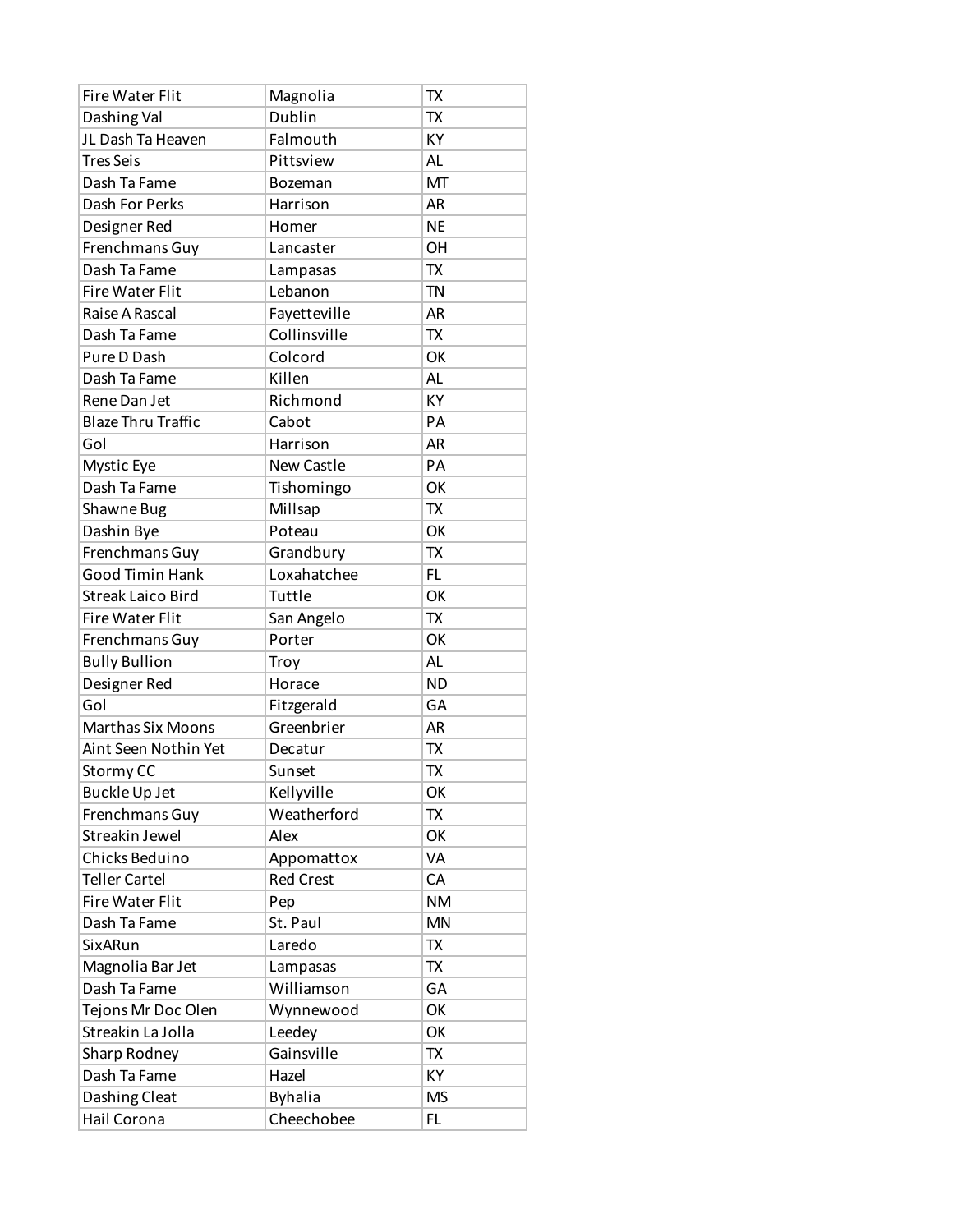| RedMaker                   | Lebanon          | <b>TN</b> |
|----------------------------|------------------|-----------|
| <b>Streak And Dash</b>     | Ada              | OK        |
| Dash Ta Fame               | Texarkana        | <b>TX</b> |
| <b>FireWaterOnTheRocks</b> | Folsom           | LA        |
| <b>Born To Be Famous</b>   | Robert           | LA        |
| I Want It Now              | Cleveland        | OK        |
| Blazin JetOLena            | Canton           | GA        |
| <b>Burrs First Down</b>    | Tyrone           | PA        |
| Dr Nick Bar                | <b>Bellville</b> | <b>TX</b> |
| Deacons Zanza Bee          | Hempstead        | <b>TX</b> |
| NonStop Locomotion         | Carnesville      | GA        |
| Hollywood Heat             | Claremore        | OK        |
| Ivory James                | Ada              | OK        |
| Dashing Investment         | Monroe City      | <b>MO</b> |
| Shawne Bug Leo             | Parkersburg      | WV        |
| Dash Ta Fame               | Kellyville       | OK        |
| Mr Gold Bucks              | Pocahontas       | <b>AR</b> |
| <b>Bucks Hancock Dude</b>  | Hondo            | TX        |
| Frenchmans Guy             | Bozeman          | MT        |
| Jet O Honor                | Hamburg          | <b>AR</b> |
| <b>Bullys On Fire</b>      | Mosheim          | <b>TN</b> |
| First Wrangler             | Carlisle         | PA        |
| <b>Good Timin Hank</b>     | Ethel            | LA        |
| First Down Express         | Grayling         | MI        |
| On The Money Red           | Wynne            | <b>AR</b> |
| <b>Hot Colours</b>         | Sealy            | <b>TX</b> |
| No Mas Corona              | Bozeman          | MT        |
| Dash Ta Fame               | Anderson         | TX        |
| Rolls Of Romance           | Danville         | VA        |
| <b>Rebel Dasher</b>        | Weatherford      | TX        |
| Rare Bar                   | Carbondale       | IL        |
| Chicks A Blazin            | <b>Red Crest</b> | CA        |
| Dash Ta Fame               | Wynnewood        | ОК        |
| Dash Ta Fame               | Ocala            | FL.       |
| Millionaire Playboy        | Florence         | TX        |
| InSeperable                | Debary           | OK        |
| <b>Bullys On Fire</b>      | Dublin           | TX        |
| Dr Nick Bar                | Woodville        | <b>MS</b> |
| Letta Hank Do It           | Kennet           | LA        |
| Dash Thru Traffic          | Pleasantview     | TN        |
| Blazin JetOLena            | Ocala            | FL.       |
| <b>Famous Bugs</b>         | Dodge City       | ΚS        |
| Dash For Perks             | Ada              | OK        |
| Stylish Rey                | Williston        | FL.       |
| Stel Corona                | Alexander        | AR        |
| <b>Bullys On Fire</b>      | Lufkin           | TX        |
| Prime Talent               | Weatherford      | TX        |
| Famous JR                  | Ironton          | OH        |